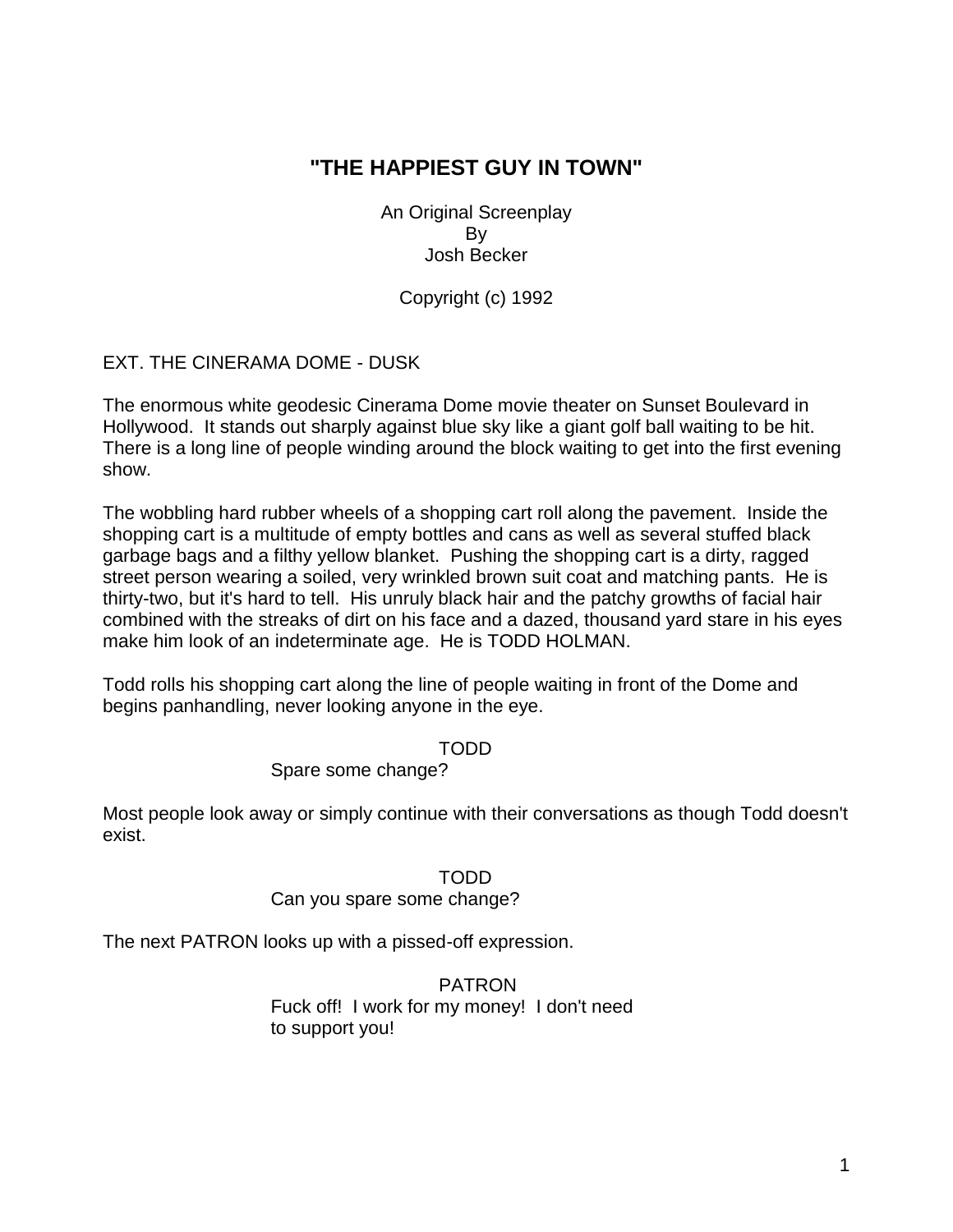Todd continues up the line asking and re-asking the same question. A few different people give him some change and one woman gives him a dollar. Most of the people just ignore him.

A well-dressed, good-looking MAN and WOMAN in their thirties, watch Todd pass without giving him money, then turn to each other with sad, concerned expressions.

## WOMAN

That's really a shame.

# MAN

(nods) Yeah, it is. And he can't be all that old. Not more than forty.

WOMAN How do people get that way?

MAN They just don't care. They let themselves go.

# WOMAN

Yeah. What a shame.

# MAN

(nods)

Yeah, it is.

The line starts to move and they head into the theater.

EXT. ALLEY BEHIND REDEMPTION CENTER - NIGHT

Todd and many other homeless street people stand in line behind a California Redemption Center with their shopping carts and garbage bags full of bottles and cans. Todd drops off his load and gets a couple of dollars and some change. He puts his money into his suit coat pocket and pushes his shopping cart away.

INT. WILCOX LIQUOR STORE - NIGHT

Todd stands in line at a small liquor store run by Koreans. When it's Todd's turn at the counter he reaches into his pocket and takes out several crumpled dollars and a pile of change which he spreads out on the counter. The middle-aged, Korean CLERK watches with a mixture of boredom, exasperation and a tiny touch of pity.

> TODD (looking away)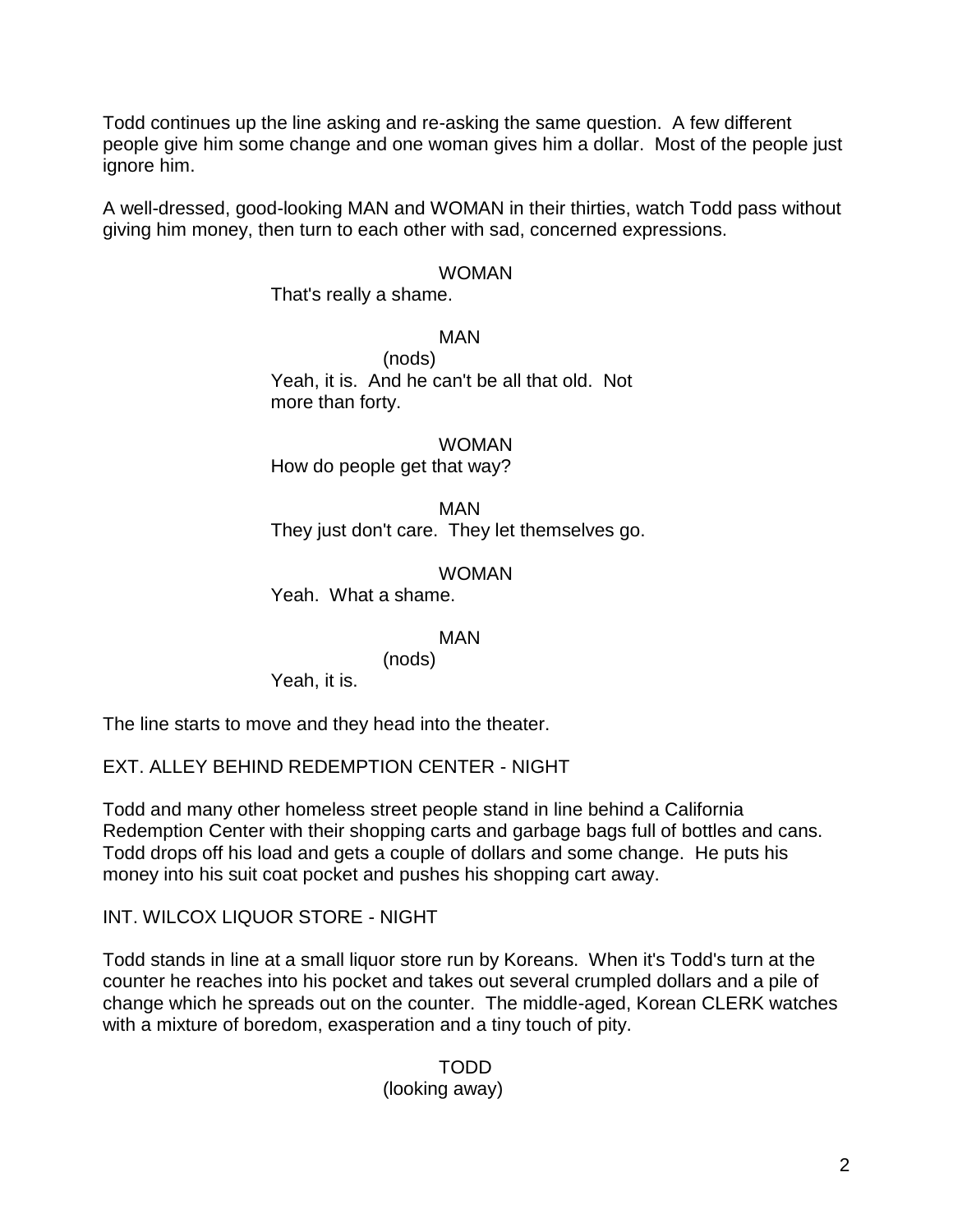I'll take the biggest bottle I can afford of the cheapest scotch and one of these beef sticks.

Todd points at the clear plastic container holding shriveled cigar-like beef sticks. The clerk pokes through the money, reaches behind himself and takes a pint bottle of Cluny scotch, then shakes his head. He speaks with a Korean accent. He slides the container of beef sticks away from Todd.

## CLERK

You don't want that shit. A buck for that not worth it. Go get a package of bologna or salami. More meat for the money.

#### TODD

(nods his head)

Right.

He goes over and grabs a package of bologna and brings it back to the counter. The clerk rings up the purchase and it comes to \$4.14. He counts Todd's money and there's only three dollars and eighty-nine cents. Todd shrugs and slides the package of bologna away. The clerk shakes his head.

#### CLERK

It's OK. You take it.

Todd takes his items and leaves.

The clerk watches him go, sighs and turns back to his Korean newspaper.

## EXT. RUG STORE - NIGHT

Todd is crouched in a doorway of the Broadway rug store on Sunset Blvd. at Wilcox. It's a good place to crash because its got awnings and recessed doorways in case it rains. There are several other street people crouched in the doorways nearby. Todd has his shopping cart with him and is covered with a dirty yellow blanket. He eats the bologna and washes it down with scotch. He looks through a free publication called "Homes" containing color Photos of houses for sale. Todd turns the page and there is a black and white photograph of an empty wooded lot. Todd stops chewing. He looks more closely at the photo and there is now a lone figure sitting on a hill at the center of the lot, beside a For Sale sign. Todd's eyes widen in a faraway gaze.

Our view of the photograph of the empty lot grows closer and closer...

DISSOLVE TO: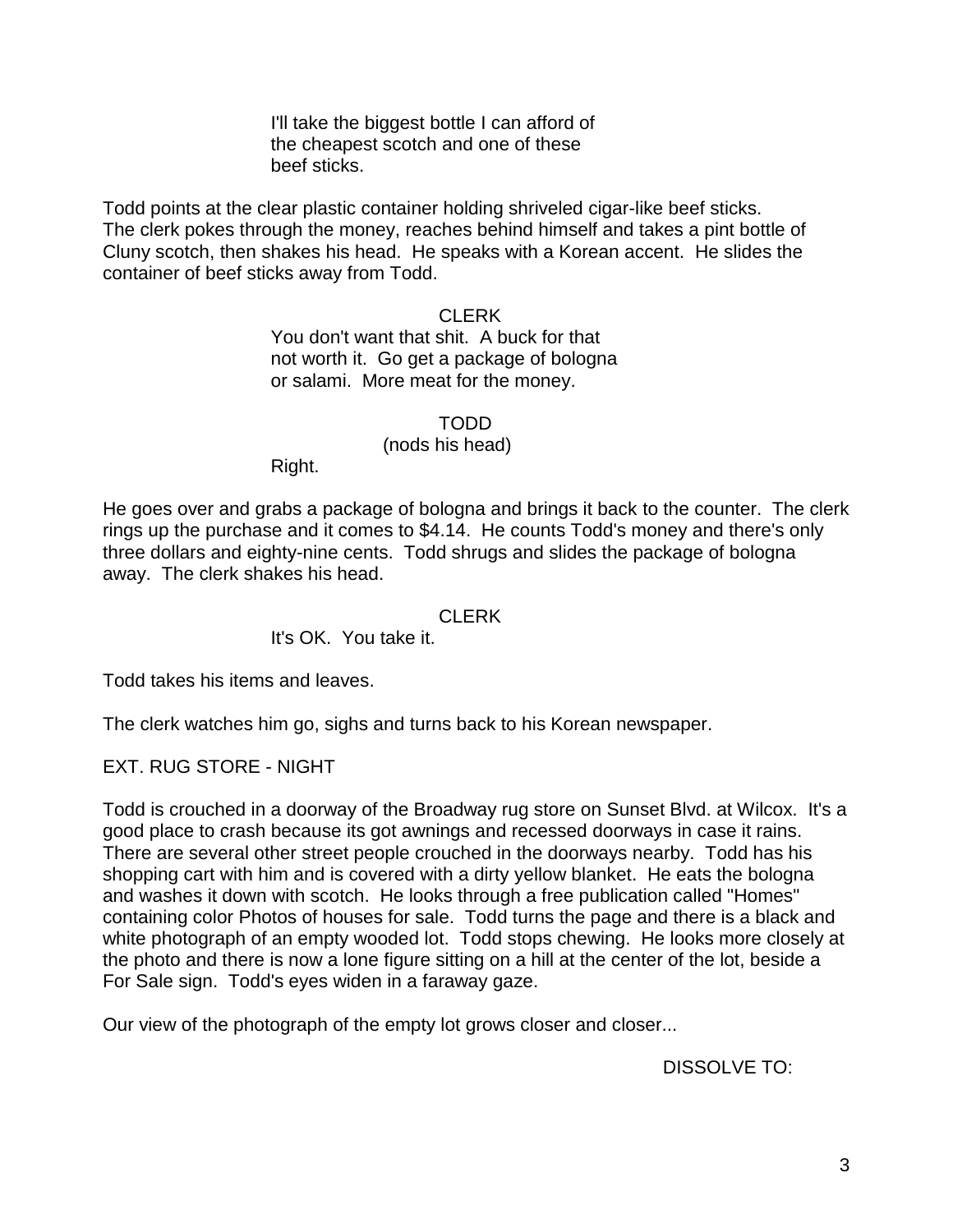EXT. WOODED LOT - DAY

...And the black and white photograph becomes color, then comes to life. It's a sunny fall day in northern Michigan. The leaves on the trees are vibrant and colorful. It's early morning sunlight glistens on the dew. As we move closer we see that the lone figure sitting on the hill is in fact Todd. He is wearing the same brown suit and tie (although clean and well-pressed), and is freshly shaven and showered. He surveys the lot. It's about ten acres. In the distance is the intermittent roar of a freeway.

> TODD (to himself; smiling) Location, location, location. (shakes his head; cynically) Financing, financing, financing.

He sighs dolefully, then reaches into his coat pocket and takes out a half pint bottle of peppermint schnapps. Todd takes a mighty swig, doing in a third of the bottle. He screws up his face, shakes his head hard and exhales.

# TODD

*Eeeow!* Pays to buy the best.

Todd opens his eyes wide and stands. He puts the bottle back in his pocket and walks down the hill. On the dirt road in front of the vacant lot sits a blue Chevy Chevette.

INT. TODD'S CAR - DAY

Todd gets into the little car and slams its tinny sounding door. He puts the schnapps into the glove compartment and takes out a box of Tick-tacks. He dumps a bunch into his mouth. He sucks on them for a second, then suddenly brings his fist to his mouth in a fake punch and spits the Ticktacks into his hand like they're his teeth.

TODD

(imitating Brando) I coulda had class, I coulda been a contendah.

He puts the Tick-tacks back in his mouth and starts the car.

EXT. CHEBOYGAN - MORNING

Todd's Chevette travels up Main Street through the quaint little town of Cheboygan, Michigan, situated at the northernmost tip of the lower peninsula on Lake Huron. The multitude of trees are breathtakingly colorful.

The homes are, for the most part, modest, well-kept, wooden frame houses with screened-in porches or breezeways with mowed lawns and large backyards. One of two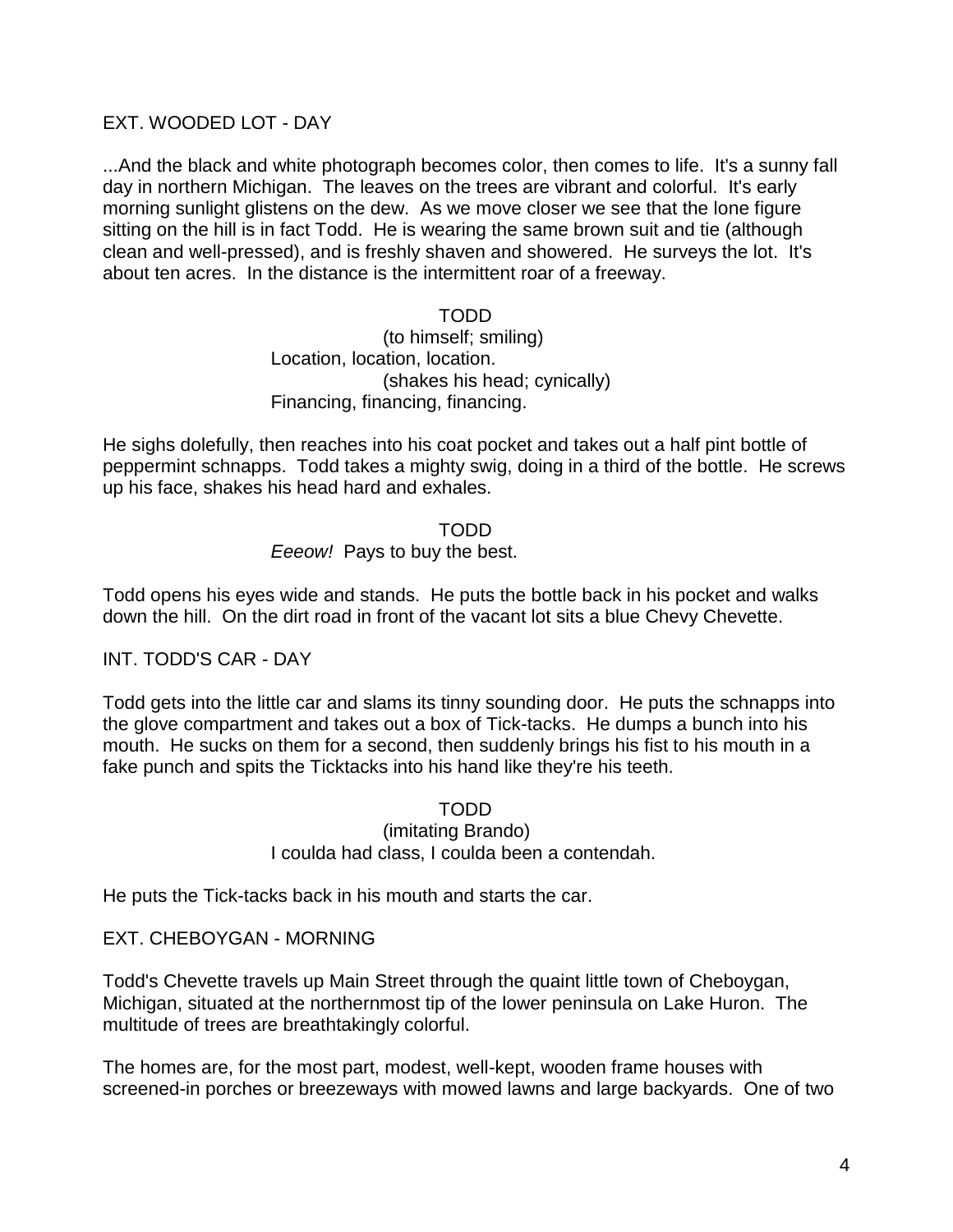houses per block are made of red brick and appear solidly constructed of interesting, old designs. All of the cars parked in the driveways are American made and tend toward Ford Escorts and Plymouth Horizons, although there are occasional Buicks, Oldsmobiles and pick-up trucks.

Downtown Cheboygan is a two block stretch of Main Street with stores and businesses, a Woolworths, and old-fashioned movie theater, The Kingston, now split in two. At the head of the street is a municipal parking lot. Todd's car pulls in.

EXT PARKING LOT - DAY

Todd vets out of his car and steps up to the parking meter. The sign says "Four hours for .25 cents." Todd puts in two quarters and gets eight hours.

EXT. MAIN STREET/DOWNTOWN CHEBOYGAN - DAY

Todd walks up Main Street. Everybody that he passes he knows. He nods and smiles and says "Good morning" in a chipper tone. He stops at the door of Better Business Equipment and goes inside.

INT. BETTER BUSINESS EQUIPMENT - DAY

This is a small office supply store decorated with old cash registers and safes. There are no customers. At the counter is a heavy-set man with dark curly hair wearing a suit and tie. He is ED.

ED

Eh, Todd, how's it hangin'?

TODD

Eighteen and a half inches of pure fury, and I don't fold it half for anyone. How's biz?

ED

Great. Although a customer would be nice.

# TODD

Hey, I'm buyin'. I'm a customer. I need a new pen. None of the pens I presently own is pleasing me.

# ED

(understanding)

Uh-huh. Are you still in your fine-point rollerball phase?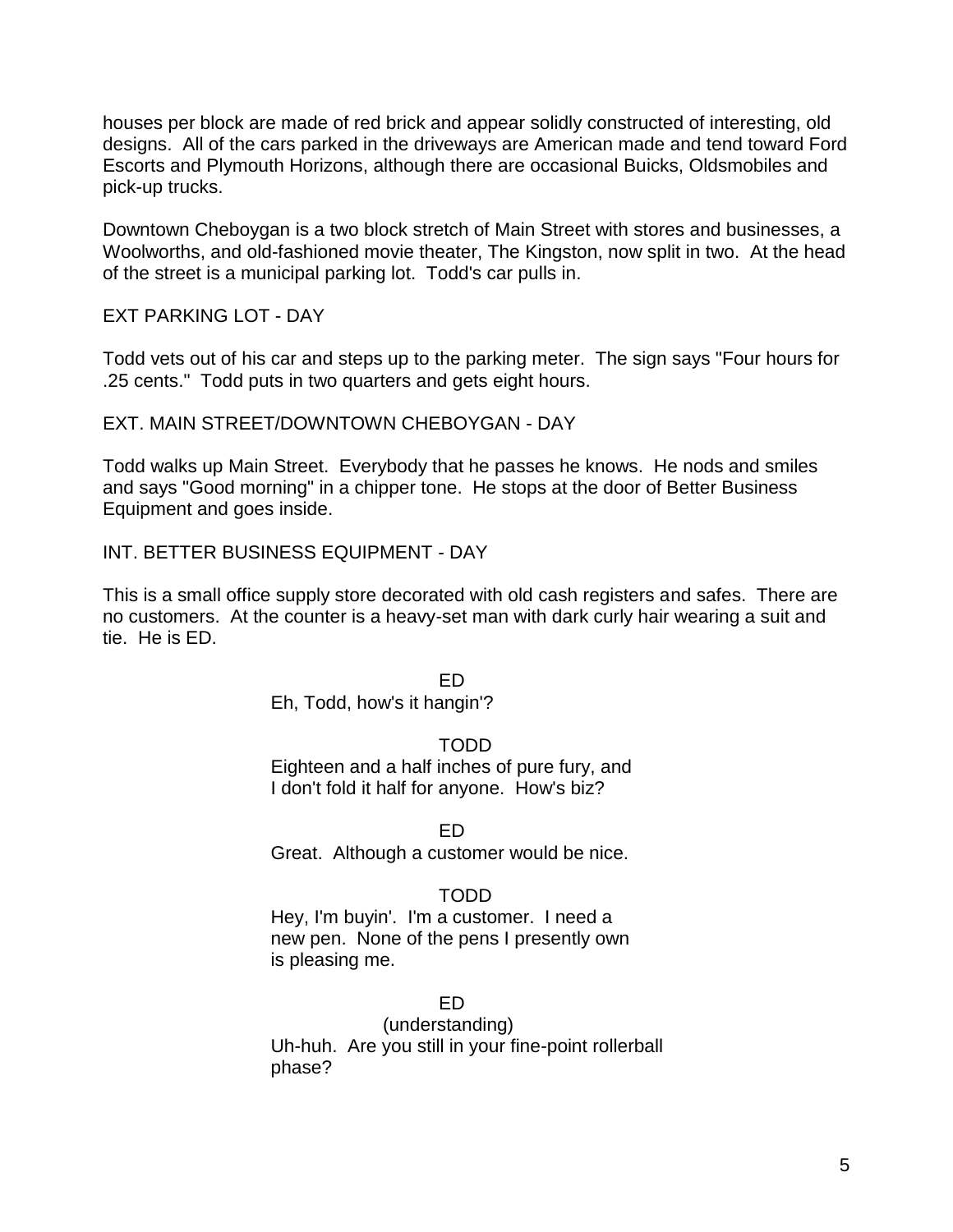# TODD

#### (shrugs) Go ahead, sport, make my day.

Ed comes around from behind the counter and leads Todd to the pen aisle. Ed takes a pen from the rack.

> ED The very newest thing. Just came in yesterday and I thought of you. (holds it up) Disposable fountain pen.

Todd takes the pen and inspects it.

# TODD

(skeptical) Hmmm. And why is being disposable a positive attribute in this day and age?

Ed's face lights up.

ED

It's sealed. It won't leak. Always the major drawback with fountain pens.

# TODD

(nods; impressed) Valid point. Touché. But will it last?

ED

The guy said it would last for months with daily use.

Todd rolls his eyes saying, "Oh sure."

# TODD

I'm a tad skeptical about that last bit of hyperbole. Nevertheless, being a born thrill-seeker, I'll take it.

Ed goes back around the counter and rings it up.

ED

Two-oh-seven.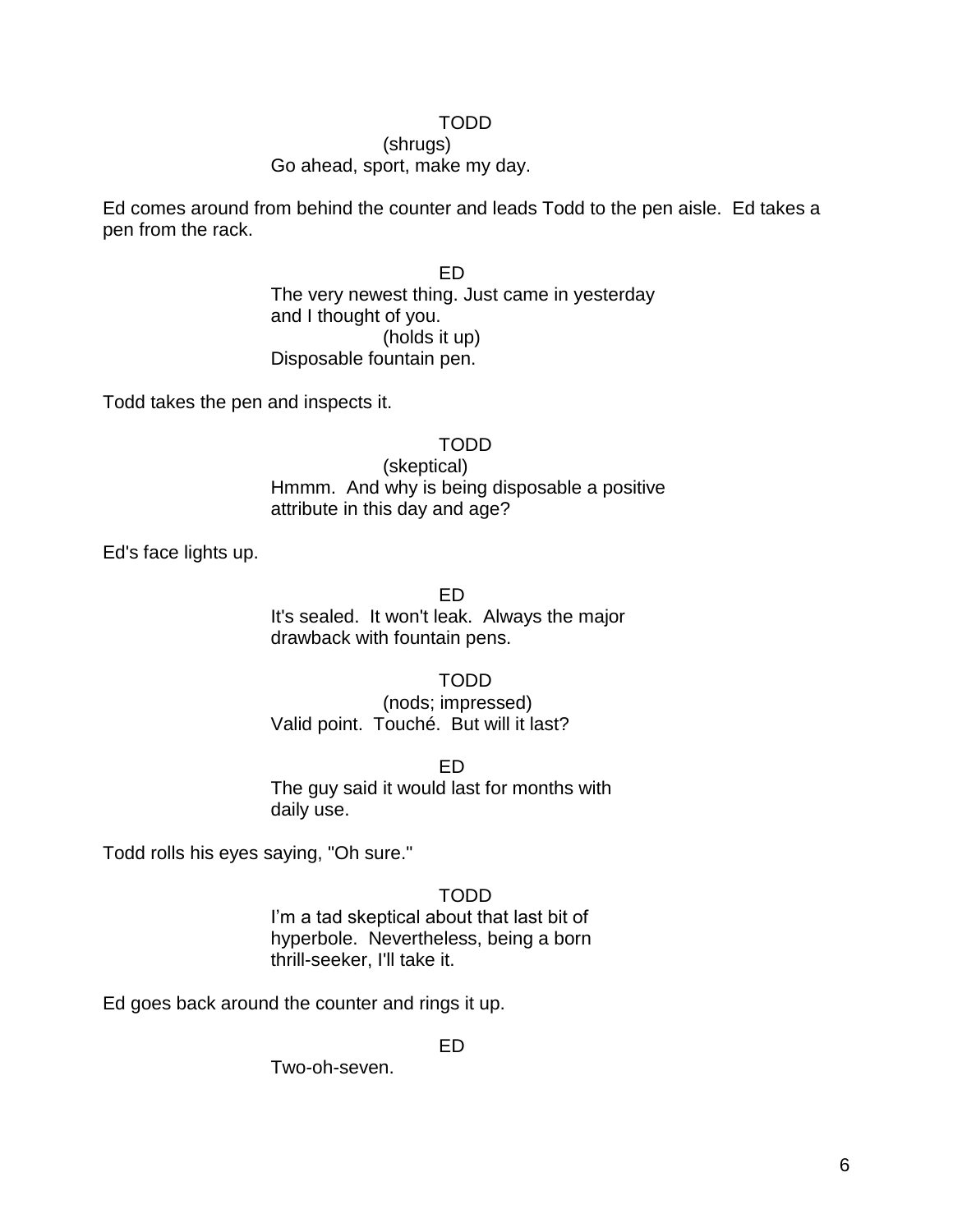Todd pays up.

## TODD

How's Jenny?

ED Swelling. I think she's giving birth to a baby elephant. What're you doin' tonight?

TODD Blind Pig. Piston game. 7:30. Be there.

ED (confiding) Pistons're playing like shit.

# TODD

(points at him; seriously) Don't be a fair weather fan. Back to back world champions, don't forget it.

ED All right, I'll see ya there.

Todd starts to leave. He holds up the pen.

TODD If this pen leaks I'm gonna kick your sorry ass.

ED

Cry me a river, greaseball.

Todd leaves. Ed smiles, then goes back to work.

EXT. MAIN STREET - DAY

Todd walks up Main Street. Once again, everyone he passes he knows. He passes Gilhouley's Produce Store with vegetables on display outside. An old Irish woman named MRS. GILHOULEY arranges her stock. Todd affects a pretty good Irish accent.

> TODD Top o' the mornin' to ya, Mrs. Gilhouley.

> > MRS. GILHOULEY (real Irish accent)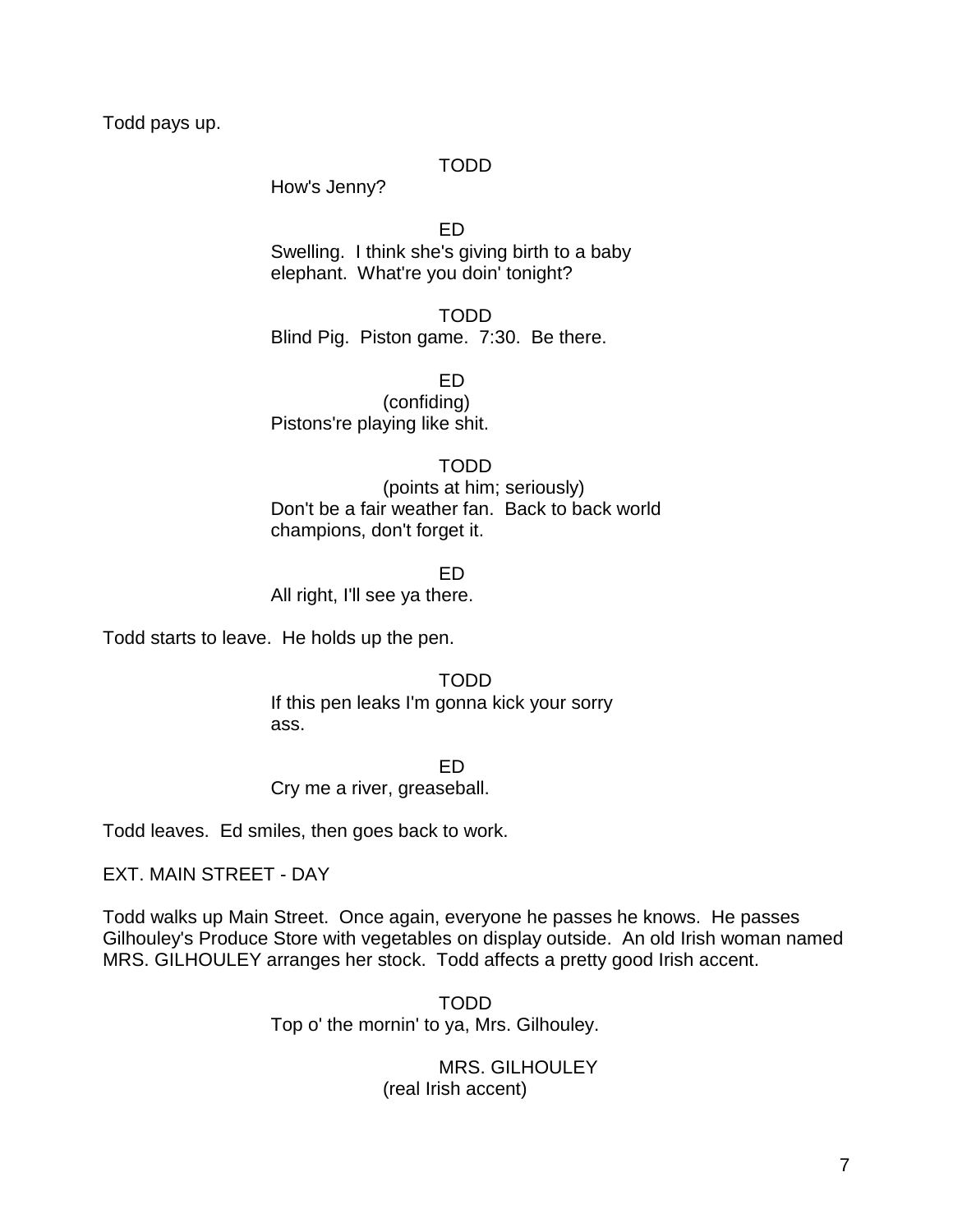Top o' the mornin' t' you, Todd.

TODD How are ya this fine fall day?

MRS. GILHOULEY (shrugs) Slow, as usual. And produce don't last.

TODD Ain't it the truth. Good day to you, Mrs. Gilhouley.

MRS. GILHOULEY Good day to you, Todd.

Todd walks past the Huron Furniture Company just as two long-haired, tattooed, hippy/biker types are carrying a couch out the door. They are CHRIS & DICK. Todd greets them.

#### TODD

Dudes. What it is?

**CHRIS** Hey, Todd. Wha's 'appening?

TODD Piston game. 7:30. Blind Pig.

DICK

(disgusted) Are you kiddin'? Forget the Pistons? It's the Red Wings. Ten and oh.

TODD

Yeah, yeah, that's great. But the Pistons're on tonight.

Chris and Dick load the couch on the back of a truck.

**CHRIS** 

I'll be there.

DICK Figures you'd like the Pistons, you fry-brain.

# **CHRIS**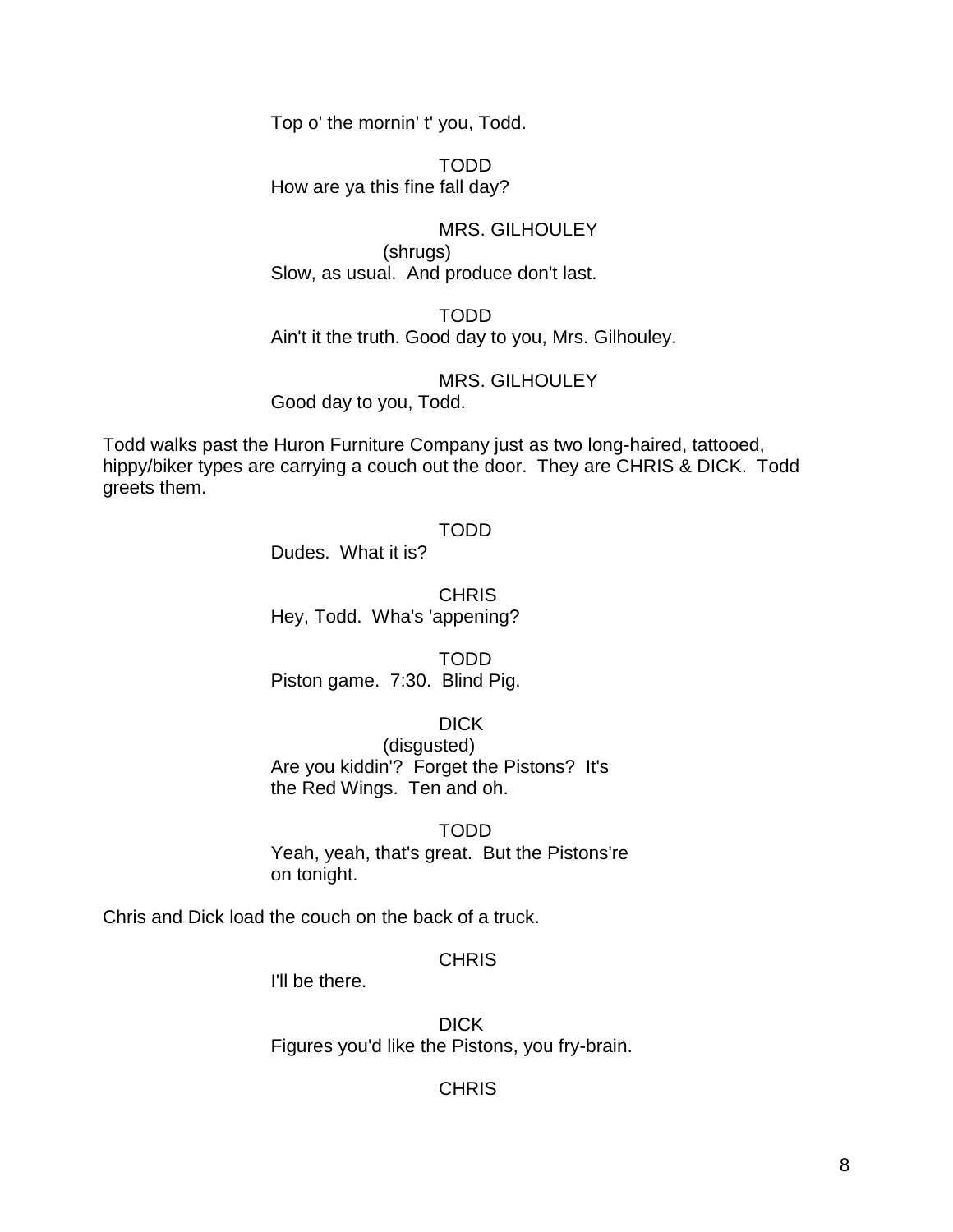Hey, fuck you. Who you callin' a fry-brain, frybrain!s Now hold your end up.

DICK

See ya, Todd.

(remembers) Oh, have you read the new Silver Surfer? It's really great.

Todd keeps walking.

TODD

(over his shoulder) New comics are for the birds. Old comics are the good ones.

EXT. JO ANN FABRIC STORE - DAY

Todd steps up in front of the Jo Ann Fabric Store and stops. He just stands there with a funny, baffled look on his face. He begins to walk in a circle.

INT. JO ANN FABRICS - DAY

There are no customers in the fabric store. At the counter stands a white-haired, middleaged woman named TRUDY. She sees Todd through the window and calls back over her shoulder.

# **TRUDY**

Hey, Laura. Guess whose loitering around in front of the store?

From the back room steps LAURA WILLISON, an attractive, shapely, twenty-nine year old woman with red hair and green eyes. She too sees Todd through the window and a smile plays across her face. She returns to the back room.

Todd walks back and forth a few times, then finally opens the door and comes in. He sees Trudy, smiles and waves.

TODD

Morning, Mrs. Burton.

**TRUDY** Morning Todd. I can set my watch by your arrival.

# TODD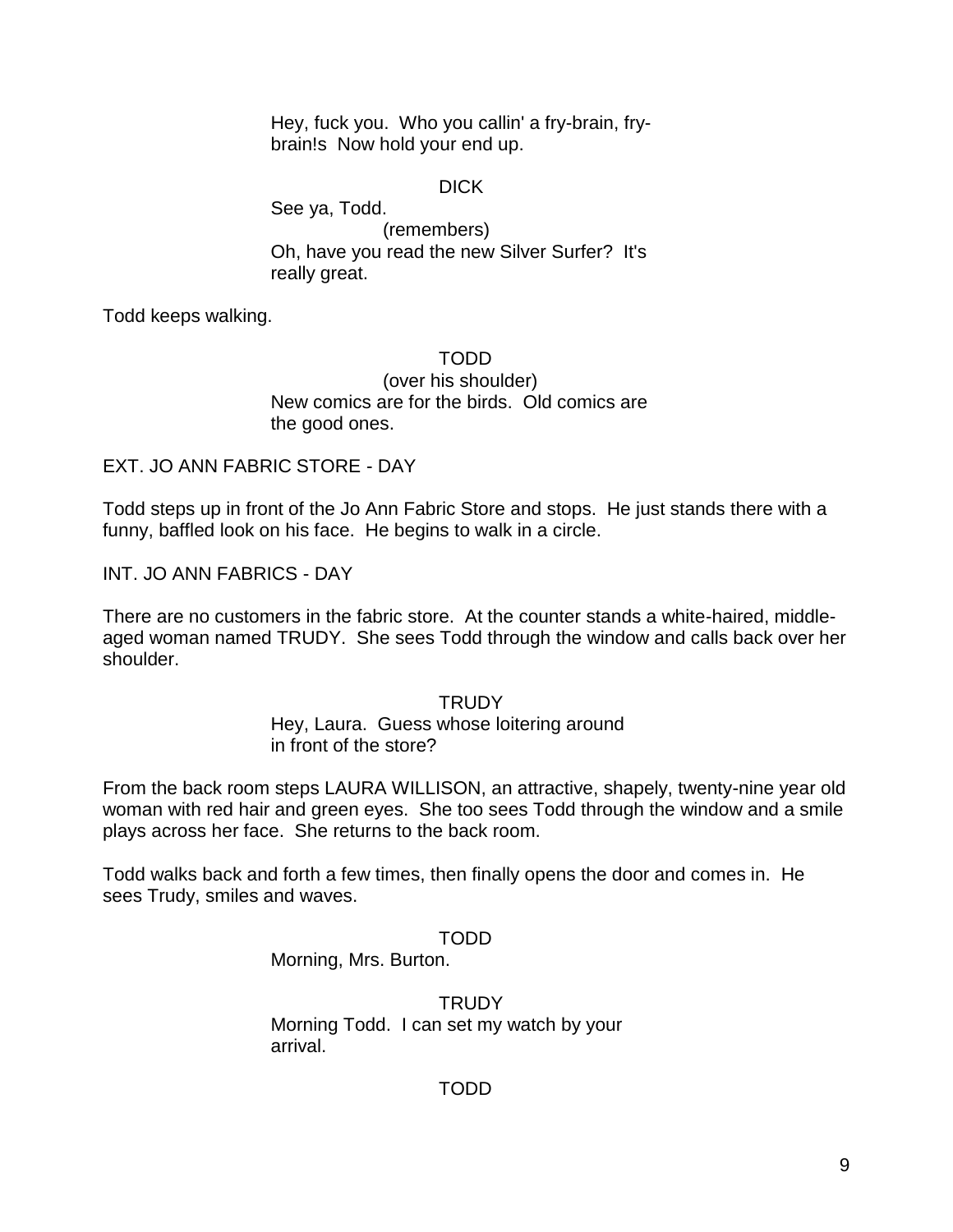Yeah. Laura here?

Trudy points over her shoulder toward the back. Todd nods and heads down an aisle of bolts of fabric.

INT. BACK ROOM - DAY

Todd pops his head into the back room to find Laura busily unloading a box of fabric rolls. She glances up at Todd nonchalantly and keeps doing what she's doing.

### LAURA

Morning Todd.

TODD Good morning. And how are you this bright, sunny day?

# LAURA

Fine. You?

## TODD

Couldn't be better. I'm here to continue our running debate on why I believe that you should marry me, or at least move in with me.

#### LAURA

(sighs)

OK.

# TODD

(put off) But if you don't want to, we'll just skip it.

## LAURA

No, no. Go ahead.

TODD Well, you could be a little more enthusiastic.

# LAURA

(fake enthusiastic) Oh, please, please, please, tell me, tell me now.

## TODD

One day, little missy, I'm gonna stop pursuing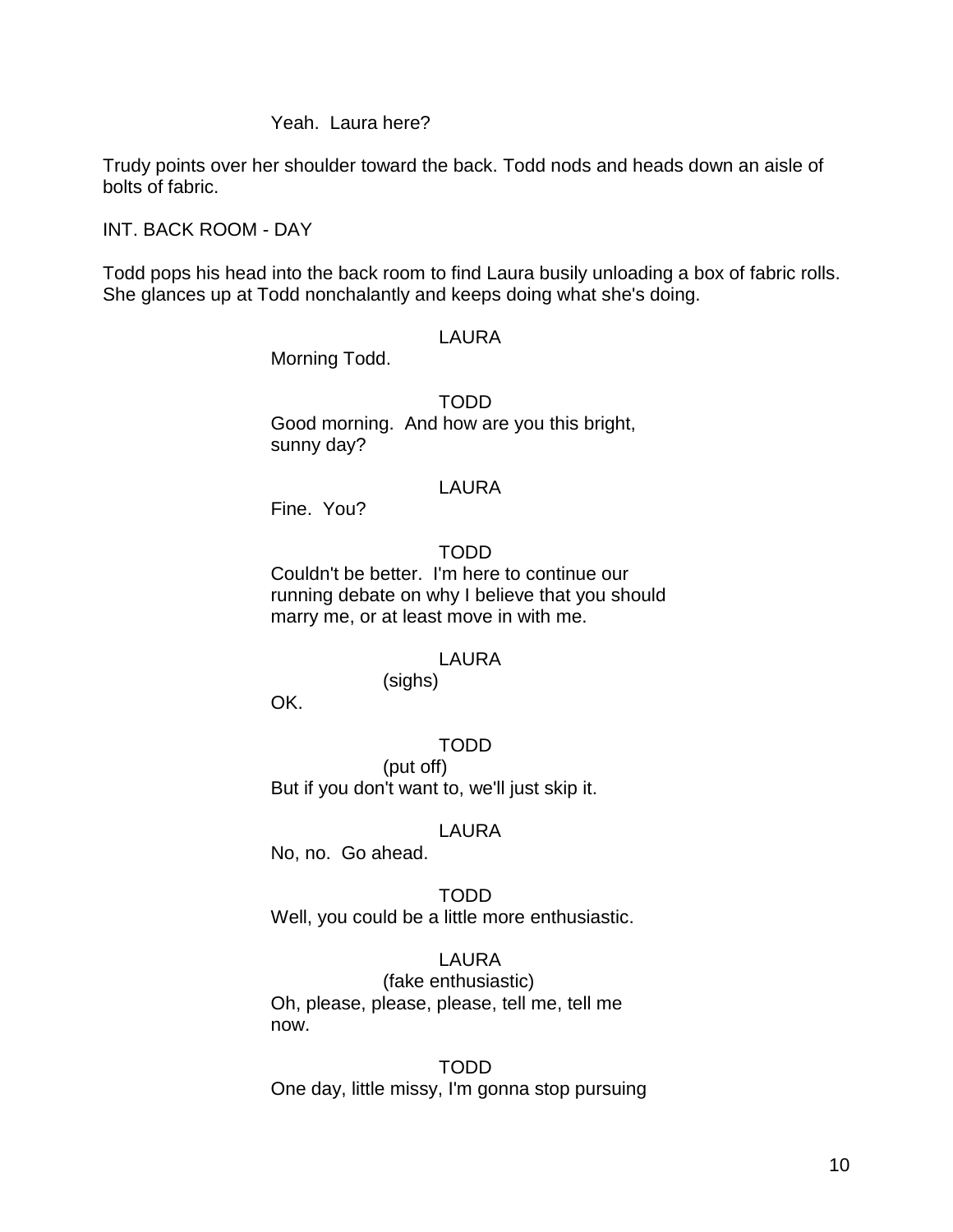you and that'll be that.

# LAURA

Is that a threat?

# TODD

# (his eyes narrow)

Maybe.

He turns to leave. Laura steps up to him and takes his arm. Todd turns and Laura puts her arms around him. When he doesn't reciprocate, she takes hold of his dangling arms and puts them around her.

> LAURA All right, go ahead. What's today's point?

#### TODD

(hurt) You're mean to me, y'know. I like you more than anyone and you treat me bad.

# LAURA

(sincerely) I'm sorry. Really. But you have to remember that I was already married and didn't like it. But go ahead.

#### TODD

OK. It's a single question. Everything else is beside the point. Are you happier with me or are you happier without me?

## LAURA

That's two questions.

## TODD

No it's not, it's one question with two choices. You don't have to answer now. Think about it.

## LAURA

Todd, I have a good time with you, you know that.

#### TODD

Then why, aren't we together?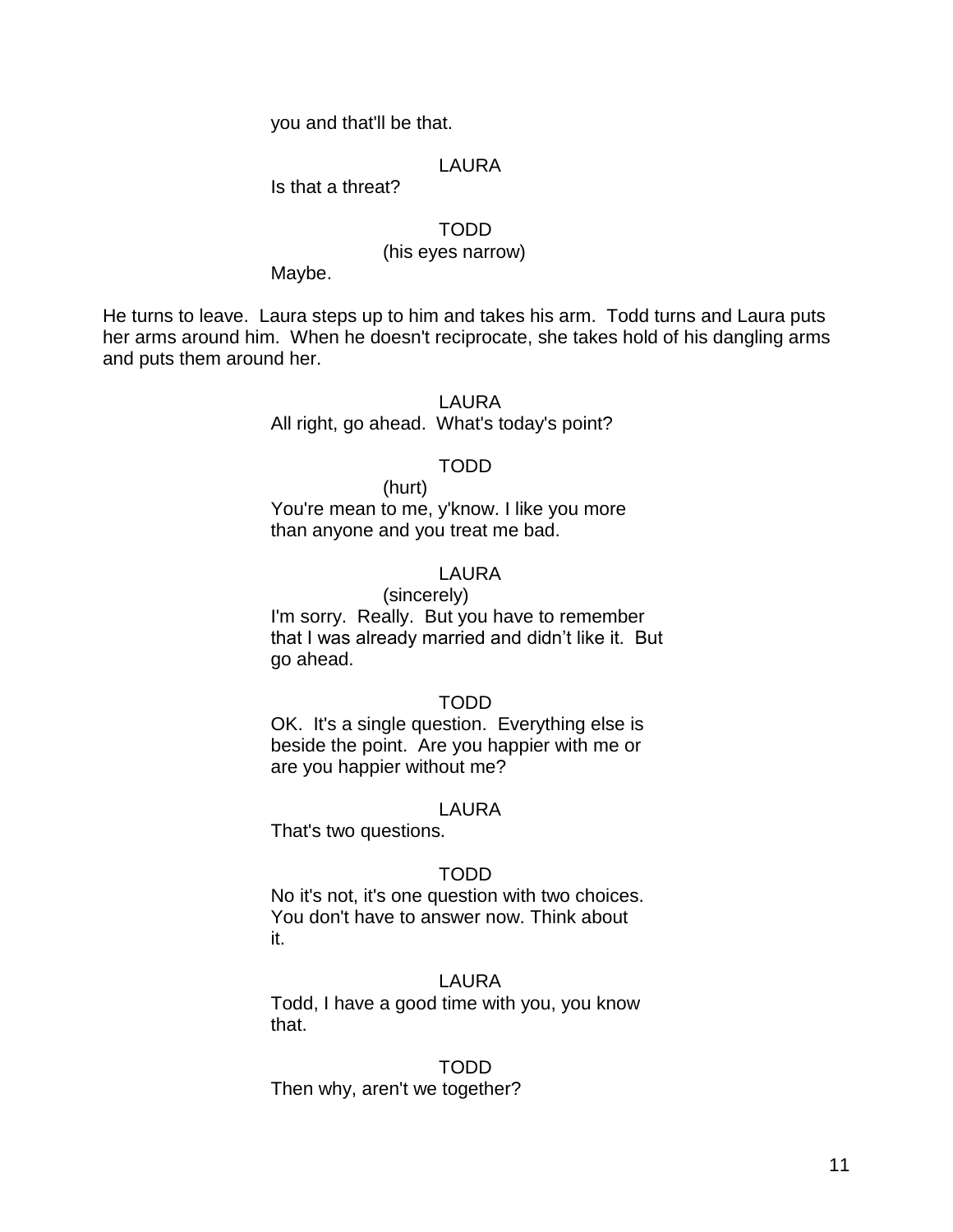#### LAURA

We're together right now.

#### TODD

I mean always.

### LAURA

I know what you mean.

#### TODD

You know, we're not so young anymore. By the time my Mom and Dad were thirty they'd been through a war, had two kids and owned their own home.

#### LAURA

I'm just not ready yet to make any commitments, OK? I just don't want to.

TODD Why not? What're you waiting for?

#### LAURA

I don't know. A sign.

# TODD

(exasperated) Everybody else in the world gets by with just liking each other, why do you have to have a natural disaster?

#### LAURA

I'm just like that. I don't like to be hasty.

## TODD

Laura, we've known each other our whole lives. We've been going out for over a year. I haven't spent an entire night in my own bed for months. What else do you need?

### LAURA

(shrugs)

A sign?

#### TODD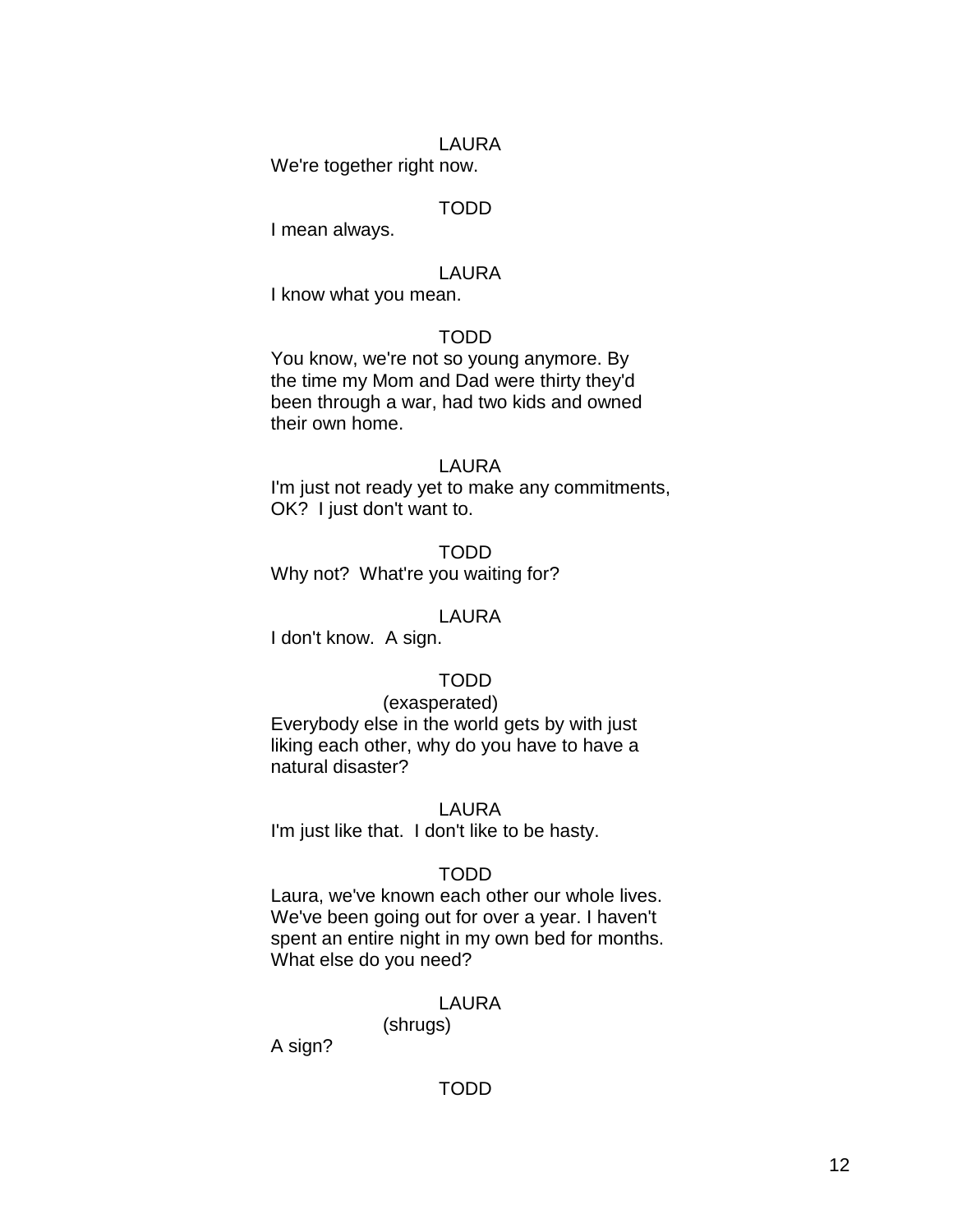Well, fine. That's great. Think about my question, or set of questions.

LAURA What're you doing tonight?

TODD Piston game. Blind Pig. 7:30. Wanna go?

LAURA But the Pistons are doing so bad.

TODD What do you care? You don't even like basketball. I'll be there.

# LAURA

All right. See you there.

# TODD

All right.

Laura leans forward and kisses him. Todd reaches around and grabs her tush. After the kiss she nuzzles his neck.

## LAURA

You always taste so minty.

TODD That's 'cause I'm a sweet guy. The kind of guy you ought to appreciate more.

They break apart.

# LAURA

See you tonight.

# TODD

'Bye.

Todd leaves. Laura looks up after he's gone and smiles.

EXT. DECADE 31 REALTY OFFICE - DAY

Decade 31 is a small, storefront realty office on Main Street at the end of the block. Through the window we can see a blonde, round-faced, rosy-cheeked, middle-aged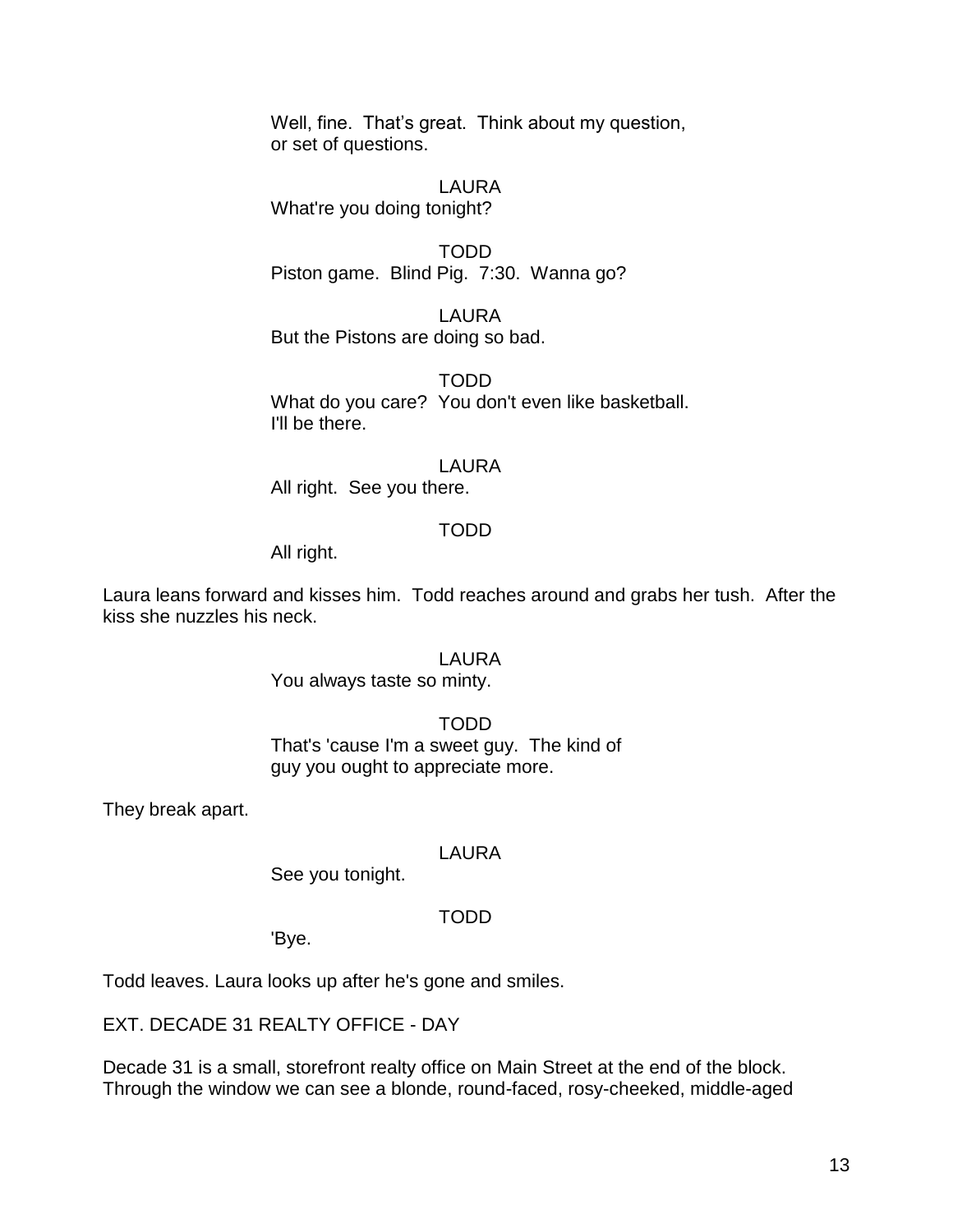woman named EILEEN, sitting at one of two desks. She turns around as Todd enters from the back.

INT. DECADE 31 OFFICE - DAY

Todd hangs up his coat, smiles at Eileen and sits down at the other desk.

# TODD

Morning Eileen.

EILEEN Morning Todd. Out at the vacant lot?

TODD

Yep. Still vacant, too.

## EILEEN

What a surprise.

# TODD

Anything happening?

# EILEEN

You've got a showing at ten. The Thompson house.

# TODD

(lights up) Ah yes. My Grandfather built that one. That's a swell house.

## EILEEN

(looks down) And Mr Crispin called.

## TODD

(very interested) Really? What does he want?

EILEEN Lunch with you at noon. The Steak & Ale.

# TODD

(lighting up) He's gonna be here? All the way from Detroit? But it's not time for his yearly visit. What's this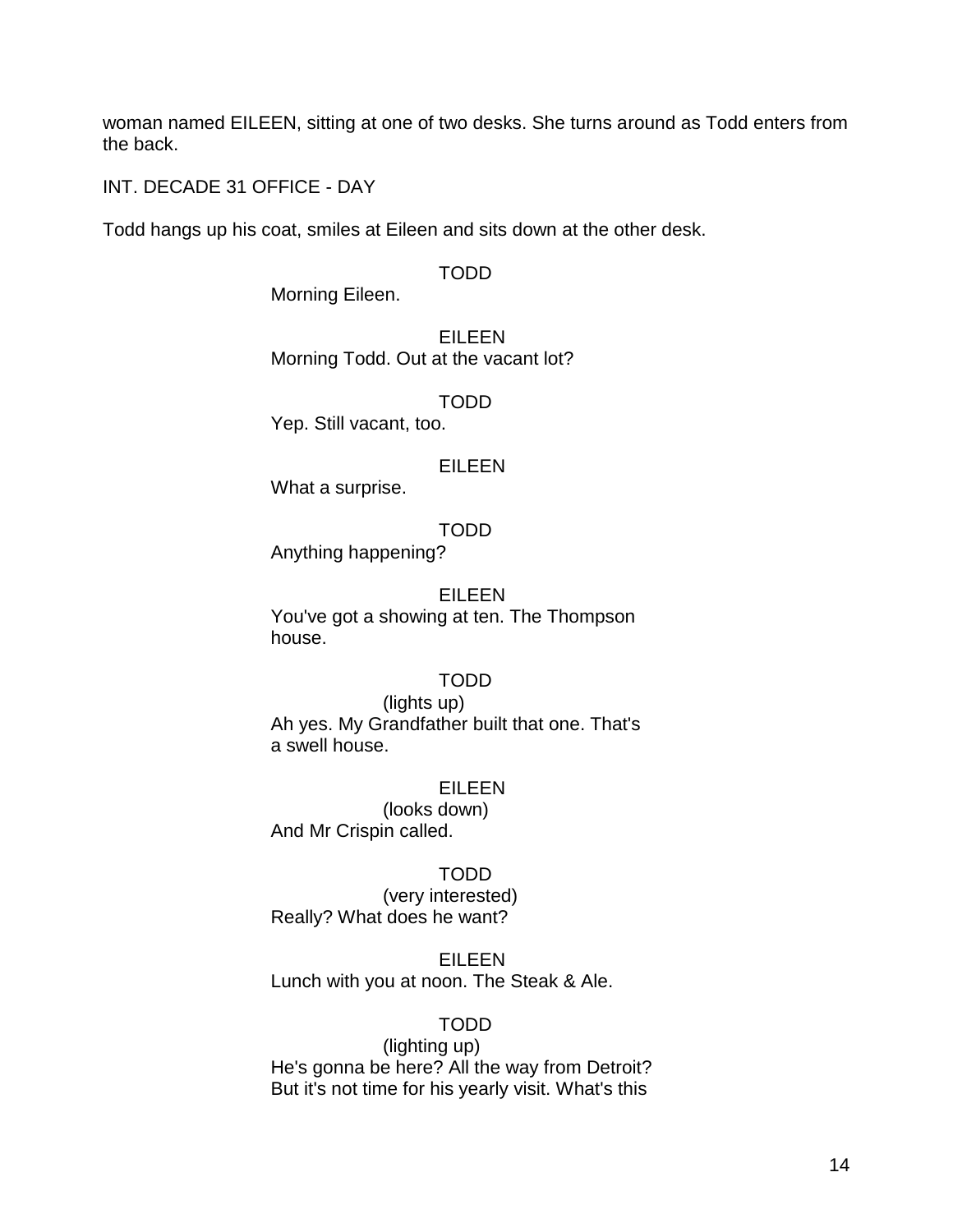all about?

# EILEEN

He didn't want to see any statements or reports, I asked. It must have something to do with you.

## TODD

(mildly overcome) It's the vacant lot! They're finally accepting my proposal. Oh, man! This'll be the biggest project of my life. If they go for it, as I outlined it, that means an industrial park and a subdivision. This'll be the biggest thing that ever happened to this rinkydink little town. This would help every business in town. It could be a boom!

Todd goes to a file drawer and begins removing files.

TODD

If I can pull this off we could be the major city of the northern half of the lower peninsula!

# EILEEN

(grinning) If you could pull this off maybe you could get Laura to marry you.

Todd stops what he's doing and reflects.

TODD

No, it's probably not enough. She needs something bigger, like a nuclear war. (waves his hand) Whatever. Thing's are definitely looking up.

EXT. THE THOMPSON HOUSE - DAY

Todd's car pulls up in front of a nice, old, red brick house. He pops a couple of Tick-tacks in his mouth. A moment later a black Ford Taurus pulls up behind him. Todd gets out of his car and a couple in their late twenties gets out of the Taurus.

They are the Uplingers, STAN and KELLY. He has a well-trimmed beard, is balding and wears silver wire-rimmed glasses. She has long, thick black hair, a black sweater and wears black stretch pants with stirrups running under her black flats. She looks like a Jules Fieffer character. Kelly is immediately in love with the house and blatantly shows it. Stan is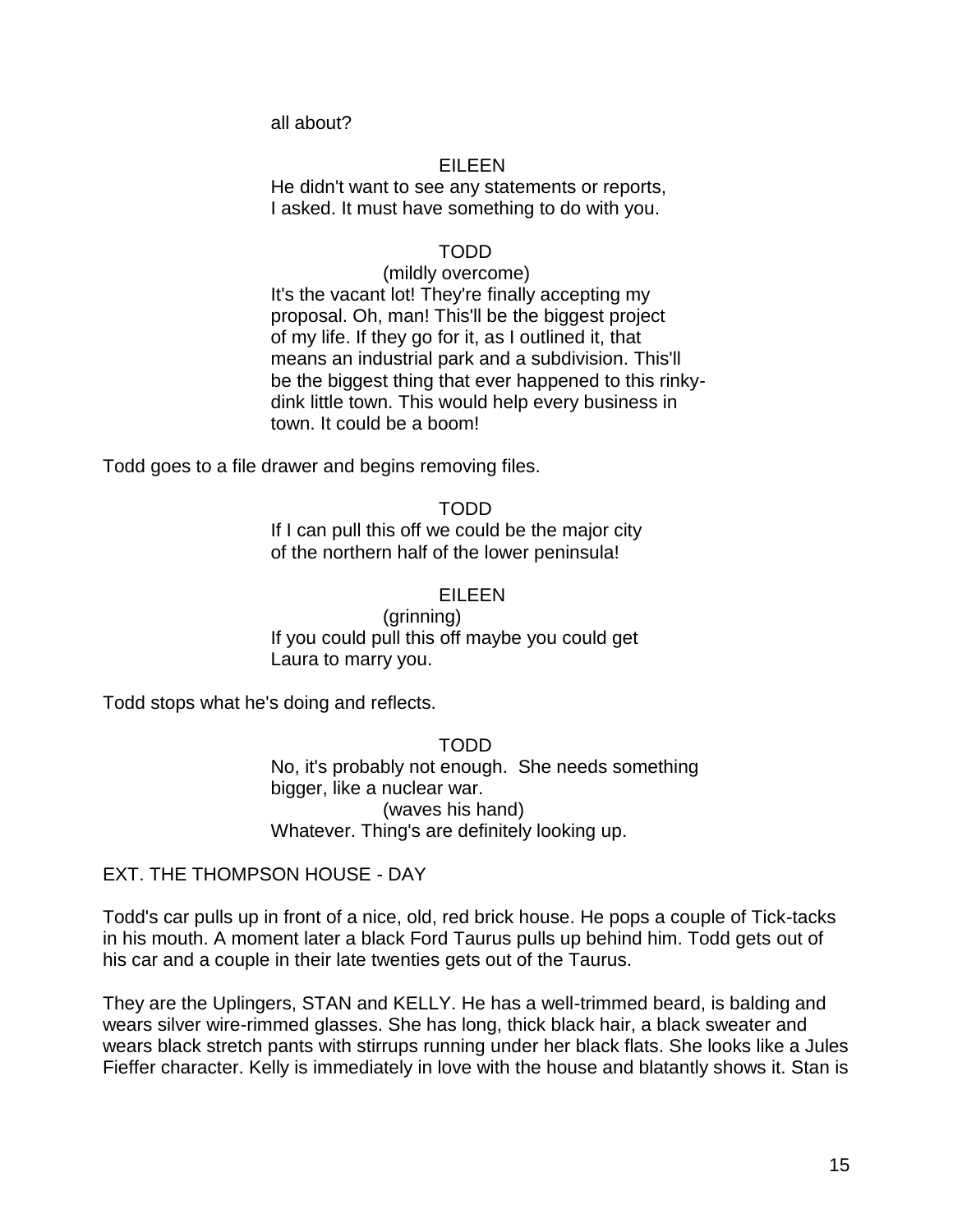trying to be a good businessman and wears a poker face, although he's obviously a bit annoyed with his wife for being so obviously enthusiastic.

## **KELLY**

Oh, wow!

# **STAN**

Uh, it's, pretty old, isn't it?

# TODD

(smiling) Built in 1919.

#### **STAN**

That is old.

TODD

Not compared to say, Paleolithic Man or dinosaurs.

#### **KELLY**

It looks really well-built.

## **STAN**

(cautioning) Just because it's old doesn't mean it's

necessarily well-built.

## TODD

(grinning) Just by the by, my grandfather did all the brickwork. He was considered to be one of the best masons in the whole area.

# **STAN**

(impressed) Really? Your grandfather?

### TODD

Yeah. What brings you to Cheboygan, if you don't mind me asking?

#### KELLY

Stan got a teaching position at Cheboygan Community College.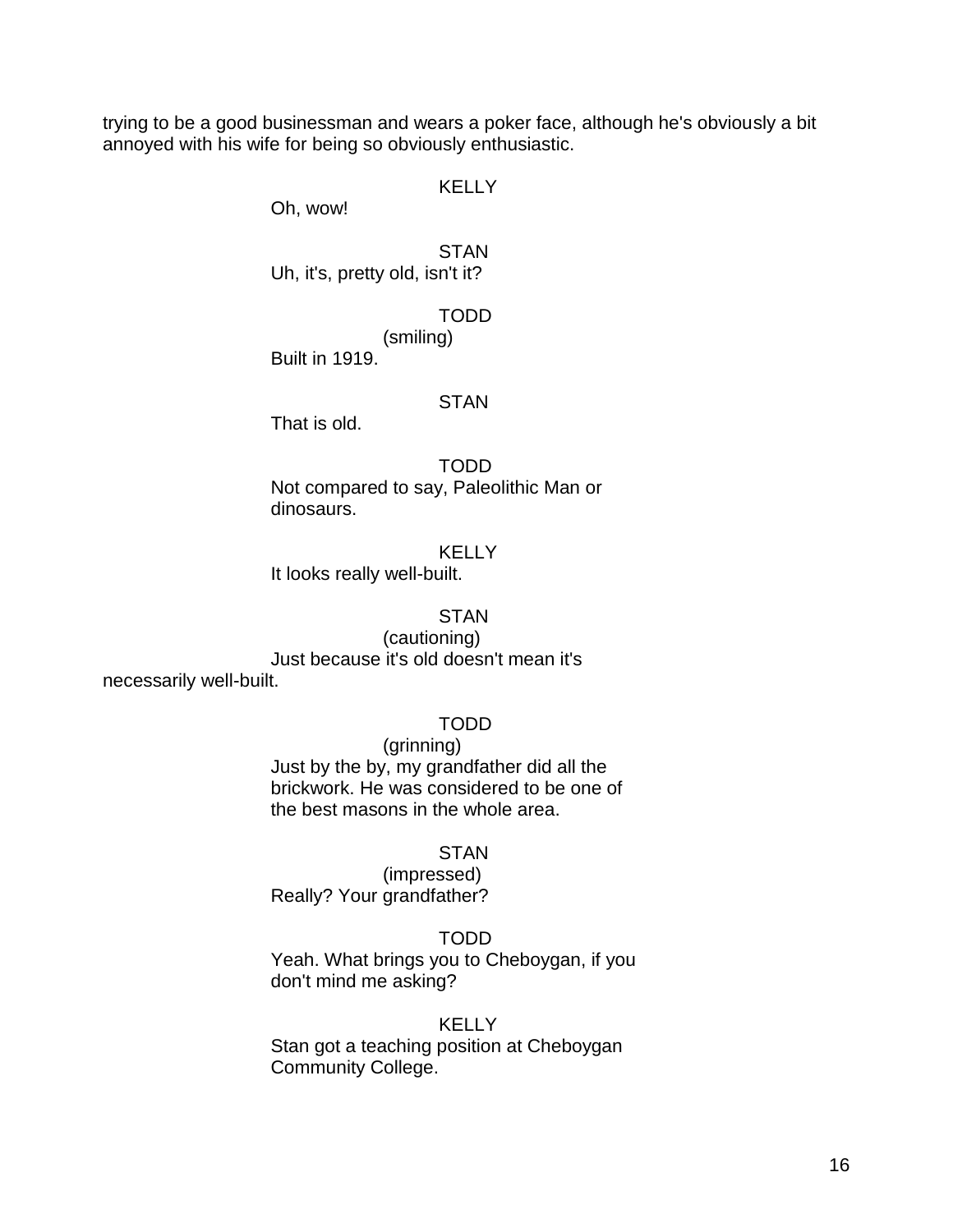# **STAN**

I was teaching first grade in Saginaw.

TODD What do you teach now?

#### **STAN**

Fantastic literature.

TODD No kidding. You like comic books?

**STAN** I love 'em. I've got a pretty good collection.

## TODD

Me, too.

(proudly) I've got The Fantastic Four, number one.

**STAN** 

(impressed)

No shit? Really?

#### TODD

(nods) Yep. And a lot of other good ones, too. But anyway, this house...

## **STAN**

(smiles)

Right.

#### TODD

Honestly, it's a great house. One of the nicest in town, for the size and price. I'd really love to own it myself, but, being single, I rent. But anyway, the last owner put in new plumbing and restored all the woodwork, too.

## **KELLY**

(enthusiastically) That's great. Let's go inside and look.

#### **STAN**

Just hold on. My wife, is really into gardening.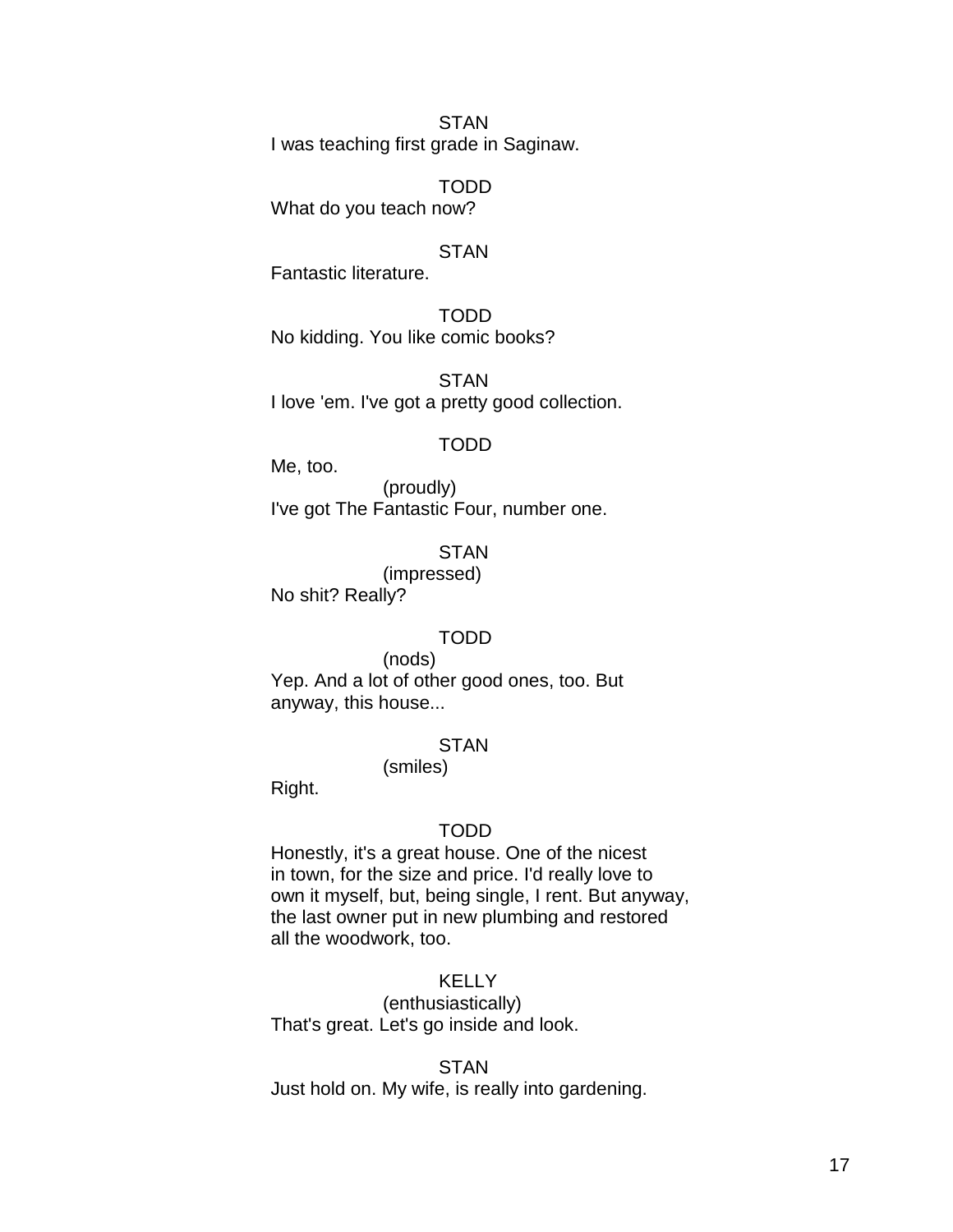How's the soil around here?

# TODD

(to Kelly) Flowers or vegetables?

### **KELLY**

Mainly vegetables. Flowers are OK.

## TODD

Me, too. I grew a seventeen ounce tomato last year. I got the blue ribbon at the county fair.

## **KELLY**

(impressed) No kidding? That's a big tomato.

## TODD

Yeah. It was like a bowling ball. The soil's great for vegetables, I can personally vouch for that. And each year my girlfriend grows the most incredible flowers you've ever seen. They're all dying now, but I can take you past her place to see them, they're still beautiful. For the price, this is the best house you're going to find in the area, maybe the whole state.

Stan and Kelly both look convinced. They look at each other and a whole conversation goes on in their eyes. Her eyes say, "I love it, let's please buy it." His eyes say, "I love it, too, but let's not move too fast."

Todd looks away, a slight grin playing on his lips. He's sold them and he knows it.

## **STAN**

#### Let's see what it looks like inside.

## TODD

(leads the way) There's new tile, new carpet and it was recently repainted. And the woodwork's fantastic. It's otherworldly. It's like it was imported from ancient Assyria or something. Guys with long beards riding chariots, it's very odd . . .

They all head inside.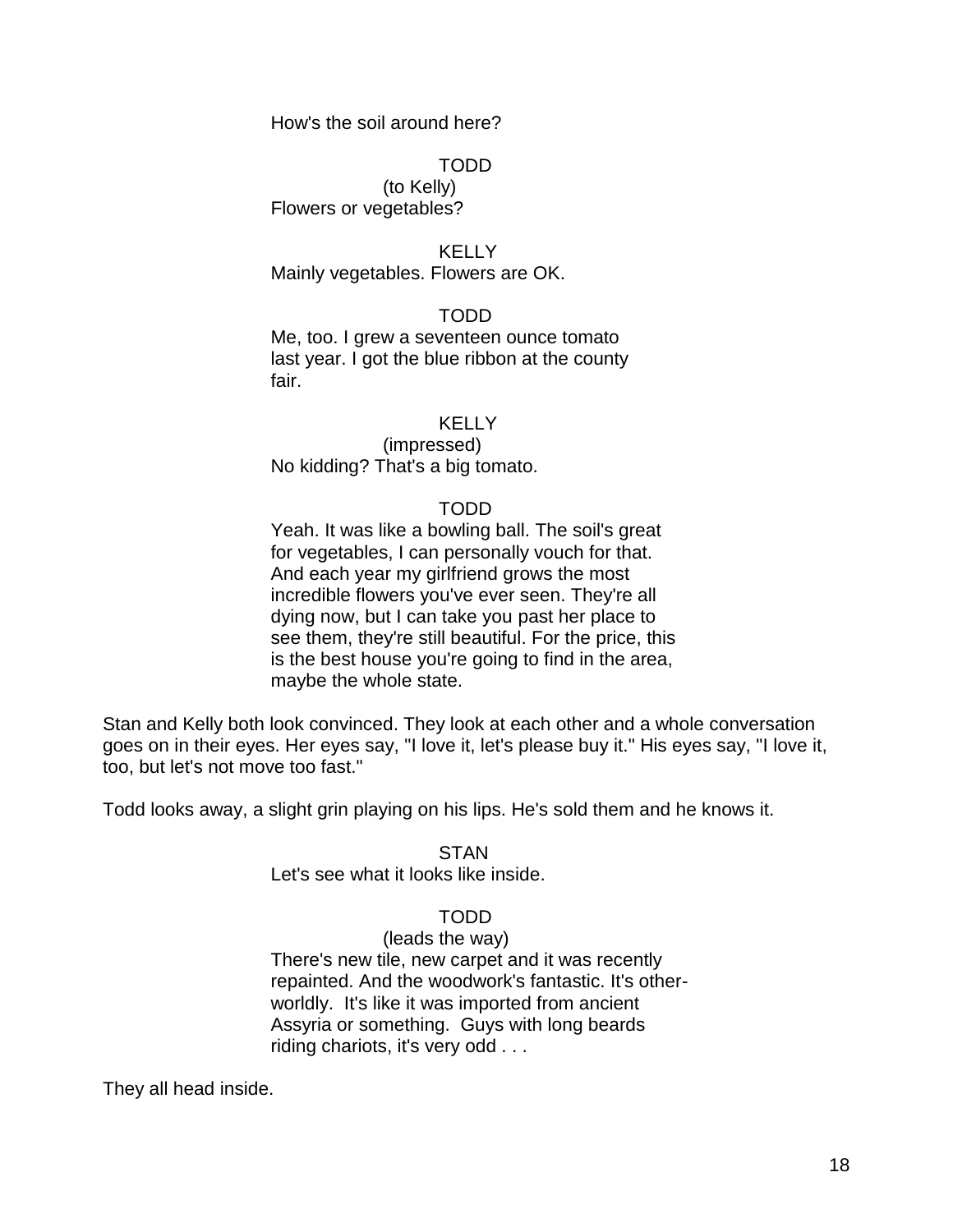# EXT. STEAK & ALE RESTAURANT - DAY

Todd sits in his car in the parking lot going over his paperwork and proposal one more time. He knows it all by heart, but still... He makes a note with his new pen, then holds it up and admires it.

### TODD

## Not bad.

Finally, he sighs and shoves all the paperwork into his briefcase. He's about to open the door, then stops, reaches over and opens the glove box. He takes out the little bottle of peppermint schnapps, gives a quick look around to see if anyone's watching, then takes a big slug. His eyes go wide and he gasps slightly. He shakes his head, tosses the bottle back in the glove box, pops some Tick-tacks in his mouth and gets out of the car.

INT. STEAK & ALE - DAY

The Steak & Ale is a reasonably nice restaurant, part of a national chain. It's dark and fairly expensive. A very pretty, rather downbeat young woman named ALYSCHIA is the hostess. Her bored, unhappy expression evaporates upon seeing Todd.

#### ALY

Hi, Todd. How're you?

## TODD

#### (grins)

Great. Couldn't be better. You look devastating, as always.

ALY

#### (blushes)

Thanks.

## TODD

Where've you been? I haven't seen you around. Why weren't you at Ed and Jenny's bash?

### ALY

(looks down) I didn't have anyone to go with. I wasn't gonna go alone.

## TODD

(smiles) You're funny. You're the best-looking girl in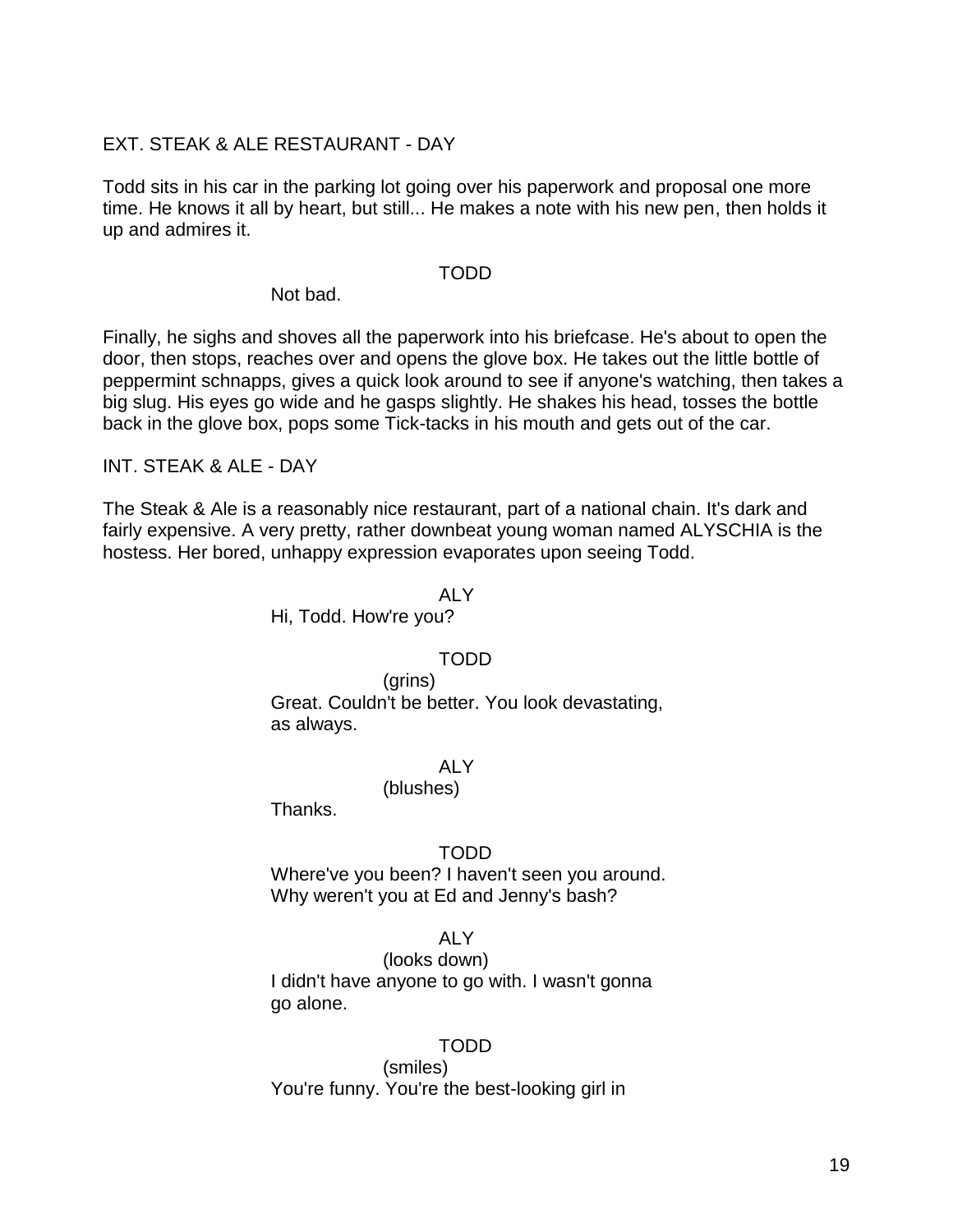town and you never have a date.

# ALY

(conspiratorially) If I didn't like Laura so much I'd steal you away.

#### TODD

That might be a lot easier than you think. Look, we're all getting together tonight at The Blind Pig. Pistons're on. Wanna come?

#### ALY

# (looks down)

I don't know.

## TODD

What's the matter, you not a Piston fan either?

#### ALY

It's not that, I just don't want to go alone.

## TODD

(seriously) Aly. You're our friend. We all like you. You don't have to have a date to get together with your friends. Come on.

#### ALY

(looks up and smiles)

OK.

TODD You never know, Laura might not show.

ALY But I wouldn't do that to her.

#### TODD

I know. Bummer. (they both grin) Uh... Is there a Michael Crispin here?

Aly looks down at her clipboard.

ALY Yes, he is. Right this way, sir.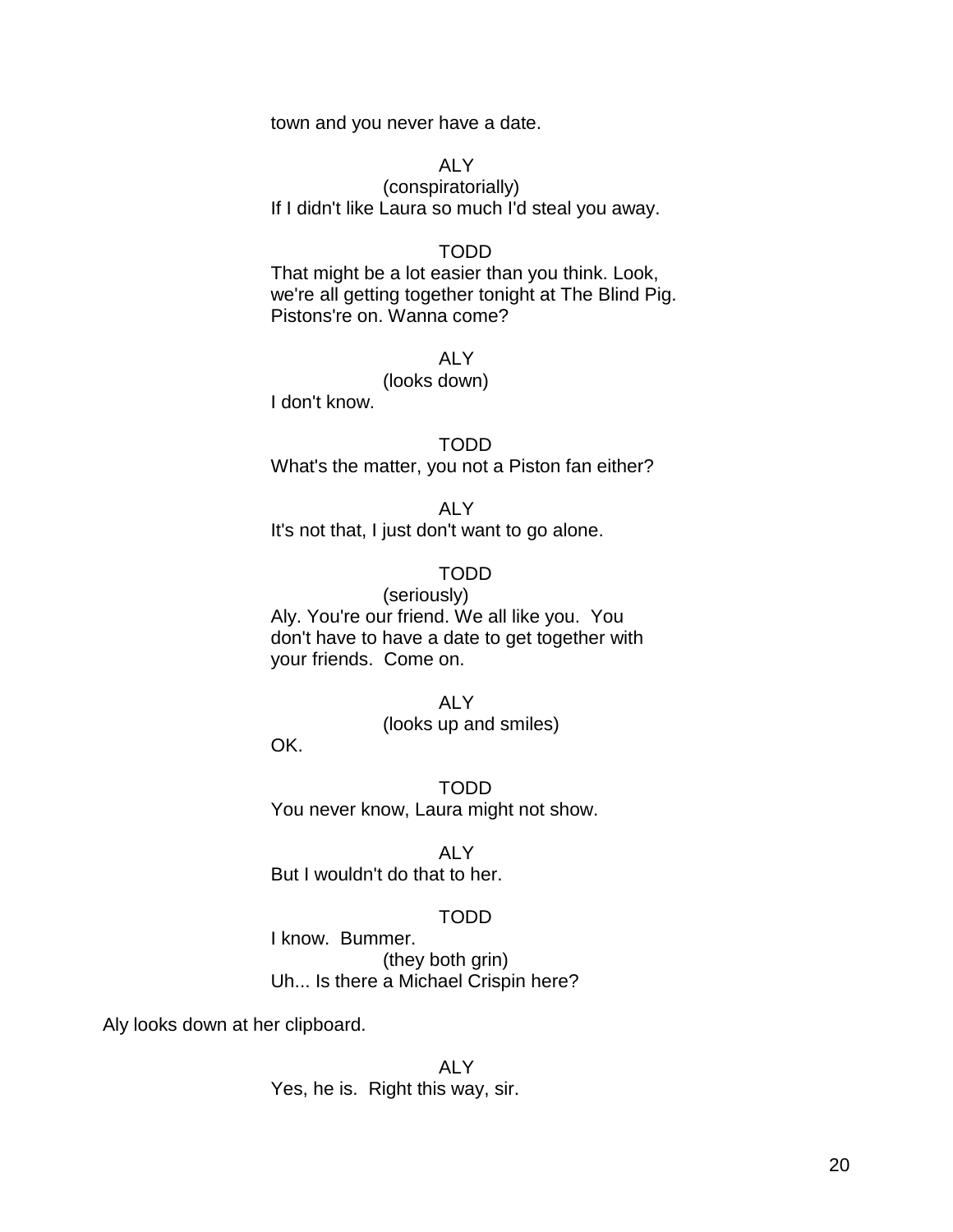### TODD

Oh, thank you so much.

Aly leads Todd to a back booth where a thin, intense man of fifty with steel gray hair is seated. He is MICHAEL CRISPIN.

Aly says quietly to Todd.

### ALY

(whispers) I'll see you tonight.

#### TODD

Great. See ya later. (to Crispin) Mr. Crispin, good to see you. (they shake hands)

# **CRISPIN**

Todd. Nice to see you. Sit down. (Todd sits) That's one good-lookin' lady. You're gonna see her tonight, huh?

Crispin gives him a "You lucky son of a bitch" look.

## TODD

She's a friend.

**CRISPIN** I wish she was my friend. So, how's it goin', buddy-boy?

TODD Couldn't be better. And you?

## **CRISPIN**

I'm gettin' there. (he downs the rest of his drink) Have a drink?

Todd looks at his watch.

TODD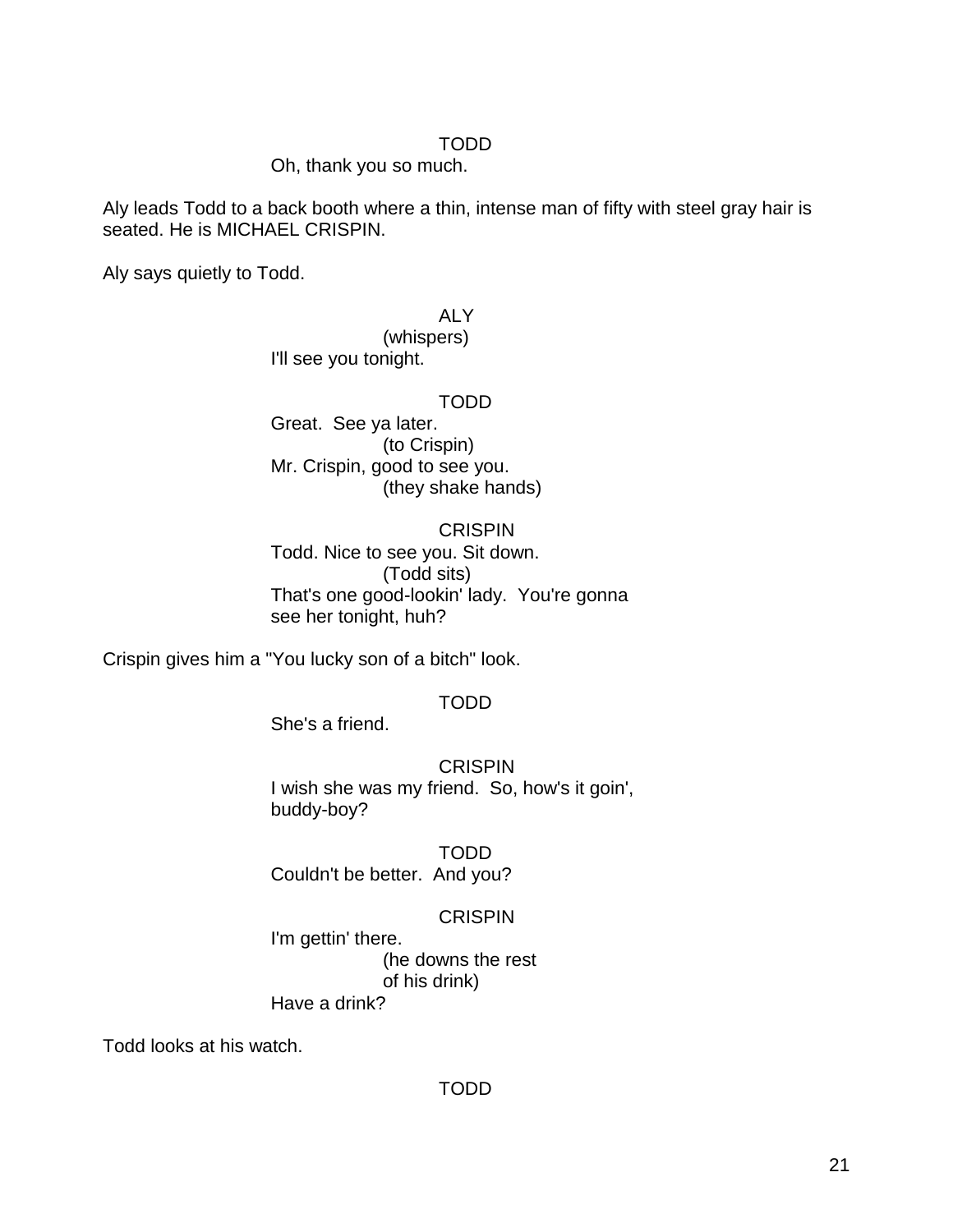It's a little early, but... What the hell.

Crispin raises his hand and snaps his fingers loud. A perky young WAITRESS immediately appears.

# **CRISPIN**

It's never too early for anything. When you get to be my age you'll understand that.

#### **WAITRESS**

Yes, sir?

**CRISPIN** Two gin and tonics. Light on the tonic. (to Todd) That okay?

# TODD

(shrugs)

Fine.

The waitress writes it down, then turns to Todd and smiles.

#### **WAITRESS**

Hi, Todd.

# TODD

(looks up)

Hi, Sherry.

Todd looks back to Mr. Crispin who is leering at him.

#### **CRISPIN**

You dog.

# TODD

She's another friend.

**CRISPIN** I like your friends. So, how's business?

# TODD

(nods) Good. Steady. I sold a house this morning.

## **CRISPIN**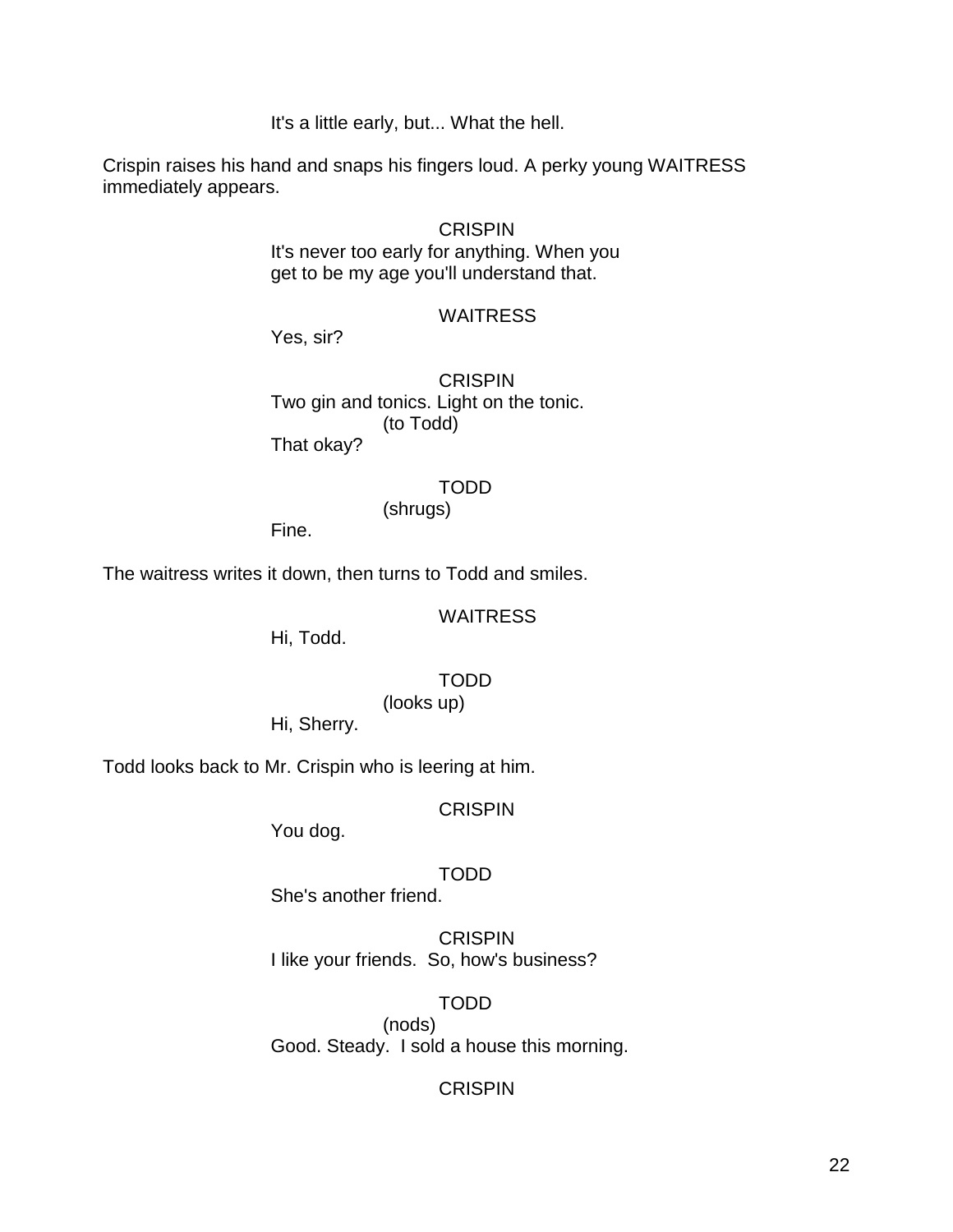They closed?

### TODD

They will.

### **CRISPIN**

You know that, huh?

## TODD

(nods)

Yeah, I do.

### **CRISPIN**

(grins)

I'll bet you do. A good salesman knows when he's sold someone. And you're a good salesman, Todd.

## TODD

(shrugs)

Thanks.

**CRISPIN** Forget thanks, it's a fact.

The waitress brings their drinks.

# **CRISPIN**

Thanks, babe. (to Todd) So, how many houses is that this week?

#### TODD

(pauses) Uh... It's the only one.

# **CRISPIN**

(surprised) In a whole week?

### TODD

It's not a big buyer's market here. You know that. We mainly deal in summer rentals.

**CRISPIN** I do know that, but even still. One house a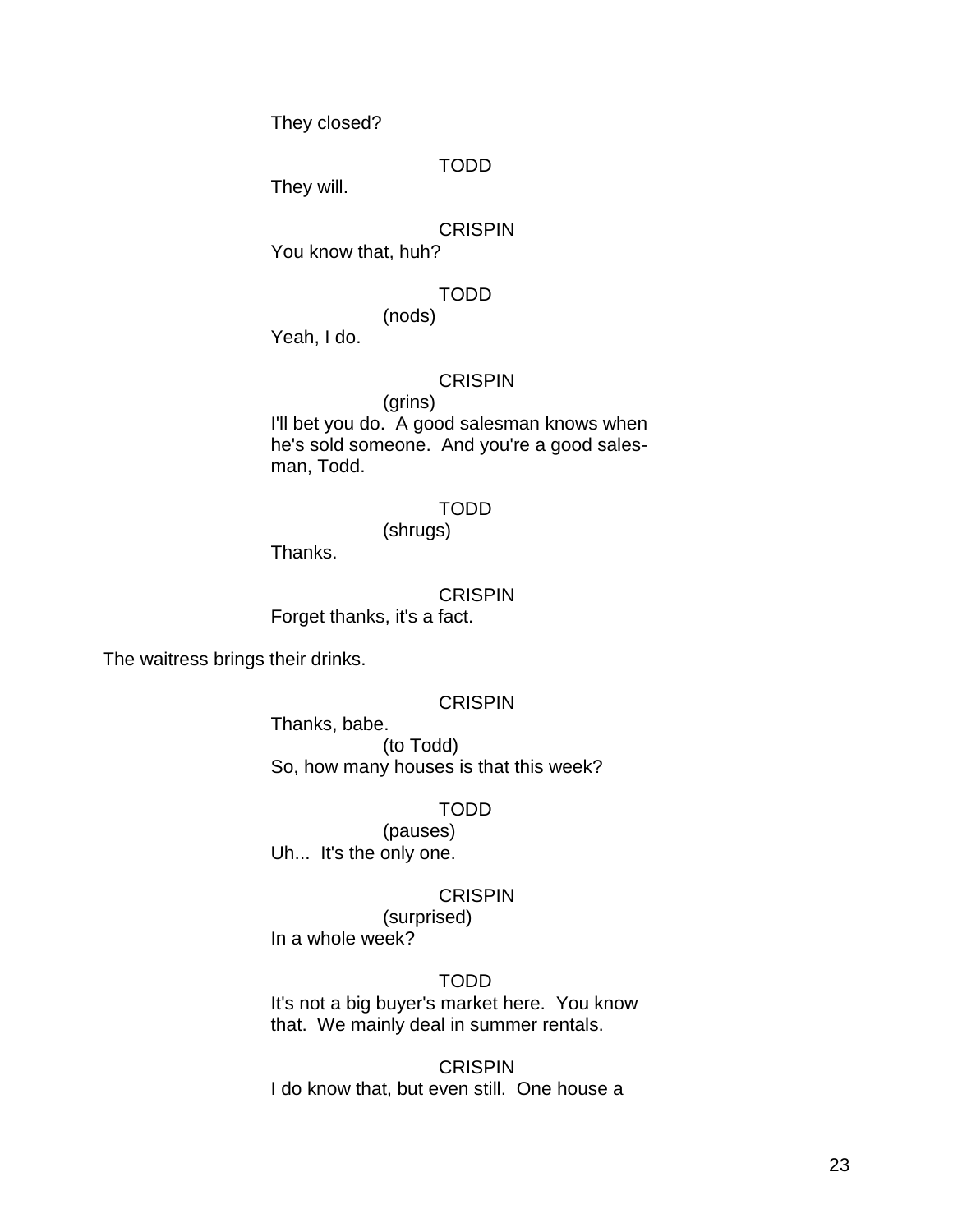week?

### TODD

In a good week. I average twenty houses a year. That's not quite one every two weeks. And generally most of the sales come down between January and April, so I can sometimes go more than a month without a sale. Sometimes two months. You know all of this. And just by the way, I sell and rent more space here than the next two Realtors combined.

**CRISPIN** 

I do know all of this. I'm just trying to make a point.

(downs his drink)

Want another?

Todd hasn't even started on his.

#### TODD

No thanks. (takes a sip) What point?

Crispin snaps his fingers, holds up his glass and one finger.

**CRISPIN** How would you like to sell a house everyday? Maybe more than one a day?

## TODD

(sighs) That would be a lot of commissions.

## **CRISPIN**

It sure would. And I'm not talkin' forty to sixty thousand dollar houses either. I'm talkin' a hundred and fifty to two hundred and fifty thousand dollar houses. Then you're lookin' at a lot of commission. How does that sound?

#### TODD

It sounds... Profitable. But you can't mean here.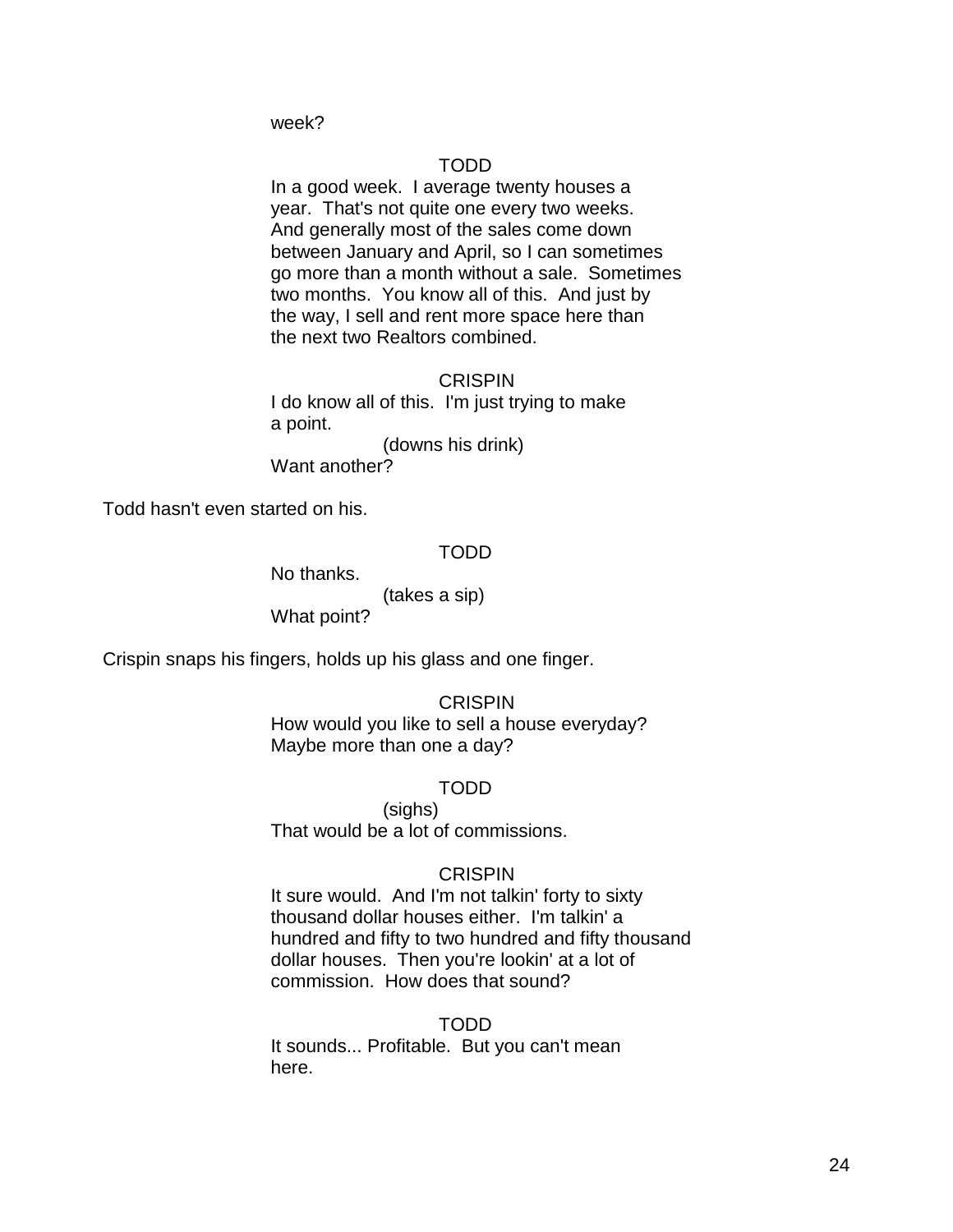## **CRISPIN**

I don't.

TODD Do you mean in the suburbs of Detroit? Bloomfield Hills?

Crispin waves his hand.

### **CRISPIN**

Nah. Houses don't sell that fast there, and most of 'em are more'n two-fifty. My house is worth four hundred.

Crispin is getting bombed.

#### TODD

Really?

#### **CRISPIN**

Sure. There's a house up the street from me that's worth six if it's worth a cent. Five thousand square feet, tennis court, pool, the works. The ex-president of Ford lives there. A buddy o' mine. We golf together. Guy can't chip worth a shit-

TODD

(pleasantly interrupting) —What about all these houses for sale?

The waitress brings Crispin a fresh drink. As she's about to take the old one he grabs it and dumps the contents into the new one overflowing it.

#### **CRISPIN**

Look out, tidal wave. Thanks, hon. Anyway, I'm talkin' about L.A. Los Angeles. Where our company's world headquarters is located. Been there?

TODD When I was a kid I went to Disneyland once.

## **CRISPIN**

(confused) That's in Florida, isn't it?

#### TODD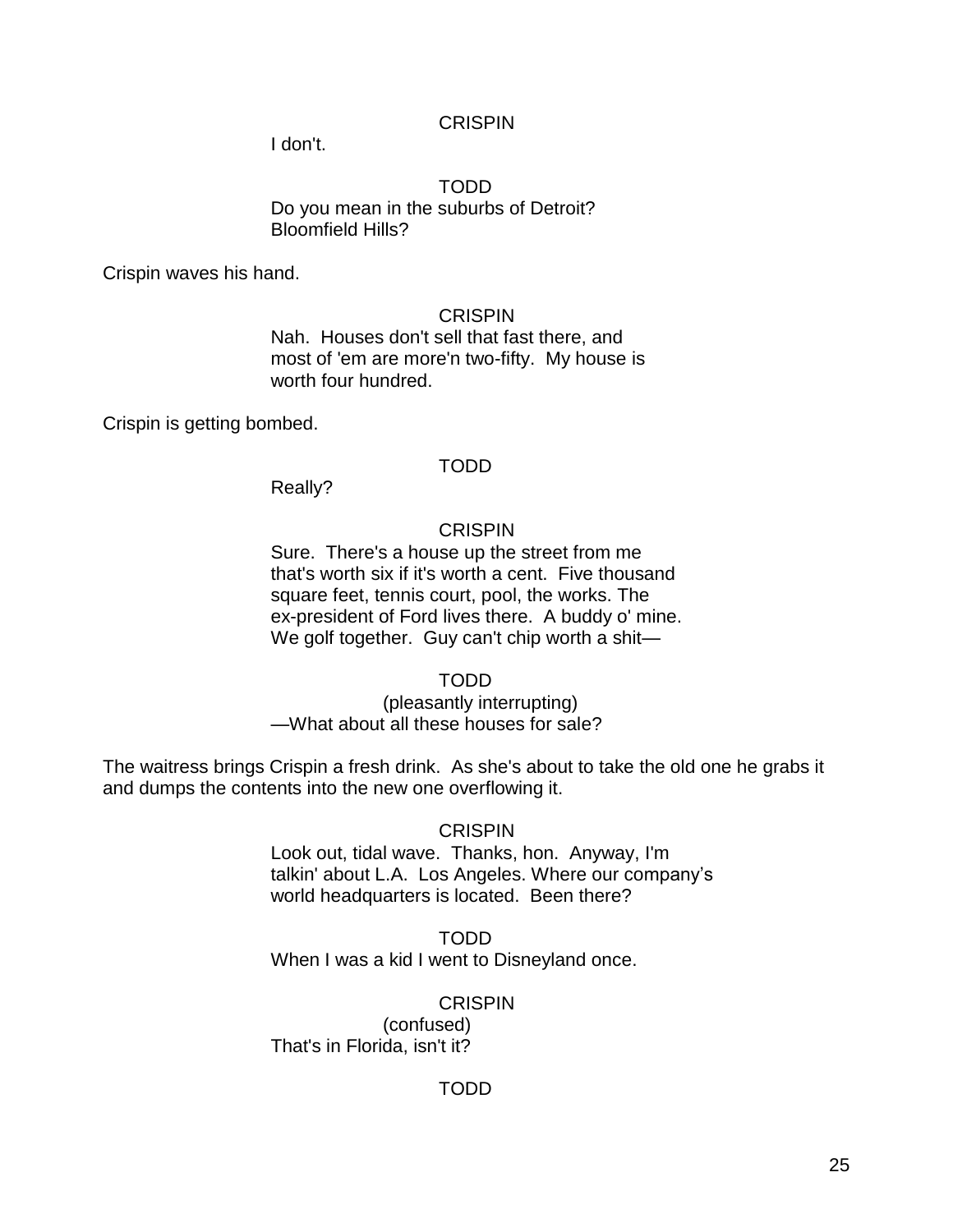That's Disneyworld.

# **CRISPIN**

### (waves his hand)

Who gives a shit. So, anyway, we've got housing developments in and around L.A. comin' out our ass. And the schmucks at world headquarters totally overestimated the market growth and overbuilt like mad. Now the market's gone soft and they've got houses up the ying-yang.

#### TODD

And they're still selling a house a day?

#### **CRISPIN**

Shit, in total they're selling a lot more'n that. But you're right, not every salesman is selling one a day. Some aren't moving one a week. And the interest is killing 'em. And that's where you come in. They've put out a call to all the district managers to get their best people out to L.A. to bail their sorry asses out. I suggested you.

#### TODD

You mean, you're not here about my proposal for the industrial park and subdivision?

#### **CRISPIN**

## (disdainful)

Fuck no. We're not interested in that, we've told ya twenty times. I want you to go to L.A.

#### TODD

(shakes his head) I don't want to go to L.A. I'm happy here.

#### **CRISPIN**

Shit! Don't kid me, pal, I know how much you pull down.

(he points at Todd's drink) Finish that up, you're way behind. (he snaps his fingers and holds up his drink and two fingers) How the hell can you be happy if you're not netting fifty G's a year? And you're not.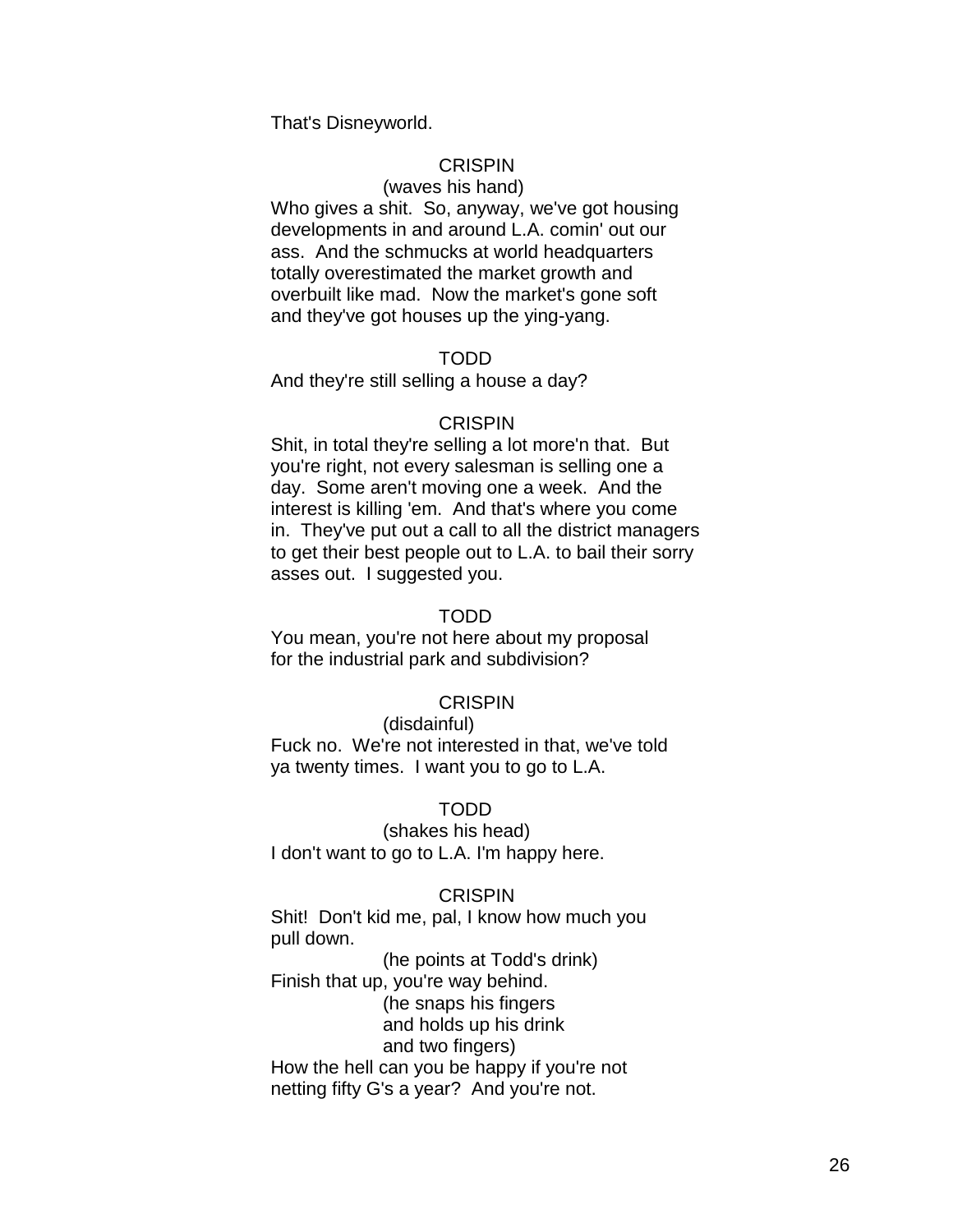Todd finishes his drink and nods sadly.

#### TODD

No, I'm not.

#### **CRISPIN**

Goddamn right you're not. And nobody can really be happy on a cent less'n a hundred, take my word for it. Are you married?

#### TODD

No.

#### **CRISPIN**

How old're you?

### TODD

Thirty-two.

## **CRISPIN**

And you're not fuckin' married? Shit, I was married and had three kids when I was thirtytwo. Why aren't you married?

The new drinks arrive.

# TODD

(shrugs)

I don't know.

# **CRISPIN**

You don't know. Shit. You're not married 'cause you can't afford it. That's why.

## TODD

(skeptical) I'm not so sure about that. I do pretty good, by Cheboygan standards.

### **CRISPIN**

(cynical) *Cheboygan standards.* Jesus Christ! All right, so then why aren't you married?

#### TODD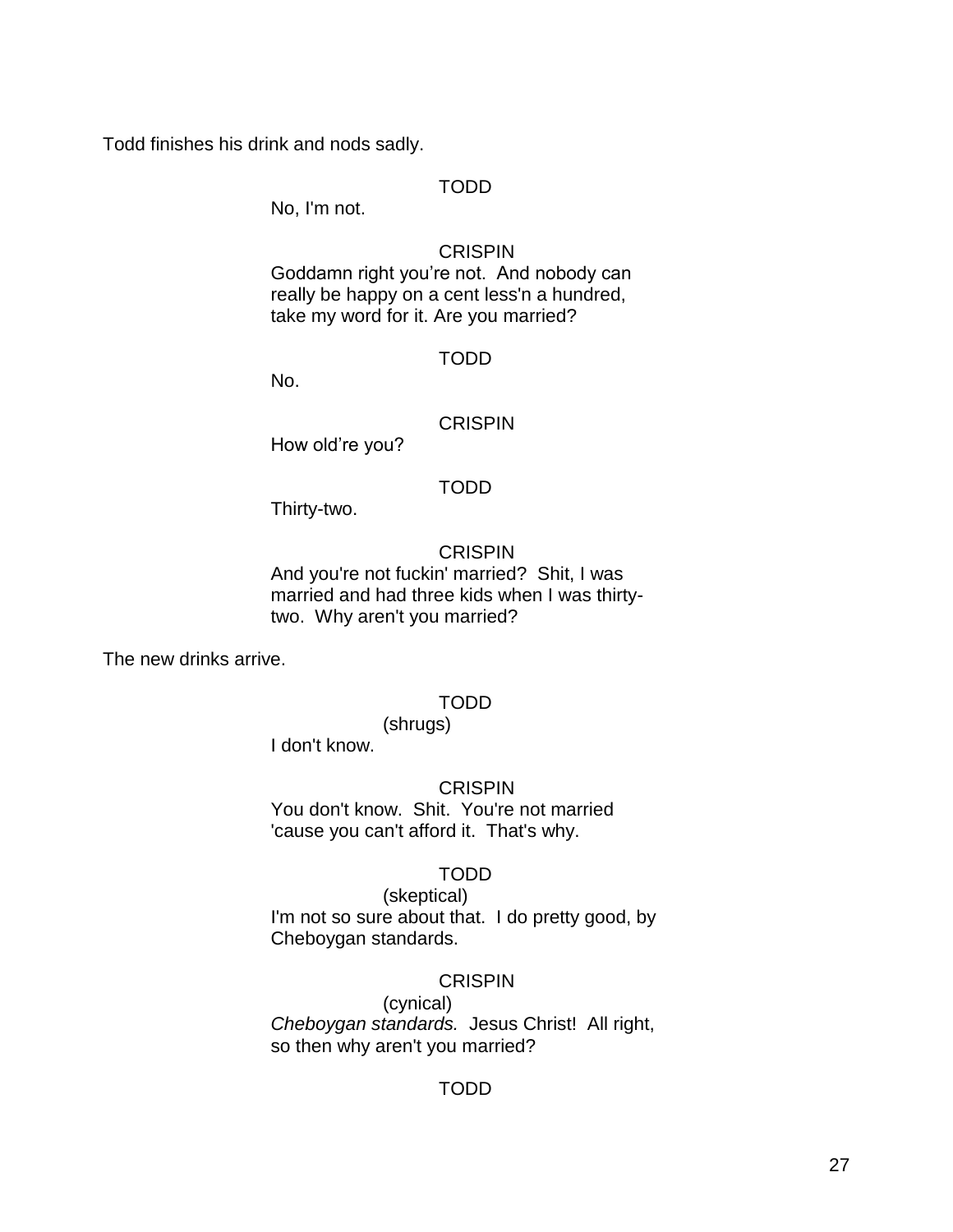Well, my girlfriend doesn't want to, that's why.

## **CRISPIN**

Why not?

## TODD

She was married before and didn't like it. And now she just doesn't want to.

## **CRISPIN**

(seriously) Let me explain something to you, Todd. I don't care what her attitude is or what her reasons are, if you pulled down a hundred thousand a year, she'd marry you. Simple.

## TODD

(sees the possibility)

You think so?

# **CRISPIN**

Definitely. Let me give you a little fatherly advice, Todd. Take this job and get your ass outta this podunk town or you're never gonna get anywhere. This is your big chance. Remember, when opportunity knocks...

## TODD

# (nodding)

Right.

Crispin fishes in his pocket for his wallet, then snaps his fingers.

## **CRISPIN**

If you want this job you better let me know by Monday. That's the deadline, then I'm gonna get someone else. Take my word for this one, Todd, this'll be the smartest move of your life. I know. I'm older'n you. (the waitress arrives)

How much is it?

-27-

## **WAITRESS**

Fifteen-sixty, sir.

Crispin hands her a twenty.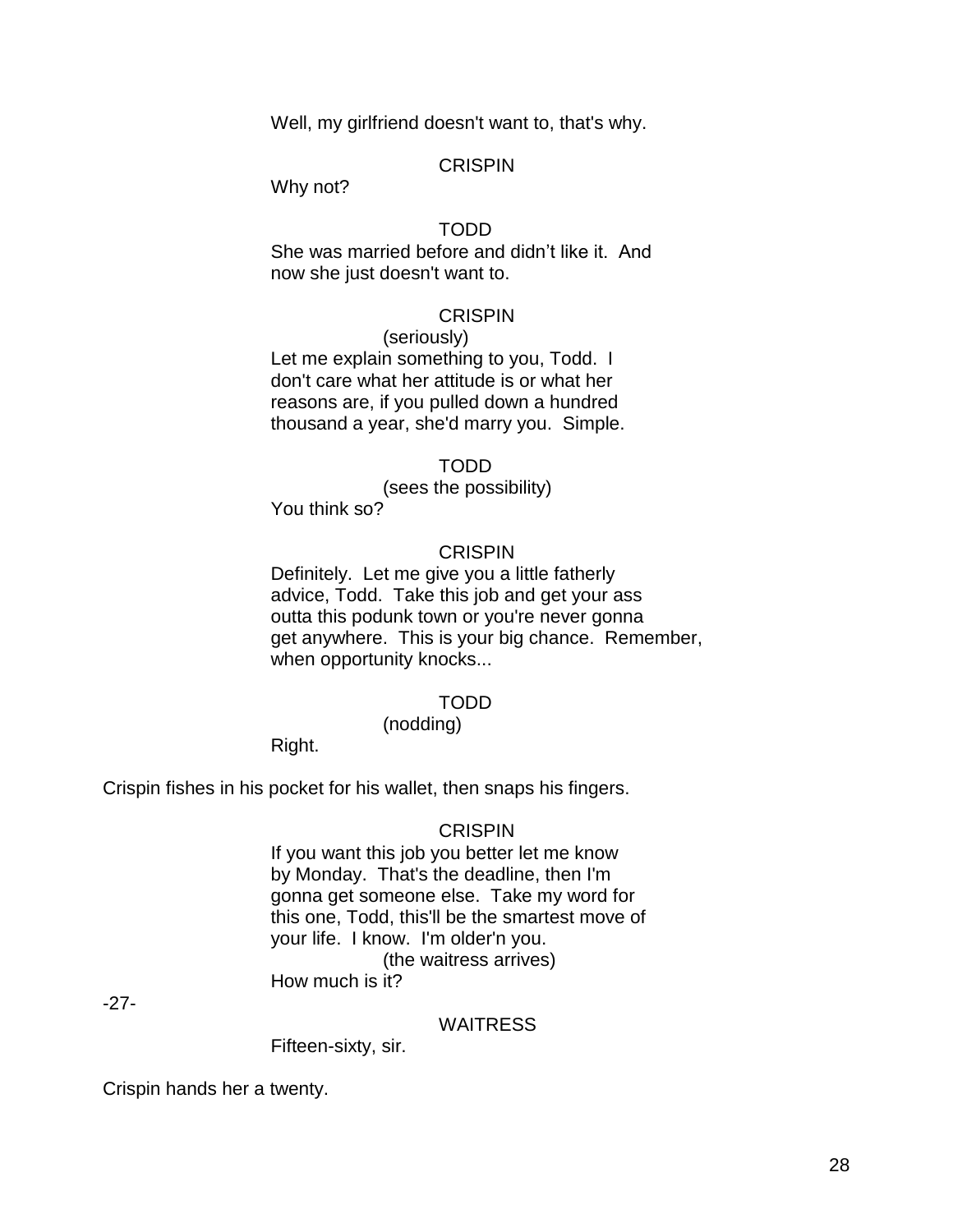# **CRISPIN**

Here. Keep it.

# **WAITRESS**

Thank you, sir.

Crispin points at Todd's drink.

## **CRISPIN**

And finish your drink, boy. If you're ever gonna get ahead in this business you gotta learn how to drink with the big boys.

# TODD

What about lunch?

## **CRISPIN**

We just had it. I still gotta stop in Saginaw and Flint. Let's hit it.

Todd takes a last gulp and stands. He follows Mr. Crispin to the door.

EXT. STEAK & ALE - DAY

Mr. Crispin and Todd come out the door of the restaurant. Crispin is clearly staggering. They start to head in different directions, Crispin weaving his way toward a huge, gold Cadillac Fleetwood.

> **CRISPIN** Monday, buddy-boy. Don't let me down.

> TODD Yes, sir. Uh, do you think you should be driving?

## **CRISPIN**

(offended) You think I'm drunk? Shit, pal, you've never seen me drunk. Never will.

Crispin gets into his car, starts it up, backs out at 30 mph, comes to a screeching halt, then peels out of the parking lot in a cloud of blue burnt rubber smoke. He pulls out onto the road, having just gone through a stop sign, nearly gets into an accident, then screams away up the road at seventy.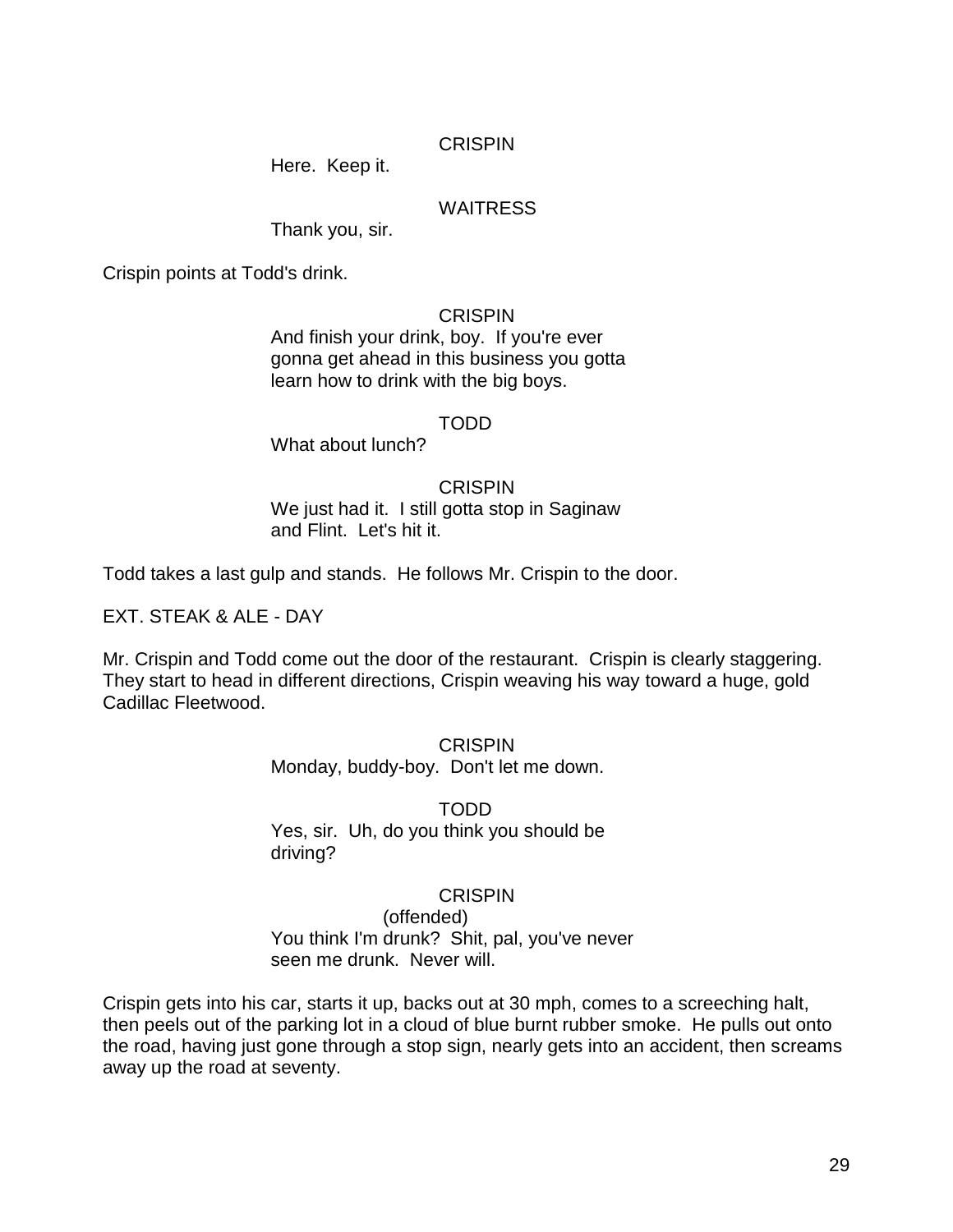Todd stands in the cloud of blue smoke and waves the smoke away from his face.

INT. TODD'S CAR - DAY

He gets into his car, looks at his briefcase sadly, then tosses it in back. He opens the glove box and takes out the bottle.

# TODD

#### (to himself) I don't know how to drink, huh?

He downs the remainder of the bottle in a single gulp. He tosses the bottle back into the glove box.

## TODD

(to himself) Is that what Laura wants and just doesn't know it?

Todd sighs, pulls up to the stop sign, stops, looks both ways, then slowly pulls out onto the road.

EXT. VACANT LOT - DAY

Todd sits on the hill of the vacant lot looking wistfully around. He reaches down, digs out a handful of dirt, crumbles it around in his hand and lets it slip through his fingers. At the bottom of the hill a red Ford Escort pulls up behind Todd's car. Laura gets out and walks up the hill.

Todd smiles as he watches her approach.

# LAURA

Hi.

# TODD

Hi. How'd you find me.

# LAURA

I stopped by your office and Eileen didn't know where you were 'cause she called the Steak & Ale and Aly said you'd left an hour ago. So, where else would you be?

# TODD

Pull up a chair.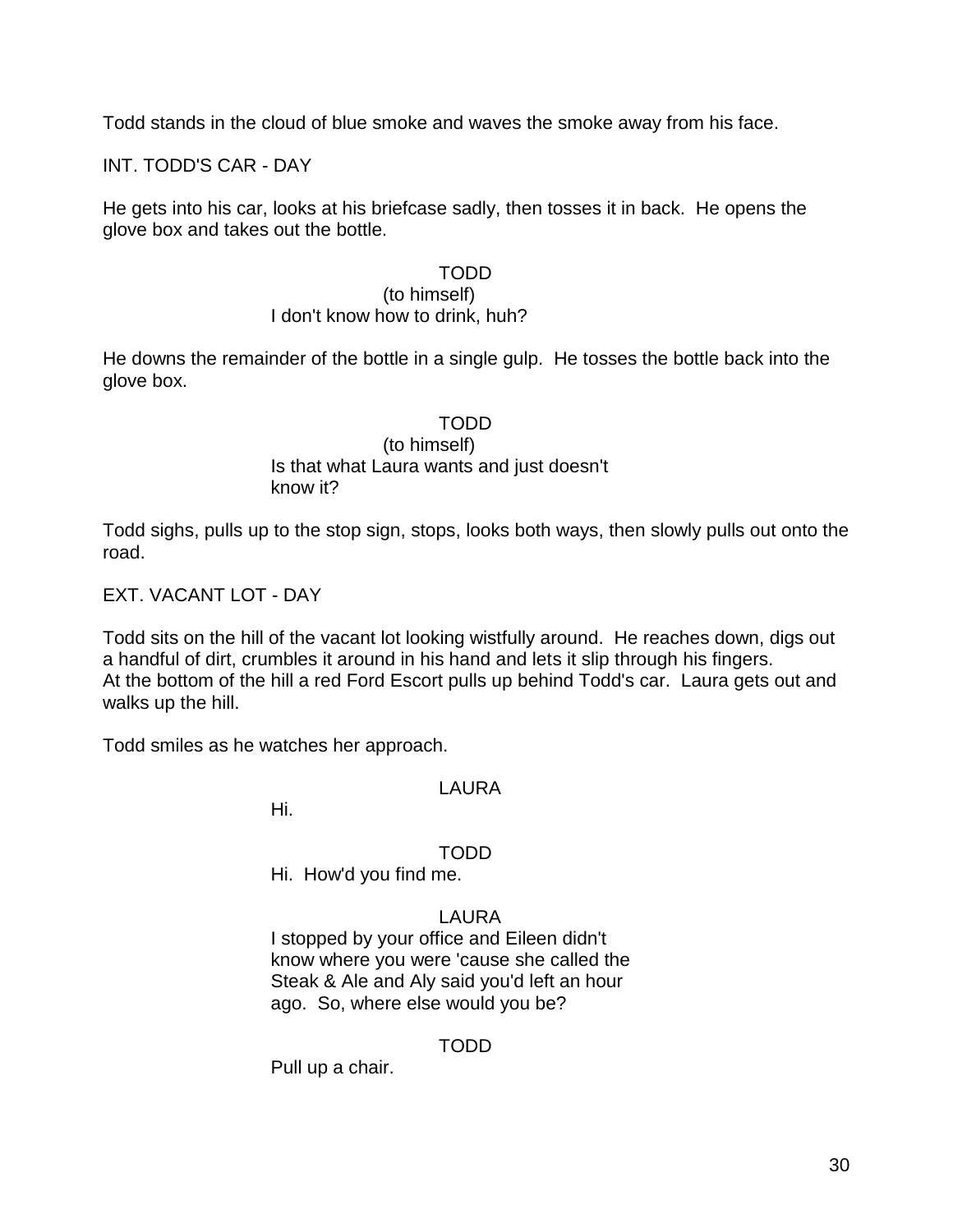Laura sits down on the ground beside him. She looks him in the eyes.

# LAURA

You look swacked.

#### TODD

You should see the other guy. I had lunch with my district manager. I had one drink for each of his three. And then he drove three hundred miles back to Detroit.

### LAURA

I'm glad I didn't have to get onto I-75 today. What's wrong?

#### TODD

# (sighs)

Mr. Crispin offered me a top sales position in L.A. I could easily make three or four times as much as I'm making now, maybe even more, plus it's a big move up in the company.

#### LAURA

Well, that's great.

## TODD

(seriously) Is it? I'd have to move away.

## LAURA

But it's a big opportunity.

#### TODD

(looks at her) You really think so?

#### LAURA

Sure. You'll never make that kind of money here.

#### TODD

(searching) Does that matter?

#### LAURA

Well, of course it does.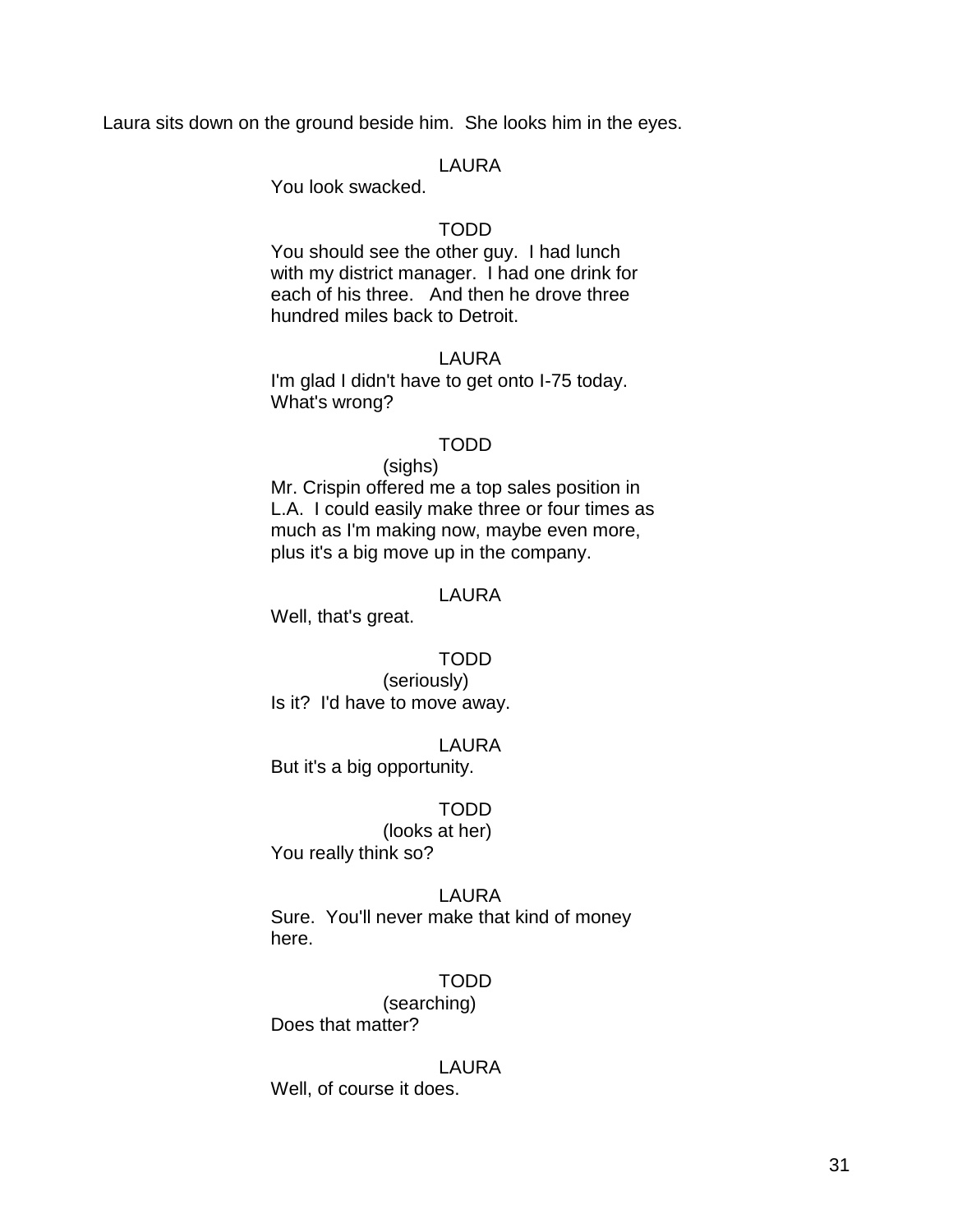### TODD

But what about us?

## LAURA

(smiles) We'll always have Paris.

## TODD

(discouraged) I'm not kidding, this is important. If I move away I might never come back.

#### LAURA

Then that's just how things were meant to be. I knew it would end sooner or later.

#### TODD

It doesn't have to. Why don't we just get married and move into your great big old house and live happily ever after?

# LAURA

# (shakes her head;

## very seriously)

I don't want to get married again. Don't base your plans on me.

#### TODD

So then what we have means nothing to you?

# LAURA

It's not like that. I like you a lot. And if you're here it'll just go on the way it is. But I'm very happy with myself and I don't want to screw that up.

Todd considers for a second, then...

TODD That's it. I'm gonna use the L-word.

## LAURA

(quickly)

No, don't.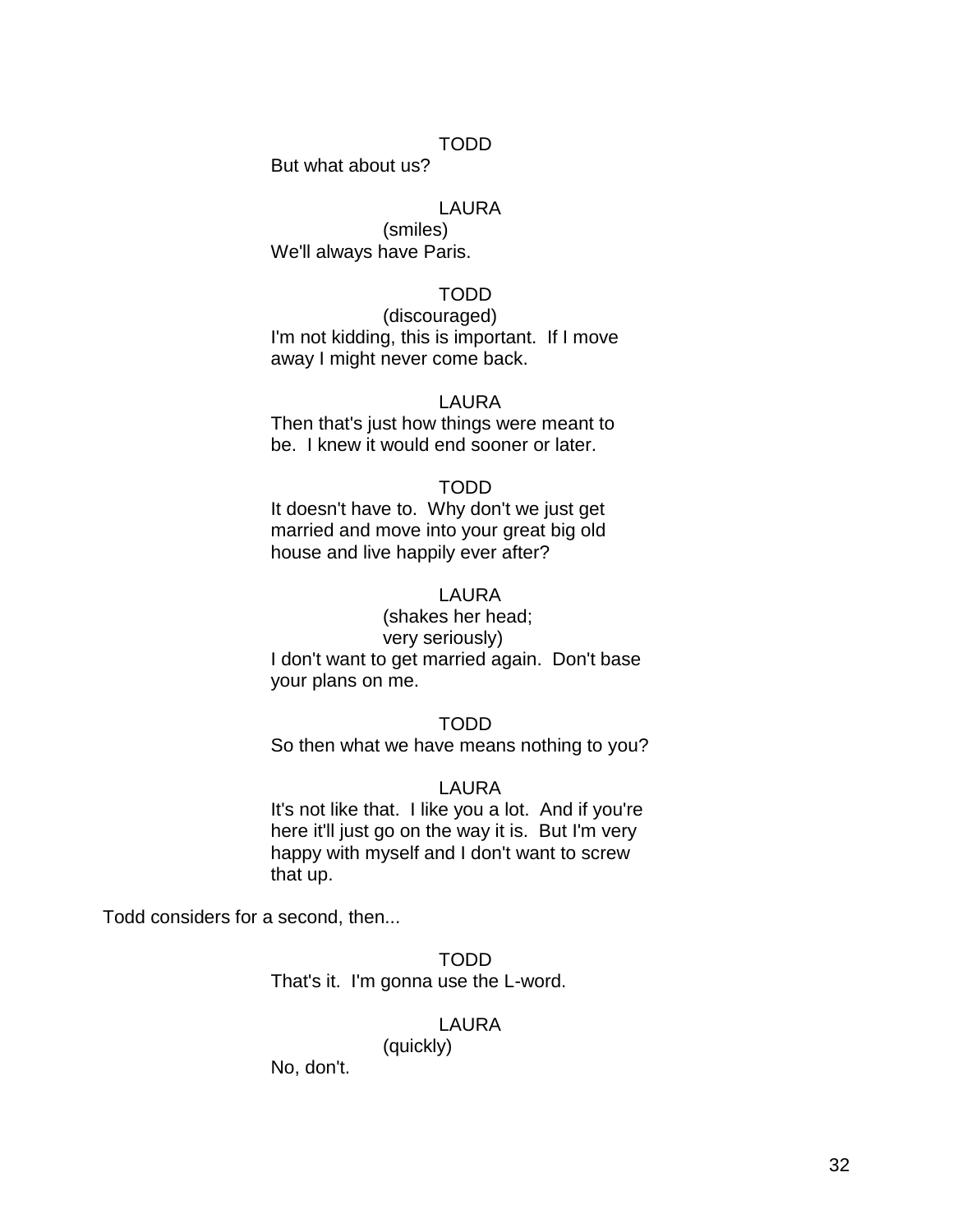# TODD

(honestly) Why not? It's true.

# LAURA

(definitely) Because the minute that comes up the relationship ends. That's one thing I know.

### TODD

(exasperated) Not for everybody. Not for most people.

## LAURA

No, just for me.

### TODD

I don't know what to say. I can't make you love me. So I guess I'll take the job.

#### LAURA

It's the sign I was looking for. You'll leave and we'll both move on.

#### TODD

I really think you're wrong.

#### LAURA

We'll see. I've gotta get back to work. I'll see you tonight.

#### TODD

Right.

Laura leans over and kisses him. It's a long kiss. Todd's hands are in his lap. Finally, he reaches up for her and that's when she pulls away. Todd is left with his hands in the air. Laura walks down the hill, gets in her car drives away.

Todd watches her go, then sighs.

TODD

Maybe she's right. What do I know? Maybe I'm kidding myself. Just 'cause I like to be with her and look at her and sleep with her, doesn't necessarily mean I love her, does it?

33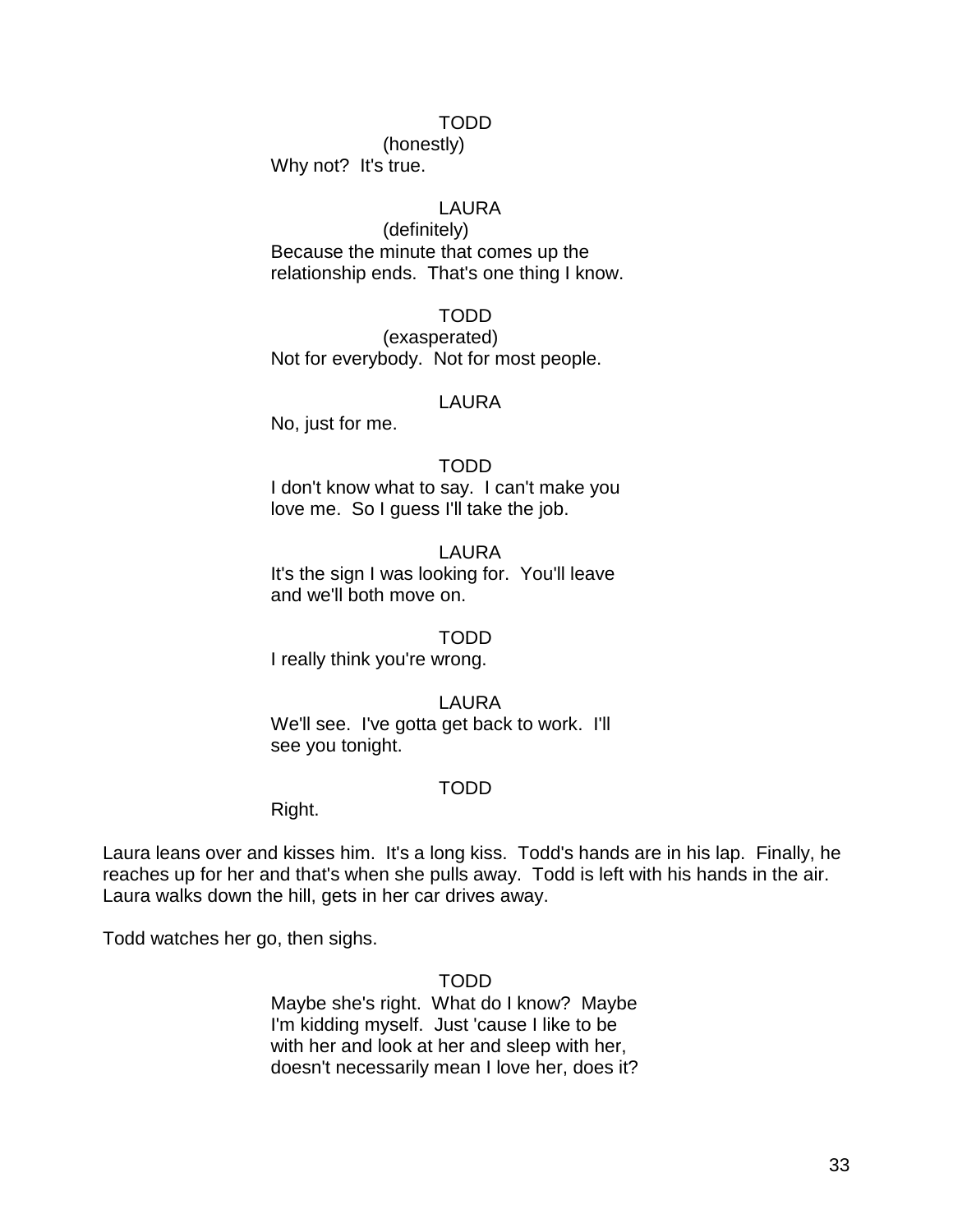Todd shrugs.

# INT. DECADE 31 OFFICE - DAY

Todd sits at his desk drinking a cup of coffee and telling Eileen the story.

#### TODD

...And then he went careening into traffic and drove away. So what do you think?

## EILEEN

(smiling) I think it's marvelous. And with world headquarters being right there you're bound to move up in the company much faster.

### TODD

(explaining) But look, it's not that I joined this company because I cared about the company; I care about real estate; houses; land. *This* real estate. Decade 31 just happened to be the only company in town. See?

### **FILEEN**

I do see, but a good salesman can sell anything. And this was great training, because it's an depressed market.

## TODD

(nods) Yeah, that's true.

#### EILEEN

Don't you want to make \$200,000 a year?

#### TODD

I do. I mean, I never thought I did, but I guess I do.

#### EILEEN

Of course you do. Everyone does.

Todd seriously considers this.

EXT. MAIN STREET - DAY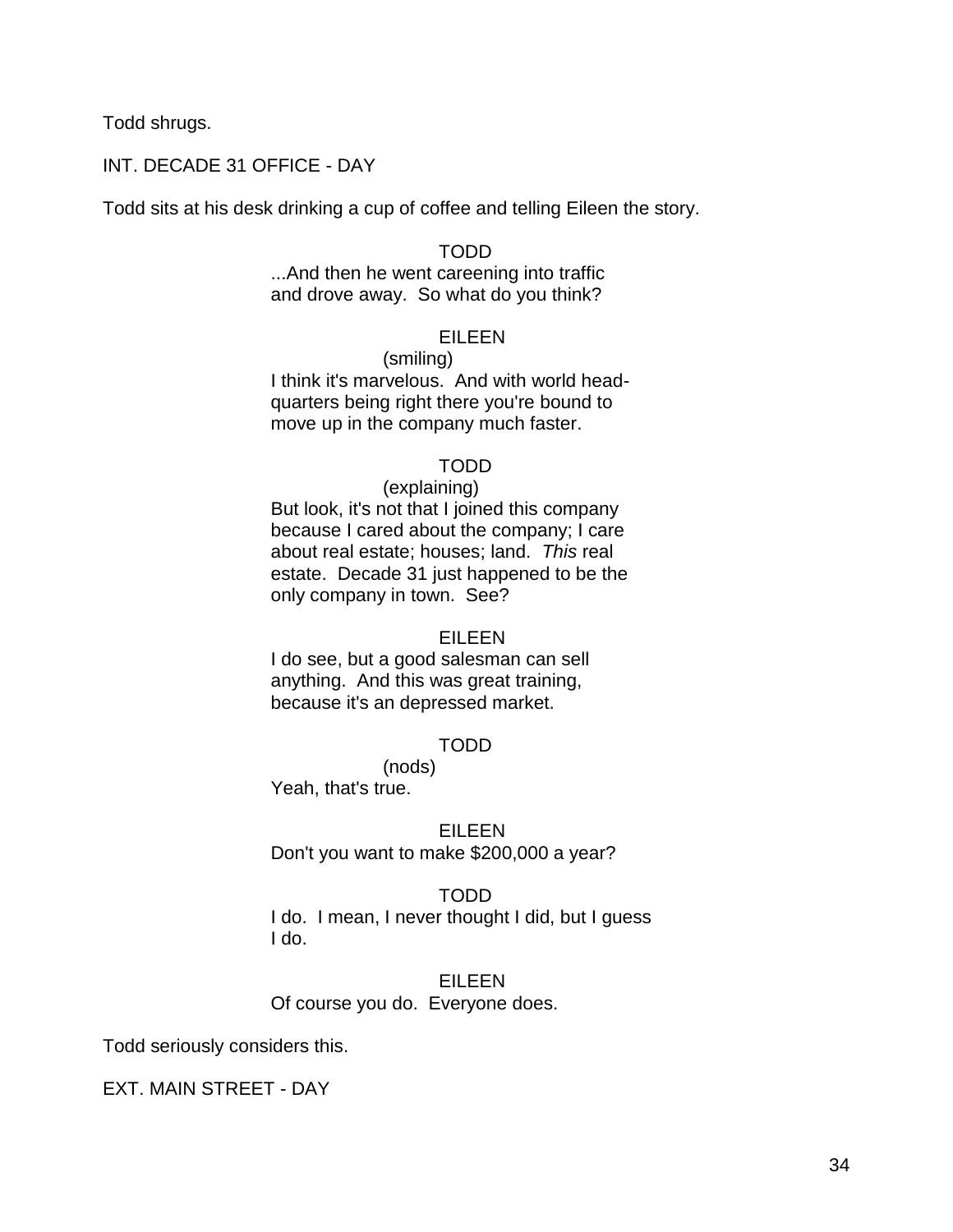Todd walks up Main Street with a thoughtful expression, his brow furrowed. He goes in the opposite direction he took earlier. He passes The Huron Furniture Company and Dick and Chris are hanging around out front smoking cigarettes. They see Todd and are taken aback.

# DICK Whoa! Todd's not smiling. What's the deal?

# TODD (seriously) What do you guys think about L.A.?

Dick and Chris look at each other.

# DICK

Good bud.

**CHRIS** 

Yeah.

# TODD

(confused)

Beer?

DICK No, man. Hooter. Zeet. Combustibles.

He pantomimes smoking a joint.

TODD (understands) Oh, well, that's important. (to himself) Look who I'm asking?

# **CHRIS**

You goin' to L.A.?

TODD

Maybe.

**CHRIS** 

Send us back some.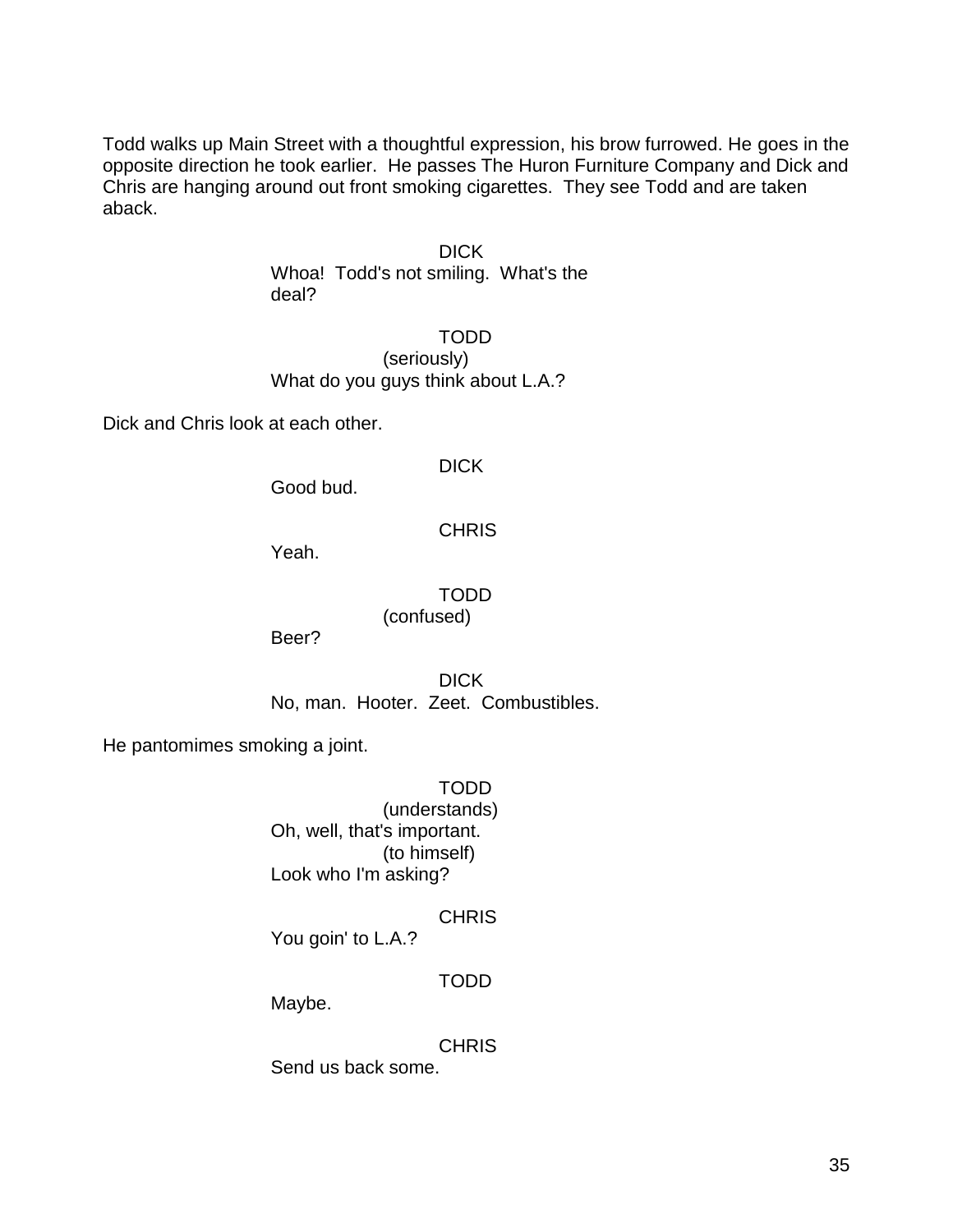Todd keeps walking.

## TODD

Yeah, sure. And some automatic weapons, too. I'll make \$200,000 in my first week. And isn't that the point? Make as much money as fast as you can?

Chris and Dick both look at each other and nod their heads.

CHRIS & DICK

(simultaneously)

Definitely.

### INT. BETTER BUSINESS EQUIPMENT - DAY

Todd stands in the office supply store waiting patiently for Ed to get off the telephone.

ED

(into phone) ...No, not next week, tomorrow! You're two months overdue. (listens) I know there's a recession on, that's why I need the money. (listens) ...Fine. ...Great. ...Bye.

Ed hangs up.

ED

Okay. L.A. Well, Jesus, Todd, I'm going broke here and you wanna know if I'd rather be making \$200,000 a year? What kind of question is that?

#### TODD

A silly one, I guess.

### ED

F.Y.I., anyone that makes over \$150,000 a year is in the top 2% on the wage scale. The other 98% of us are dying.

TODD I don't make \$150,000 a year and I don't feel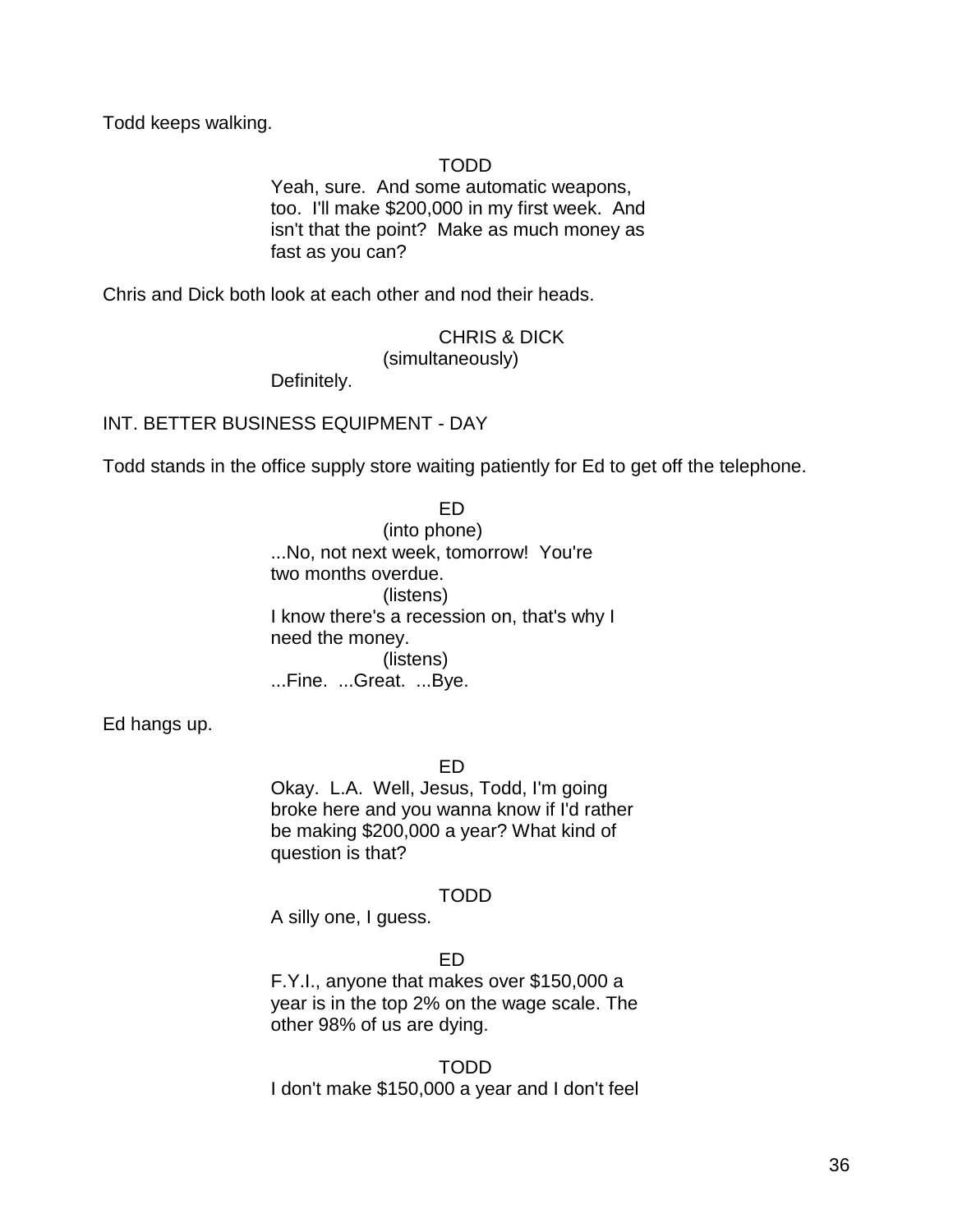like I'm dying.

ED

That's 'cause you're single. You're a lucky guy.

## TODD

## (cynical)

Yeah, being single has always made me feel lucky. You know, I hate the way married people pretend like it's better being single. Being single at thirty-two sucks the big one.

ED

(leering) Being single in L.A. with \$200,000 a year might just be okay.

Todd considers this very seriously.

EXT. THE HOLMAN HOUSE - DUSK

The Holman's family house is a small, wooden house a bit out of town, set back in the woods. The large front yard is very well-tended with flower beds everywhere. The many species of flowers are all dying now. Todd's car sits in the front drive behind a ten year old, yellow Chevy Nova.

EXT. HOLMAN'S BACKYARD - DUSK

The Holman's backyard is quite large, surrounded by thick woods. The last golden rays of sunlight filter through the colorful autumn leaves. There are a multitude of fruit trees, plants, shrubs, vines and flowers. MR. HOLMAN is 66, has white hair, is in pretty good shape (with a little gut and a red nose) and is very busy pruning trees. MRS. HOLMAN is 61, has brown hair streaked with white, is attractive and slim and looks like she's worked hard her whole life. She is making cuttings of her flowers. They both wear work gloves and windbreakers and are busy as bees. Todd follows behind one then the other and is made to hold things as they talk.

MR. H

Well, big guy, it sounds like the opportunity of a lifetime. To make a \$200,000 in a year, it's incredible. When I retired from the U.S. Postal Service after twenty-five years I was making twenty-two five. I'da sold both my kids and my wife into slavery and worked in a rock quarry for a hundred grand.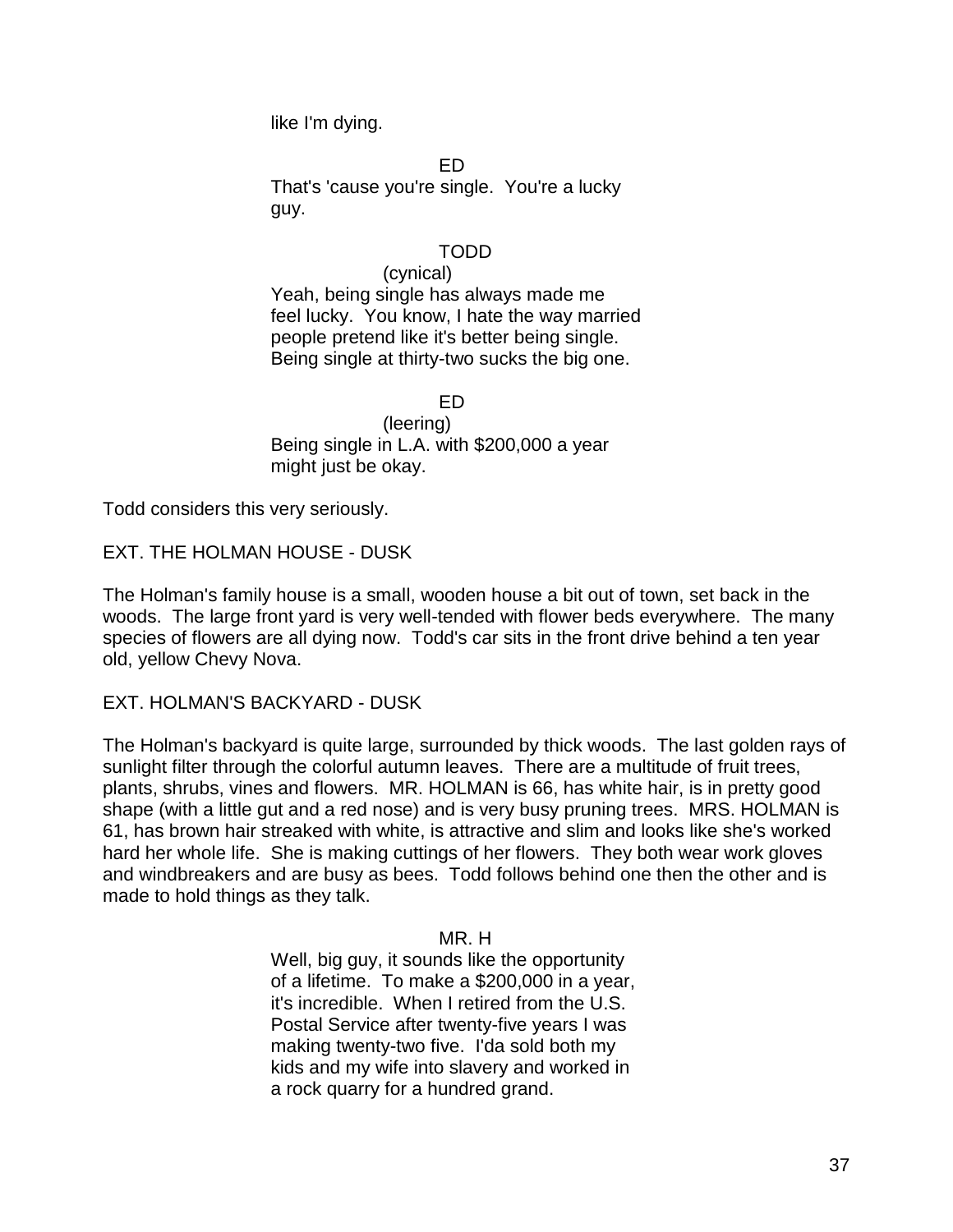So then you're for it?

#### MR. H

Abso-Goddamn-lutely. You don't want to stay in this crummy little backwater the rest of your life. Join the navy and see the world.

#### MRS. H

Oh, Chuck, you're such a hypocrite. If anyone dared make a disparaging remark about Cheboygan in front of you you'd tear their eyes out, but you'll run it down at the drop of a dime.

#### MR. H

A hat. And I can do whatever I damned well please. I'm free, and over twenty-one.

#### MRS. H

Way over. When you were twenty-one Michigan still belonged to the Indians.

#### MR. H

(waves his fist) One of these days, Alice. Bang, zoom to the moon.

#### TODD

(interjecting) What is this? A vaudeville routine? This is my life I'm talking about. What do you think, Mom?

#### MRS. H

It's entirely up to you, Todd. If it's something you feel you've got to do then you should do it.

#### MR. H

Damn right. A man's gotta do what a man's gotta do.

Todd considers it all, then shakes his head and sighs deeply.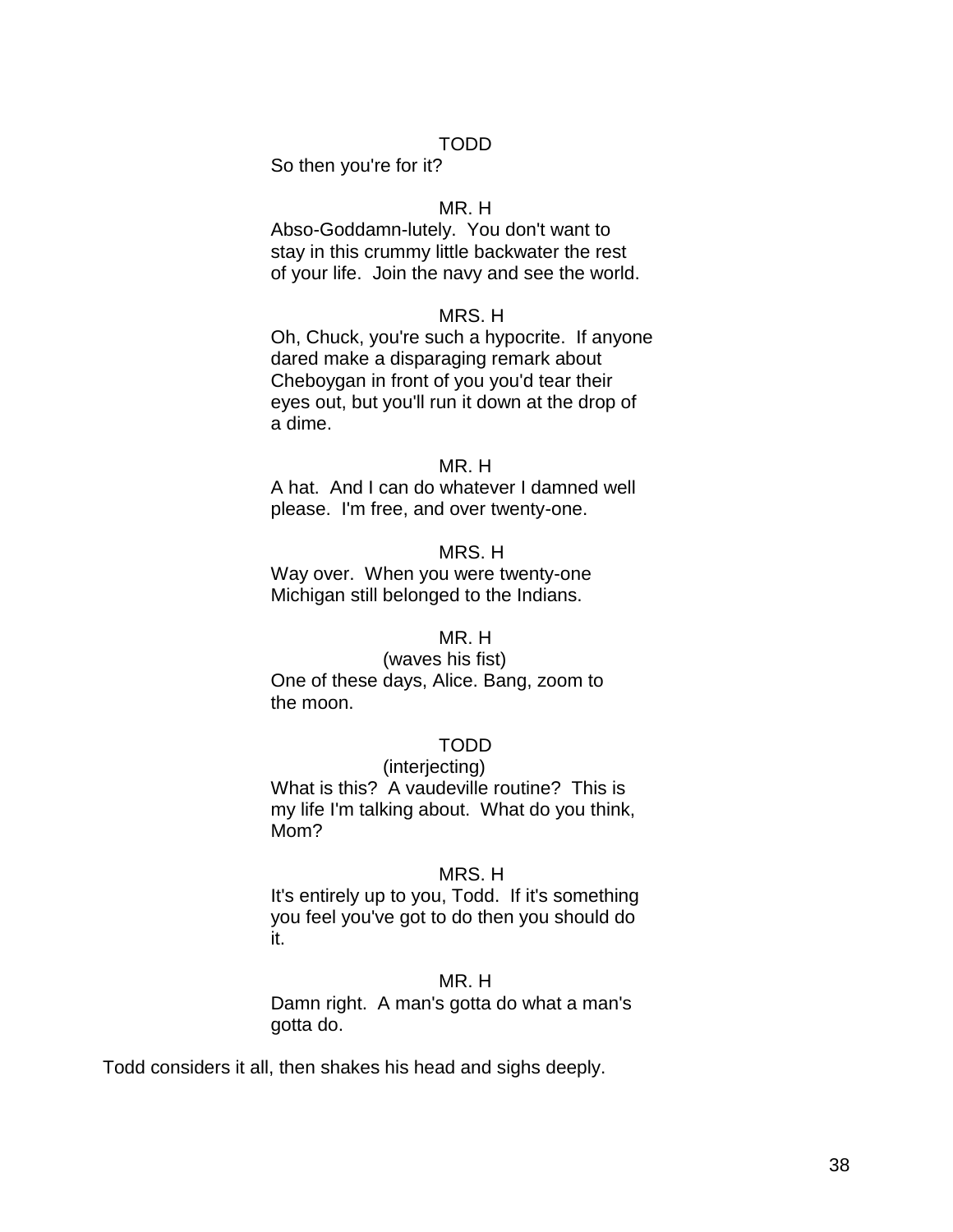## EXT. THE BLIND PIG SALOON - NIGHT

The Blind Pig Saloon is a storefront bar on Main Street with the cryptic announcement above the door, "World Headquarters." We can hear the sound of a televised basketball game coming from within.

## SPORTSCASTER (V.O.)

...He brings it up the court, stops at the top of the key and waits for the Pistons to get into position...

INT. BLIND PIG - NIGHT

The Blind Pig is a small sports bar with a zillion photographs on the walls and a canoe hanging from the ceiling. There are a multitude of TV's all around. At a long table in the back, all by himself, sits Todd holding a mug of beer. He has a pitcher of beer beside him with six unused mugs. Todd looks around expectantly, sighs and looks back at the game.

> TODD My friends. Fair-weather fans, one and all.

The Pistons score a basket.

#### TODD

(excited) All right! Do it Pistons! (looks around again; his smile fades) Missin' a good game, too. Nobody gives a damn about me here.

Todd downs his beer and pours another one.

## TODD

(to himself) I'll make a lot of money, go out with goodlookin' babes, buy a nice car. It'll be great. Can't live my whole life in this silly little backwater

Todd nods with some assurance and sips his beer. He looks up and Chris and Dick come walking up. The both look buzzed.

## TODD

(smiles)

Hey, guys.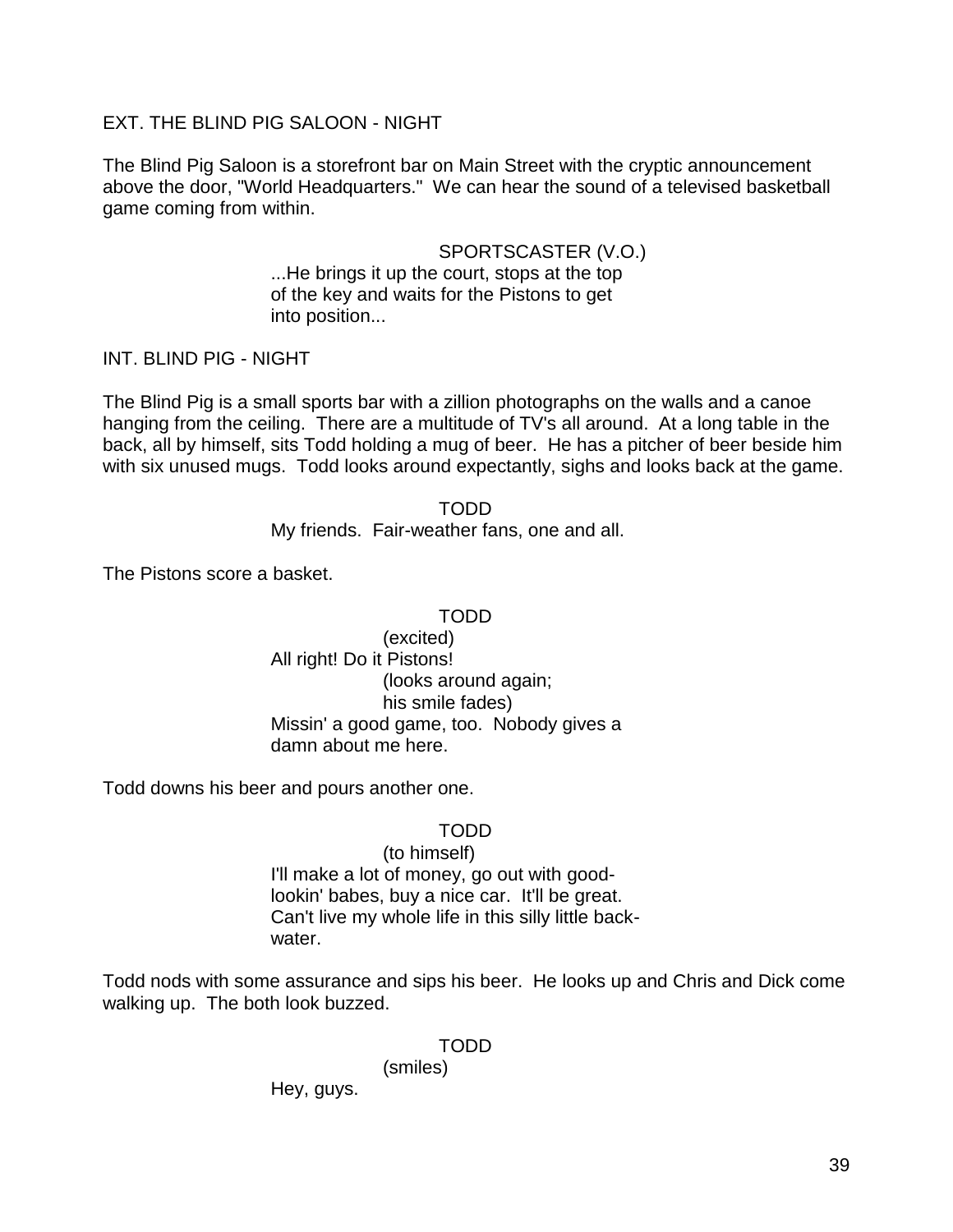# **CHRIS**

Hey, Todd.

# **DICK**

How're the Pistons doin'?

## TODD

Up by eight at the half.

## **CHRIS**

All right!

## TODD

Sit down. Anchor yourself to the planet Earth. Have a beer.

## DICK

Don't mind if we do.

Dick and Chris take off their jackets, pull up chairs and pour themselves beers. Eileen, Todd's secretary comes walking up holding a Martini.

## EILEEN

Todd. Fellas.

Chris and Dick nod.

TODD Hi, Eileen. Nice to see you. Sit down.

Todd holds a chair for her and she sets down her drink and takes off her coat.

## EILEEN

Now, what are we watching? Football or baseball?

#### TODD

Basketball.

# EILEEN

And that's the Lions?

## TODD

The Pistons.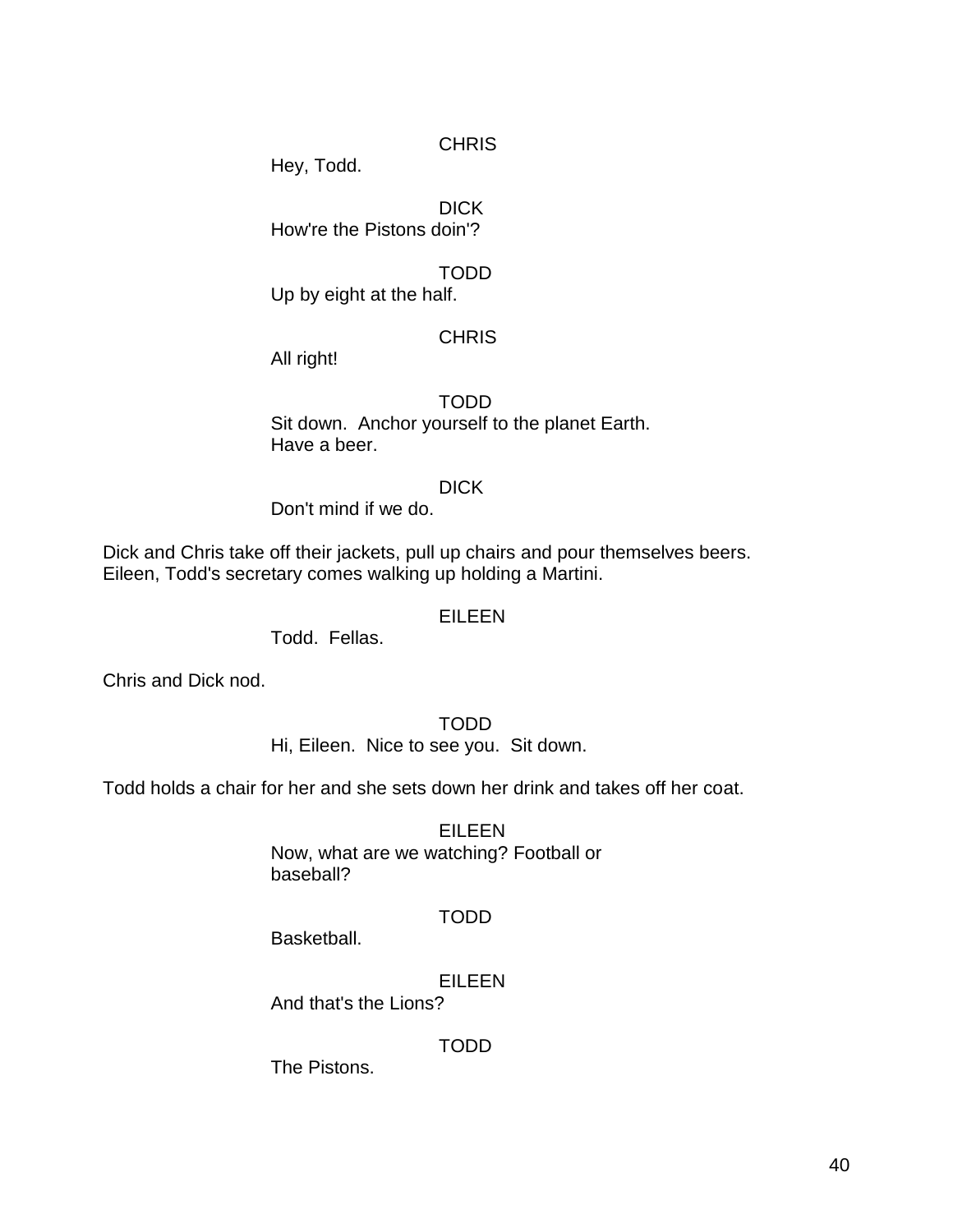## EILEEN

Got it.

She sips her Martini.

Ed and his very pregnant wife, JEANINE, come walking up. Todd stands and smiles.

TODD Look out, it's an incredibly pregnant lady.

## **JEANINE**

Hi, Todd.

Todd and Jeanine kiss.

TODD

I can hardly get to you.

Ed and Todd shake hands.

ED

Whose winning?

TODD

Pistons by eight.

ED

Excellent.

Aly and the cute waitress, Sherry, from Steak & Ale both come walking in looking great. Chris and Dick check them out.

ALY

Hi everybody.

# **SHERRY**

Hi.

Todd stands and hugs Sherry, then Aly. He whispers to her.

TODD

I'm glad you came.

ALY Well, "L.A. LAW's" a rerun, so...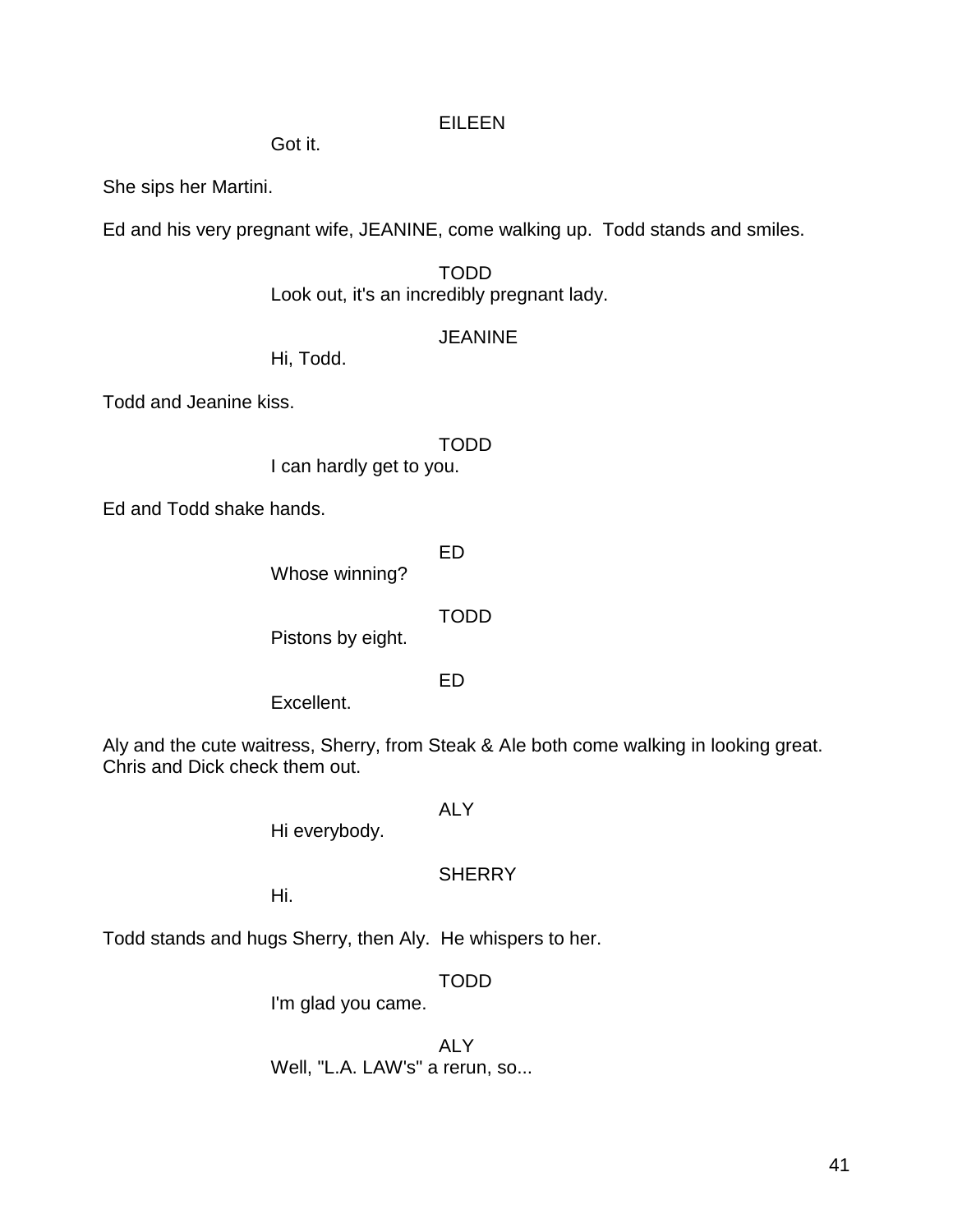Have a beer.

He pours them both a beer.

Just then Mr. and Mrs. Holman come in. Todd sees them and waves.

## TODD

# Mom. Dad. Over here.

Mr. and Mrs. Holman walk up and everybody says hi.

Todd looks toward the door expectantly, then looks away. He sighs and shakes his head. He looks back at the door and there is Laura. Todd grins happily. Laura sees him and starts over.

Laura sits down beside Todd.

# LAURA

## TODD

Hi. I'm glad you came.

I said I would.

TODD

LAURA

I know.

Hi.

LAURA

Whose winning?

TODD

Pistons by eight.

LAURA

Great. Todd...?

TODD

Yeah?

LAURA Will you come over tonight?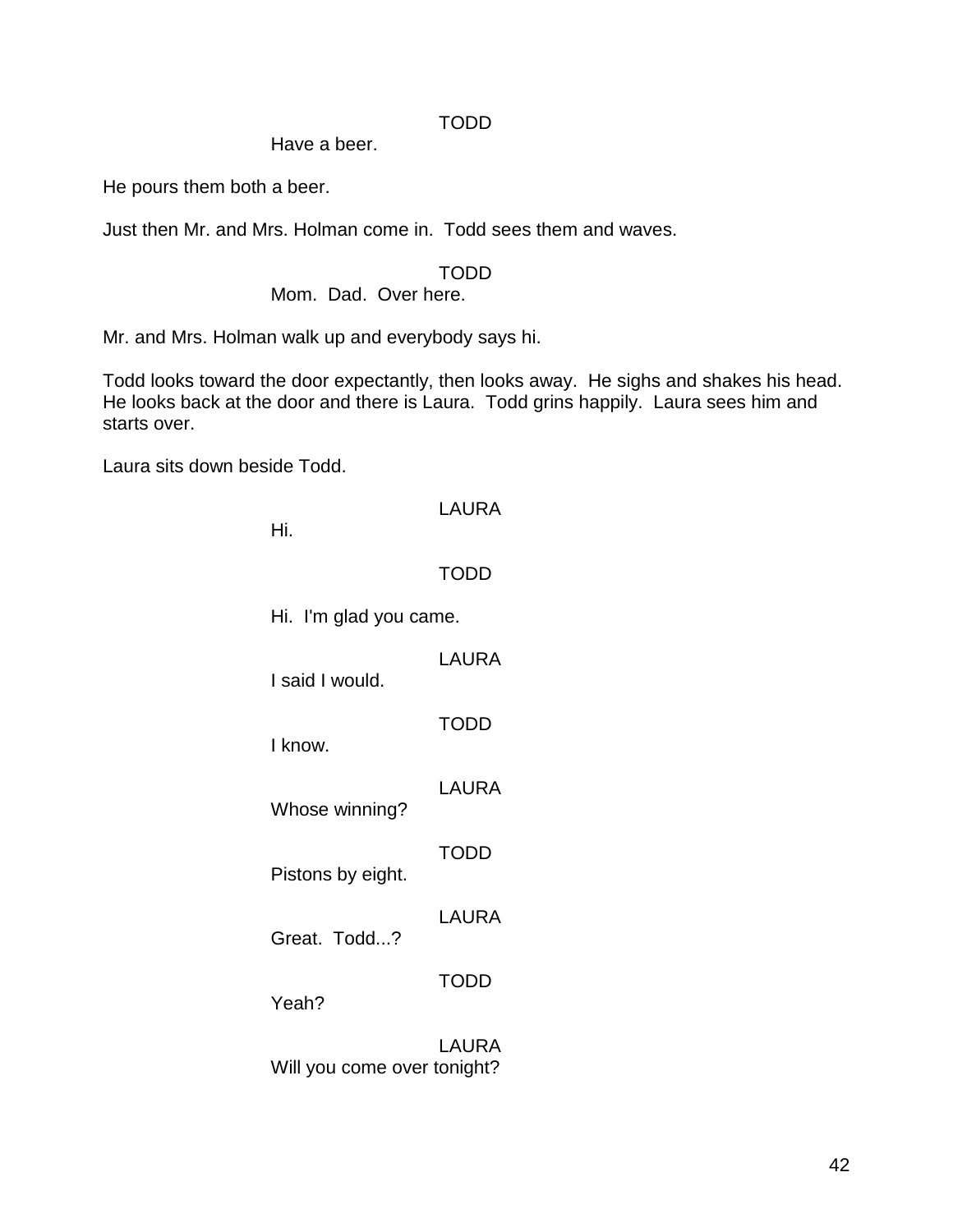Yeah.

LAURA OK. Good. And Todd?

# TODD

Yeah.

# LAURA

I'll miss you.

Todd looks at Laura for a long moment like he's going to say something, but doesn't. He's said it all. He puts his arm around Laura's shoulder and squeezes her. She snuggles up next to him.

Todd looks up the table and sees all of his friends smiling and laughing together. Todd grins contentedly, then glances up at the TV.

> SPORTSCASTER (V.O.) ...We'll return to the Pistons and the Clippers at the Los Angeles Sports Arena in just a moment...

CLOSE-UP TELEVISION SET

We see a day, exterior, aerial shot of the Los Angeles Sports Arena, then a variety of shots of L.A.: downtown, Melrose, Hollywood Boulevard, then finally...

EXT. HOLLYWOOD SIGN/WINDSOR STREET - DAY

The white letters composing the "Hollywood" sign repose on the side of the mountain, enshrouded in a brown haze of smog.

Our view widens until we see two perfectly straight lines of palm trees cutting a path directly to the sign. We are on Windsor Street in Hollywood. Todd's blue Chevette comes driving up the street going toward the sign.

INT. TODD'S CAR - DAY

Todd looks all around, grinning.

TODD (to himself)

Cool.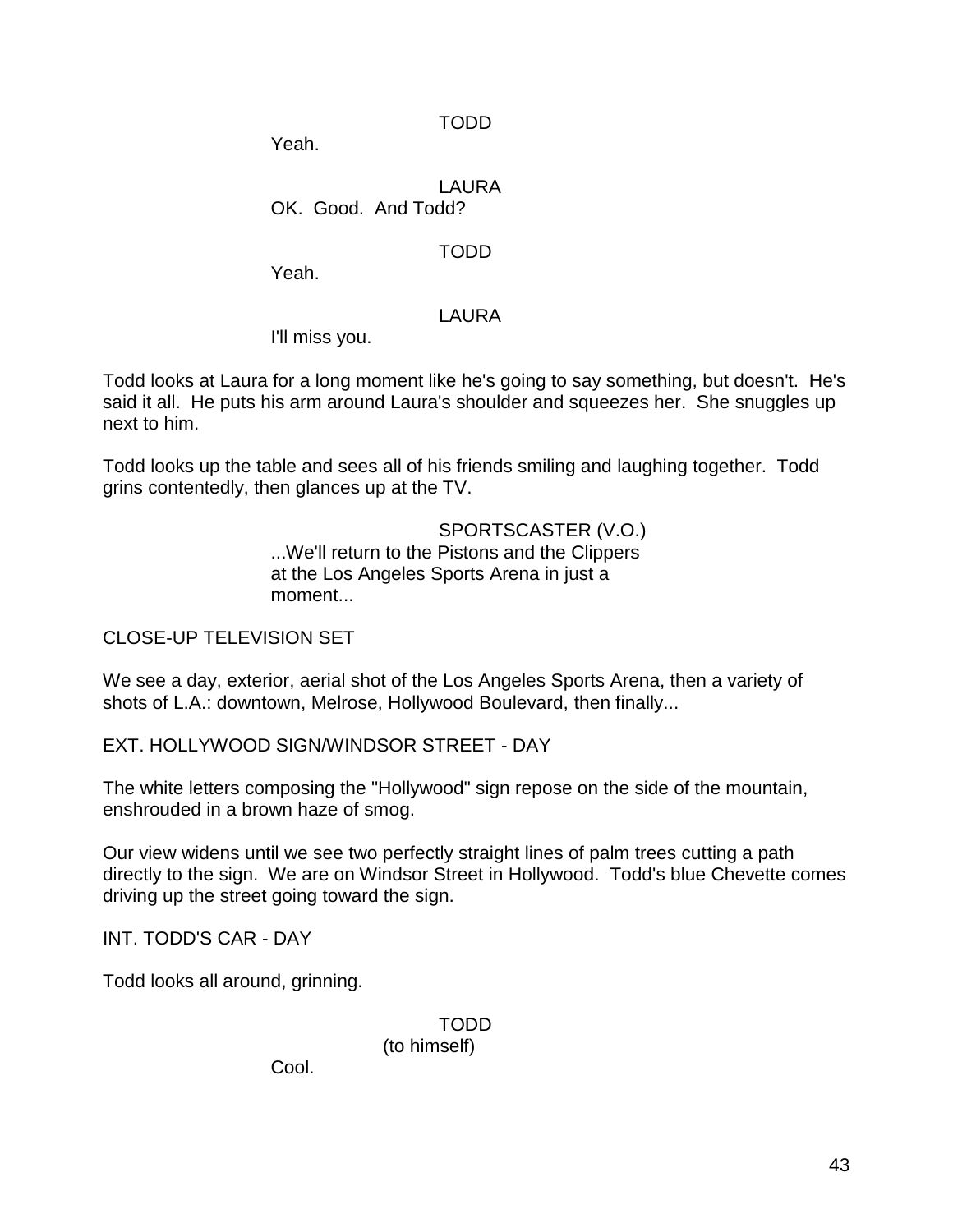## EXT. 819 N. ALTA VISTA/APARTMENT BUILDING - DAY

This is an old style West Hollywood apartment building with sixteen units on the ground floor, eight on one side, eight on the other, all facing into a cement walkway. There are about four medium steps between the door of apartment one and the door of apartment fourteen. The front lawn is small, but landscaped with grass and hedges. It's kind of quaint. There is a sign stuck into the lawn that says, "Apt. For Rent."

Todd and the landlord, GEORGE, a thin man in his mid-fifties wearing khaki pants and no shirt, approach the building.

## GEORGE It's really a lovely area here in West Hollywood. Central to everything. The Melrose strip is a block that way... (he points to his left) ...The Beverly Center's a mile that way... (he points straight ahead) ...Hollywood Boulevard's a mile that way... (He points to his right) This is a nice, quiet street with a lot of friendly young people living here, mostly actors, ya know. The apartment is fairly priced and the building is well maintained.

George and Todd have arrived at the door of apartment one, the front left door. George takes a big ring of keys from his pocket and opens the door.

INT. APARTMENT ONE - DAY

The door opens revealing a one-room efficiency—12 X 14—with a small kitchen and a bathroom. There is a ceiling fan and a hardwood floor. Todd takes one step in, glances into the bathroom, then takes three more steps and glances into the kitchen.

#### TODD

No bedroom, huh?

GEORGE Nope. No library, either. That's what makes it so cheap.

TODD Six hundred dollars? That's cheap?

# GEORGE

For this area.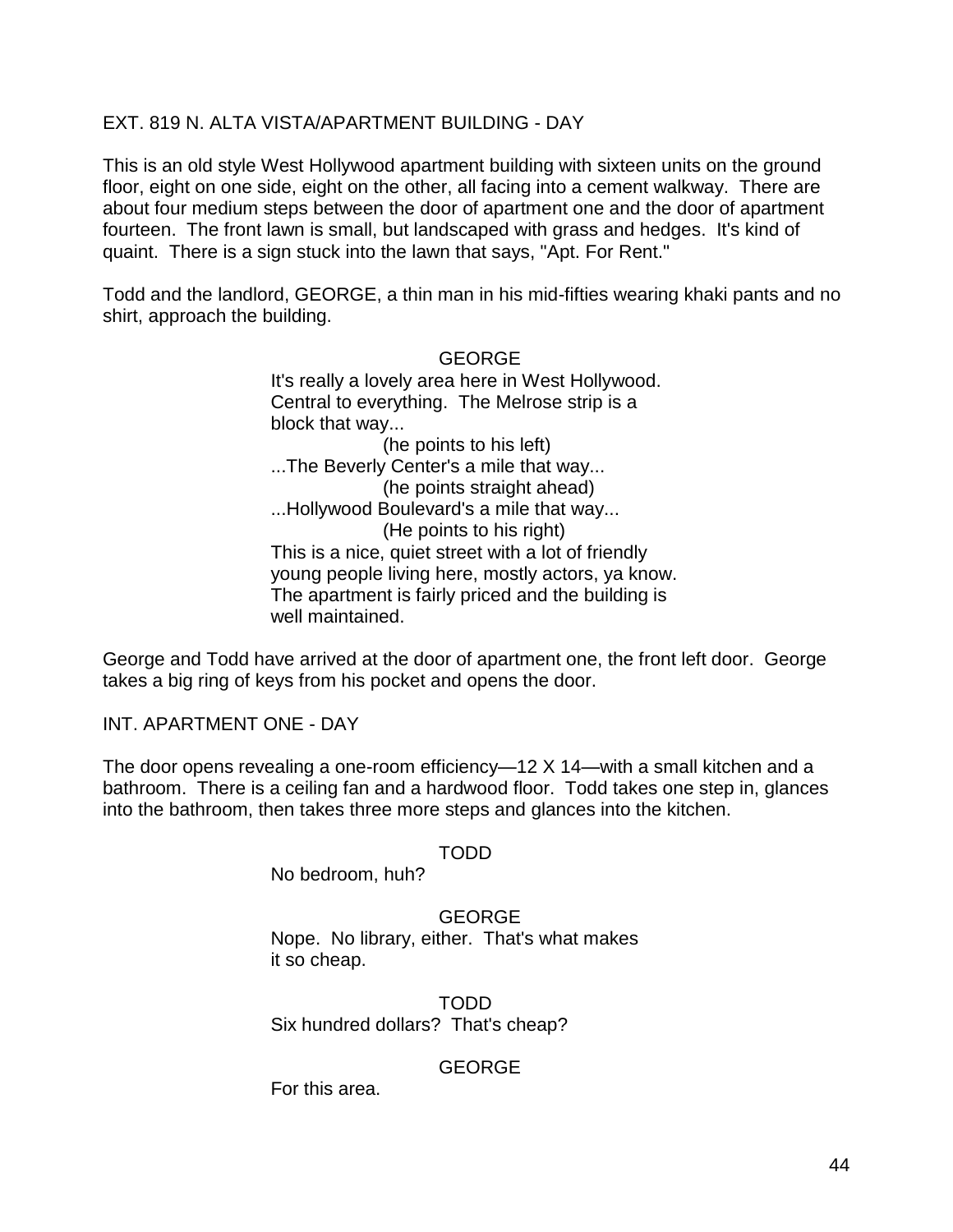(shakes his head) In Michigan I was paying four hundred a month for a two-story, three bedroom house with a garage and a big backyard.

#### GEORGE

But it would be a helluva commute everyday.

#### TODD

(nods)

Yeah.

## GEORGE

So, what'dya think? I got someone else coming in an hour. This apartment'll be gone by tonight.

#### TODD

How much to move in?

GEORGE First, last and security. Eighteen hundred.

TODD Unbelievable. It's lucky I have a good job.

## GEORGE If you didn't I wouldn't rent to you. So…?

TODD

So...

(shrugs)

...I'll take it.

George squeezes Todd's shoulder, then leaves his hand there.

#### GEORGE

You'll be happy here. I can tell. And if you need some furniture, let me know. I got a lot of it.

Todd glances down at George's hand, then steps away.

TODD

Thanks.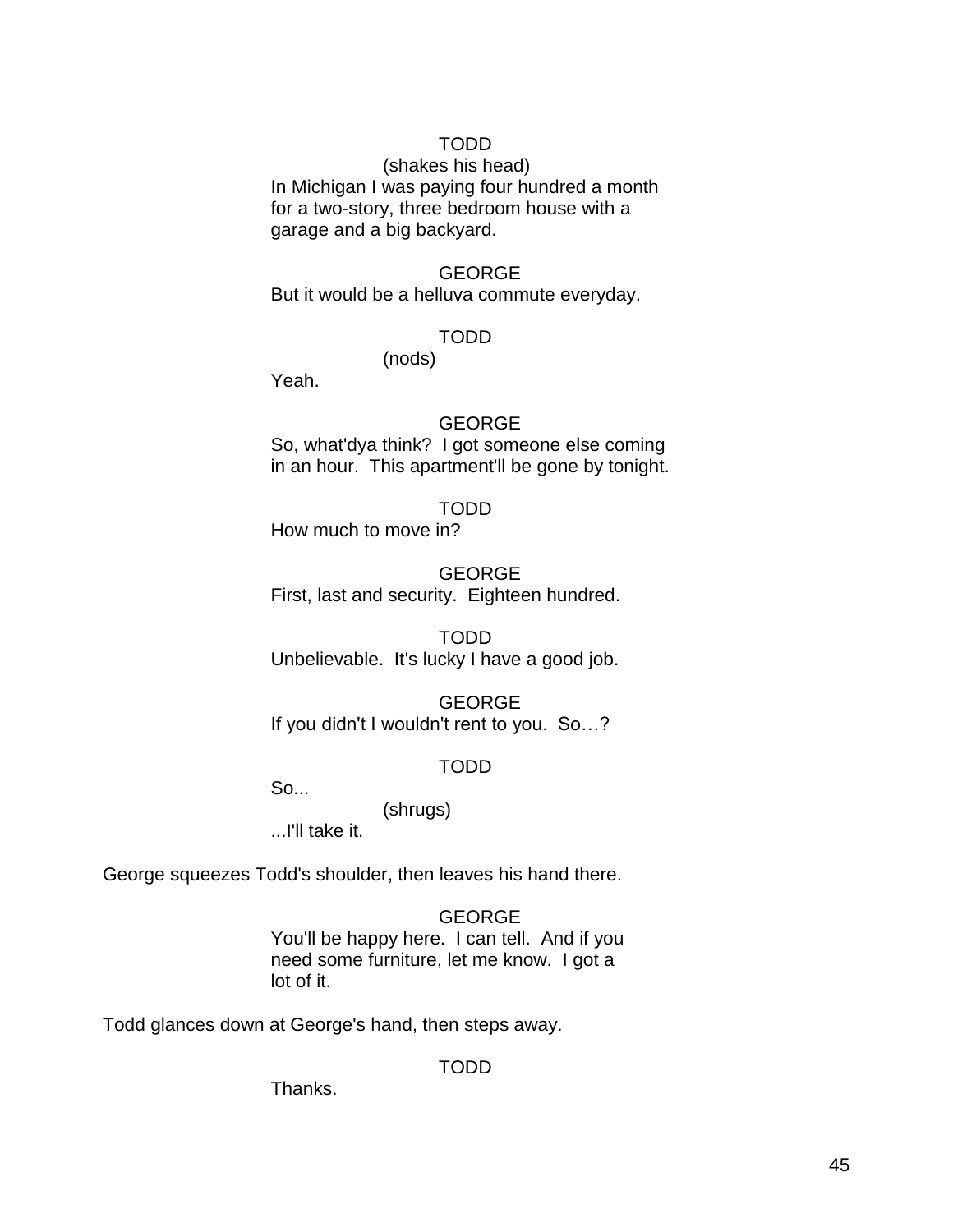## GEORGE (winks at him) My pleasure. Make it cash. I don't like

checks.

# INT. APARTMENT ONE (TODD'S APARTMENT) - LATER THAT DAY

The apartment now has a single bed, a desk painted with thick, white house paint, a wooden chair, and a dresser with cigarette burns on top. Todd sits on the edge of the bed, his hands folded in his lap. Two suitcases and a brown, cardboard file box sit beside him. He stares out the window to the street and listens.

To the right of his building is the Christopher Robin Nursery School with fifty, three to five year old kids screaming. To his left is a house full of long hair rockers blasting heavy metal music and a number of them are sitting on motorcycles and just revving them for no good reason. Across the street is a Hassidic Jewish school and the kids are formed into a brass band and are loudly playing "Hatikva" (Israel's national anthem). Beside that is an apartment building where cars keep pulling up, double-parking, people get out and run in, then quickly come back out and drive away. Every now and then someone from that building will scream at the Jewish boys in the band.

## DEALER (O.S.)

(across the street)

## *Shut the fuck up!*

A RABBI with a beard and a hat and a black suit yells back with an eastern European accent.

#### RABBI

Neighbor! Are you trying to ruin these children's lives? Watch your language!

## DEALER (O.S.) *I said shut the fuck up and I mean shut the fuck up!*

And so the sun sets on Todd in his new apartment. He takes a slug from a pint bottle of peppermint schnapps, then grabs hold of the brown, cardboard file box and hoists it up onto the bed. Removing the top reveals that it is solidly packed with comic books in plastic covers. Todd quickly runs through them with the ends of his fingers until he gets to a specific one. He delicately pulls it out. It is an old, yellowed, Fantastic Four comic.

#### TODD

(grins) Number one.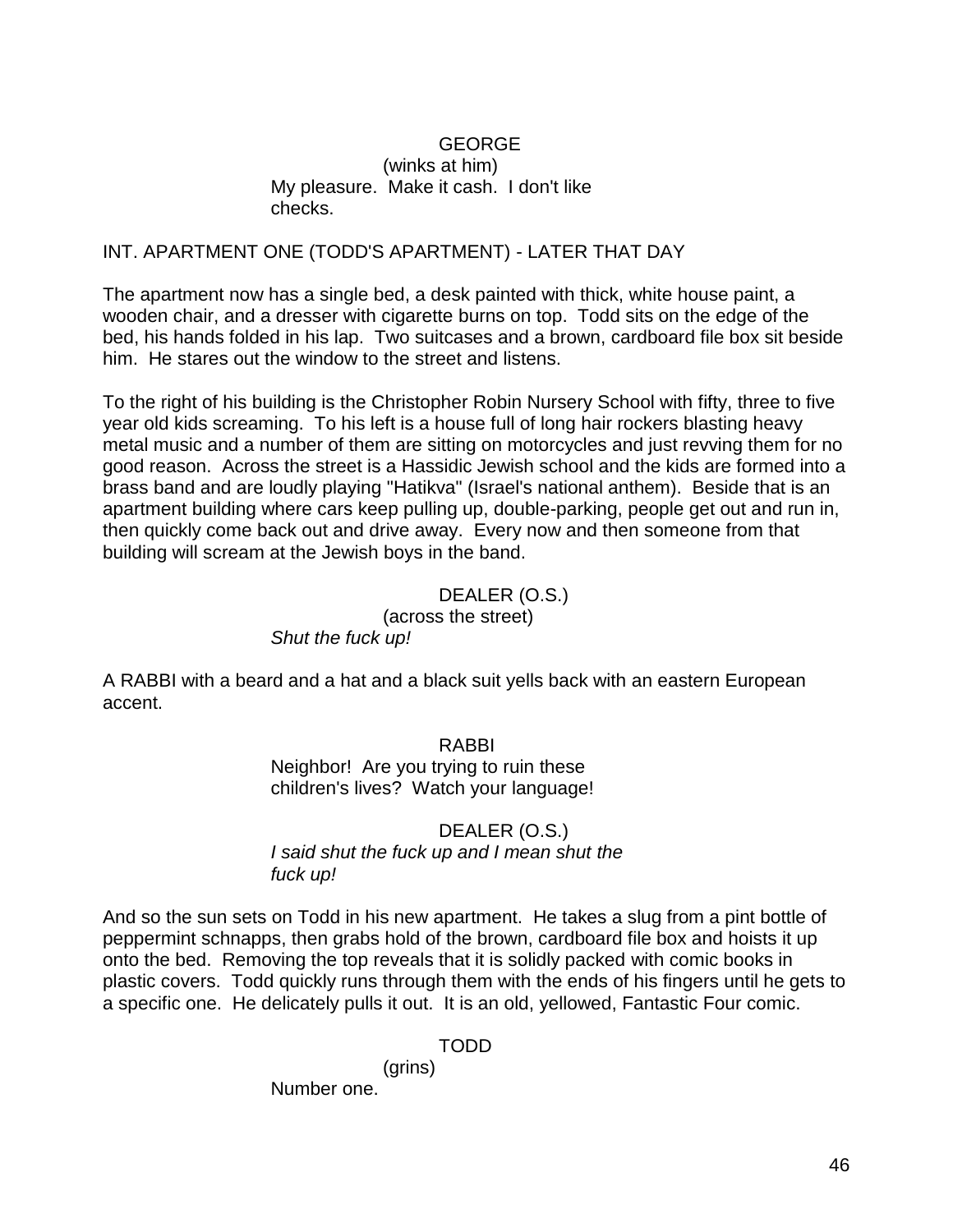He carefully puts it back in its place and closes the box.

EXT. DECADE 31 OFFICE BUILDING - DAY

At the top of a thirty-story office building is written the company name, "DECADE 31 REALTY." Our view tilts down to the front of the building and we see Todd's car pull up to the meter. Todd gets out wearing a suit and tie and carrying a briefcase. The voice of his SUPERVISOR is heard.

## SUPERVISOR (V.O.) You'll be working at a subdivision called Golden Hills in Palmdale...

Todd steps up to the parking meter and puts in a quarter. The meter buzzes and gives him seven minutes. Todd can't believe his eyes.

## TODD (to himself; outraged) Seven minutes for a quarter? That's outrageous!

He pumps in all of his change, then walks into the building.

## SUPERVISOR (V.O.) ...There are a thousand units priced between one hundred and fifty to two hundred and fifty thousand dollars...

Todd comes out the front door. He arrives at his car parked in front of the building. He finds that his meter has expired and he has a ticket under his wiper. He shakes his head and reads the back of the ticket. His eyes go wide.

#### TODD (shocked) *Twenty-eight dollars!!?*

He gets into his car and drives away.

EXT. HOLLYWOOD FREEWAY (101) - DAY

Traffic is moving OK on the 101. Todd drives along with a piece of paper in his hand.

## SUPERVISOR (V.O.) ...It's about forty-five minutes north-east. It's not a bad drive at all. You take the Hollywood to the Ventura to the 170 to the 5 to the 14 and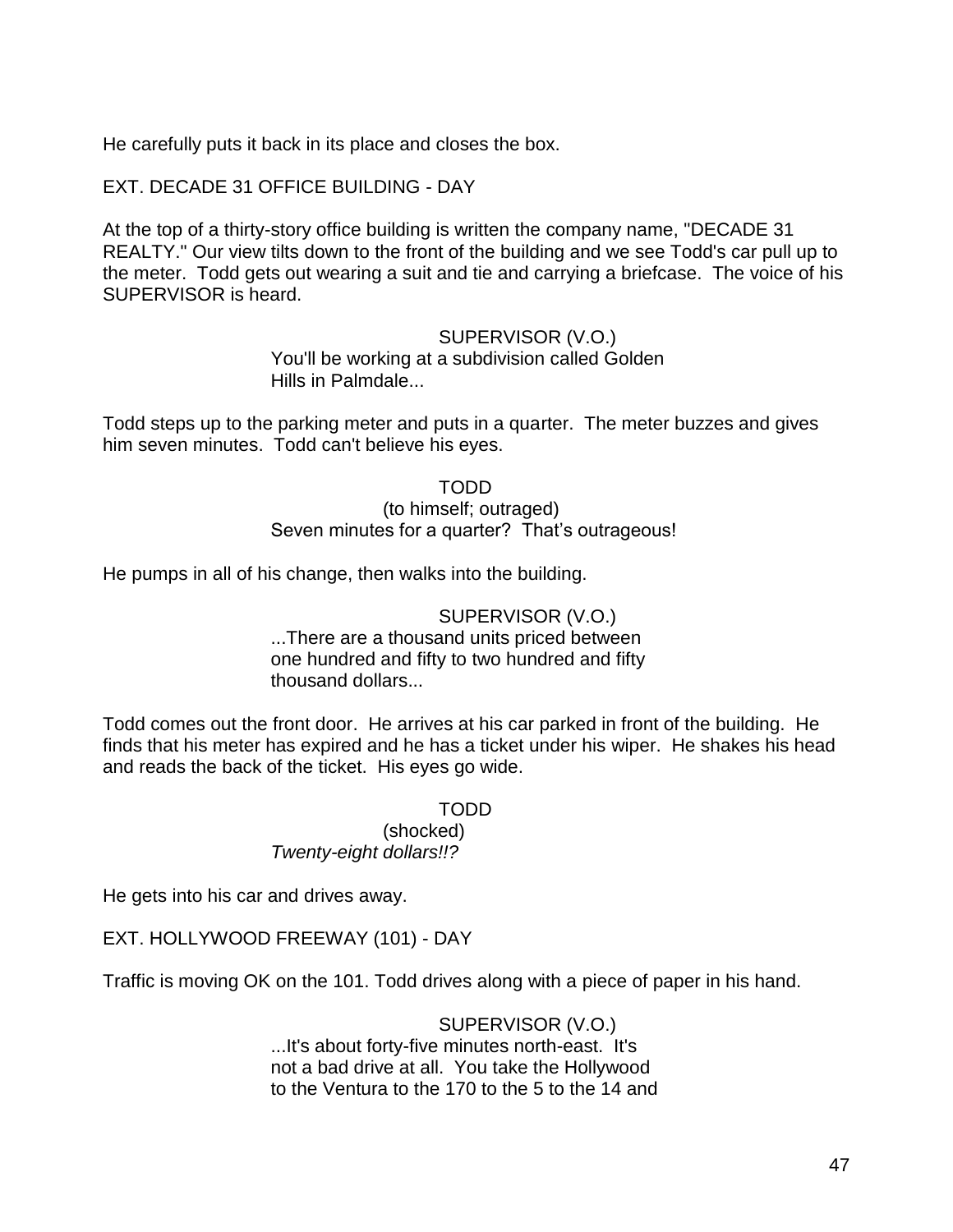you're practically there...

Todd veers off the Hollywood onto the Ventura.

## EXT. VENTURA FREEWAY - DAY

As Todd's Chevette merges onto the Ventura Freeway he finds a solid, unmoving mass of traffic, five lanes wide, stretching into infinity.

#### TODD

#### (astounded)

Oh my God!

CLOSE-UP - GOLDEN HILLS BROCHURE

The photograph in the brochure shows a lovely two-story house sitting in a tranquil setting of green, grassy hills and big, shady trees. The brochure is lowered to reveal...

EXT. HOUSE IN GOLDEN HILLS - DAY

...A house the exact same design as the photo only it is sitting on flat, cracked dry earth. The air is filled with brown dust from bulldozers. Beyond the house is the barren, endless expanse of the Mojave Desert.

Todd is standing in the street, holding the brochure, beside a middle-aged, female SALES MANAGER.

#### TODD

Is that the Mojave Desert?

## SALES MANAGER

(nods) Uh-huh. Don't bring prospective buyers out to this end of the complex. Keep them at the front end where all the landscaping is.

## TODD

(amazed)

And people actually pay a hundred and fifty to two hundred and fifty thousand dollars to live here?

SALES MANAGER (a bit put off) This is our seventh development in Palmdale.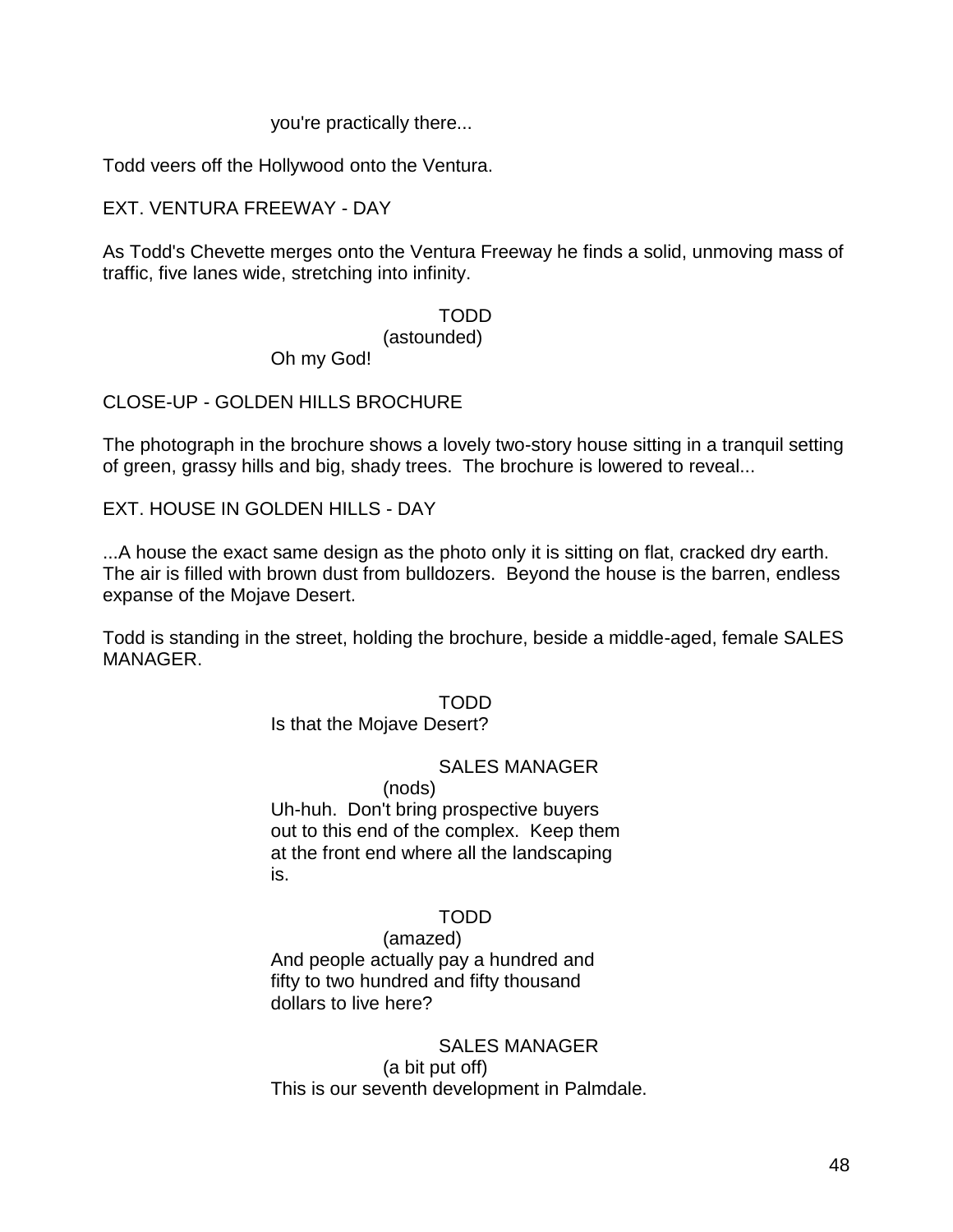People come from everywhere to live here.

## INT. HALF-BUILT MODEL HOME - DAY

Todd and the Sales Manager are inside a half built house. Todd is peering inside the wall.

## TODD

(disbelief) One strip of half inch fiberglass and eighthinch dry-wall? I've never seen a house constructed of such cheap material.

S. M.

(offended) This is California, Mr. Holman. There's no winter here, unlike Minnesota where you're from.

## TODD

Michigan.

# SALES MANAGER (walking away)

What's the difference?

Todd follows after her. As they walk through the house Todd reaches up and softly touches a light fixture on the wall. It dislodges from the thin drywall and dangles from its wires. Todd tries to put it back but it won't go. He turns and finds the Sales Manager glowering at him.

Todd smiles awkwardly.

EXT. FREEWAY INTERCHANGE, 14 AND 5 - DAY

Todd merges from the 14 freeway to the 5 and finds a dead stopped traffic jam. Todd moans helplessly.

EXT. TODD'S APARTMENT BUILDING - DAY

Todd pulls up in front of his building and stops the car. He takes a deep breath, shakes his head and gets out. He is holding his jacket and large sweat circles under his arms staining his white shirt.

Sitting on the front lawn in a director's chair is a chubby Asian girl in shorts and a halter top reading a book on engineering. She is LINDA. Todd steps up to her.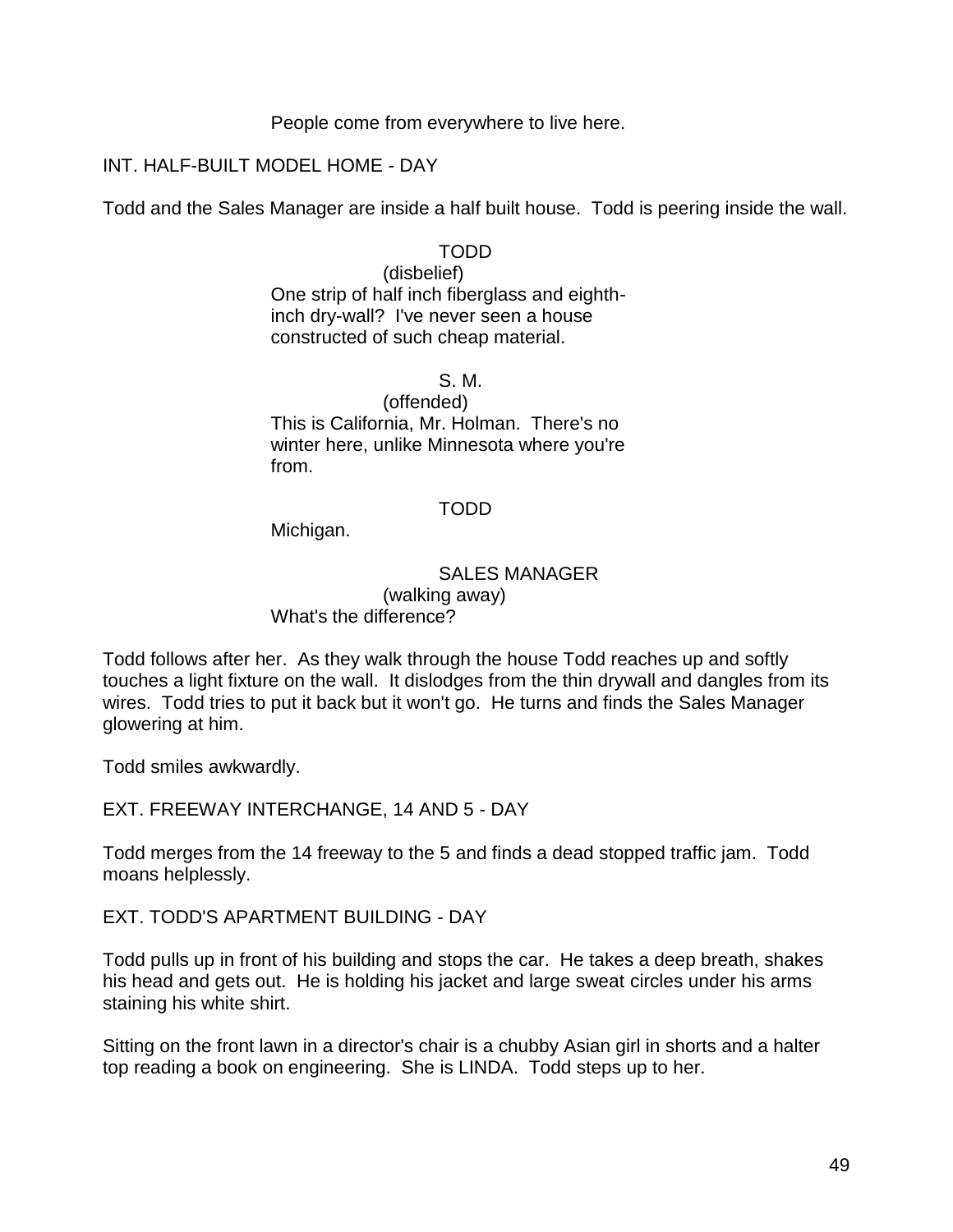Hi. I'm Todd. I just moved into number one.

Linda hardly glances up and speaks in a quiet, spiritless tone.

#### LINDA

Linda. Number three.

#### TODD

Would you mind if I used your phone? Mine hasn't been installed yet. I'll reverse the charges.

> LINDA (not looking up)

Go ahead.

## TODD

(smiles) Thanks. Nice to meet you.

Linda doesn't answer.

INT. LINDA'S APARTMENT - DAY

It's pretty barren: a bed, a desk and computer, a bookshelf with all technical books and a phone on top. Todd dials the phone. It rings once, then beeps and an OPERATOR comes on.

## OPERATOR (O.S.) A.T.& T. May I help you?

TODD I'd like to reverse the charges on this call. My name is Todd.

#### **OPERATOR**

Thank you, Todd.

It rings.

INT. THE HOLMAN HOUSE - NIGHT

Mr. and Mrs. Holman both have their coats on and are at the front door. They both stop as they hear the phone.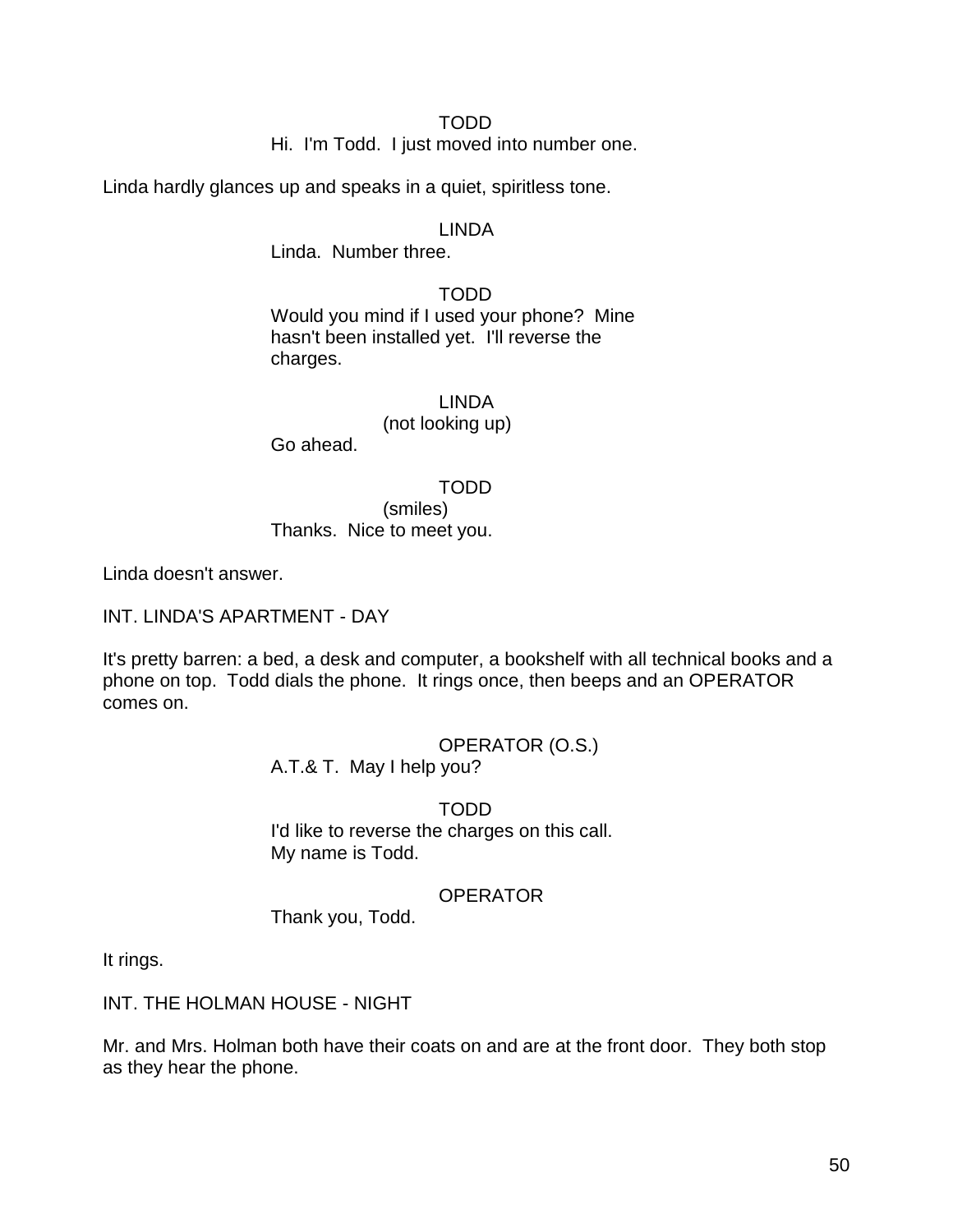MRS. H

Oh shoot.

MR. H Forget it. Let's go. We're late already.

MRS. H

Hold on.

She goes for the phone. Mr. Holman shakes his head.

MR. H

Goddamnit.

Mrs. Holman picks up the phone. The Operator speaks to her.

**OPERATOR** I have a collect call from Todd, will you accept the charges?

# MRS. H

(explaining) We're just on our way out. We're late. You'll explain, right?

**OPERATOR** Then you won't. Thank you.

The Operator clicks off.

INT. LINDA'S APARTMENT - DAY

The Operator tells Todd.

**OPERATOR** I'm sorry, they don't accept.

> TODD (totally shocked)

What?!

# **OPERATOR** Thank you for using A.T.& T.

The Operator clicks off. Todd stands there holding the dead receiver.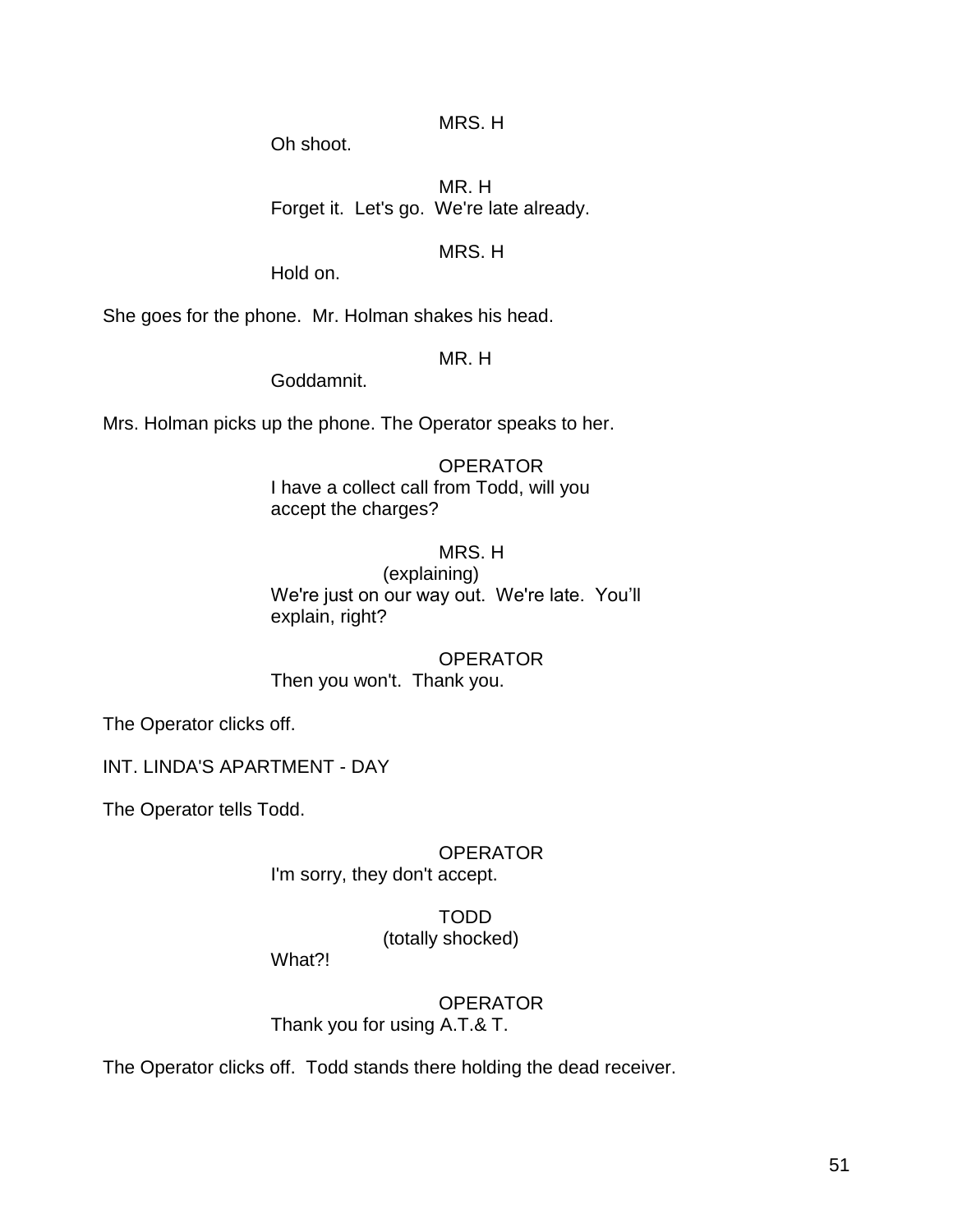# They don't accept? My own parents?

Todd hangs up, then quickly picks up the phone and dials again.

# OPERATOR A.T.& T. May I help you?

TODD I'd like to make this call collect. My name's Todd.

# **OPERATOR**

One moment.

The phone rings and rings and rings...

INT. LAURA'S BASEMENT - NIGHT

Laura has a hamper full of wet laundry that she's loading into the dryer. She hears the phone ringing upstairs and looks up.

# LAURA

(exasperated)

Oh, no.

She sets down the hamper and dashes for the stairs. She bolts up the stairs two at a time.

INT. LAURA'S KITCHEN - NIGHT

Laura comes around the corner, strides across the kitchen and grabs the receiver of the wall phone. All she gets is a dial tone.

## LAURA

Hello? Hello?

# INT. LINDA'S APARTMENT - DAY

Todd stands there with a dead receiver in his hand, nodding his head and looking distressed. He hangs up the phone and dials again.

## **OPERATOR**

A.T.& T. May I help you.

Todd stupidly mouths the words as he hears them.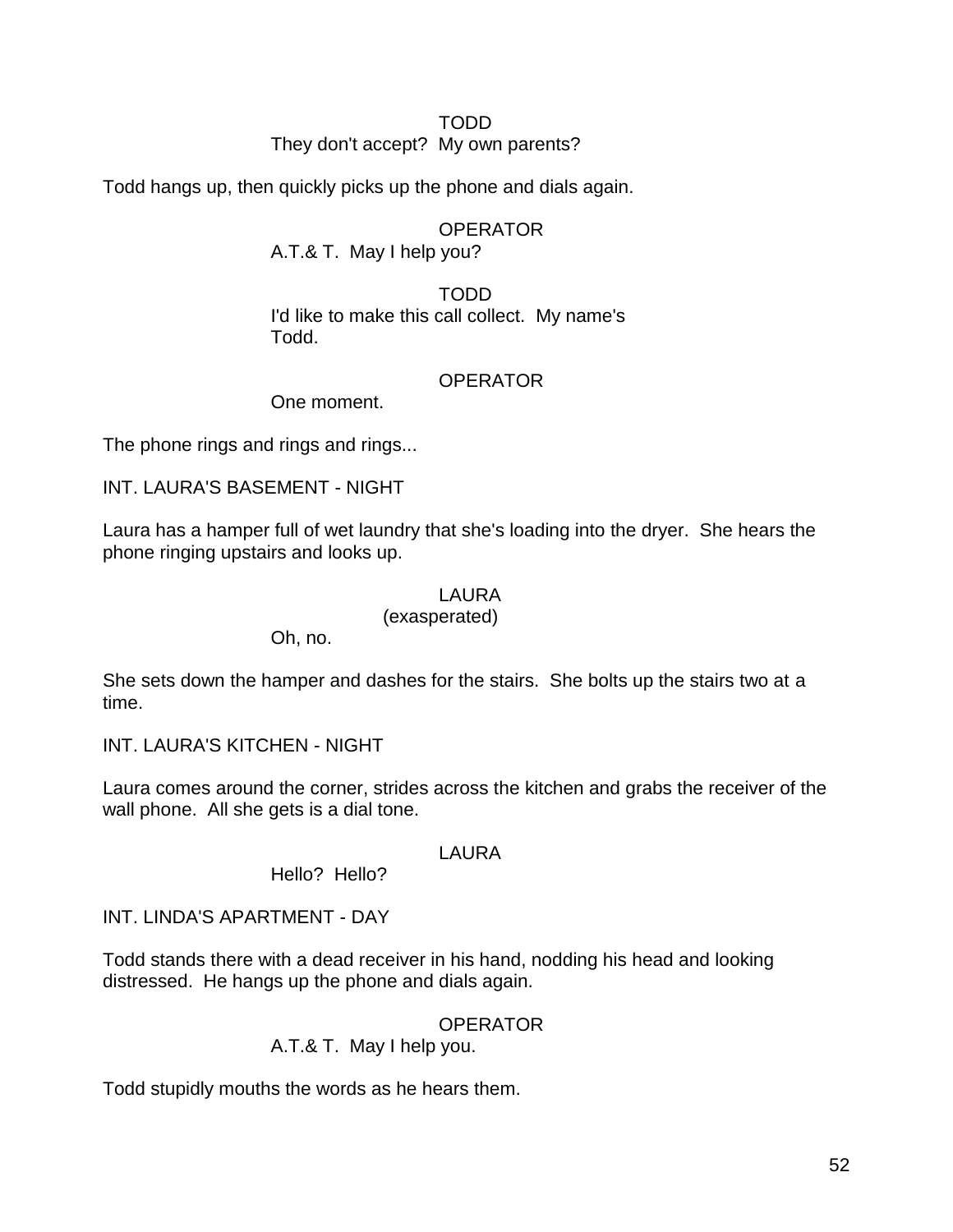This is collect. My name's Todd.

## **OPERATOR**

Thank you, Todd.

The phone rings...

INT. ED AND JEANINE'S HOUSE - NIGHT

Ed is helping his incredibly pregnant wife down the stairs, a suitcase in his other hand. She is obviously in labor. The phone rings.

> ED You wanna have the kid in the house? Is that it?

# **JEANINE**

The contractions didn't seem real.

ED You're two weeks overdue. How real do they have to be?

## **JEANINE**

Get that, would you?

ED

Maybe you'd like me to wax the kitchen floor now, too?

## **JEANINE**

Just get the phone.

Ed hesitantly lets go of his wife and answers the phone at the foot of the steps. Jeanine continues to waddle across the room looking very unbalanced. Ed watches, highly unnerved.

## ED

Hello?

**OPERATOR** I have a collect call from Todd, will you accept the charges?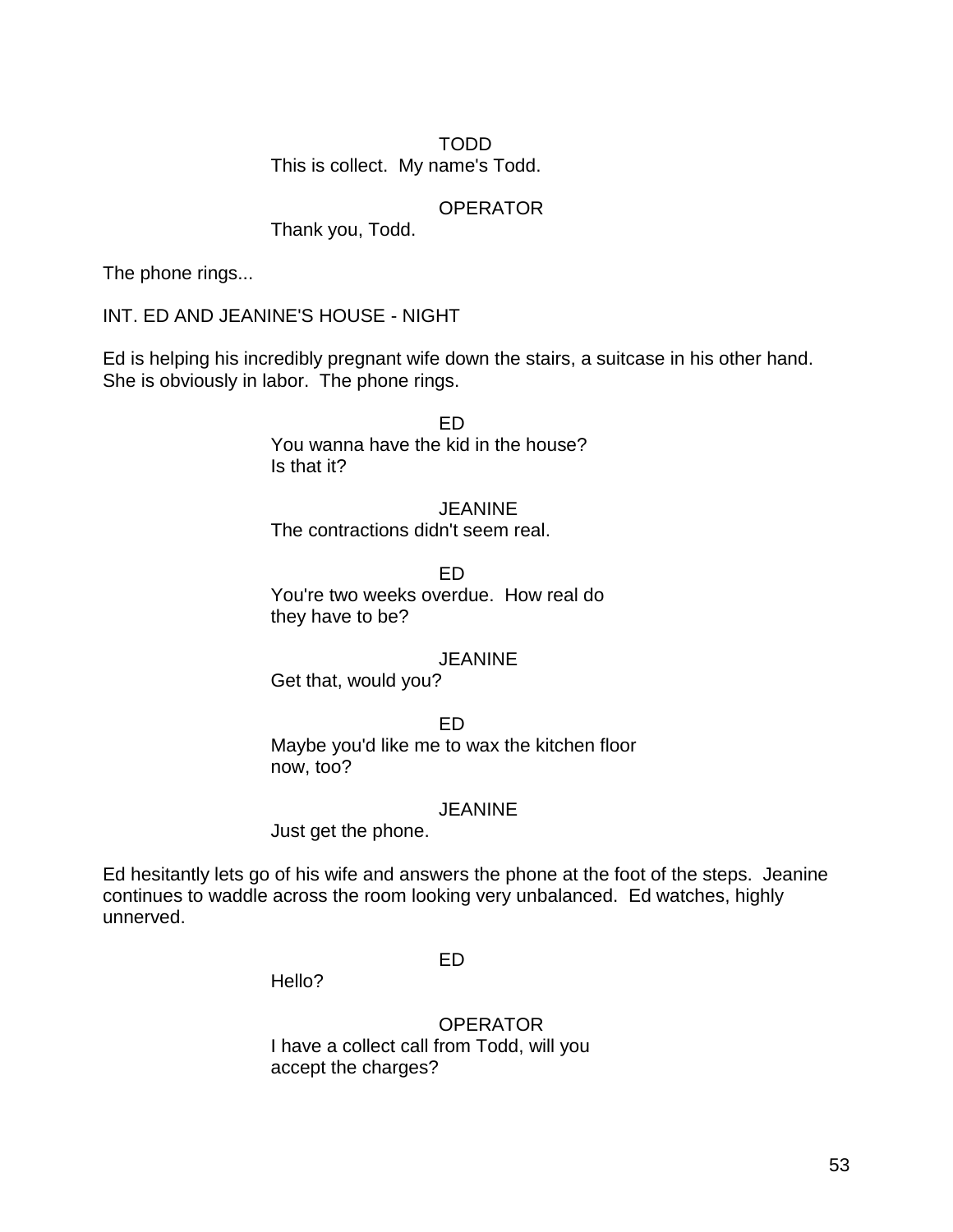Jeanine looks like she's going to fall over.

ED

I can't.

He hangs up and dashes for his wife.

INT. LINDA'S APARTMENT - DAY

Todd stands there holding the phone, an incredulous look on his face.

**OPERATOR** I'm sorry, they don't accept the charges.

TODD

I heard. Thanks.

**OPERATOR** Thank you for using A.T.& T.

TODD

(stunned)

No, thank you.

Todd hangs up the phone with a dazed look. Suddenly, Todd's expression completely changes. Something is touching his ankle. He looks down and sees the head of a boa constrictor winding up his leg. Todd's terrified eyes follow the body of the snake five feet across the room where it's tail is still under the bed. Todd has frozen into a pillar of salt. His mouth is open, but nothing comes out. The snake continues winding around his leg.

Linda steps into the apartment, sees the snake, steps up to it and grabs it, pulling it off Todd's leg.

#### LINDA

(scolding) Oh, Rosie. Leave him alone.

She takes the snake by the neck, turns the head around to her and kisses its flickering tongue. She then turns the head around to Todd's ashen face.

> LINDA Todd, this is Rosie. She doesn't like men.

#### TODD

(croaking) Right. That's very good to know. Thanks for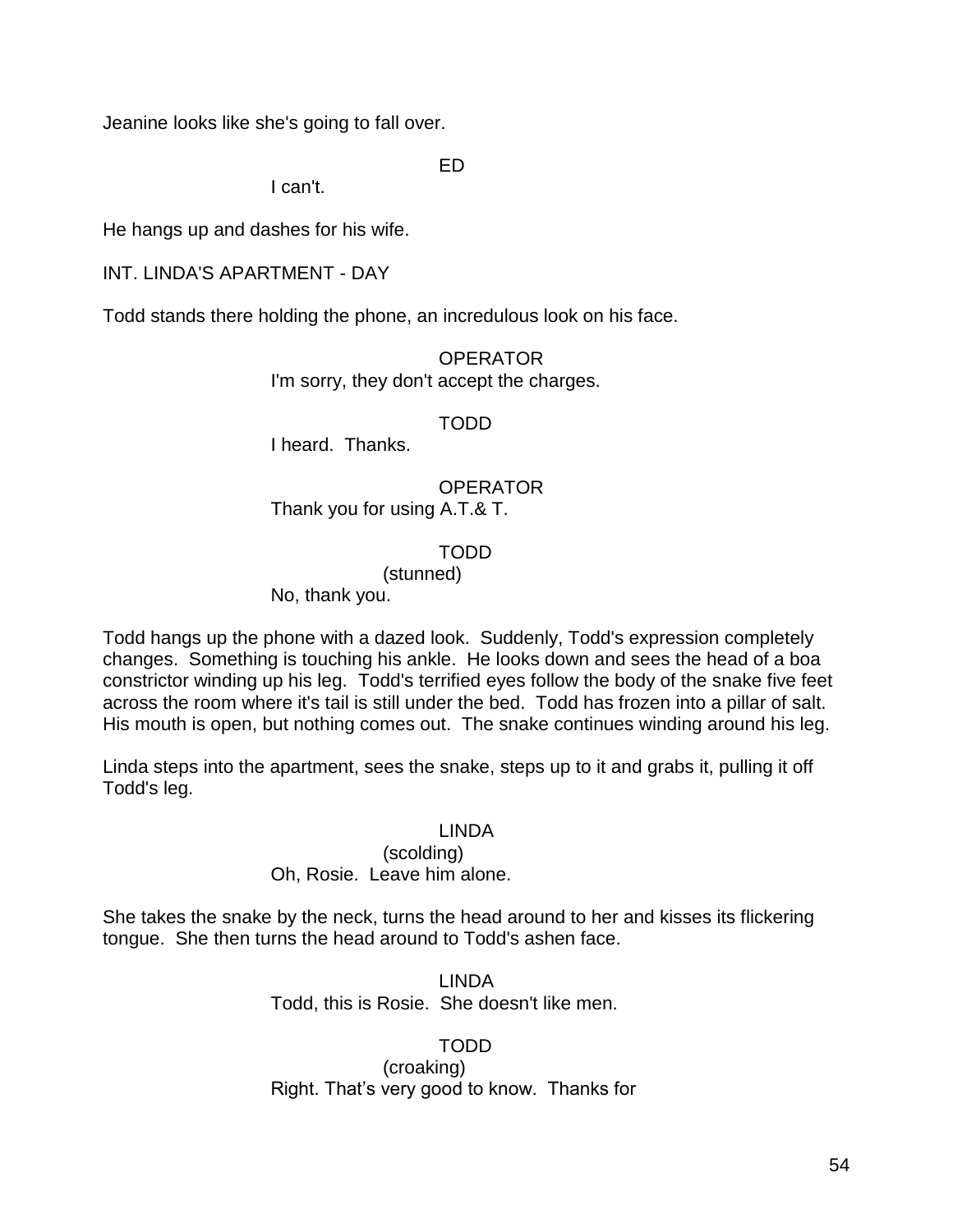the use of the phone.

Todd quickly leaves Linda's apartment.

EXT. TODD'S BUILDING - NIGHT

The full moon hangs in the black sky above Todd's building. Todd's open window in the front of the building is dark. An outrageously loud motorcycle roars past, then another, then another.

INT. TODD'S APARTMENT - NIGHT

Todd lies in his bed wearing only boxer shorts. His eyes are open and his forehead is beaded with sweat. He has a slightly freaked-out expression. From the other apartments he can hear a TV set blaring, music playing, the washer and dryer running, the heavy breathing and groans of sex, as well as someone ripping loud, long farts.

A car alarm goes off, the kind that goes from honking to whooping to buzzing to snarling, then repeats and repeats, ad infinitum.

Led Zepplin's "Kashmere" can be heard getting louder and louder and louder. Todd can see through his window a jacked-up Chevy Nova pull up in front of the building across the street. Someone gets out the car and runs inside. The music is deafening and totally distorted.

## TODD

#### (to himself)

## No, no, turn it up.

The guy in the Chevy obliges. A moment later the guy comes running out and gets in the car. They burn rubber and split.

Zepplin diminishes until it's gone. Now it's just the sounds from the building again. Then there's the sound of a helicopter approaching. The whub, whub, whub of the rotors gets louder and louder until the chopper is directly overhead and begins to circle. The noise is overwhelming. And it goes around and around and around, then suddenly the street is brilliantly illuminated by a bright white spotlight.

Todd can't believe it.

## TODD (to himself) What's next? A napalm strike?

He reaches over and grabs a fifth of peppermint schnapps. He takes a big slug.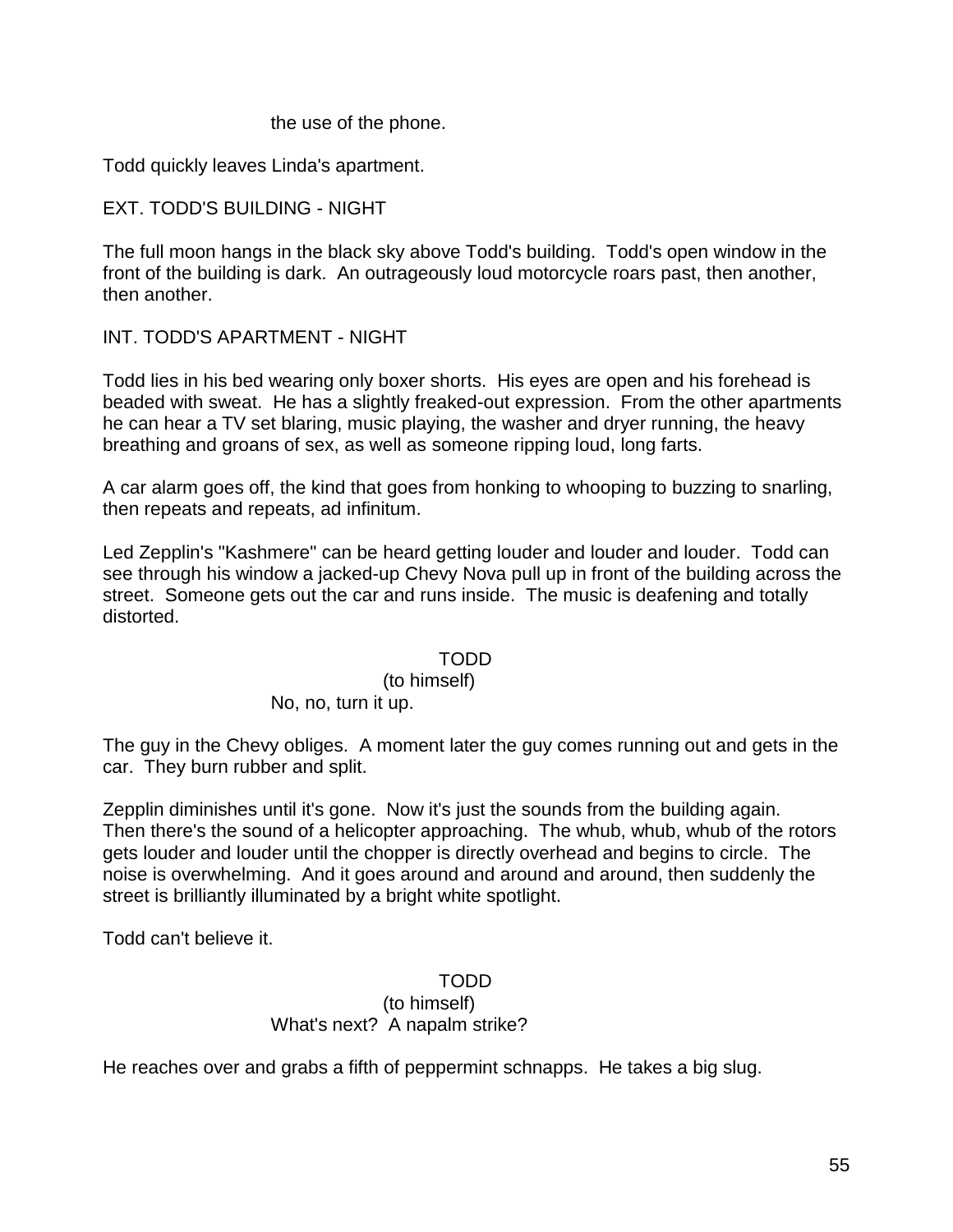# EXT. BETTER BUSINESS SUPPLY - MORNING

The sidewalk in front of Better Business Supply is covered with snow and pedestrians bundled up in thick winter coats hurry by.

INT. BETTER BUSINESS SUPPLY - DAY

Ed, wearing a suit and tie, restocks the pen shelf. Ed picks up an unopened box of pens. He snaps the seal and pulls out a pen. It's an interesting, contemporary design in bright turquoise. Ed admires it.

> ED (impressed)

Cool.

The door opens and the bell above it rings. Ed turns with a warm smile and holds up the pen.

ED

Todd...

But it's an old man.

Ed's smile fades and he lowers the pen.

ED

May I help you?

DISSOLVE TO:

EXT. VENTURA FREEWAY - MORNING

Bumper to bumper traffic. Thousands of cars sit inert in the blazing California sun. The sun glares off all the windshields and chrome.

INT. TODD'S CAR - MORNING

Todd sits at the wheel rubbing his stinging, bloodshot eyes, wincing at the glare, then coughs hoarsely. He reaches down and picks up a box of Thrifty decongestants. He takes two pills and swallows them dry.

INT. SALES OFFICE/GOLDEN HILLS - DAY

A middle-aged MAN and WOMAN sit facing Todd at a desk.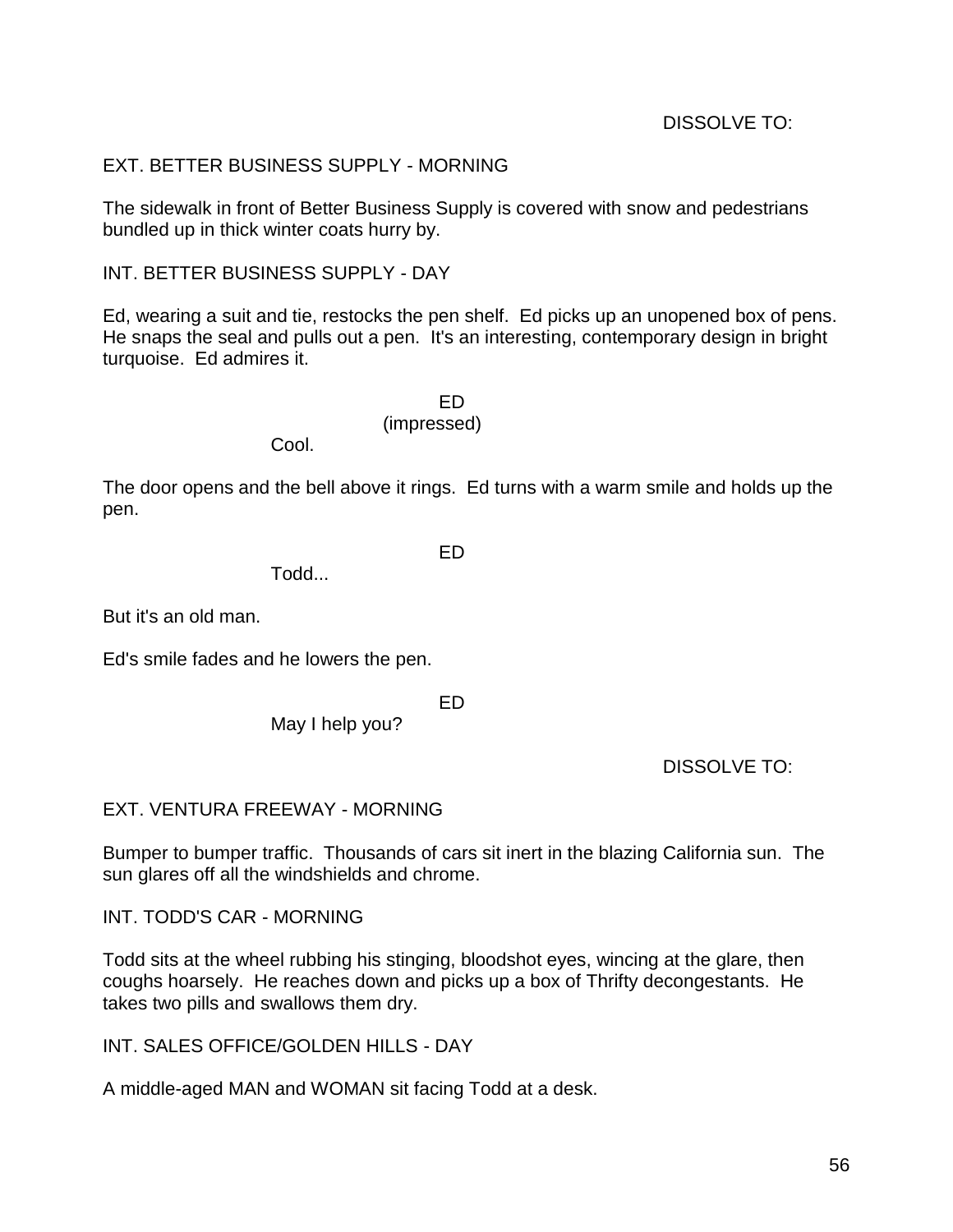# MAN How's the drive into L.A. from here?

# TODD

(uncomfortable) Uh, fine... Not bad... Uh, it could be worse, I guess.

# WOMAN

How long does it take?

## TODD

Twenty, uh... Half... Uh, less than an hour, sometimes.

This wasn't what the couple wanted to hear. They look at each other and frown. Todd shpritzes Afrin nose spray up his nose, then wipes it with a tissue.

An older HUSBAND and WIFE in their sixties now sit across from Todd.

HUSBAND My wife loves gardening. How's the soil?

# TODD

(uneasy) Well, uh... It's pretty good. I mean, with a lot of irrigation you could grow any number of types of... cactuses.

That's not what the older couple wanted to hear, either. They look at one another unhappy.

Todd sighs and drips Murine into his stinging eyes.

Now a YOUNG HUSBAND and WIFE sits across from Todd looking very eager.

# YOUNG HUSBAND

Would you say that the houses are wellconstructed?

TODD Oh, definitely… By southern California standards.

> YOUNG HUSBAND (suspicious)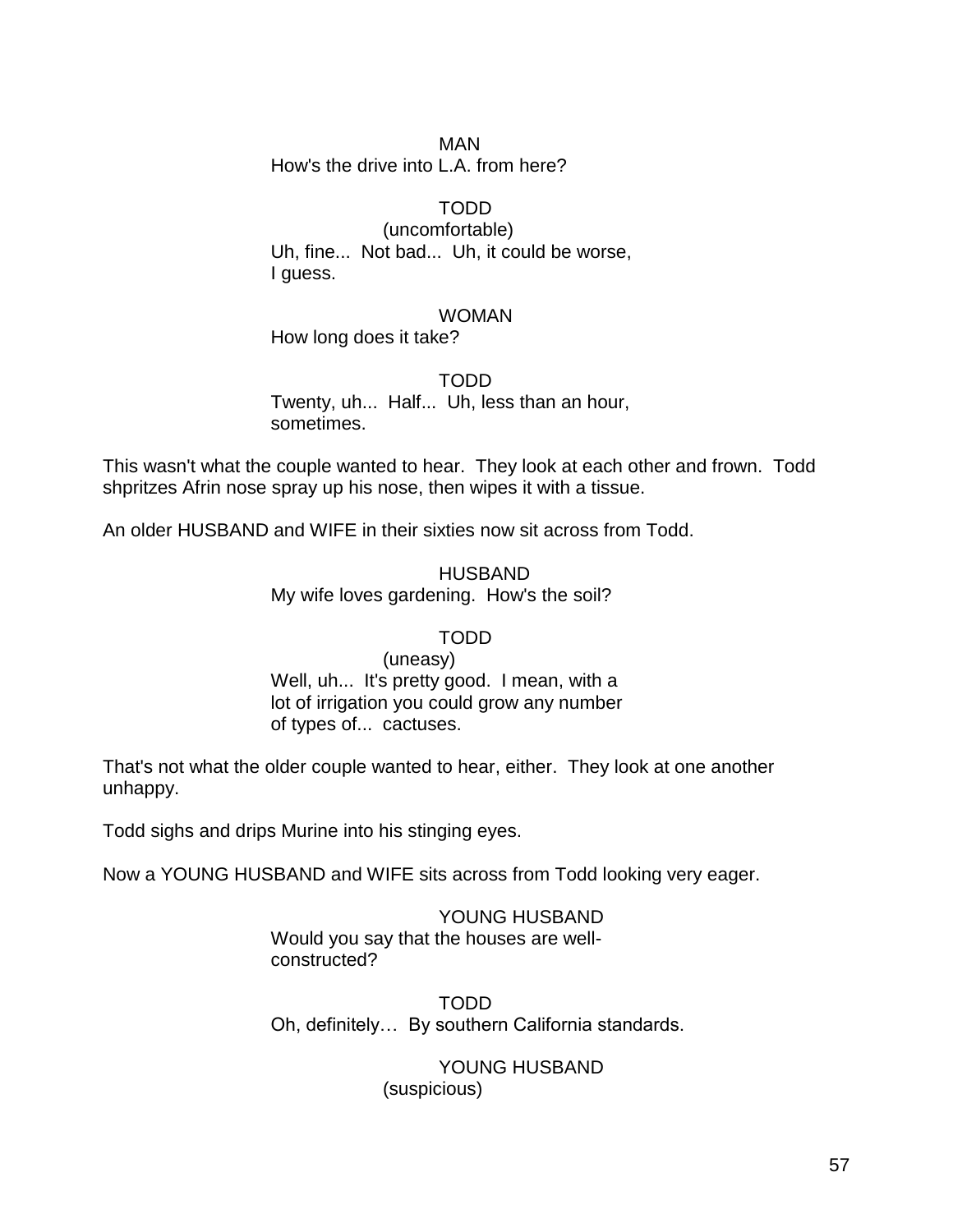What does that mean?

#### TODD

Well, it never gets very cold out here so there's no need to build a house the way they'd build it, say, back east.

#### YOUNG HUSBAND

So then what you're saying is that it's cheap materials, right?

#### TODD

(at a loss)

Uh... Not exactly.

The young husband and wife look at each other with a displeased expression.

EXT. GOLDEN HILLS - DUSK

Todd and the Sales Manager walk through the subdivision. She looks perturbed and Todd is rubbing the knotted muscles in his shoulders.

## SALES MANAGER

Mr. Holman, you haven't sold one house in six weeks. I thought you were a top salesman back in Missouri?

#### TODD

(sighs) I was. But this is a whole different market with completely different product.

S. M.

What do you mean? You were selling houses there and you're selling houses here.

#### TODD

But they're not the same. The houses I used to sell were well-constructed, made of solid materials. Some of them had stood for fifty, seventy-five or hundred years. These houses look like they'll fall down if you sneeze.

At which moment Todd sneezes. Both he and the Sales Manager turn and look at the house for a brief, expectant moment. It doesn't fall down.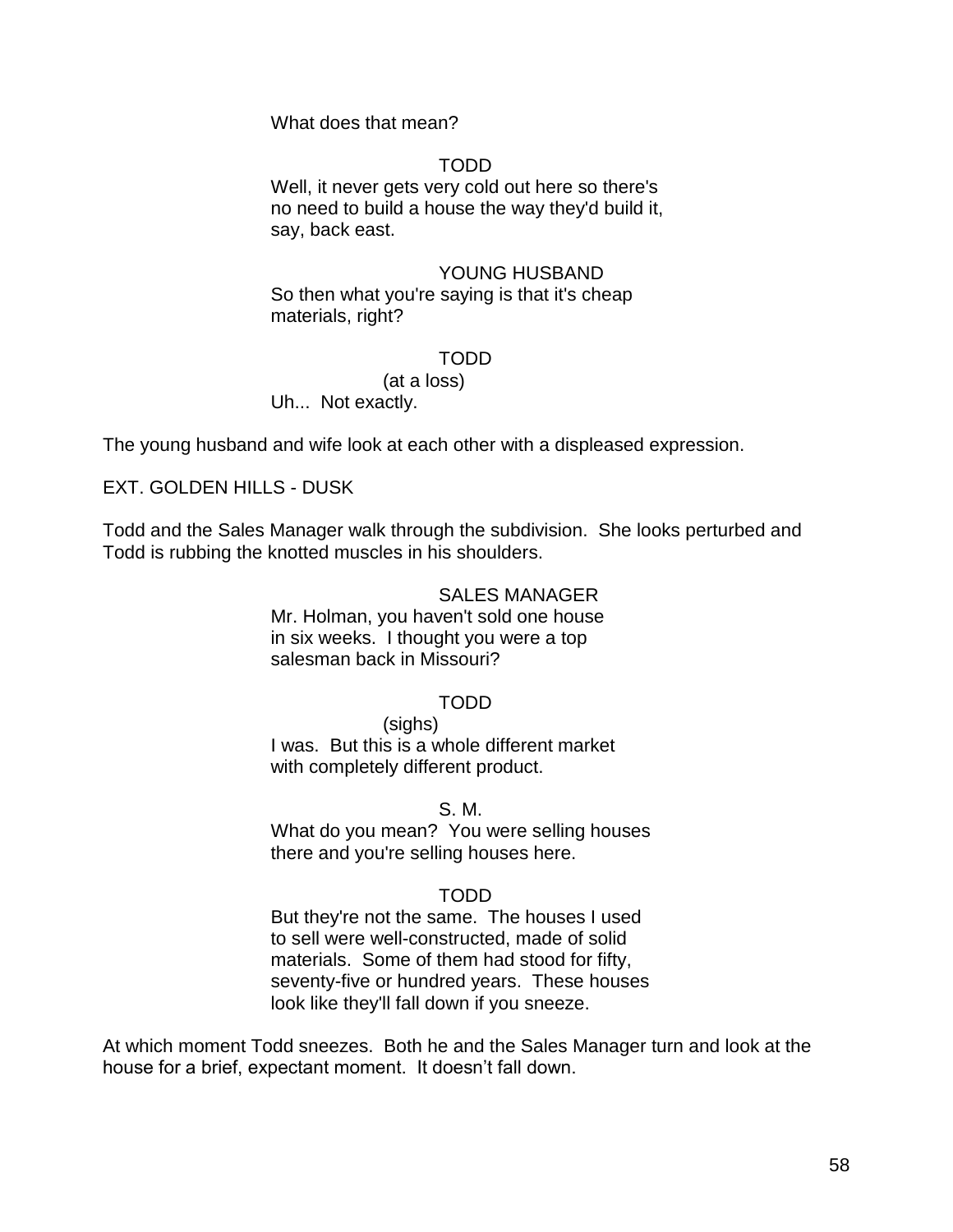# SALES MANAGER

(angry) There's absolutely nothing wrong with these houses, Mr. Holman. I expect to see a drastic improvement in your performance in the upcoming weeks.

#### TODD

When do I get paid?

## SALES MANAGER

For what? You're on straight commission. Sell a house and you'll get paid. See you Monday. And have a nice weekend.

#### TODD

Thank you. You, too.

Todd gets into his car and watches the Sales Manager walk away. He reaches into his glove box and removes a pint of Jack Daniels. He closes his eyes and takes a big slug. He exhales the hot fumes, opens his eyes and sees the Sales Manager looking right at him. She frowns, shakes her head, turns and walks away.

#### TODD

Oh, fuck.

He turns the key and the starter revs and revs and after a long, strained minute, finally catches.

INT. TODD'S CAR - DUSK

Todd is caught in a traffic jam and winces at the glare. He coughs several times, then sneezes. He rubs his aching head.

EXT. TODD'S BUILDING - MORNING

Todd steps out of his apartment in his suit and tie looking bleary-eyed. He takes a deep breath of morning air, then coughs violently. He walks around to the front lawn and squats down before a couple of scraggily-looking plants growing in the dry soil beneath his window. Todd scrutinizes the plants and feels the yellowing leaves. He shrugs helplessly and steps over to the coiled hose. He turns on the faucet and begins watering his plants. The landlord, George, steps up behind him.

#### GEORGE

#### (pissed) What the hell're you doing?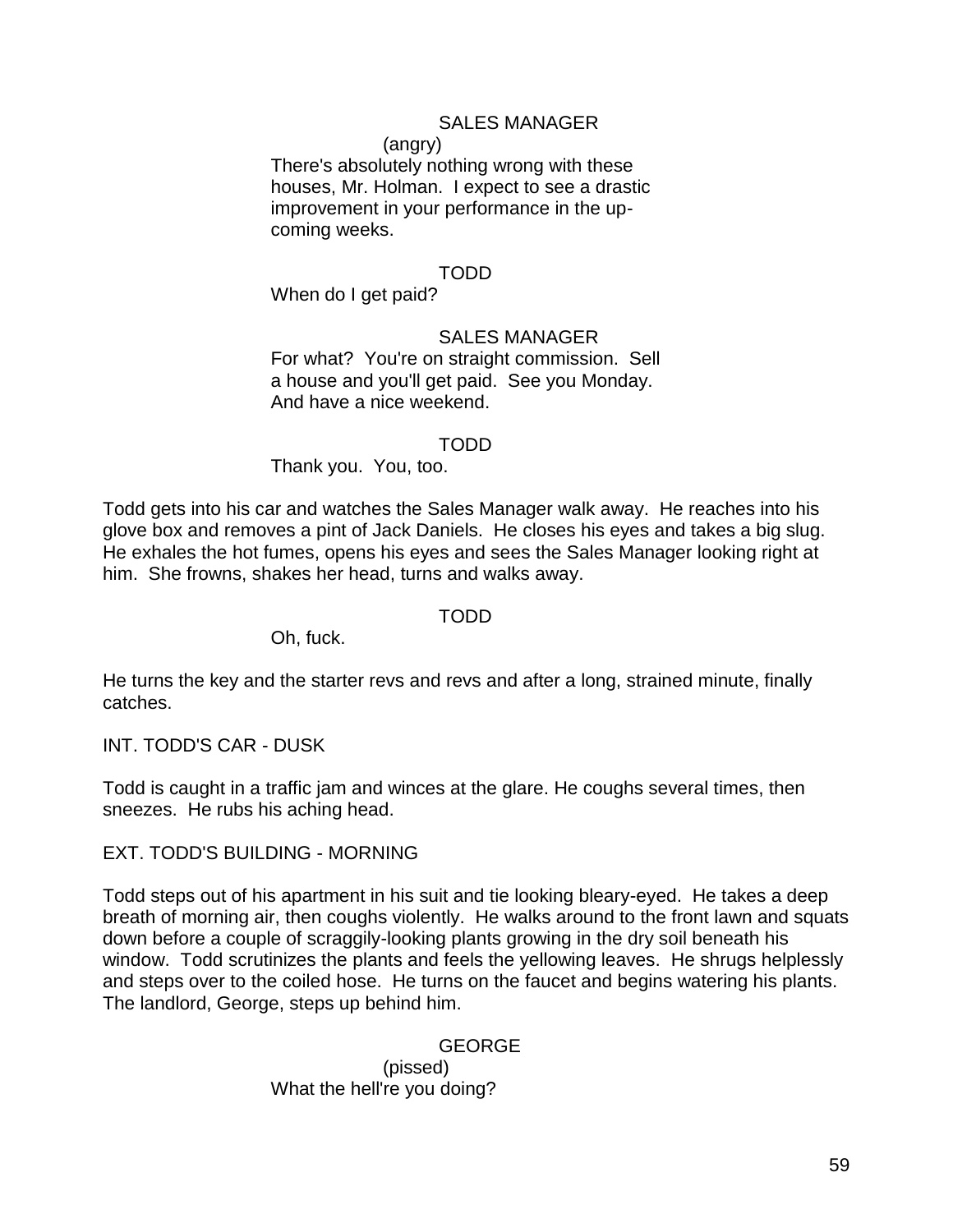(startled) I'm watering my plants.

George grabs the hose.

## GEORGE

We're in the middle of a Goddamn drought here, buddy. If the tenants in my building use too much water I get fined. The hose is off limits.

TODD

But there's only a couple of plants here and I just water them every other day.

## GEORGE

Not anymore.

## TODD

Fine.

George coils up the hose, disconnects it from the spigot and takes it away. Todd looks down at the plants.

TODD

It's you and me, guys. Survival of the fittest.

Todd walks away and the dying plants continue the sag.

DISSOLVE TO:

EXT. EVERGREENS - DAY

Big fluffy flakes of snow float down from the sky and settle of the limbs of Evergreen trees. Our view moves over to...

EXT. HOLMAN HOUSE - DAY

Snow covers the roof and driveway. The sound of a football game on TV is heard as well as a straining electric motor from the garage door.

INT. HOLMAN HOUSE - DAY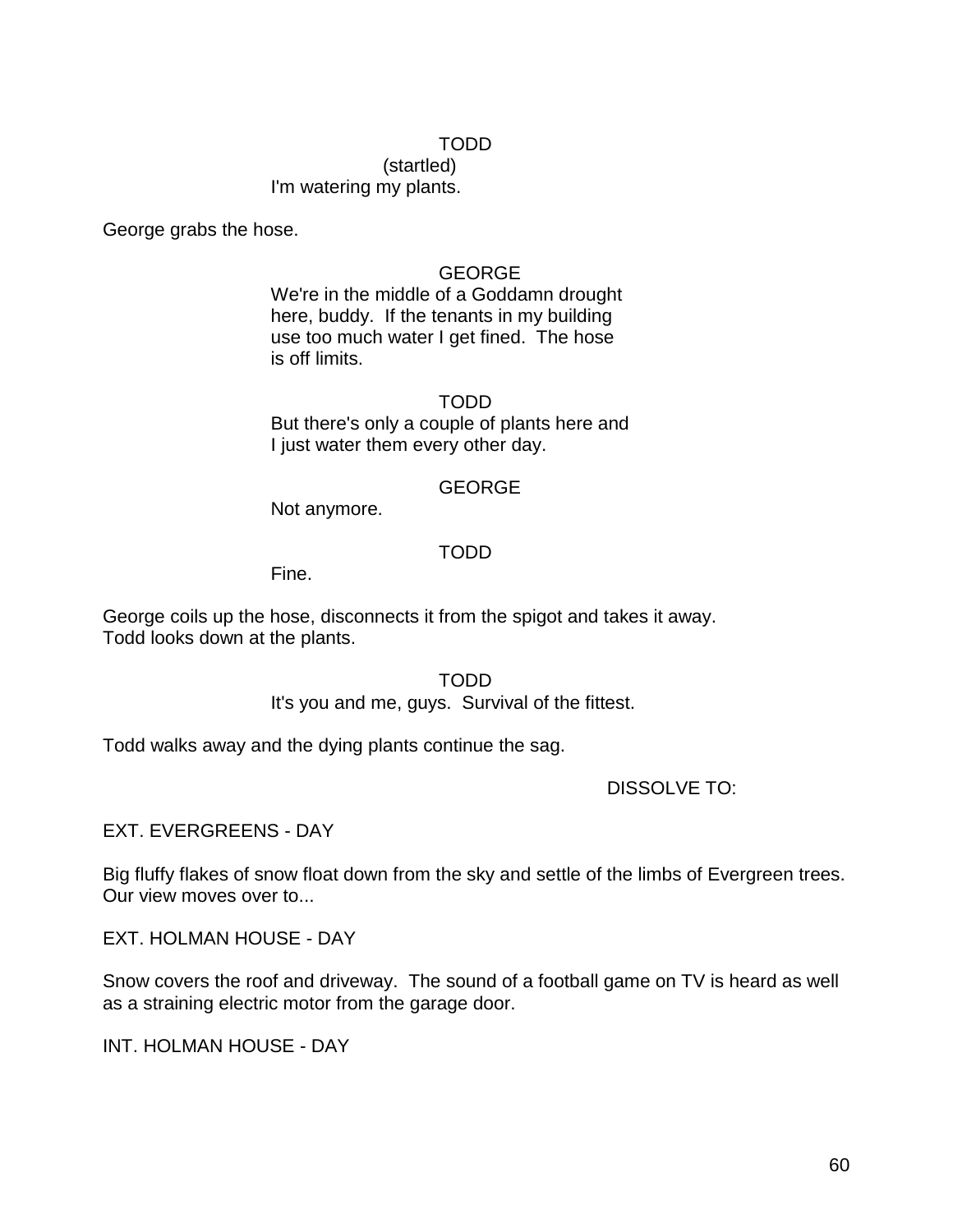Mrs. Holman comes in from the garage wearing a big winter coat and gloves. She steps into the living room where Mr. Holman sits in an oversized easy chair watching the football game and drinking a beer. There is a big, decorated Christmas tree in the corner.

> MRS. H The garage door's snowed in, I can't get it open.

MR. H Where do you need to go on a day like this?

MRS. H Shopping. For food. You keep eating the stuff.

MR. H You're right. I like food. Get more.

MRS. H But I can't get out of the garage.

MR. H Well I'm busy. Get Todd to do it.

MRS. H

Todd's gone, remember.

Mr. Holman's face goes slack.

## MR. H

Right. I forgot.

(stands up)

I'll do it.

As he walks past his wife the two of them look into each other's eyes for a moment with concerned expressions.

#### MR. H

You think he's OK?

MRS. H Remember when Roger first moved out? We didn't hear from him for at least six months.

## MR. H

Yeah, but he was eighteen and went away to college where at least I knew what he was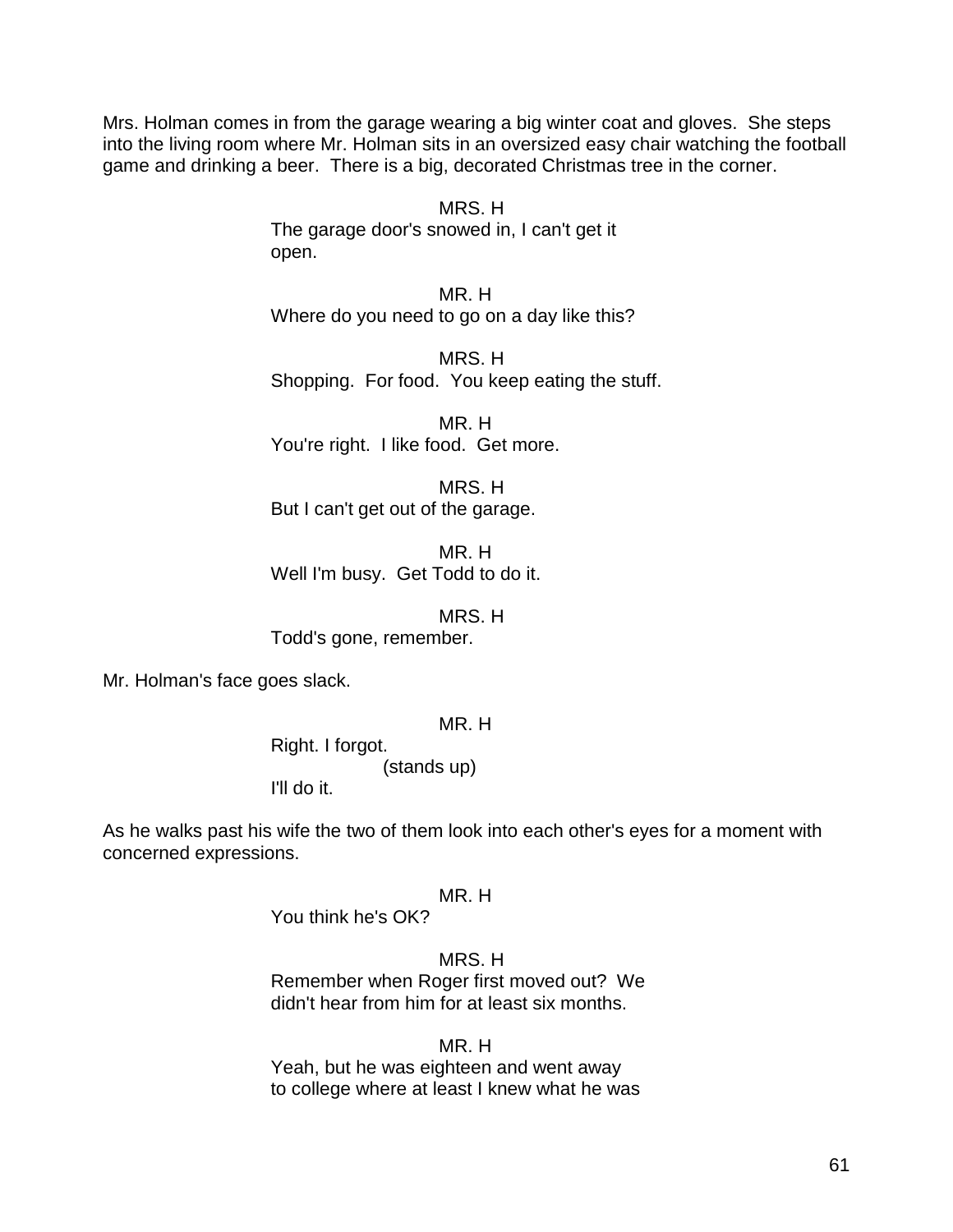doing part of the time. This kind of thing from Todd makes me nervous.

MRS. H Todd could always take care of himself. I'm sure he's all right.

Mr. Holman doesn't look convinced. Mrs. Holman walks away. Mr. Holman gets his coat and gloves, but remains standing there with a furrowed brow. He looks over at the Christmas tree.

Bing Crosby singing "White Christmas" fades in.

EXT. 5 FREEWAY - DAY

It's a solid traffic jam, as usual, on the 5 Freeway. Todd's car is one of thousands inching their way along in the blinding sun.

INT. TODD'S CAR - DAY

Todd is already sweating as he sits in traffic. The car has developed a disconcerting shudder every couple of seconds. Der Bingle's voice begins to slow down like molasses are being poured down his throat. Then it stops completely. Todd ejects the tape, but it won't come out. As he angrily jabs at the eject button, suddenly all of the red lights on his dashboard come on and his car stalls.

## TODD

(scared)

Oh no.

He tries to start it and it revs, but slower and slower and won't catch. Meanwhile, traffic has inched forward and the cars behind him start to honk.

EXT. TODD'S CAR ON FREEWAY - DAY

Todd gets out of his stalled car, his flashers blinking, and opens the hood. He looks at the engine but hasn't a clue what anything means. Cars pour around him like a rock in a stream. Many drivers express their dissatisfaction with the situation.

DRIVER #1

Dumb asshole!

DRIVER #2 Get the fuck off the road!

DRIVER #3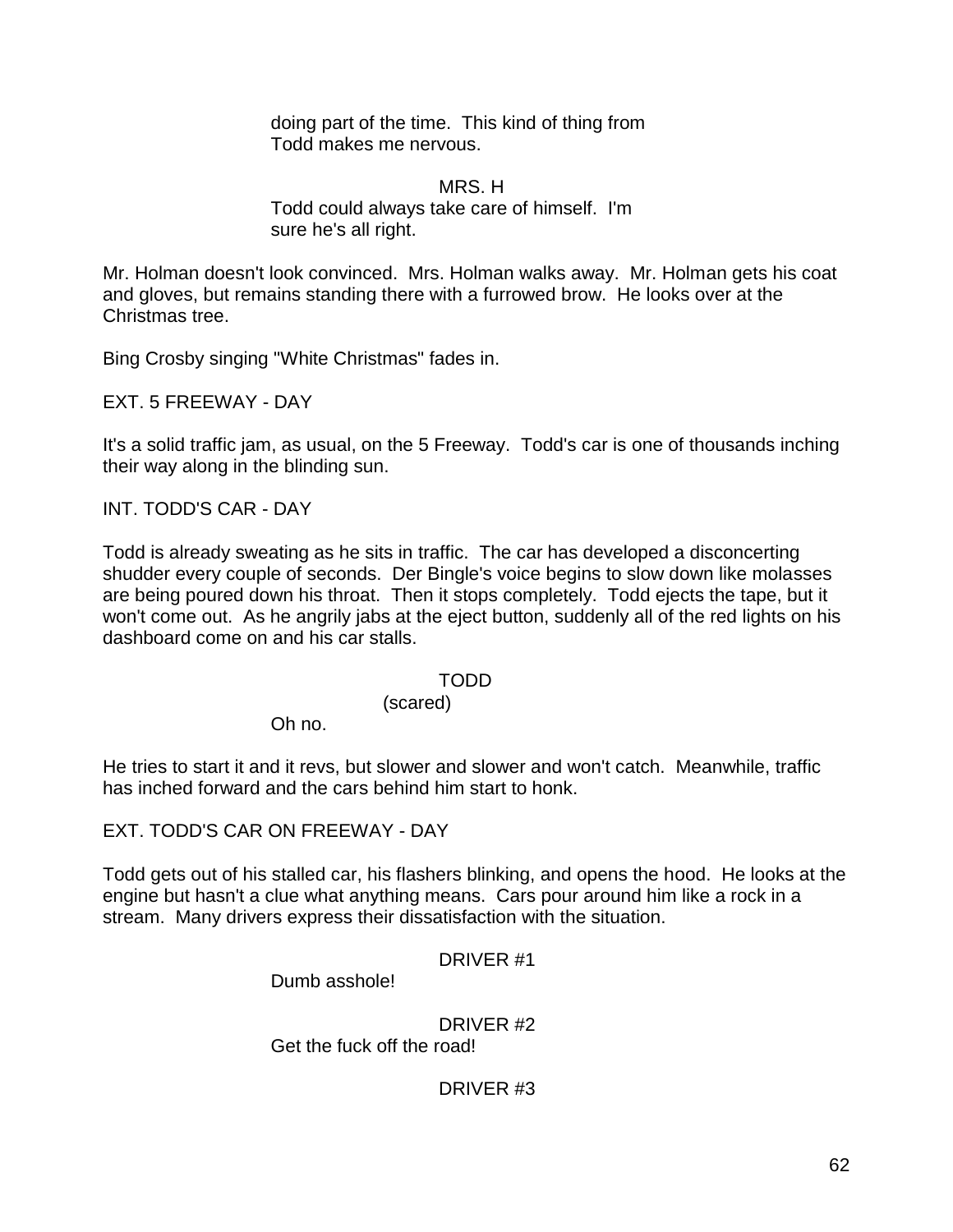#### Buy a real car!

Todd's eyes go completely dead. Something important in his head has just snapped.

## EXT. GOLDEN HILLS - DAY

A taxi pulls up in front of the sales office. Todd gets out holding his jacket. He's a total sweaty mess. He goes around to the driver's window with his wallet in his hand. The CABBY turns to Todd.

#### **CABBY**

Sixty-eight fifty.

An expression of shock makes its way through Todd's new deadened look, but quickly disappears. Todd pays up.

INT. SALES OFFICE - DAY

Todd enters the sales office putting on his jacket. He finds a new SALESMAN seated at the desk beside him. Although the guy is dressed well, there's a sleazy, predatory glint in his eyes. He is speaking to a middle-aged couple, MAN and WOMAN.

#### SALESMAN

These homes are constructed of the finest materials in the world and are assuredly the most affordable homes in the Los Angeles area.

MAN Just how far outside L.A. are we?

## SALESMAN

Fifteen minutes, and that's if the traffic's bad, which it rarely is.

#### WOMAN

I just love growing flowers, but the soils seems rather dry.

#### SALESMAN

It's not. It's irrigated constantly. You can grow anything here: flowers, shrubs, grass, rice, asparagus, anything.

(the man and woman look at each other very impressed) So, what'dya say? This is the best deal you're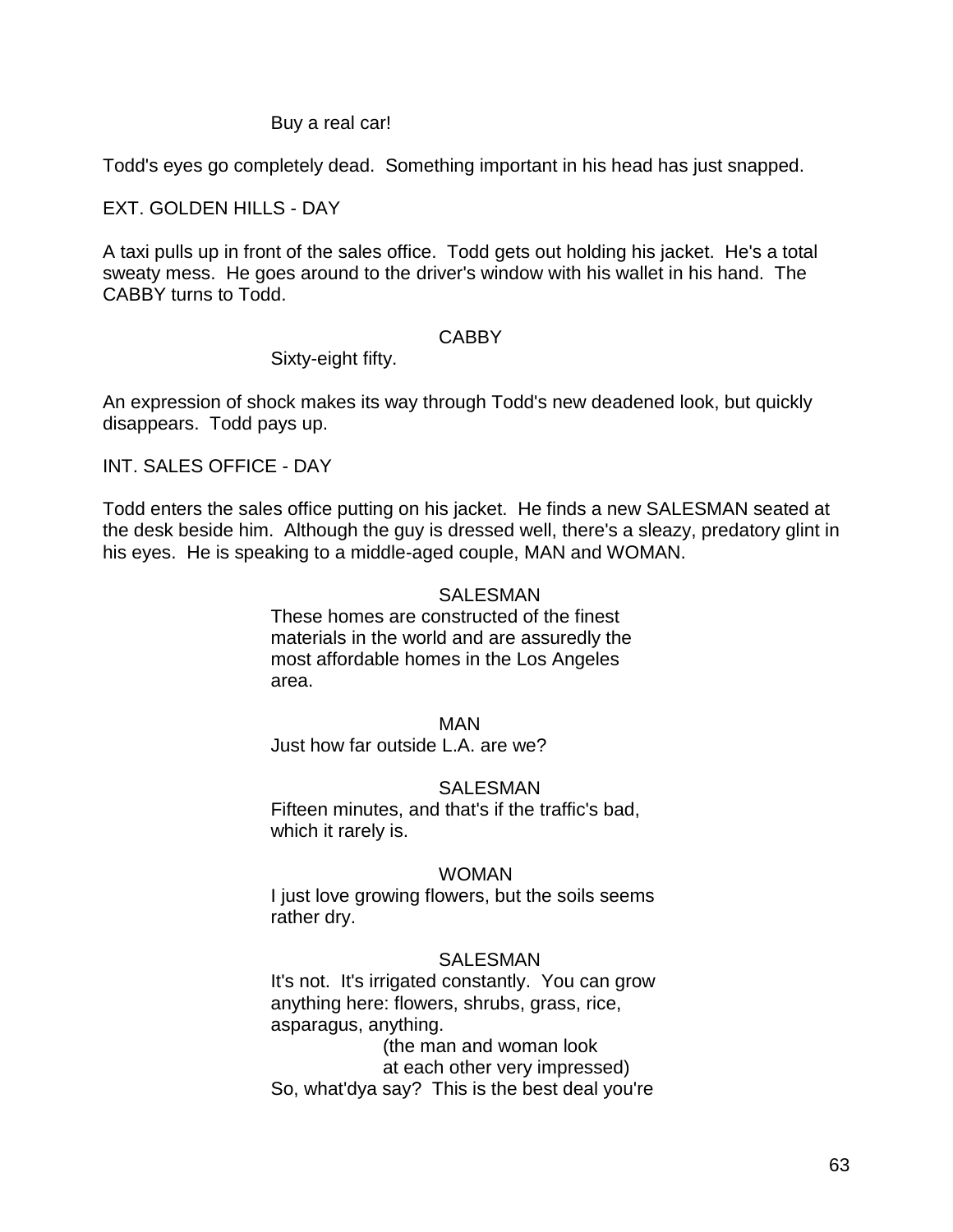gonna find. And you'd better not wait 'cause these low prices won't last.

The man and woman look deep into each other's eyes, exchange unspoken words, smile and turn to the salesman.

#### MAN

We'll take it.

#### **SALESMAN**

## Excellent. A wise decision.

Todd can't believe what he's just seen come down. The Sales Manager steps up behind him looking perturbed.

#### SALES MANAGER

(sarcastic) So, Mr. Holman, you finally decided to grace us with your presence. What was it? A rerun of "Green Acres" on you just couldn't miss?

## TODD

(flat tone) Yeah. That's it. How'd you know?

## SALES MANAGER

Don't joke with me. You'll regret it.

She steps up to the middle-aged couple and leads them to her office. Todd watches her go, then turns and finds the new salesman staring at him.

#### TODD

What're you looking at?

#### SALESMAN

A loser. The Sales Manager told me all about you.

#### TODD

(offended) Well, hey, well fuck you and the horse you rode in on. And just by the way, you can't grow asparagus here.

## SALESMAN Who gives a shit? I made more money today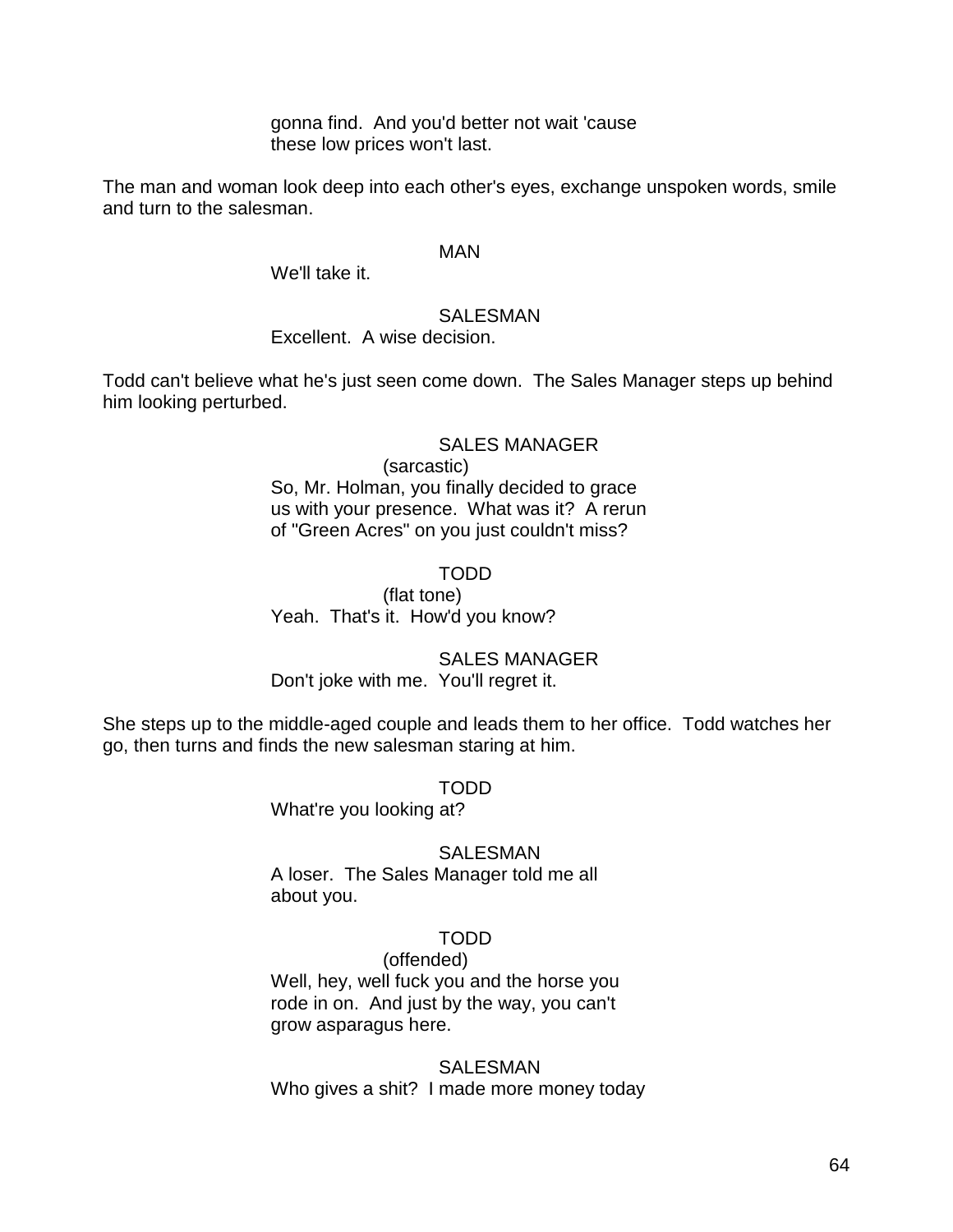than you made in the entire quarter.

## TODD

But you're a liar.

# SALESMAN

I'm a salesman. I sell. You tell the truth and you don't sell. Think about it. I'm goin' to lunch. Selling two houses in one morning makes me hungry.

The salesman stands and leaves. Todd watches him go, then stares morosely down at his desk.

# DISSOLVE TO:

# INT. JO ANN FABRIC STORE - DAY

Trudy stands behind the counter waiting on a VERY OLD LADY who is obviously impatient.

# VERY OLD LADY How long do you intend to make me wait? I have a thousand things to do today.

# **TRUDY** Just one moment, Mrs. Webb. Laura's getting it.

#### (turns and yells) Hey, Laura! Make it today!

A moment later Laura steps out of the backroom holding a bolt of cloth with a particularly ugly pattern of birds.

## LAURA

Here it is. It was at the very bottom of a box.

## VERY OLD LADY

I hope it's not dirty.

## LAURA

It's perfectly clean, I assure you.

She hands it to Trudy who quickly rings it up. Trudy turns to put the cloth in a bag. Both she and Laura simultaneously see a male figure through the window, obscured by the frosted glass. He looks like he's loitering in front of the store. They both stop what they're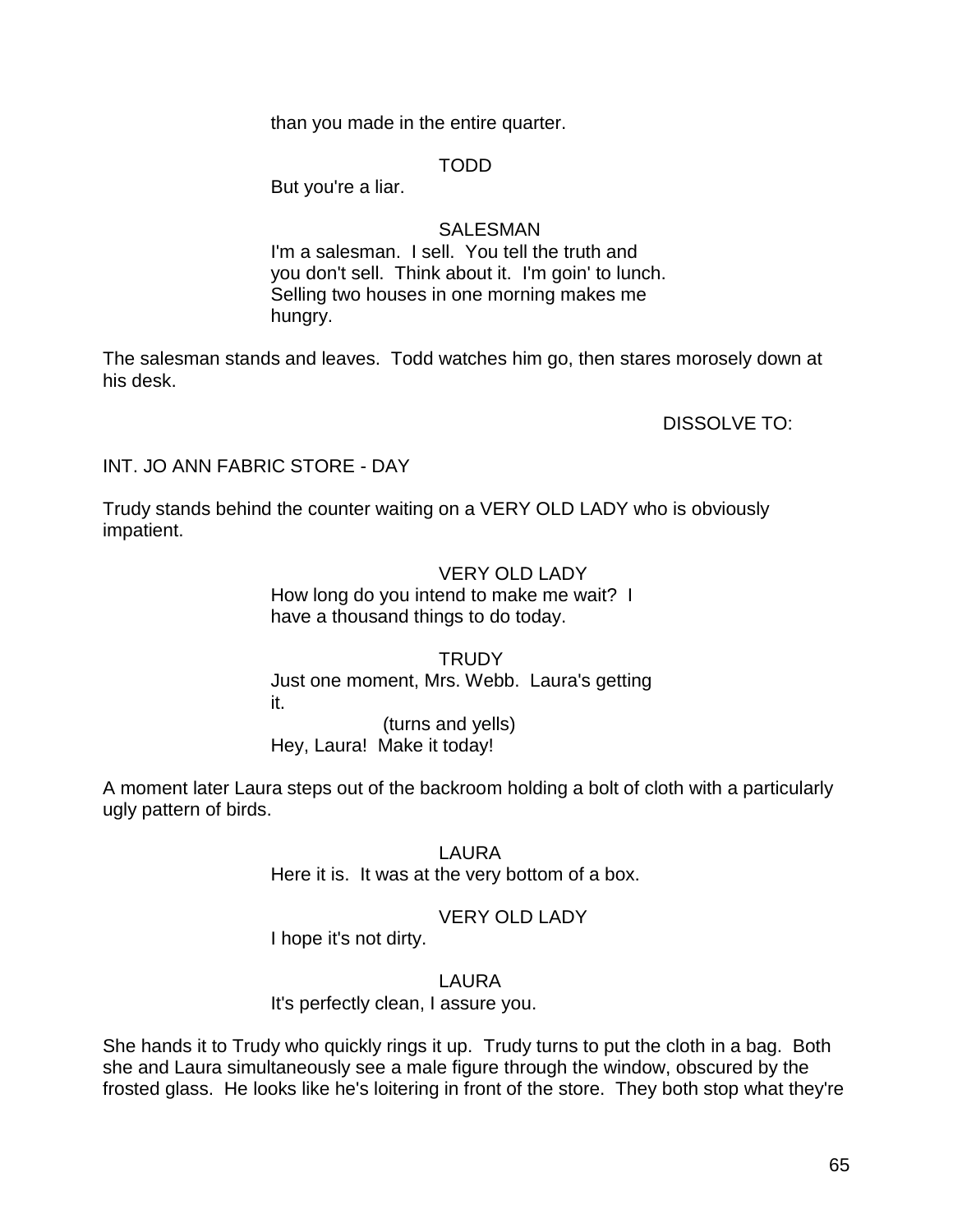doing and look at each other—is that who I think it is? But, of course, it's not. The figure walks away. Laura looks down sadly, then heads for the backroom. Trudy watches Laura go.

## VERY OLD LADY Don't you even say thank you anymore?

**TRUDY** I'm sorry. Thank you very much, Mrs. Webb. We appreciate the business.

# VERY OLD LADY

I should think you would.

Mrs. Webb leaves. Trudy turns and looks at the backroom, then shakes her head.

DISSOLVE TO:

## INT. TODD'S APARTMENT - DAY

Todd is wearing his suit and tie and is speaking on the telephone.

TODD (into phone) Could I please get a cab at 819 North Alta Vista Boulevard.

DISPATCHER (O.S.)

Going where?

# TODD

Palmdale.

**DISPATCHER** (amazed) Palmdale? That's an expensive run.

TODD You're telling me. How long?

**DISPATCHER** Within thirty minutes.

## TODD

Thanks.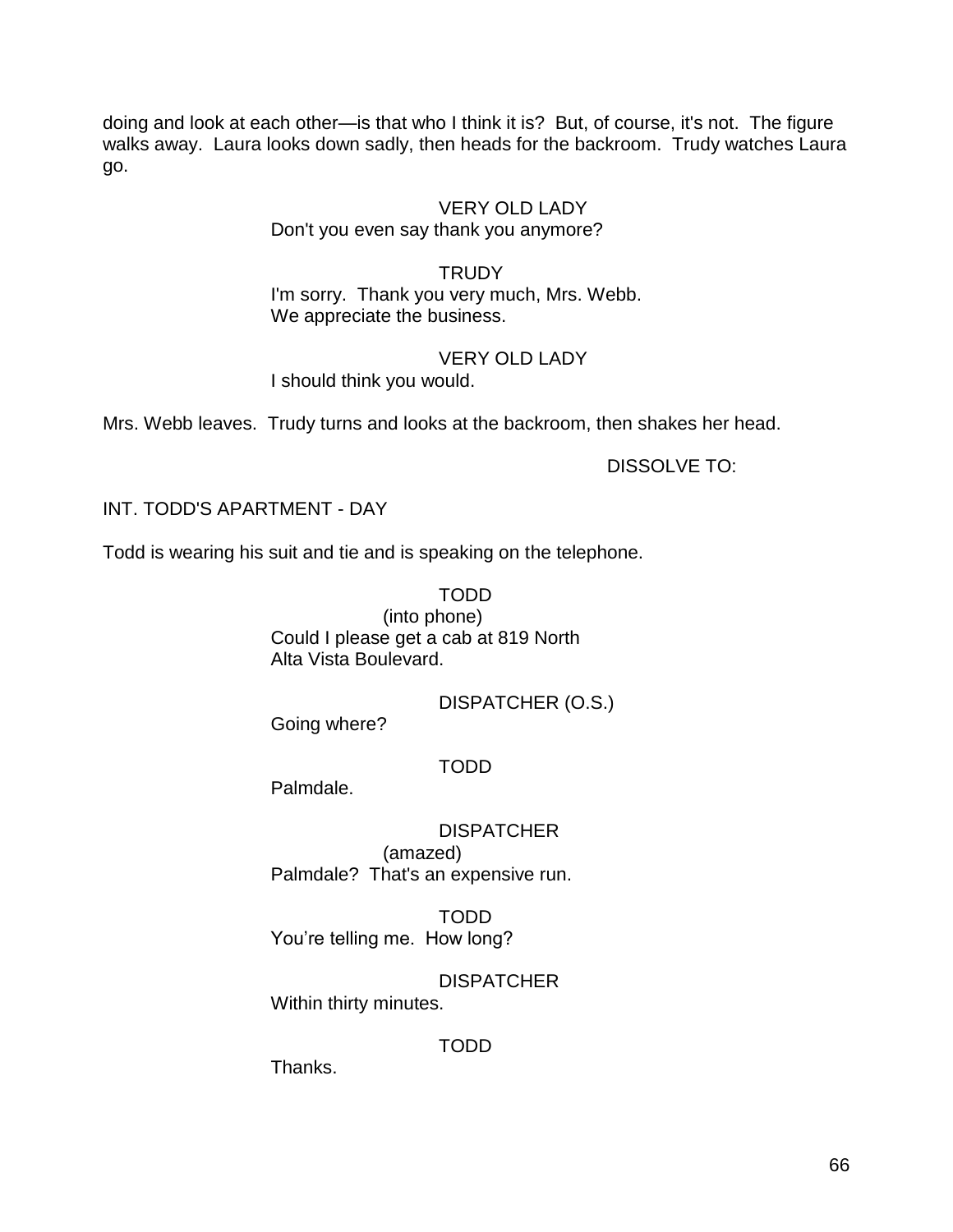He hangs up and sighs. The phone rings. Todd answers and it's his District Manager from Detroit, Mr. Crispin. We INTERCUT between Todd and...

INT. MR. CRISPIN'S OFFICE/ DETROIT - DAY

Mr. Crispin sits at a desk before a large picture window overlooking the icy Detroit River and snow-covered Windsor, Ontario.

#### TODD

Hello?

MR. CRISPIN Todd? This is Michael Crispin from Detroit.

#### TODD

(smiles) Hello, Mr. Crispin. How are you?

#### MR. CRISPIN

I'm fine, but you don't seem to be doing very well.

(opens a folder in front of him) I just looked at the quarterly sales report and you only sold one house. Another salesman there sold fourteen. Two in one day.

#### TODD

#### (sighs deeply)

I know.

MR. CRIPIN

So what's the problem?

#### TODD

I don't know. It's a very different market. I guess I'm having difficulty adjusting.

#### MR. CRISPIN

I guess so. You know I recommended you for that job so your performance is a reflection on me. This is going to cause me a fair amount of embarrassment within the company.

#### TODD

I'm really sorry about that, Mr. Crispin. I'm trying my best. But these are crummy houses built in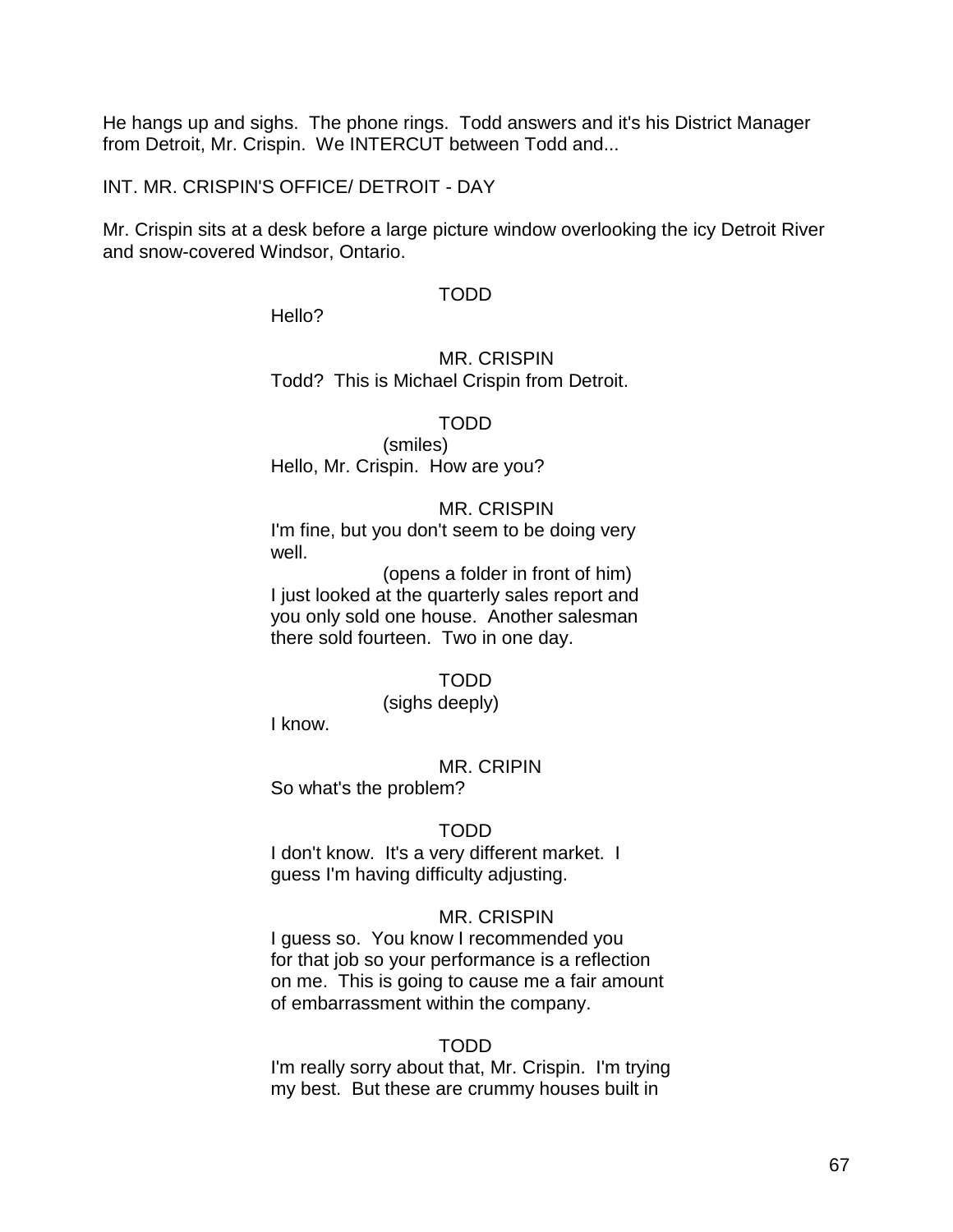the desert selling for a lot of money. I just feel bad trying to trick people into buying them.

#### MR. CRISPIN

#### (shocked)

Well. I can see you've got entirely the wrong attitude for the job. Nobody's tricking anybody into anything. You've totally lost your perspective. I wasn't sure I'd have to do this, but, I'm removing you from the job.

#### TODD

(stunned) Removing me? (brightens up) That means I can come back to the Cheboygan office, right?

MR. CRISPIN There is no Cheboygan office. We closed it.

Todd is totally shocked. He can't believe it.

#### TODD

What?

#### MR. CRISPIN

We closed it. Once you left it wasn't doing any business at all. It doesn't matter, it was never an important location.

#### TODD

(at a loss)

But..

(gets an idea) If I come back you could reopen it.

#### MR. CRISPIN

It's not worth it. I'm sorry, Todd, but you're terminated. Don't take it personally, it's business. You understand, right?

Todd drops onto the bed with the receiver in his lap.

MR. CRISPIN (O.S.) Todd...? Todd...? Hello...?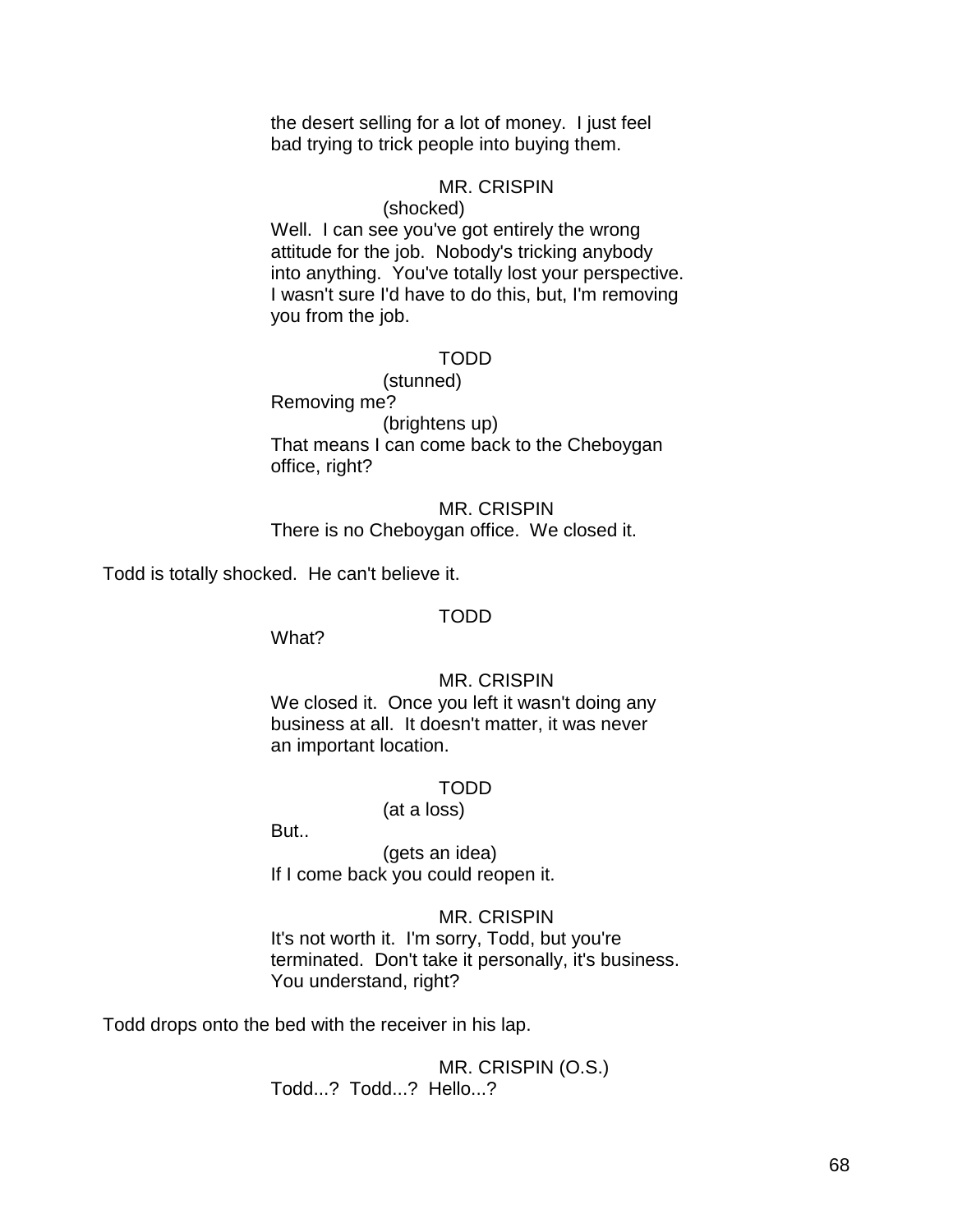Todd hangs up the phone. He sits on the bed in the morning sunlight frozen, hardly breathing. Something else of importance just snapped.

The phone rings startling him. Todd picks it up.

TODD

(flatly)

Hello?

REPAIR MAN (O.S.) Todd Holman, please?

#### TODD

Speaking.

REPAIR MAN Mr. Holman, this J.G. Auto Repair. We have your '82 Chevette.

#### TODD

Yes?

#### REPAIR MAN

Your car's got a lot of problems, I'm sorry to say. You need to replace the starter, the solenoid, the flywheel, the plugs, the rings, the carburetor, the alternator and the generator, not to mention you've got a cracked block. Your tires don't look very good, either.

## TODD

What do you suggest?

#### REPAIR MAN

Junk it.

Todd shuts his eyes and takes a deep breath. He looks like he's in physical pain.

## REPAIR MAN

...Mr. Holman? ...Hello?

#### TODD

Fine. Junk it.

#### REPAIR MAN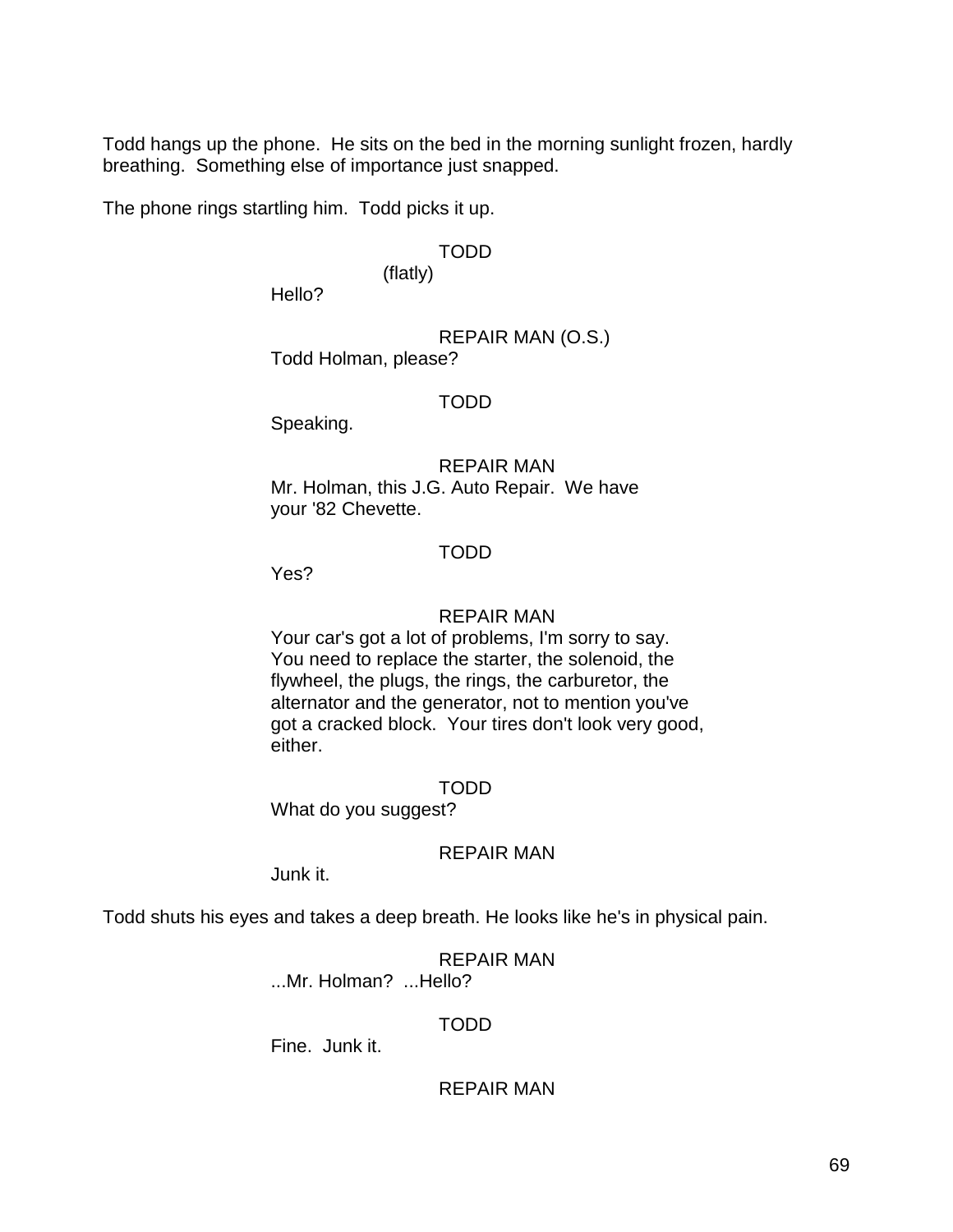All right. We'll send you a bill for the labor. That's \$500, plus \$50 for towing.

## TODD

Perfect.

He hangs up. He sits for a long second in his frozen position, then finally looks up at the ceiling.

TODD

(to God) This is a test, right? This can't be for no reason, it's to see what I'm made of. (with conviction; Todd points upward) All right, fine! I'm made of a lot tougher stuff than you think! I can make good here or anywhere else! The location doesn't matter!

A horn honks outside. Todd looks out the window and see it's the cab.

#### TODD

## (nodding)

Great.

He grabs his checkbook and opens it.

TODD Five thousand and sixty-eight dollars. Plenty of money.

He exits.

INT. CAB - DAY

Todd gets into the cab. The CAB DRIVER turns to him.

CAB DRIVER

Where to?

TODD Take me to a used car lot.

CAB DRIVER

In Palmdale?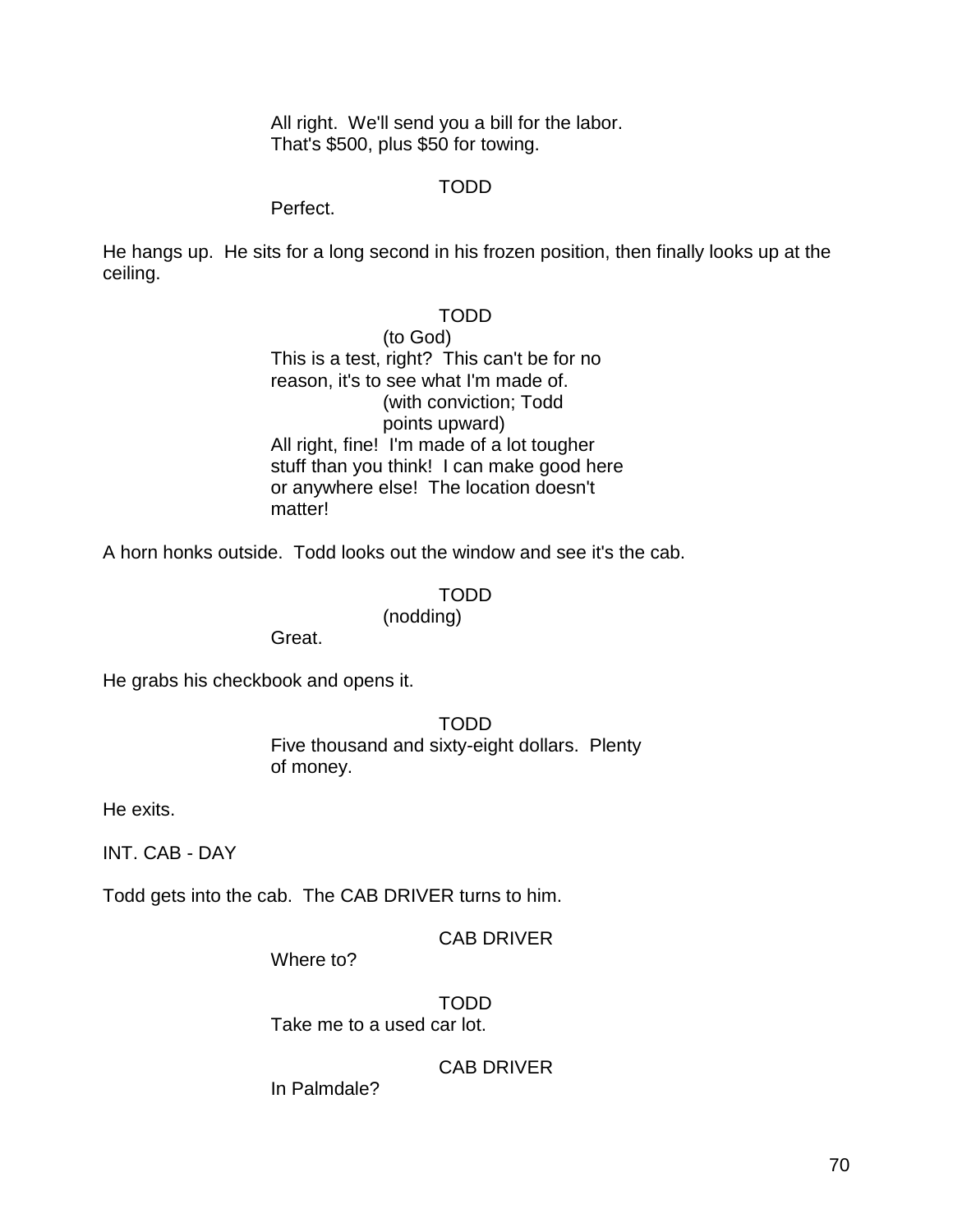No, around here.

# CAB DRIVER I thought you were going to Palmdale?

## TODD

(intense) I changed my mind. Let's move it.

The cab drives away.

EXT. USED CAR LOT - DAY

A bearded CAR SALESMAN leads Todd across a used car lot. The crazy glint still shows in Todd's eyes.

> CAR SALESMAN Now, how much was it you wanted to spend?

# TODD

(flatly) About a thousand. Maybe twelve hundred

## CAR SALESMAN

## (frowns)

That's not much. How about this 1979 Imperial. Totally loaded, power everything, I could let you have it for, say, two thousand.

# TODD

## (intense)

All right, I'm gonna give you one more chance, then I'm outta here. A thousand to twelve hundred, and small. Don't try to hustle me.

The Car Salesman puts up his has hands and makes a face.

CAR SALESMAN Oooh, tough guy. What do you do? Salesman?

## TODD

Yeah. Real estate.

CAR SALESMAN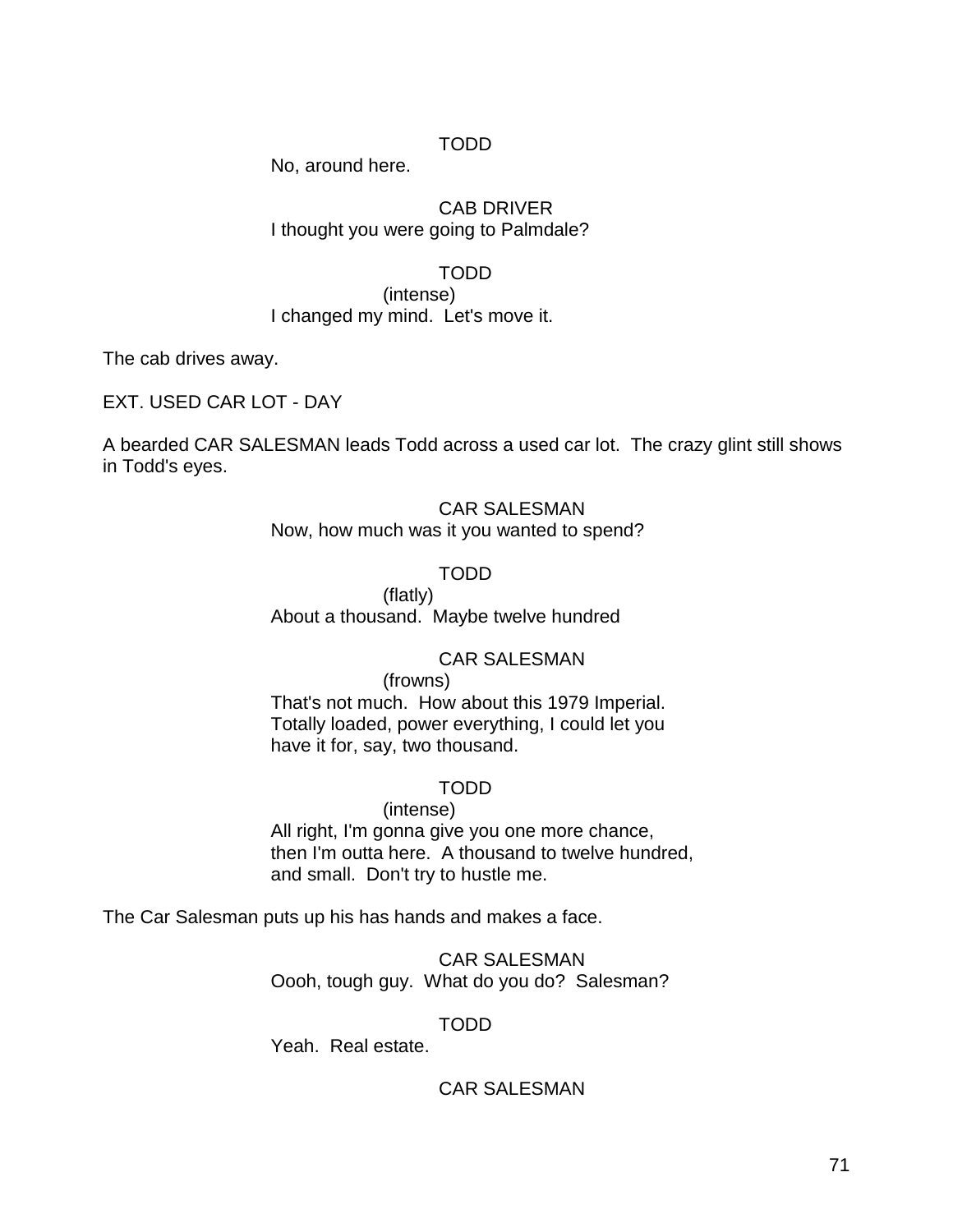That's where the real money is. Why're you buyin' such a cheap car?

TODD None of your business. And don't hustle me.

#### CAR SALESMAN

(smiles) You already said that. (he stops in front of a red '81 Ford Escort) Here's your car. '81 Escort, no frills, dependable transportation, 75,000 miles, runs like a charm.

#### TODD

(struck) My girlfriend's got the same car. Newer, though.

CAR SALESMAN (grins slightly) Really? What a coincidence.

#### TODD

How much?

CAR SALESMAN (pauses)

Fifteen hundred.

## TODD

(starting to get angry) Look, I said—

#### CAR SALESMAN

(sincerely; cutting him off) —Hey, I'm sorry, but this is as close as I can come to meeting all your demands. It's small, it's reliable, it's cheap and your girlfriend's got the same car. Is she wrong? I really can't do and better and I don't think you can, either.

Todd considers all of this for a moment, then looks up.

TODD

Let me test drive it.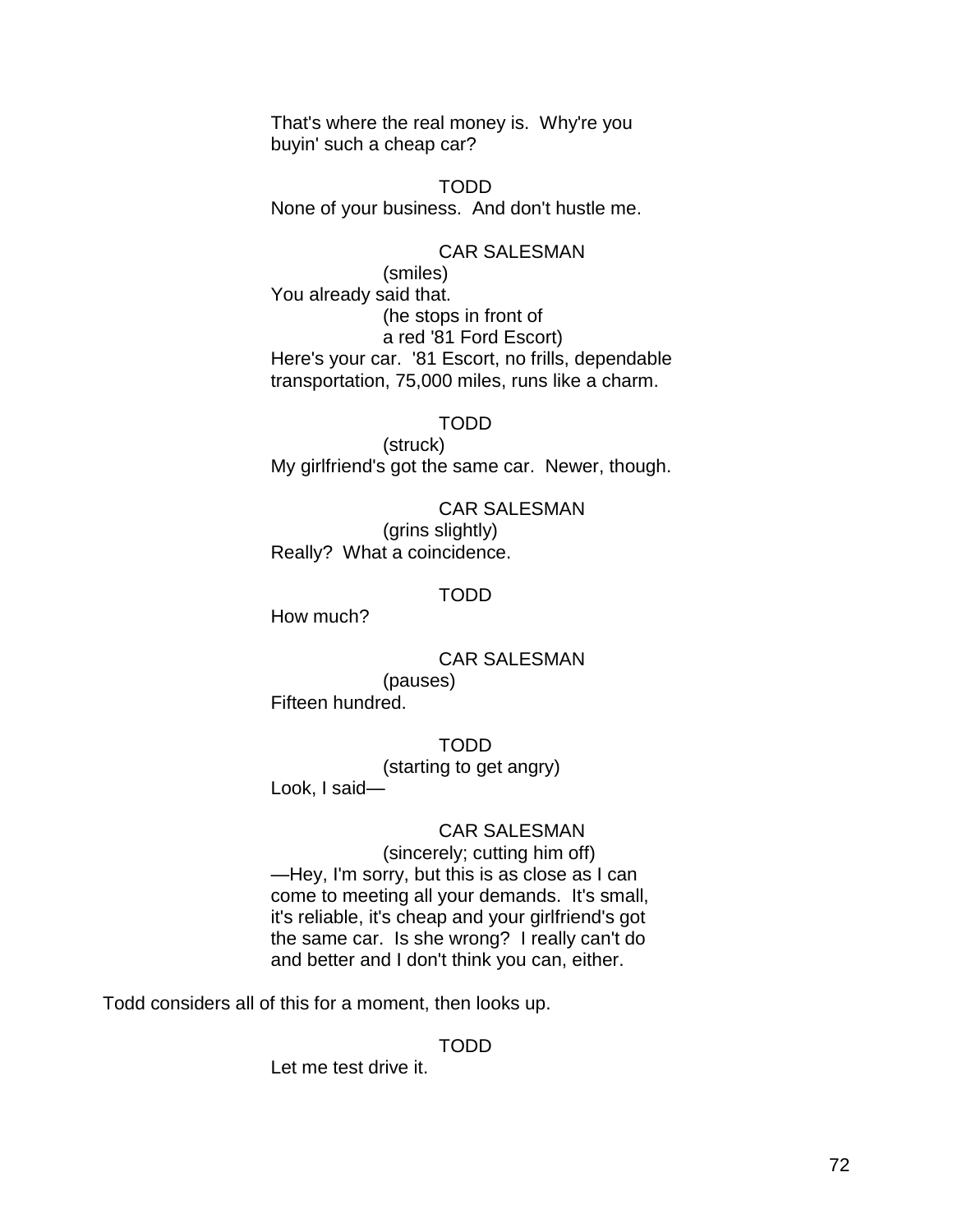# CAR SALESMAN (nods) Right. I'll go get the keys and a plate. I'll be right back. Wait here. (he walks away grinning to himself; quietly)

#### Sucker.

### EXT. L.A. AUTO INSURANCE OFFICE - DAY

This is a small insurance office on Vermont. The sign is in English and Korean. Todd's new red Escort pulls into the parking lot and stops. He gets out of the car, but it keeps sputtering and dieseling, black smoke puffing from the tailpipe. Todd makes a move back toward the car and it stops. He turns away and it backfires loudly.

#### TODD

#### (to himself) I can't believe it, he hustled me.

He heads inside.

#### INT. L.A. AUTO INSURANCE OFFICE - DAY

Todd sits uncomfortably at a desk before a female, Korean INSURANCE AGENT with her hair pulled tightly back in a knot. She types into a computer whose monitor faces away from Todd.

# INSURANCE AGENT

Thirty-two years old, male, living in West Hollywood, one accident when you were eighteen, no outstanding tickets.

She enters the information and shakes her head glumly. Todd feels like he's being booked for child molestation.

#### INSURANCE AGENT

That will be \$2800 for one year of coverage, without collision, payable in full in advance because you're not a state resident.

#### TODD

(aghast) Twenty-eight hundred dollars!? Without collision? But I was paying six hundred dollars a year in Michigan with collision.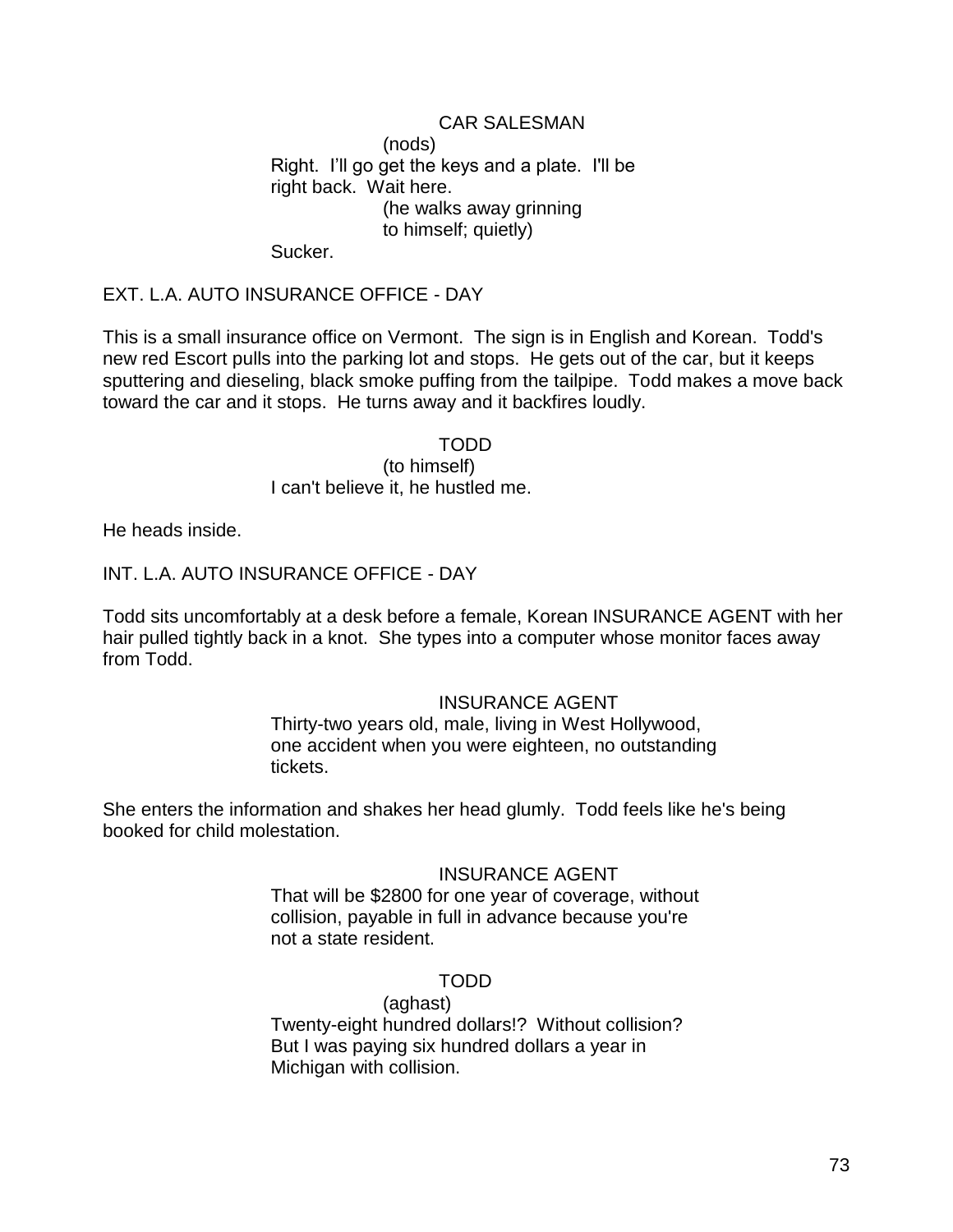# INSURANCE AGENT This isn't Michigan, Mr. Holman.

Todd takes out his checkbook.

# TODD

No kidding.

DISSOLVE TO:

EXT. LAURA'S HOUSE/CHEBOYGAN - NIGHT

Laura's house is a big, old, twenties, brick house with a snow-covered gabled roof. Icicles hang from the windowsills. The bright winter moon shines in the sky.

INT. LAURA'S BEDROOM - NIGHT

Laura lies in her moonlit room in her big bed alone under many covers and quilts with her eyes wide open. Finally, she sits up and turns on the light. She looks at the digital clock on the bed stand. It's 12:47. Laura counts on her fingers.

### LAURA Eleven forty-seven, ten forty-seven, nine forty-seven. He should be home.

She picks up the phone and dials a long distance number. The phone rings and rings and rings...

INT. TODD'S APARTMENT - NIGHT

Todd's apartment is empty. His phone rings and rings and rings... A fist beats on the wall and the NEIGHBOR's voice is heard.

> NEIGHBOR (O.S.) Shut up with that Goddamn phone!

INT. LAURA'S BEDROOM - NIGHT Laura lets it ring a few times more, then hangs up. She looks infuriated.

LAURA

Why don't you have an answering machine?

She sits in bed feeling distressed, then turns off the light and lies back down. She stares at the ceiling with an unhappy expression.

DISSOLVE TO: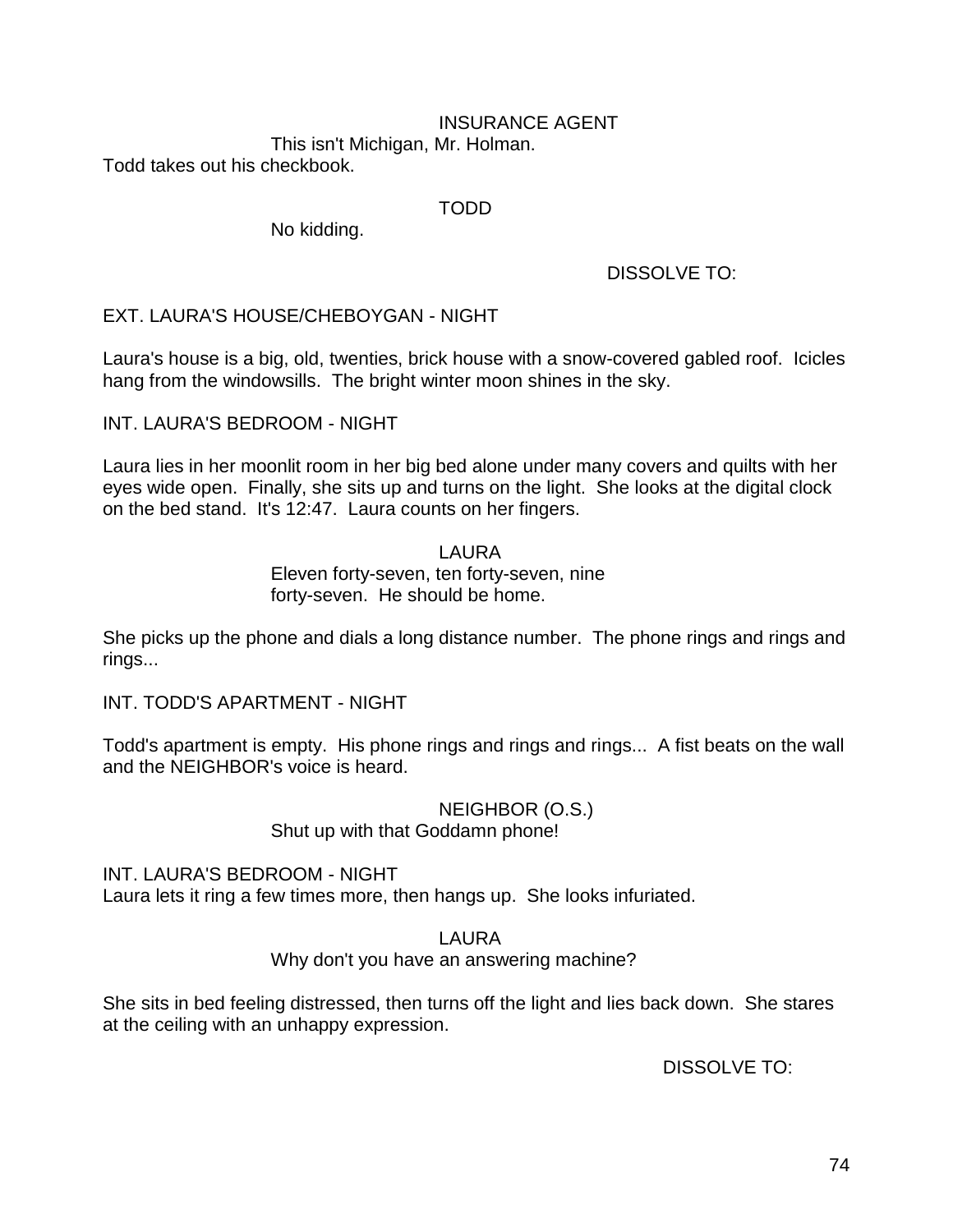#### INT. SHAKEY'S PIZZA, WEST HOLLYWOOD - NIGHT

This Shakey's Pizza looks like every other Shakey's Pizza in the country. People pick up their pizzas at the counter and eat them at long tables. At one side of the bar a bunch of men watch the basketball game on TV. Among them is Todd with a shot and a beer in front of him. There is a black guy with a goatee to his right. He is BUCK. There is a black man to his left wearing a nice suit. He is JED. All of them are pretty ripped.

#### **BUCK**

Man, Dennis Rodman is the ugliest motherfucker in the NBA. He's so ugly his mother couldn't love him.

#### TODD

#### (defensive)

Hey! Dennis is the best defensive player in the whole league. He's got more heart than all of the fucking Lakers put together.

#### **BUCK**

I didn't say he wasn't a good player, I said he was ugly. Look at those fuckin' ears. He's a jughead.

Jed pipes up.

### JED

Man, Pistons're all the knuckleheads from the whole league on one team. And nobody likes that Bill Laimbeer.

#### TODD

But he's a great player. All-time Piston rebound champ. And how would you like to be the only white guy out there, huh? The man's got balls.

#### JED

He's an asshole.

### **BUCK**

And Isiah's a racist.

#### TODD

(outraged) What? What do you mean?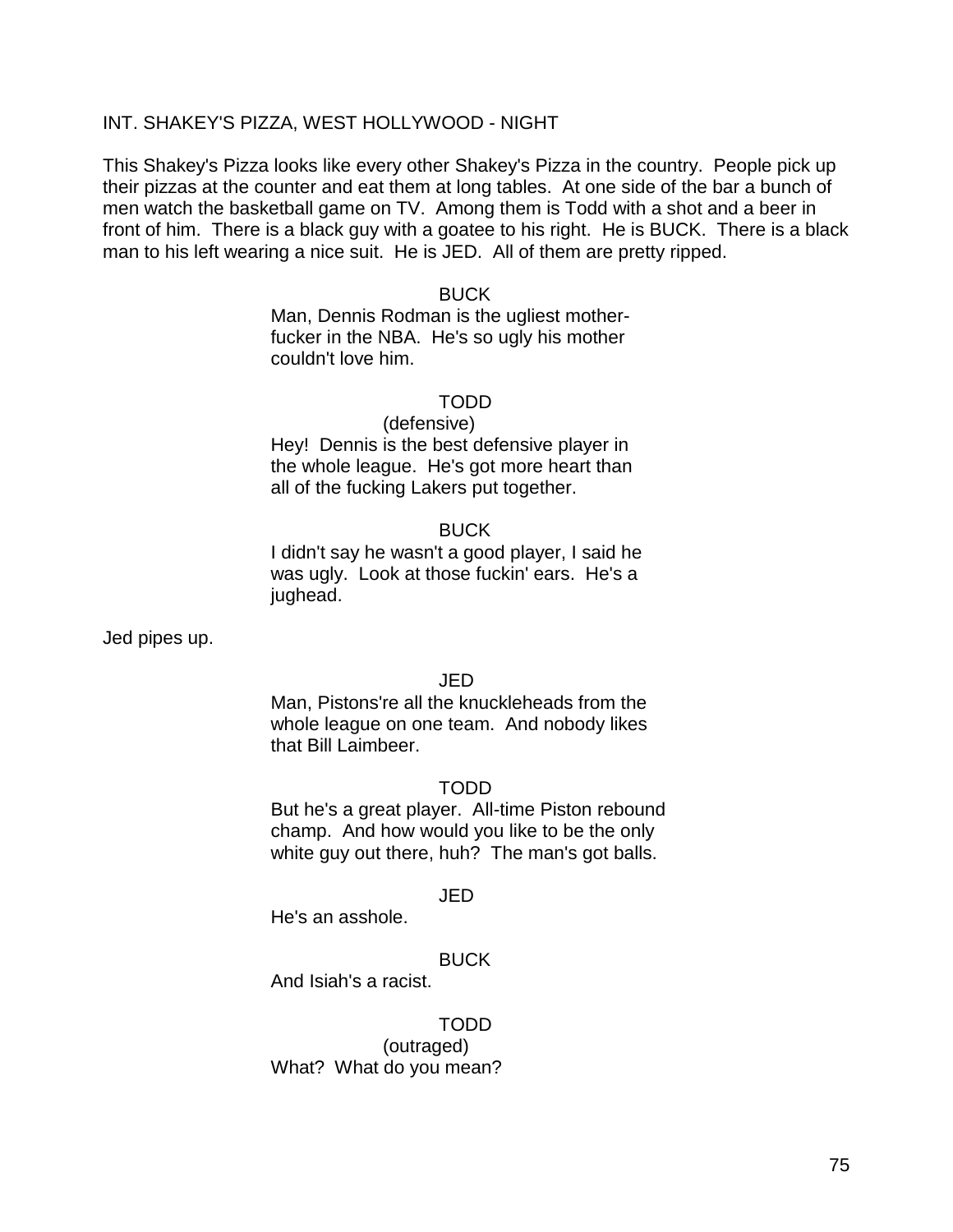### **BUCK**

He said bad shit about Larry Bird. He's a racist. He thinks he's better than Bird 'cause Bird's white.

It's moved into a realm beyond Todd's comprehension. He's so annoyed he can't speak.

SPORTSCASTER (V.O.) And the final score is Lakers 113, Pistons 93.

**BUCK** Lose by twenty and the Lakers ain't even got Magic. Shit! The Pistons stink.

JED Yeah, they used to be good, but now they're all washed up.

Todd shakes his head in disbelief. He downs his shot, and chases it with beer.

JED You're in L.A. now, boy, get with the program. Become a Laker fan.

**BUCK** 

That's right. Or the Clippers, anyway.

Todd stands and glares back at both of them with a defiant, alcohol-enhanced bravado.

### TODD

I'll die first.

Todd staggers off into the night.

INT. TODD'S LITTLE KITCHEN – MORNING

Todd is dressed in his dark pants, white shirt and tie. He stands in his little kitchen overlooking the playground of the nursery school. The screams of the little kids is overwhelming. Todd squishes two decongestants out of their plastic bubbles, adds three Thrifty brand ibuprofen and washes them all down with Jack Daniels. He shakes his head, then takes a deep breath.

TODD

(to himself) Breakfast of champions.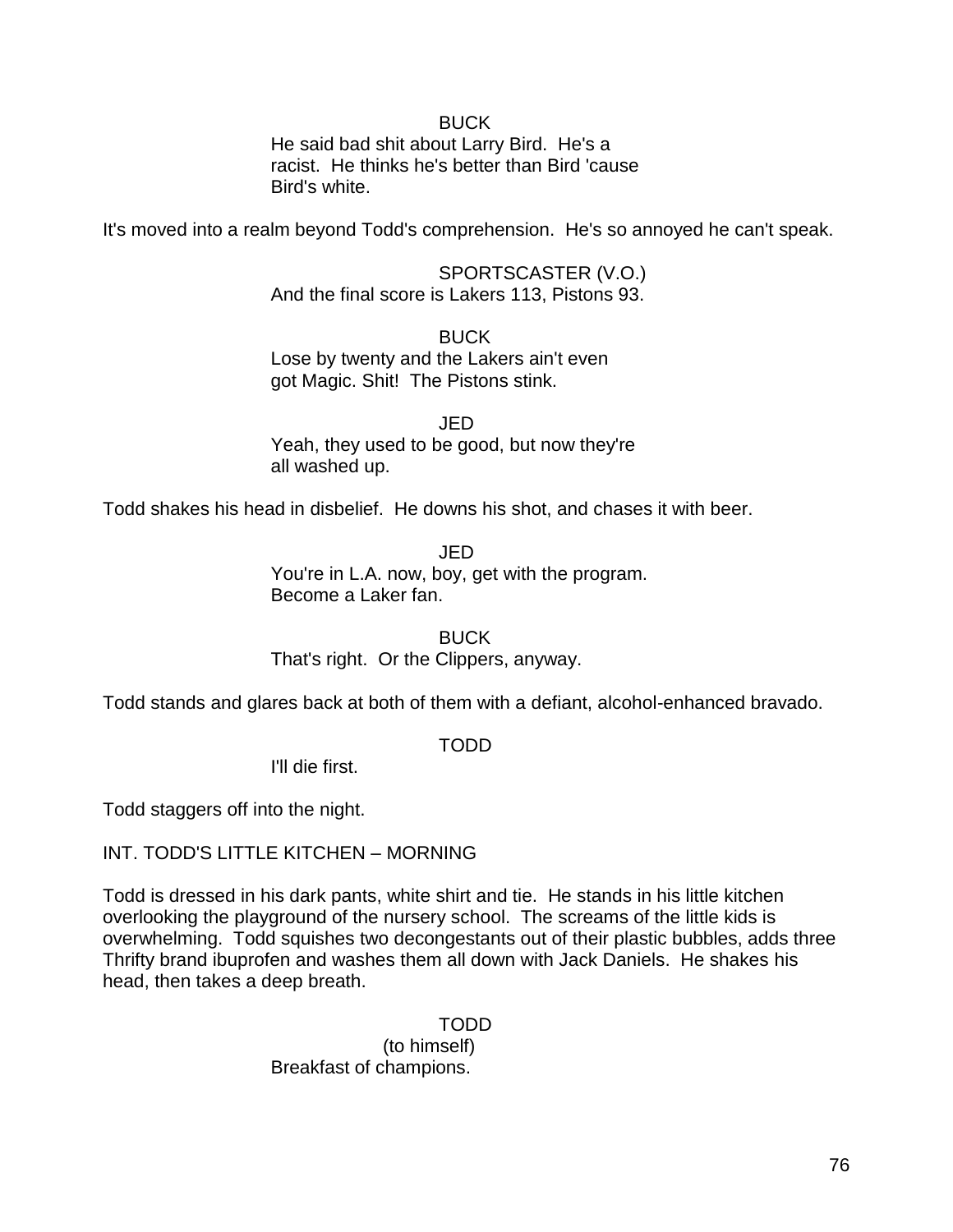He takes a pot of boiling water from the gas stove and pours a cup of Ralph's brand instant coffee.

EXT. TODD'S BUILDING - MORNING

Todd sits on the low wall that lines the front walk of his building, drinks his coffee and opens the newspaper. There are a hundred kids all over the street, all screaming at the same time. Linda, his chubby Asian neighbor, walks by holding a stack of books.

> TODD Morning. LINDA Morning.

TODD

How's your snake?

LINDA

She's shedding. See ya.

### TODD

Bye.

She hurries past. Todd goes back to the paper. A moment later a goofy-looking kid of 24 with wet, thin blonde hair and thick glasses walks past. He is CHRIS. Todd looks up.

### TODD

Hi.

**CHRIS** Hi. Does that family with all the kids bug you?

### TODD

Family? I'm next to the nursery school. Those kids are here at seven A.M.

# **CHRIS**

Well, I've got a family right behind me with a baby that cries all night long.

### TODD

I've heard it, but that's not what keep me up.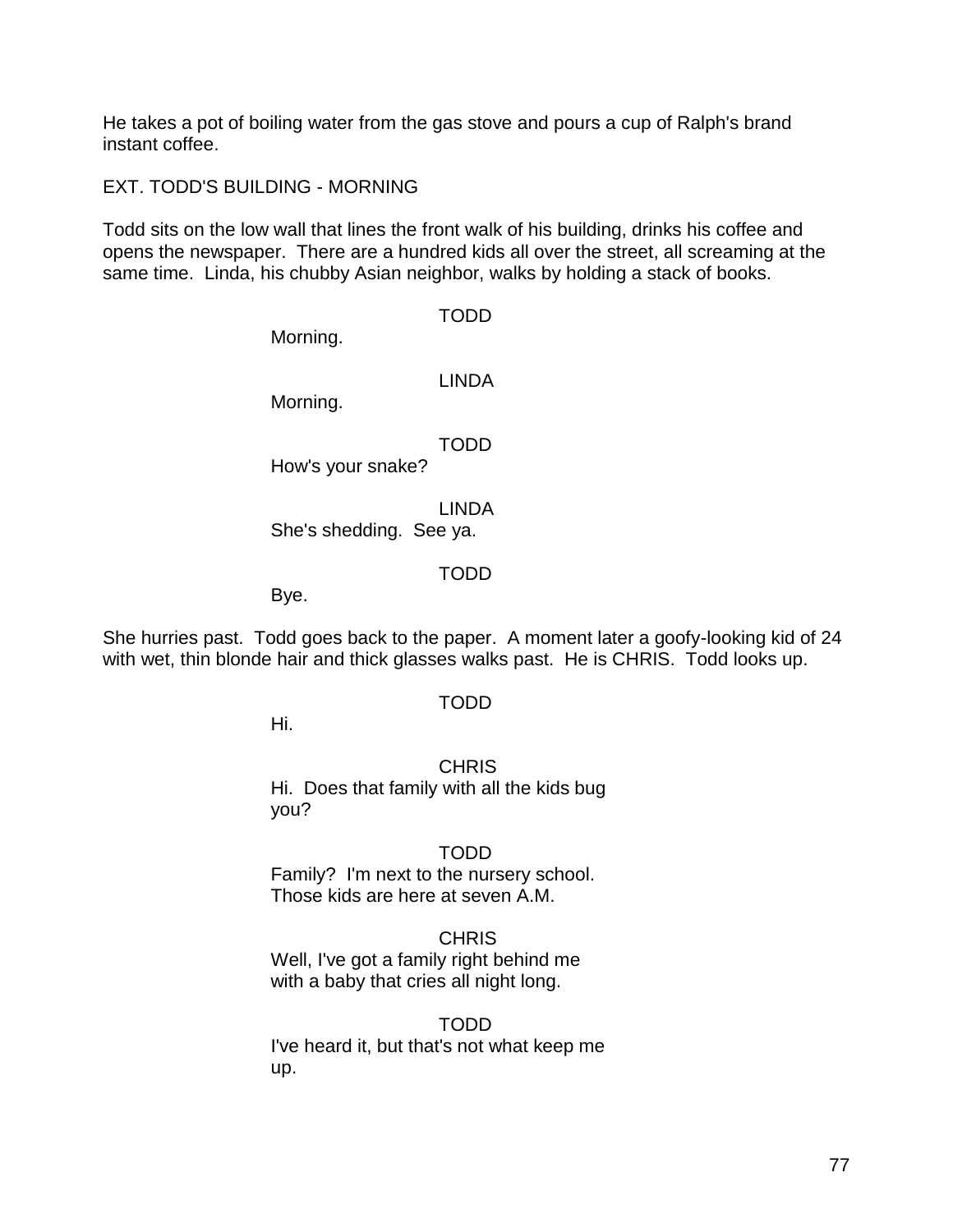**CHRIS** 

You're lucky.

TODD (smiles ruefully) Yeah. Lucky.

**CHRIS** Gotta get to work. See ya.

# TODD

Bye.

Chris hurries off.

Todd looks back at the paper. He goes through the sections until he gets to the classifieds. He drops the rest of the paper. He takes his disposable fountain pen from his shirt pocket.

# TODD

All right. Let's start at the top...

# EXT. OFFICE BUILDING ON WILSHIRE & DOHENY - DAY

A big white, ten story building on Wilshire in Beverly Hills.

INT. OFFICE BUILDING HALLWAY - DAY

A wooden office door with gold lettering that says, "Beverly Hills Realtors."

INT. OFFICE/BEVERLY HILLS REALTORS – DAY

We are looking at the sharp featured face of the OFFICE MANAGER of Beverly Hills Realtors. He wears a well-cut, fashionable suit. His hair is perfectly in place. His chin rests in his hand. Through the window behind him Wilshire Boulevard running west through Beverly Hills can be seen from ten stories up, finally disappearing into the smog. We can hear Todd's voice.

# TODD (O.S.)

...I've sold easily more than a hundred houses, and leased several hundred rental properties. I'm very good with people and I think I'm a good salesman.

OFFICE MANAGER

(nods)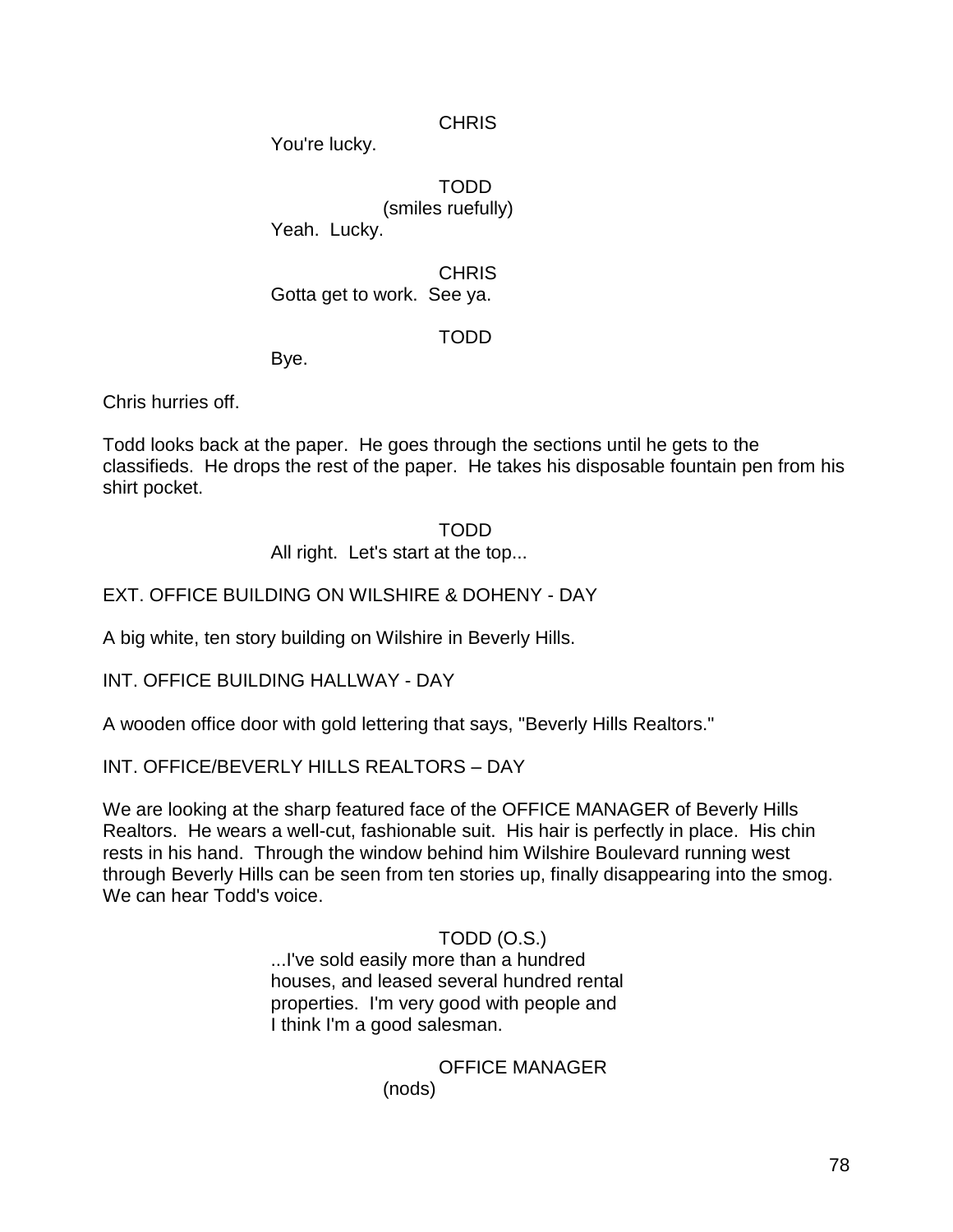For what company was this?

A look of fear fills Todd's eyes.

TODD

Uh... Decade 31.

He's heard of it.

OFFICE MANAGER

For how long?

TODD

Six years.

OFFICE MANAGER

In L.A.?

TODD

No, Cheboygan, Michigan.

OFFICE MANAGER (amused) Cheboygan. Is that a big metropolis in Michigan?

Todd holds up his hand, palm out, and points at the tip of his middle finger.

TODD No, it's a little town at the top of the lower peninsula.

OFFICE MANAGER Isn't that wonderful, you can use your hand as a map. Why did you leave Decade 31?

# TODD

(stuck) Well... I was a top salesman in Michigan, then they transferred me out to Palmdale selling awful houses in the desert...

OFFICE MANAGER

(nods)

Uh-huh.

TODD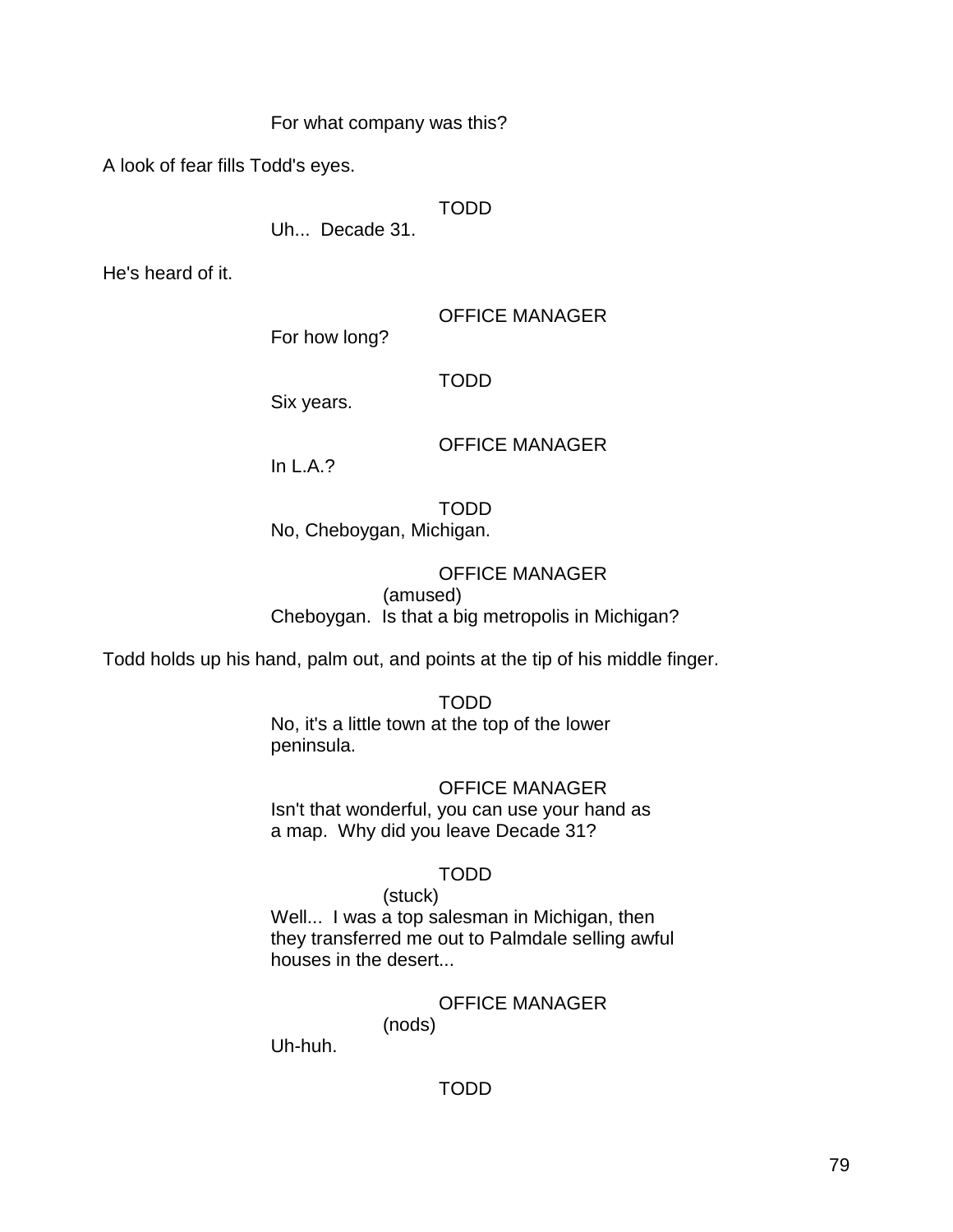Well, I couldn't sell them. But I can sell a good house, I just have to believe in it.

### OFFICE MANAGER

So you quit?

### TODD

No... I was let go.

# OFFICE MANAGER

(nods)

Uh-huh. Well, thank you, Mr. Holman. We'll be in touch.

Todd blew it and he knows it.

EXT. LANCE OTIS REALTY OFFICE - DAY

Lance Otis Realty is located on Highland Avenue in Hollywood in a small building.

TODD (O.S.) ...I've sold at least two hundred houses and leased several hundred rental properties...

# INT. LANCE OTIS REALTY - DAY

LANCE OTIS is a middle-aged man with thin hair, a gray mustache and a soft, southern accent. Todd sits across from him.

> TODD ...And I'd have to say that I'm really a good salesman.

LANCE And now this was for which company?

# TODD

(tightens up) Cheboygan Realty. That's in Michigan.

LANCE There's a Cheboygan in Wisconsin, too, isn't there?

### TODD

(smiles)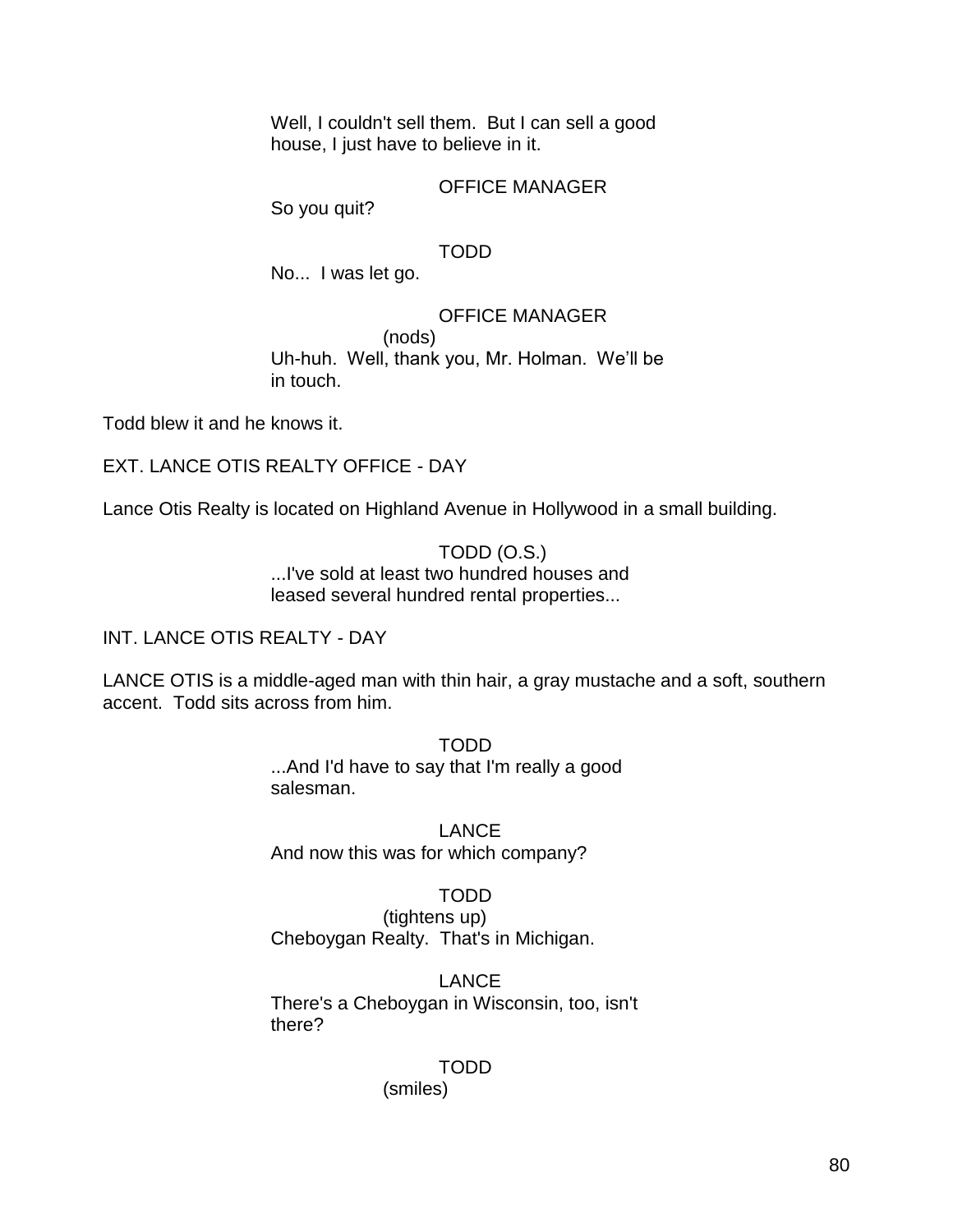Yes, there is. But it's with an S-H. In Michigan it's C-H.

Lance takes out a pen and poises it over a pad of paper.

LANCE What's the address, phone number and name of your superior at Cheboygan Realty?

TODD (stuck & panicked) Uh... They went out of business.

#### LANCE

(surprised) After all those hundreds of properties you sold and rented. How could that be?

Todd doesn't know. He's left with his mouth open.

EXT. ACME REALTY - DAY

Acme Realty is located in a run-down hovel of an office in downtown L.A. It's directly between a pawnshop and a bail bondsman. We hear the voice of the owner, LEON **KARREKIAN** 

### KARBEKIAN (O.S.) Look, I don't give a fuck where you worked or what your qualifications are...

INT. ACME REALTY - DAY

The interior is actually worse than the exterior. Stacks of newspapers, broken toilets, lots of dust. Leon Karbekian is a fat, ugly, foul-mouthed creep smoking a big smelly cigar.

### **KARBEKIAN**

...You're on straight commission here. Sell or rent, you make money. Don't sell or rent and you're wastin' your own fuckin' time. My clientele is strictly spics and niggers and most of my properties are shitholes. But hey, everybody's gotta live somehwere, right? If I didn't rent to these people, who would? So, you want the job?

TODD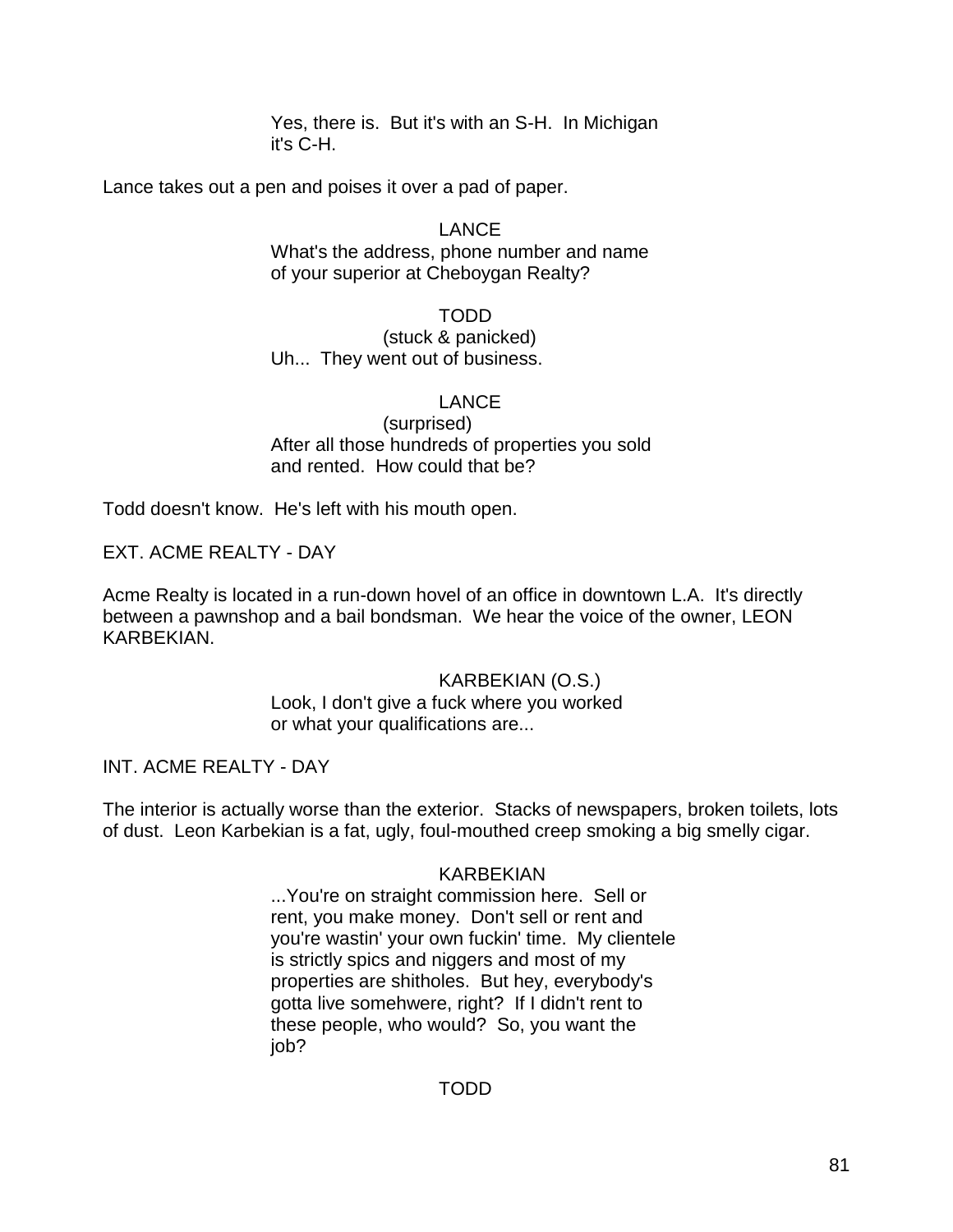(hesitant)

Uh... Yes.

KARBEKIAN

Fine. You got it.

# INT. TENAMENT APARTMENT - DAY

Todd leads a poor BLACK MAN and WOMAN through a truly horrible apartment. The plaster is cracked, yellowed and missing in big patches and dangling in others. Light fixtures hang from exposed wires, water obviously has leaked through the ceiling—it's a shithole, as promised.

The man looks at the woman and they both shrug.

# BLACK MAN

Well... I guess we'll take it.

Todd looks around like someone may be listening and sighs. He looks to heaven and waves his hand in disbelief of his own impending actions.

# TODD Have you checked the buildings four blocks east of here on the south side of the street?

They both think, look at each other and shake their heads.

# BLACK MAN

No. Why?

TODD They're much better maintained at the exact same price.

# BLACK MAN

Same landlord?

# TODD

(shakes his head) No. That's why you should check it out. I mean, it's still not great and I'm sure there's a lot of problems, but it's not as bad as this.

BLACK MAN (skeptical) What d'you get outta this?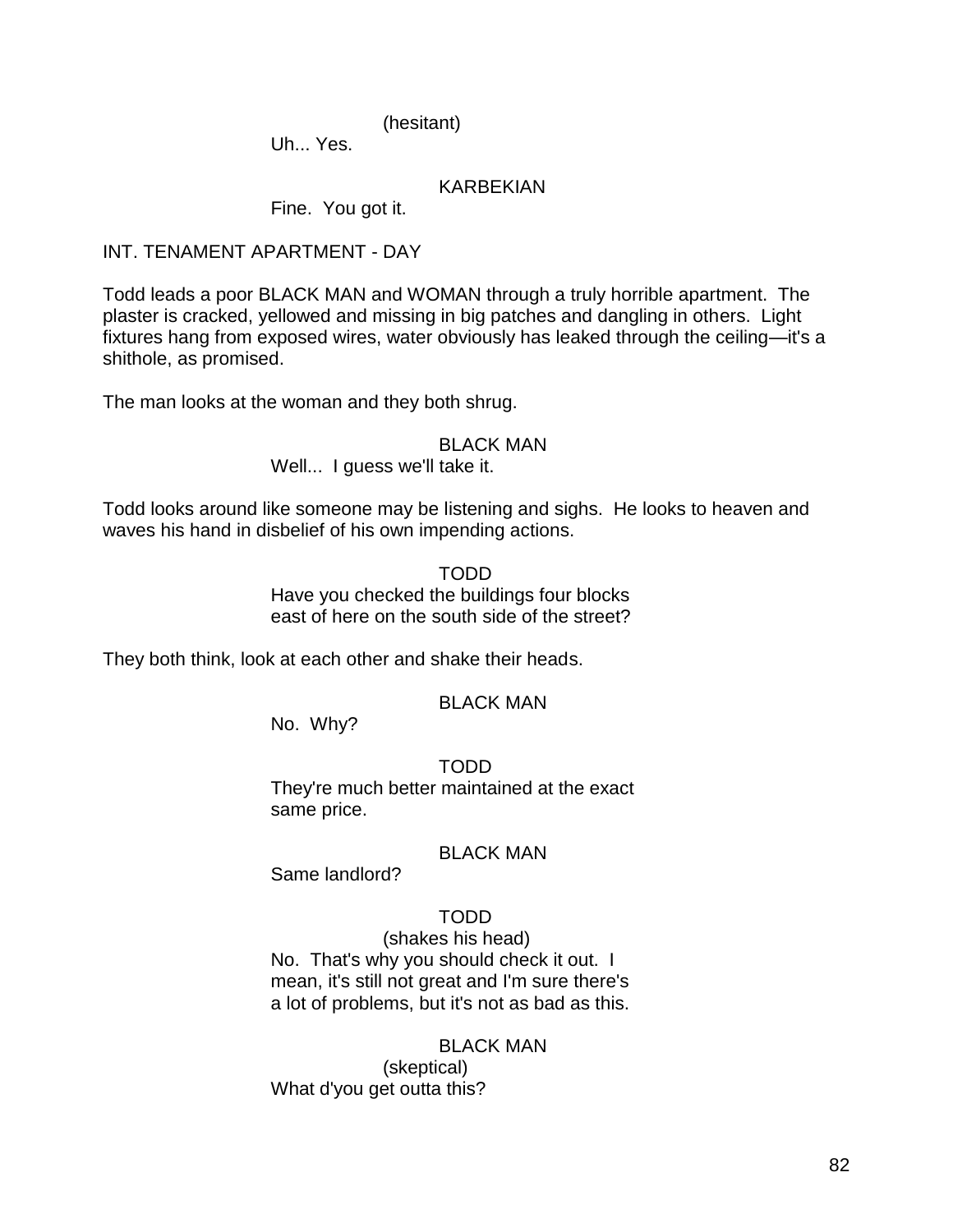# TODD

A little peace of mind.

# BLACK MAN

(confiding) Then man, you oughta go t' work for them.

# TODD

(sighs) I tried. They don't need anyone.

The man shakes Todd's hand.

BLACK MAN Well, thanks a lot. I 'preciate it.

# TODD

(shrugs) Have a nice day.

INT. ACME REALTY - DAY

Leon Karbekian looks pissed off.

# KARBEKIAN They didn't take it? What'dya mean?

TODD I mean, they didn't take it. They found a better place for the same money.

# KARBEKIAN

How do you know?

# TODD

They told me.

KARBEKIAN I don't understand. Niggers don't comparison shop.

# TODD

These did.

**KARBEKIAN**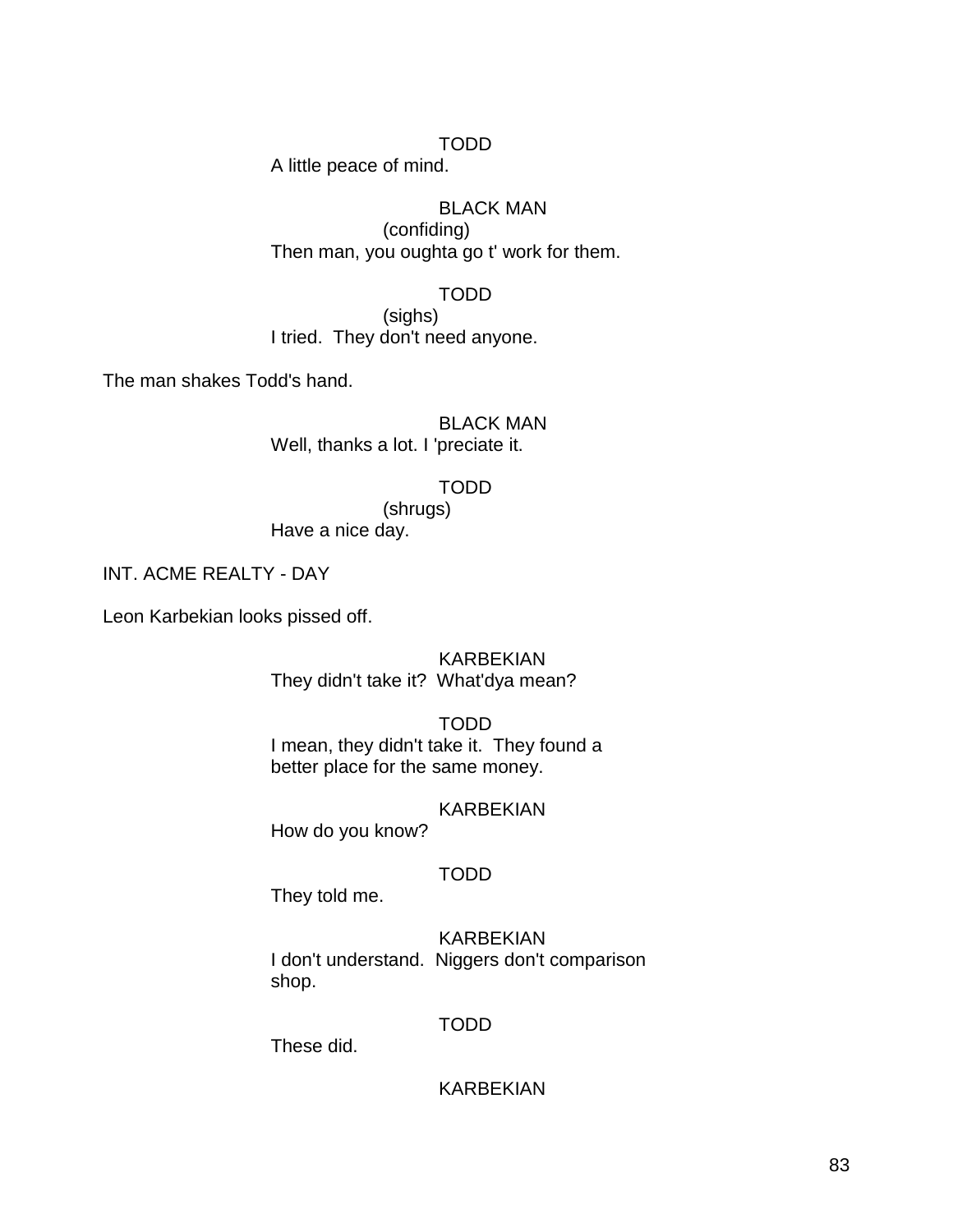And you didn't talk 'em out of it?

TODD

Why should I? If they found a better place. God bless 'em.

### KARBEKIAN

You're the worst fuckin' salesman I ever had. You stink.

### TODD

(angry) Yeah, well fuck you!

KARBEKIAN No, fuck you! Get outta here! You're fired!

### TODD

(stands)

My pleasure.

Todd starts for the door.

### KARBEKIAN Loser! Get outta sales! You stink!

Todd leaves.

EXT. SPRING STREET - DUSK

Todd's sputtering, backfiring car drives up Spring Street in downtown Los Angeles. Our view moves upward and keeps moving...

EXT. DOWNTOWN L.A. - DUSK

…The sun is just setting. The sky is streaked with beautiful pinks and purples, backlighting the skyscrapers of downtown L.A.

EXT. THE HOLLYWOOD SIGN - DUSK

The sunset casts a soft pink glow on the giant white letters spelling "Hollywood" on the side of the mountain. The NBA musical theme which scores the TV basketball games is heard.

> SPORTCASTER (V.O.) We're here in Los Angeles, California where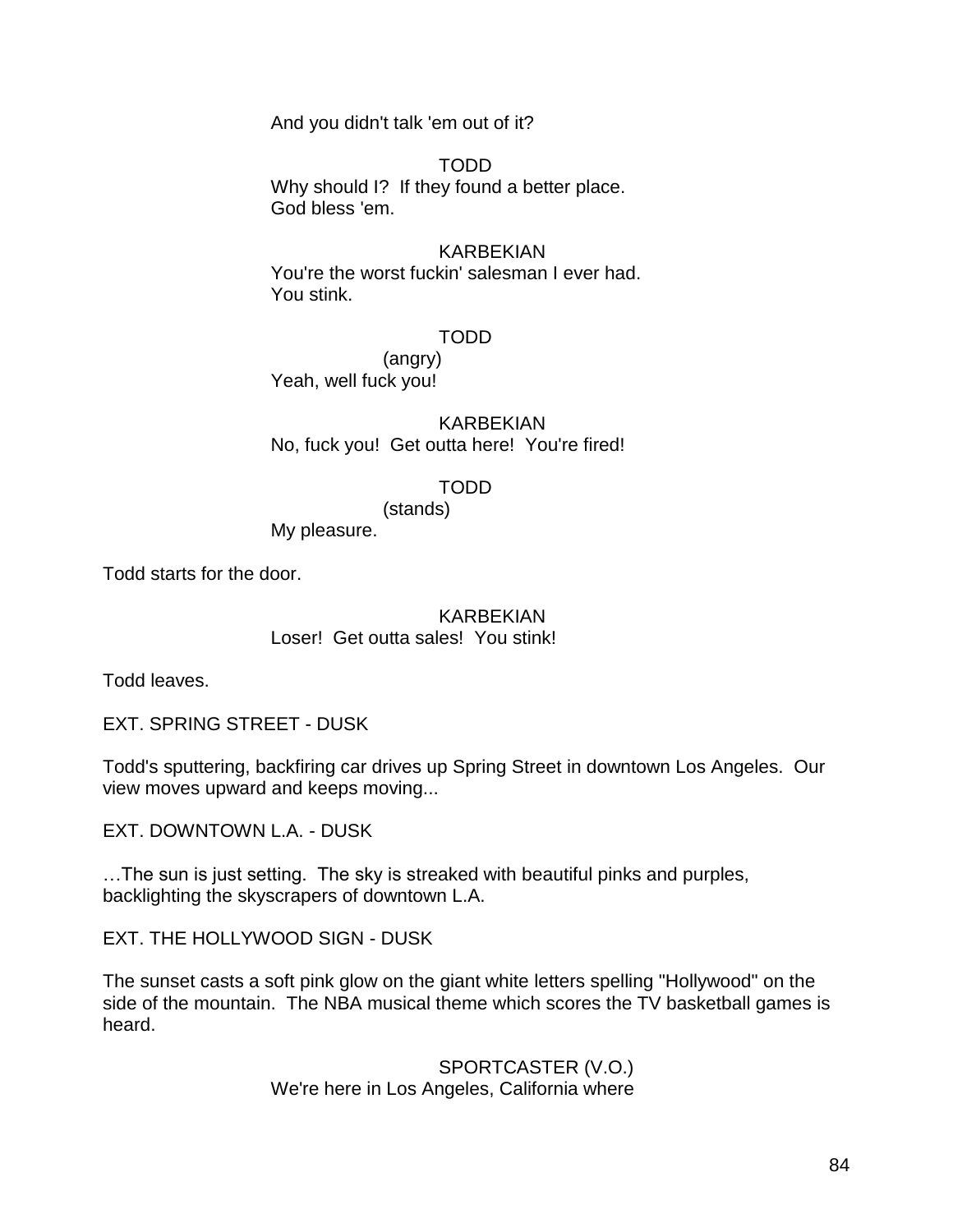it's seventy-eight degrees to bring you the Detroit Pistons versus the Los Angeles Clippers...

#### INT. BLIND PIG SALOON - NIGHT

We are looking at the large-screen TV in the Blind Pig Saloon in Cheboygan. Our view moves off the screen to the same long table we were at earlier and seated there are Chris and Dick. They have a pitcher of beer before them and are watching the game. They both look somewhat sullen and sip their beers.

#### **CHRIS**

Pistons aren't doin' very good.

#### DICK

They haven't all season, why should they now?

#### **CHRIS**

Yeah. It's hard to care. That's why is nice to have someone like Todd around. He just likes the Pistons. He doesn't care where they stand.

#### DICK

Yeah. It's not much fun watchin' these games without him. The fuckin' Pistons won't help.

#### **CHRIS**

Man, I'll bet he's livin' the good life out there in La-la land.

DICK

(smiles wistfully) Yeah. Lyin' on the beach catchin' some rays.

#### **CHRIS**

### Swingin' with blonde beach babes.

The both chuckle moronically and sips their beers.

### INT. TODD'S APARTMENT - DAY

Todd sits on the one hard, wooden chair surrounded by empty beer cans and booze bottles. He hasn't shaved in a couple of days and wears only gym shorts. He is smashed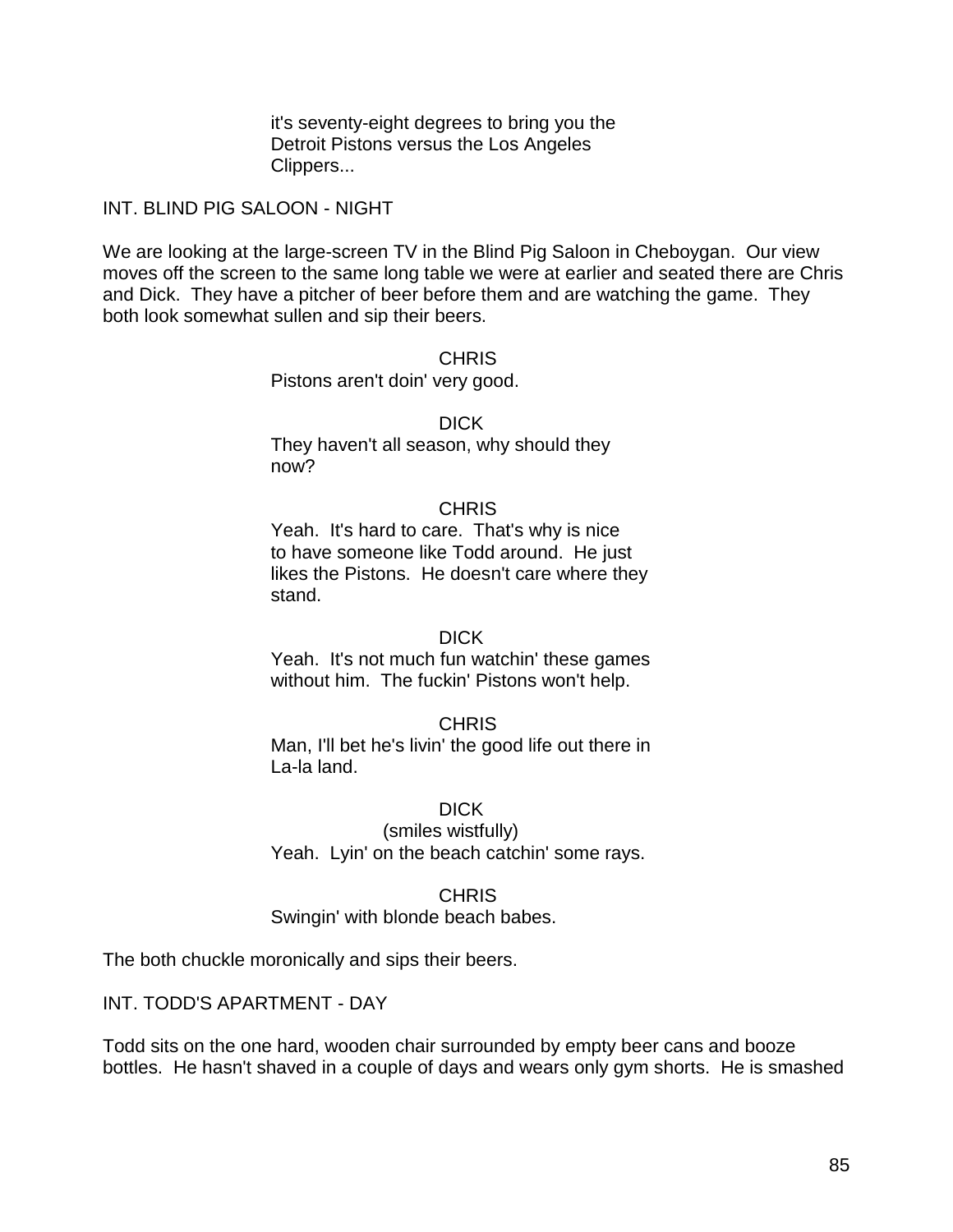and holds a glass of scotch. He takes a sip and winces. The phone rings and he answers it.

### TODD (lifelessly)

Hello?

#### LAURA (excited)

Todd?

# TODD

(flatly) Laura. Of all the people.

### LAURA

How are you? We haven't spoken in a long time.

Todd's eyes glaze with hurt and anger.

# TODD

Yeah, well... I got tired of calling. You never call back. And you never really wanted to talk anyway, so why bother?

### LAURA

I wanted to talk, I just couldn't think of what to say. Long distance calls make me nervous.

# TODD

I was paying.

# LAURA

Even still.

TODD So, do you know what you want to say now?

# LAURA

...I miss you.

# TODD

Ah. You miss me. Isn't that nice. Well it just so happens I'm past missing you. It hurt a lot, but I got over it.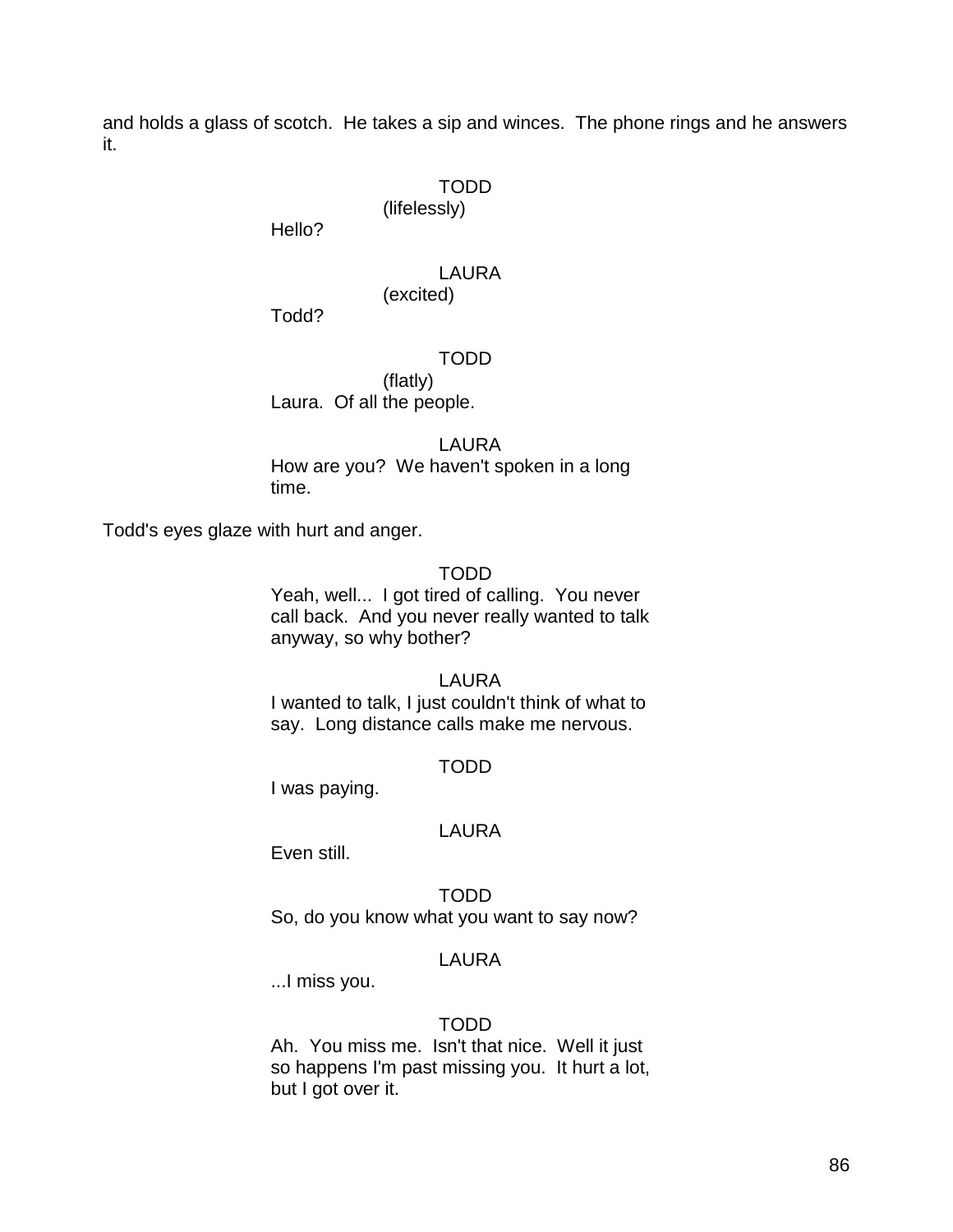### LAURA

You did?

### TODD

You have to, otherwise it destroys you.

### LAURA

Are you drunk?

### TODD

What of it?

#### LAURA

We'll talk another time.

# TODD

(sarcastically) Oh, sure we will. And I'll just sit next to my phone waiting for you to call. And you do the same.

# LAURA

(very seriously) Todd? What's happened to you?

#### TODD

I left the little town and came to the big city. I see the future and it's ugly.

#### LAURA

I'll call you.

TODD Right. Give everyone my best.

### LAURA

I will. Bye.

She hangs up. Todd doesn't. He speaks into the dead receiver.

TODD See ya. So long. Maybe our next life.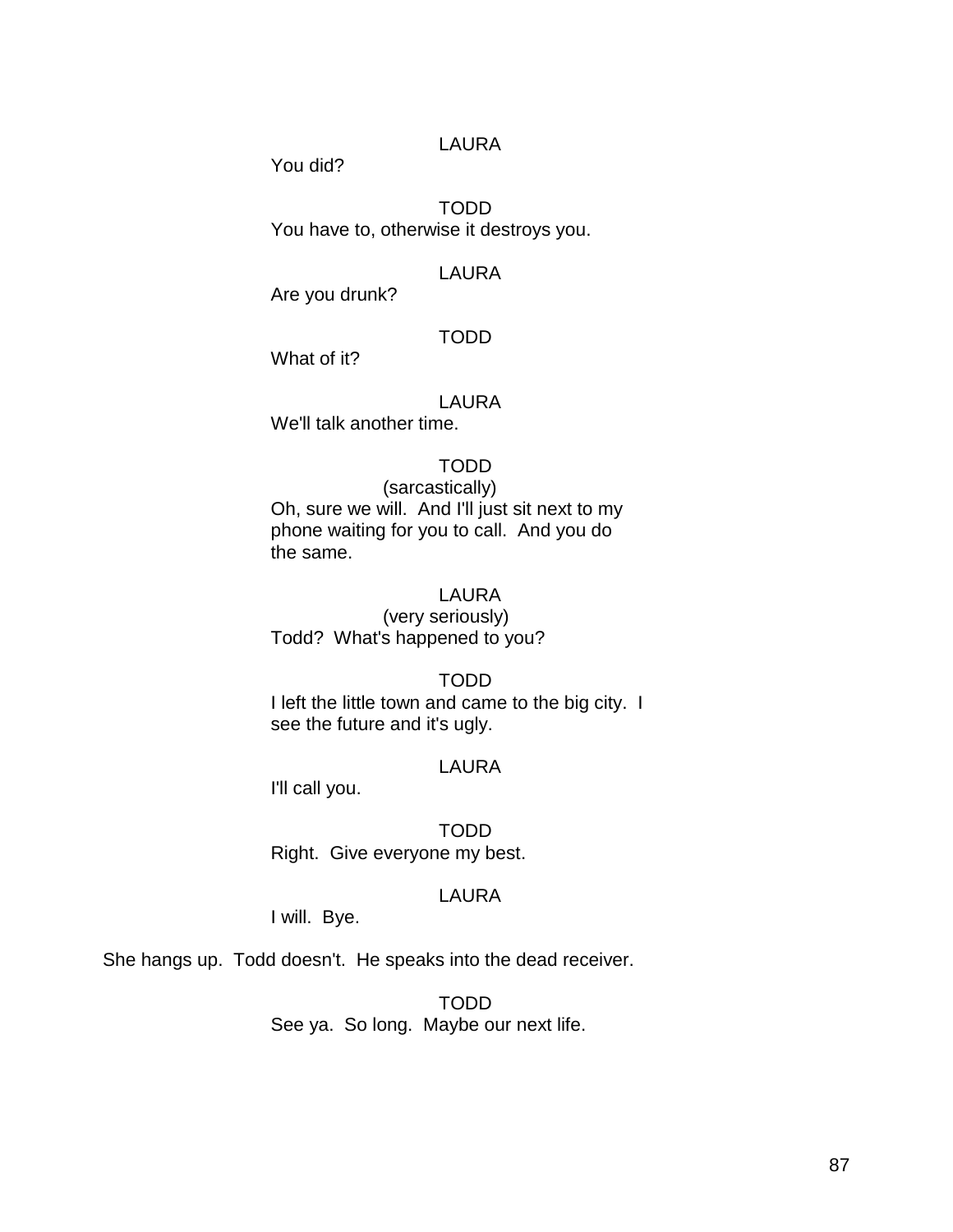He drops the receiver on the floor. He staggers out of the chair and goes to the kitchen. He comes back with a plastic liter size Coke bottle full of water and goes out the front door.

EXT. TODD'S APARTMENT BUILDING - DAY

Todd steps outside and the bright sun blinds his bloodshot, bleary eyes.

### TODD (to himself)

The L-word? For Christ sake what kind of relationship could it've been if we had to say shit like that? I was kidding myself.

Todd hears a door open near the back of the courtyard. He sees George step out of an apartment, followed by Chris with the thin blonde hair. Next comes a federal MARSHAL with a piece of paper in his hand. He escorts Chris up the walk.

### MARSHAL

You understand that if you try to come back into this apartment you're trespassing and can be arrested.

#### **CHRIS**

(desperate) But I've got nowhere to go. I've got no money.

### MARSHAL

You ever hear of planning ahead?

### **CHRIS**

But I've got a job, I just don't make enough money.

#### MARSHAL

Get a better job, or another job. I worked two jobs for years.

### **CHRIS**

But what about my stuff?

### GEORGE

(cuts in) When you pay me what you owe me you can have it back. Nice and simple.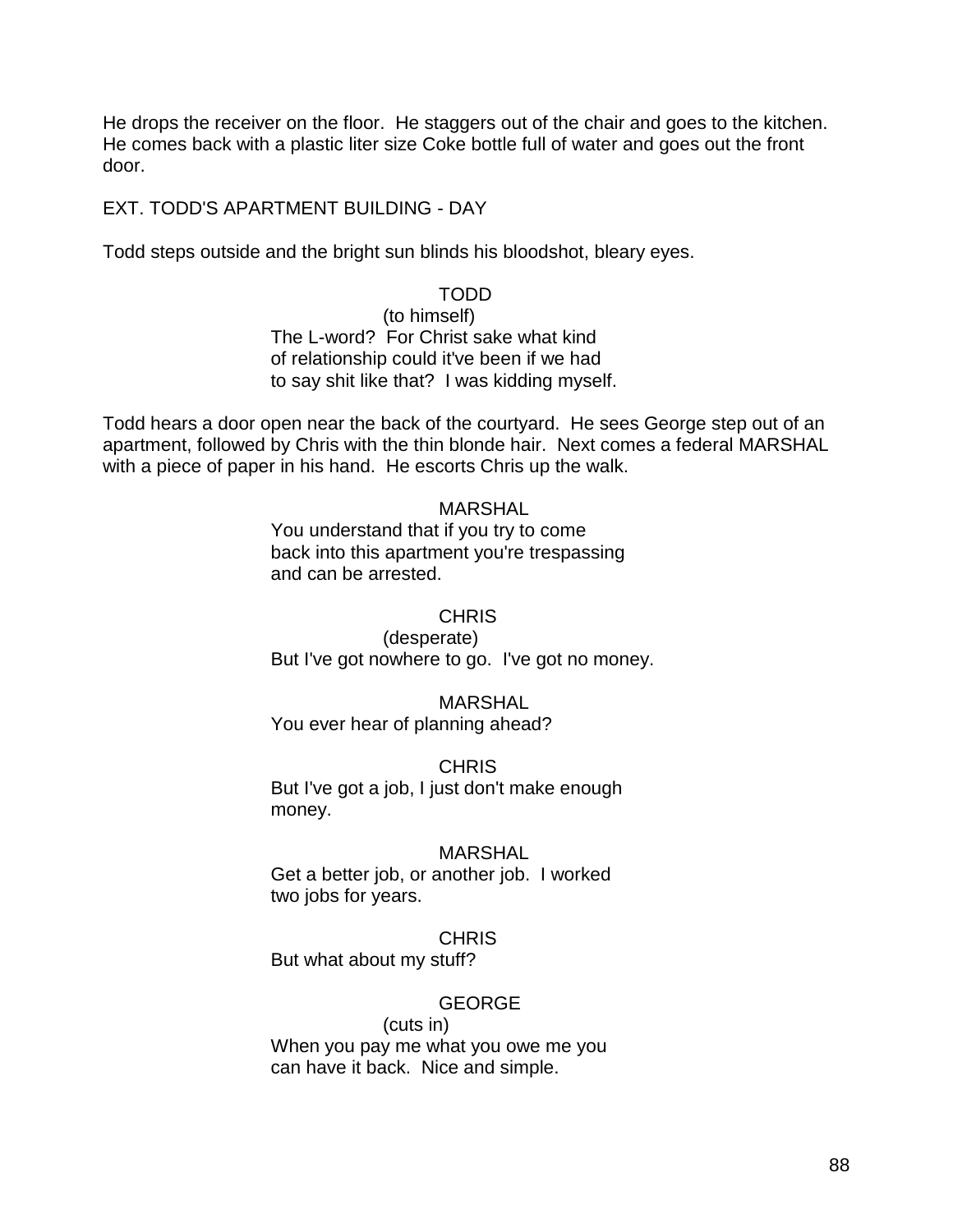The Marshal let's go of Chris down at the sidewalk, then opens the door to his brown government car.

### MARSHAL Don't go back there without paying. You don't want me coming back here. Got it?

### **CHRIS**

Yeah.

The Marshal drives away. Chris sits down on the step, puts his face into his hands and begins to cry.

Todd stands over his scraggily little plants and glances at Chris.

TODD

You say you've got a job?

### **CHRIS**

Yeah. At a video store. But I only make minimum wage. After taxes that's \$150 a week. Rent's \$600. If I only didn't have to eat.

TODD Uh... What if you move in with me?

Chris is surprised and not entirely sure what Todd means.

# **CHRIS**

Are you gay?

### TODD

No. It's just that that way we'd only have to come up with \$300 a month each.

**CHRIS** That would be great. I'm not gay either.

# TODD

Swell.

**CHRIS** (sincerely) Thanks. You're saving my life.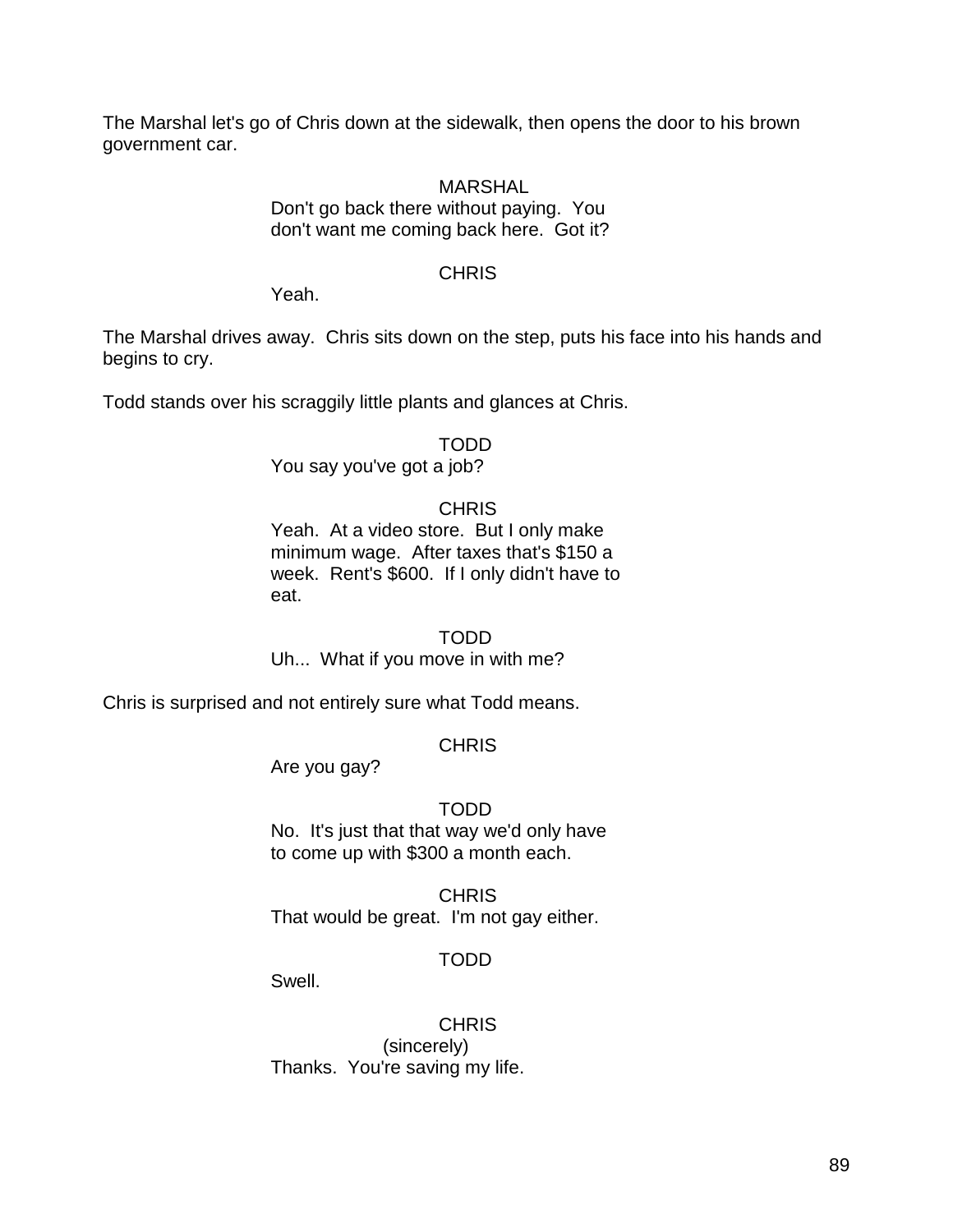### TODD

I'll get a key made. Just try to stay out of my face, OK? And you damn well better pay your half of the rent.

### **CHRIS**

I will.

Todd sprinkles water from the Coke bottle onto the plants. They're just barely hanging on.

DISSOLVE TO:

INT. AM/PM MINI MART - NIGHT

Todd stands behind the counter wearing a blue and white outfit with "AM/PM" on the breast. His eyes are bloodshot and glazed. Beside him stands the owner of the store, MR. CHOI, a pissed-off Korean man.

> MR. CHOI These magazines behind the counter nobody gets to look at unless they buy 'em. Got it?

#### TODD

(emotionless)

Uh-huh.

#### MR. CHOI

Somebody asks for a hotdog, you make it. Don't let anyone make their own. Got it?

#### TODD

Yeah.

#### MR. CHOI

Most important. Don't let anyone steal anything. Stop 'em. Understand?

#### TODD

Yeah.

### MR. CHOI

Okay. I'll see you at eight in the morning. Don't screw up, this store is my life. Understand?

### TODD

I understand.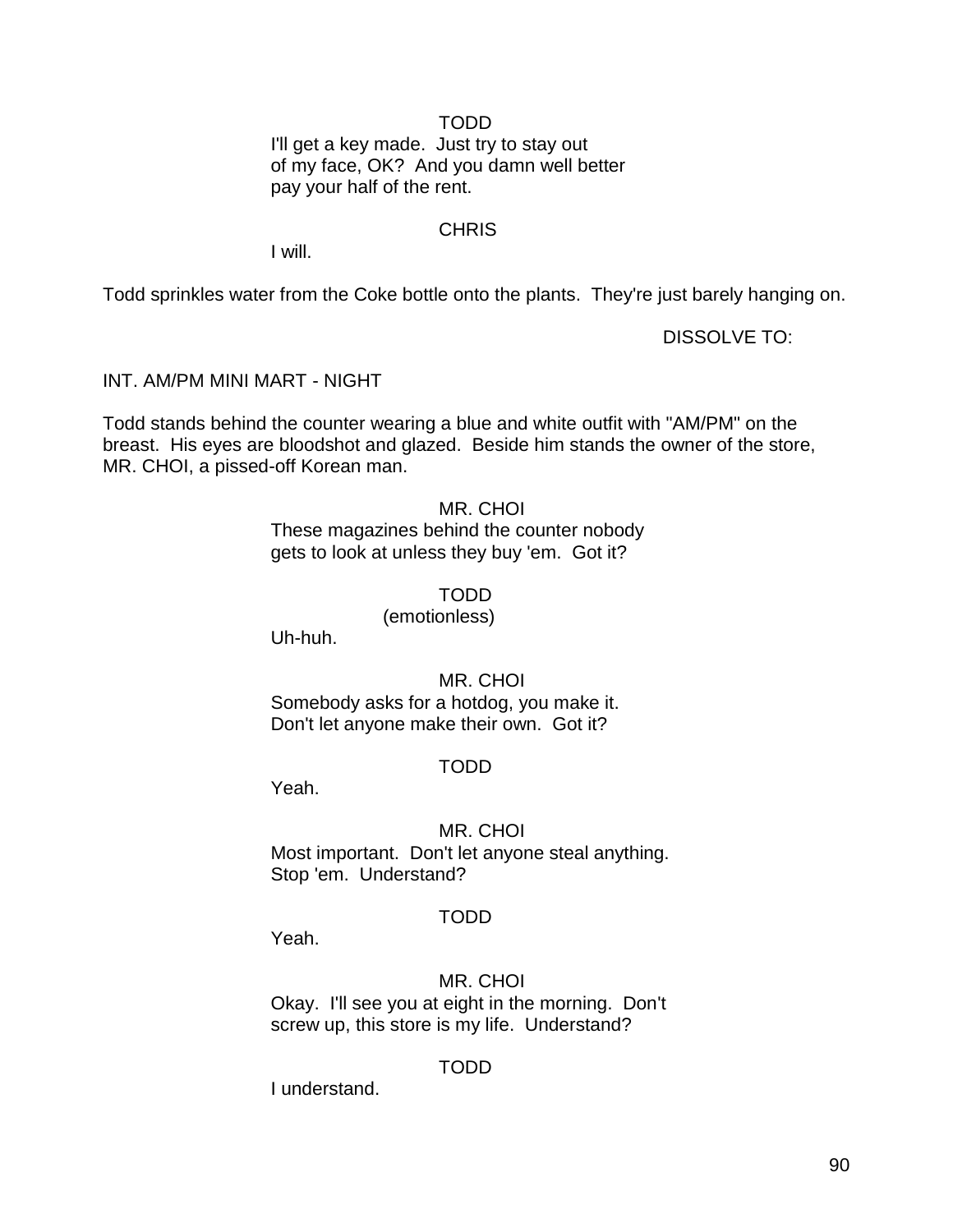Mr. Choi takes his jacket and leaves.

Todd looks around and shrugs. This isn't so bad. He takes a Sports Illustrated Magazine from the rack, sits on a stool and flips through it.

A group of five 11 and 12 year old kids come into the store and play the video games. As soon as the games start bleeping the kids begin yelling and pushing each other. Todd looks up, but doesn't say anything.

Then a huge BIKER with long hair, a beard and a black leather jacket steps up to the counter. He points at the magazines behind Todd.

> BIKER Lemme see the Easy Rider Magazine.

### TODD

(hesitant) Uh... You can't look at those magazines, you have to buy 'em.

The Biker's eyes narrow and a sneer crosses his face.

#### BIKER

How'm I supposed t' know if I wanna buy it if I aint looked at it?

#### TODD

(confused) I don't know. Those are the rules. I didn't make 'em.

BIKER (leaning forward; intense) *Lemme see the magazine, creep!*

### TODD

Yes, sir.

Todd gets the Easy Rider Magazine and hands it to the Biker.

A male and female JUNKIE come stumbling in, their eyes halfway rolled up into their skulls. They zig-zag their way to the slurpee machine and proceed to make a total mess: dropping cups and straws, overflowing the slurpees and leaving the stuff running. Todd goes over to help them.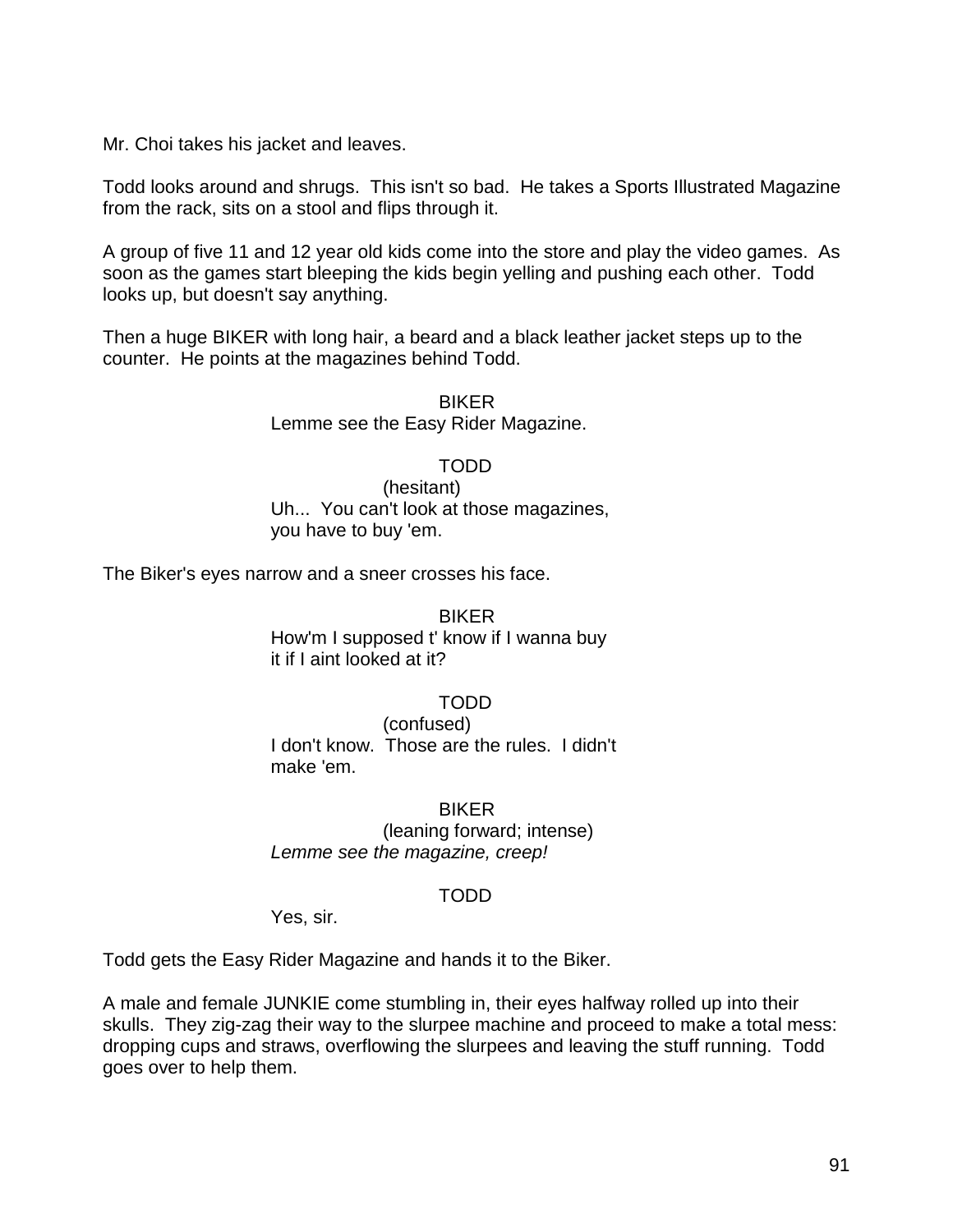The front door opens and three ROCKER CHICKS in black leather, tight skirts, torn black stockings and army boots come into the store shrieking loudly. They go directly to the hotdogs and begin making them themselves. Todd sees this.

# TODD

(to himself)

Oh, man.

(to junkies)

Excuse me.

Todd goes over to the Rocker Chicks.

TODD Sorry. I have to make these for you.

R.C #1

Hey, cram it!

R.C.#2 Yeah, we got it handled here.

TODD

(insisting) No, really, let me.

# R.C.#3

Get lost!

Rocker Chick #3 throws her ketchupy hotdog on the floor, then the other two follow suit. They all shriek with laughter and run out of the store.

Todd sighs and gets down on the floor to clean up the mess. He glances up into the convex mirror in the corner and sees the kids from the video games filling their pockets with candy. Todd stands and goes over to them.

> TODD Put that candy back, or pay for it.

# KID #1

Oh, yeah?

# TODD

Yeah.

The kid pushes Todd over another kid whose on all fours behind him. Todd falls on his back. The kids dash out of the store. Todd gets up rubbing the back of his head.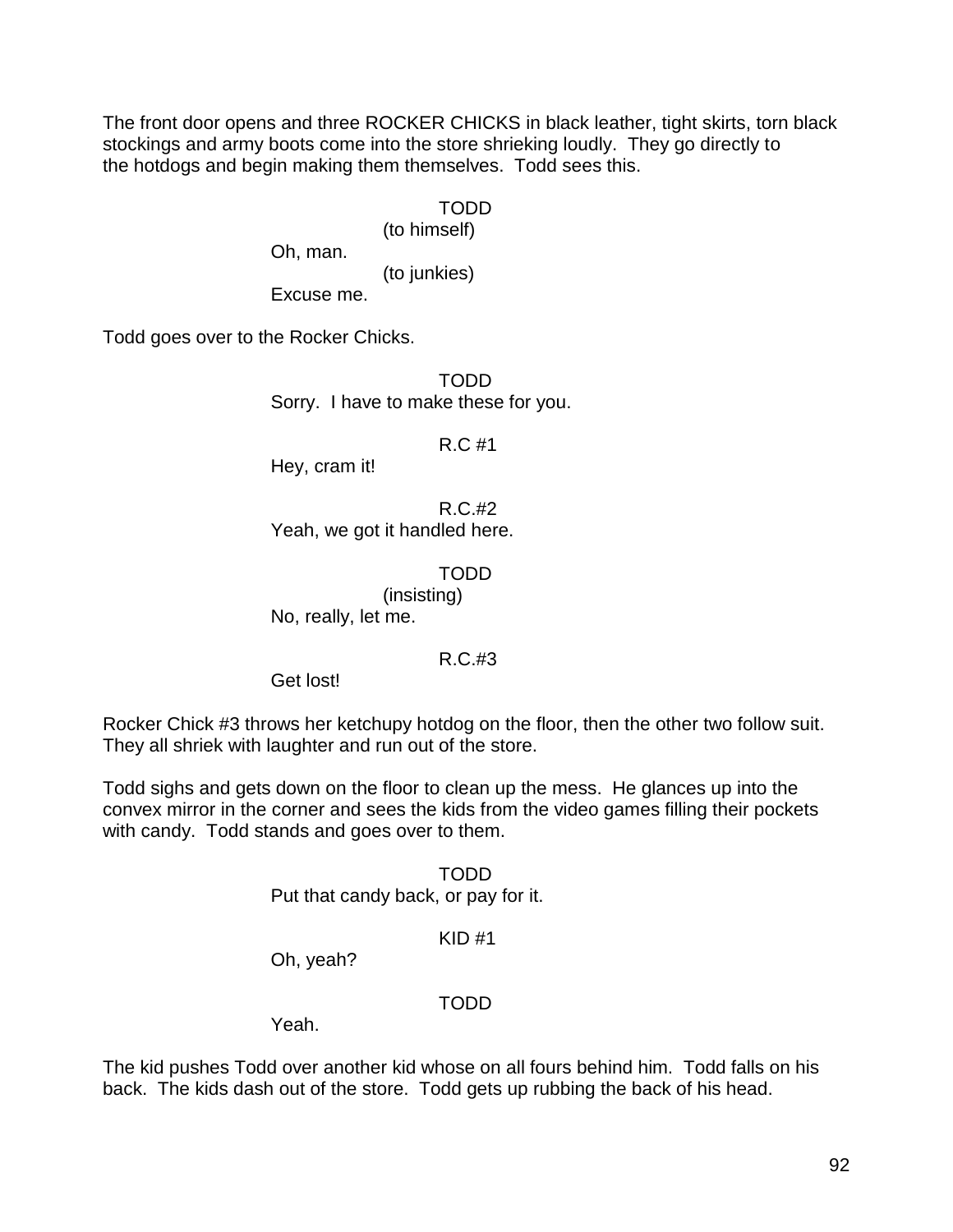# TODD

Unbelievable.

He glances over at the junkies who have the slurpee machine just pouring out onto the floor. Todd runs over and turns the thing off. He points at the overflowing cup.

# TODD

You gonna buy this?

Both junkies look at the cup, then at Todd and shake their heads.

JUNKIE

It won't get green enough.

TODD Then leave it alone. It won't get any greener.

The two junkies stumble away.

Todd goes back to the counter, finds the Biker gone and the cover of the Easy Rider Magazine crumpled and torn.

### TODD

Holy shit.

Todd tries to flatten it back out. At which point a Mexican street gang of six guys enters. Right behind them is an old black HOMELESS man. The gang spreads out around the store speaking in Spanish. The Homeless man comes up to the counter.

**HOMELESS** 

D'you sell single cigarettes?

Todd glances around the counter, then shakes his head.

# TODD

It doesn't look like it.

The Homeless man takes a handful of change out of his pocket and spreads it out over the counter.

> **HOMELESS** How many cigarettes can I get for this?

# TODD A pack of cigarettes is \$2.35.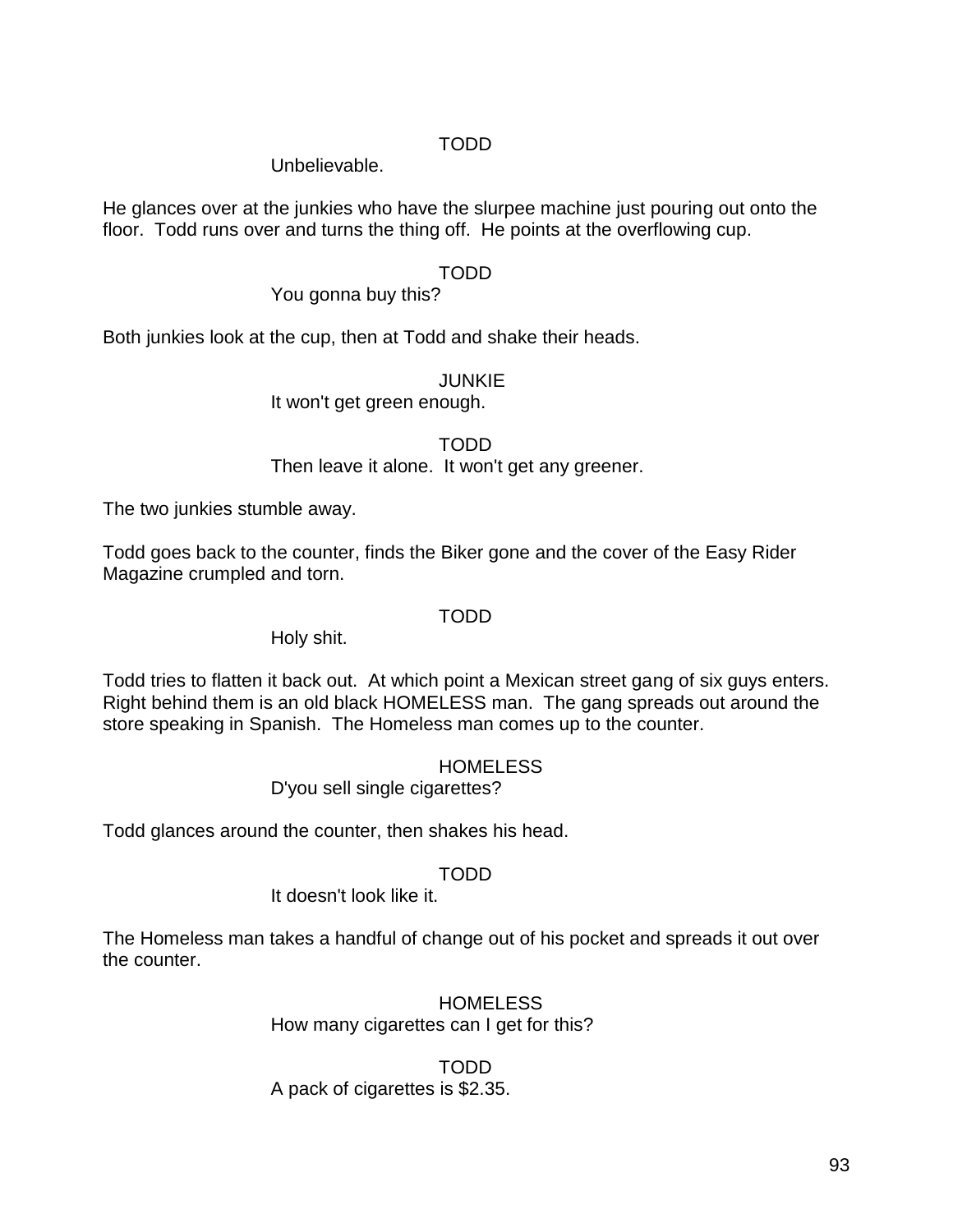### **HOMELESS** I don't think I have that much. (counting) Five, ten, eleven, twelve...

Todd looks from mirror to mirror and sees that all of the gang members are stealing stuff from every aisle. The Junkies are messing with the coffeemakers and steaming coffee is streaming onto the floor near to where the hotdogs are. The Homeless man keeps counting.

#### **HOMELESS**

#### ...Twenty-one, twenty-two...

Todd stands there feeling utterly helpless. One more of his reality lines has snapped. He's having a swirling, drowning sensation and is becoming short of breath. Everything's going around and around and around...

EXT. TODD'S APARTMENT DOOR - DAY

...The swirling stops on Todd's apartment door marked one. Todd steps up holding a brown bag with a bottle in it. He tries to open his door and it's locked.

#### TODD

(through door)

Chris?

There's no answer. Todd takes out his keys and unlocks the door.

INT. TODD'S APARTMENT - DAY

Todd opens the door and finds his apartment has been cleaned out. Everything is gone, including the sheets from the bed and the telephone. Todd's eyes are wide with shock. And then a bigger panic hits him.

### TODD

# Oh, no! My comic books!

He dashes to the closet. It is completely empty, no clothes, no shoes, no comic books. Snap! There's another one.

And then there's the ridiculously loud sound of a chainsaw buzzing like it's right in Todd's living room. Todd turns around with an insane, unhinged look like he's suddenly in a horror movie.

He goes to the window, opens it and sees...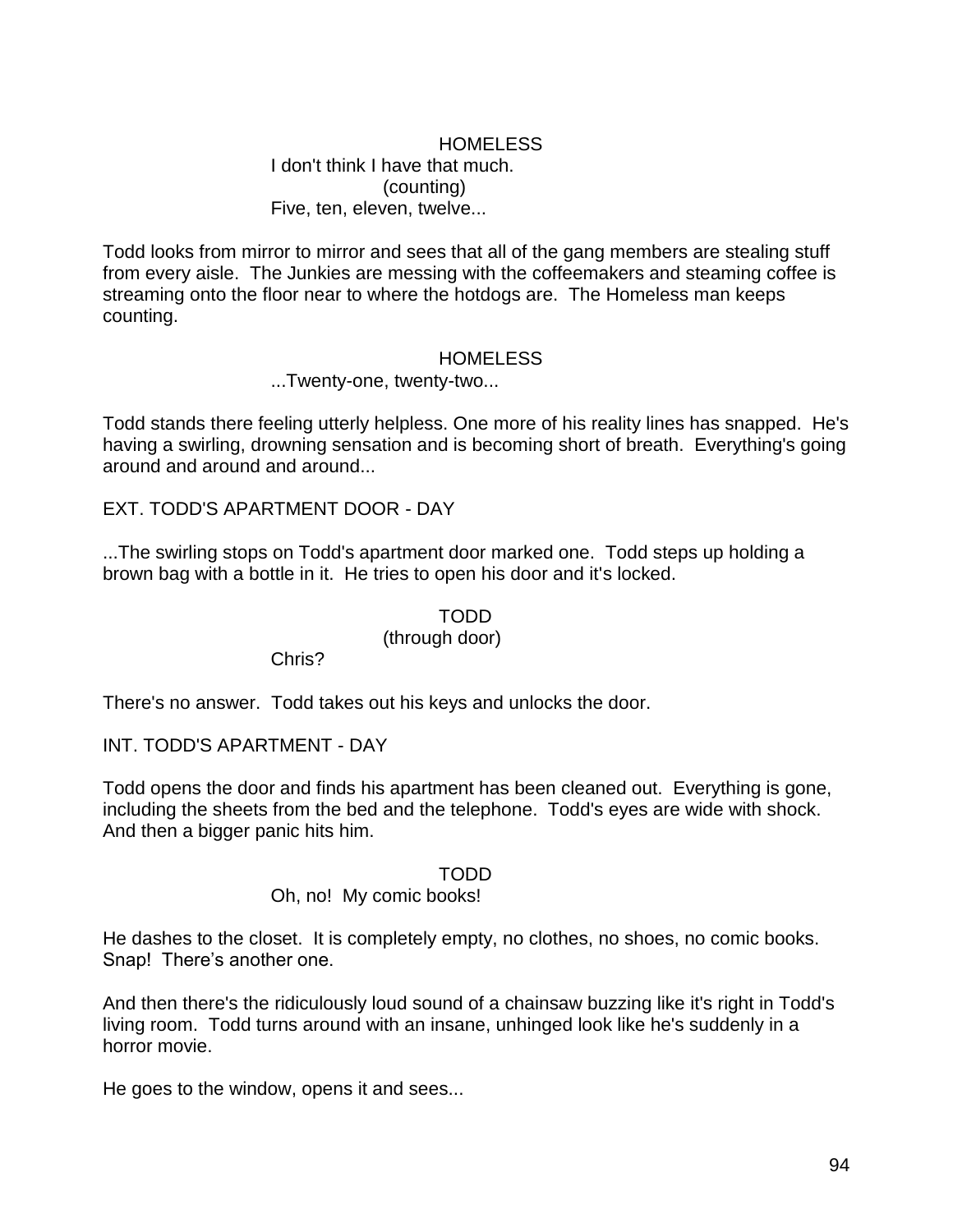# EXT. TODD'S BUILDING - DAY

Mexican workers are cutting down the hedges on the front lawn with chainsaws. Other workers are tearing out the grass with hoes and yet another is ripping Todd's plants out by hand. Todd watches from the window.

### TODD

#### (quietly) What're you doing?

The MEXICAN worker whose tearing out his plants looks up at him and smiles with bad teeth.

### MEXICAN

### Landlord don't want to pay gardeners no more. We put in nice bricks instead.

The swarm of workers continues to decimate the lawn. The worker beneath the window throws Todd's handful of dead, uprooted plants into the central pile of refuse. Todd is hyperventilating through a knotted face and clenched teeth. He glances up just in time to see a parking enforcement officer putting a ticket under his windshield wiper. That's it. All his lines to reality have snapped. Todd turns back inside.

The apartment starts to spin and he grabs the back of the chair for support. It won't hold him. The pain and despair are too heavy and drive him to his knees. A moan wells up inside him, like that of a half dead animal, then bursts forth. It rises in octaves until it alters into a howl, then a full-fledged scream.

There's pounding on the wall, followed by the angry voice of his neighbor.

NEIGHBOR (O.S.) Shut up in there, you asshole!

It's like someone shoved a red hot poker up Todd's ass. He jumps to his feet and starts pounding and kicking the wall.

# TODD

### (screaming) *No! You shut up! I'll kick this fuckin' wall down and rip off your fuckin' head, you cocksucker!*

There's no response from his neighbor and Todd finally stops. He turns around and his eyes are closed. His face twitching in various spots.

DISSOLVE TO: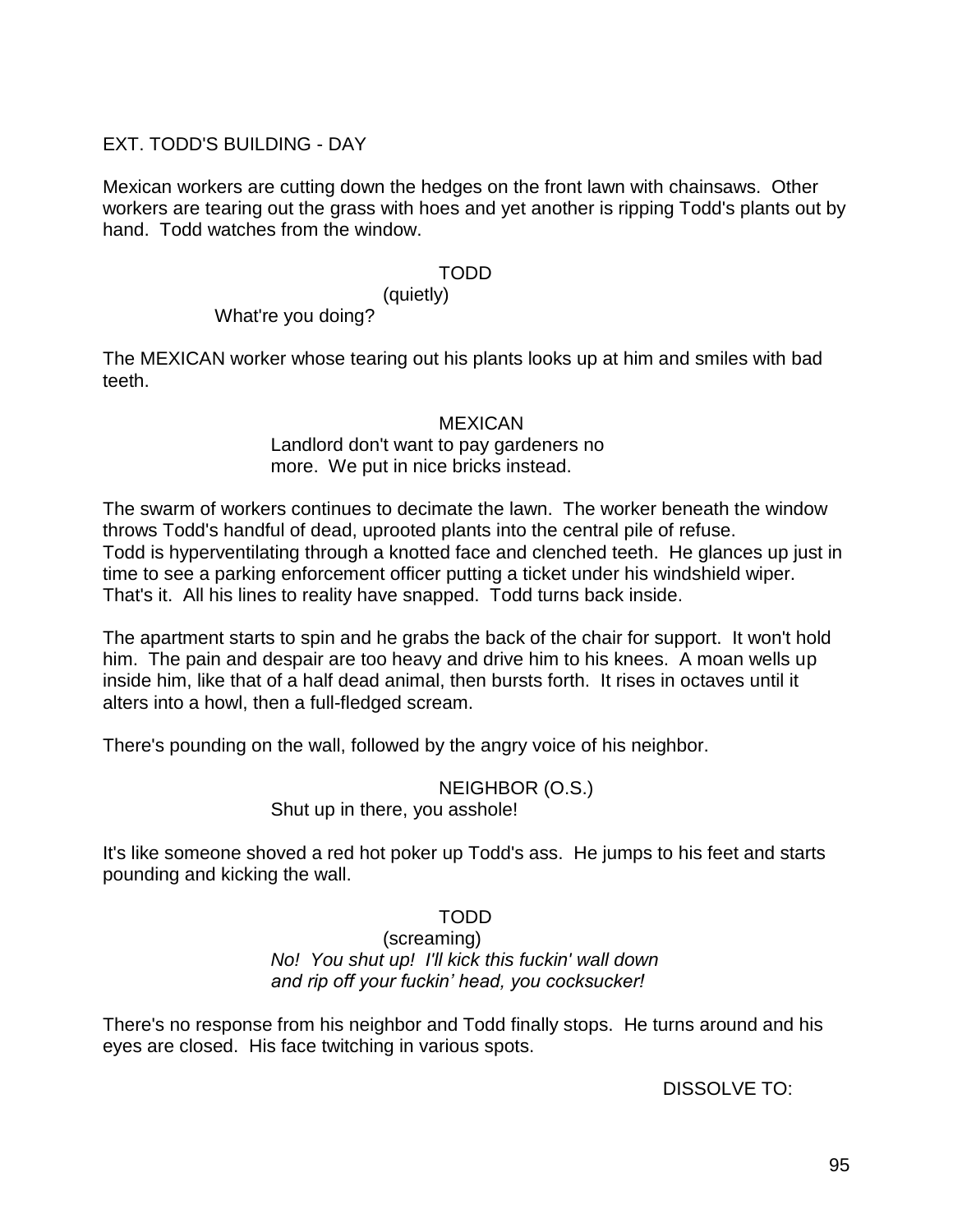# INT. TODD'S APARTMENT - DAY & NIGHT

Todd sits in his straight-backed wooden chair, his eyes burning, a plastic half gallon bottle of generic vodka gripped tightly in his hand. Our view goes around his empty apartment awash in empty beer cans, booze bottles and Doritoes bags, we pass the window and see that Todd's car is getting the boot...

...The spinning speeds up as a cacophony of sound is heard: the Jewish boys in their brass band playing "Hatikva" off key, little children screaming, a girl in another apartment chanting "Nom yo ho ren gyeh kyo" so quickly that it sounds like a swarm of bees buzzing...

...As our view passes the window it is now night. A TV is playing a sitcom with loud canned laughter, a baby is screaming, people in another apartment are having loud sex...

> MALE SEX VOICE (O.S.) (strained) Oh, baby, yeah, do it, baby...

### MALE SEX VOICE #2 (O.S.) (low and upset) Don't call me baby, Goddamnit!

...And someone down the way farts and farts, long ripping ones, then a helicopter hovers overhead, it's spotlight beams on illuminating the whole room. Todd lies on the bed in his wrinkled, sweat stained brown suit, empty bottles around him, his mouth open and his eyes unfocused...

...Night becomes day, dogs bark, phones ring, engines rev, little kids scream...

...Our view moves closer and closer to Todd to his bloodshot eyes, then into his pupil...

DISSOLVE TO:

# EXT. CHEBOYGAN - DAY

The bright sun glistens off the surface of Lake Huron and illuminates the little town of Cheboygan.

A hunk of ice cracks loose from the shore and floats out into the lake.

Clumps of snow drop off the limbs of the trees.

Snow melts in the sun and forms puddles.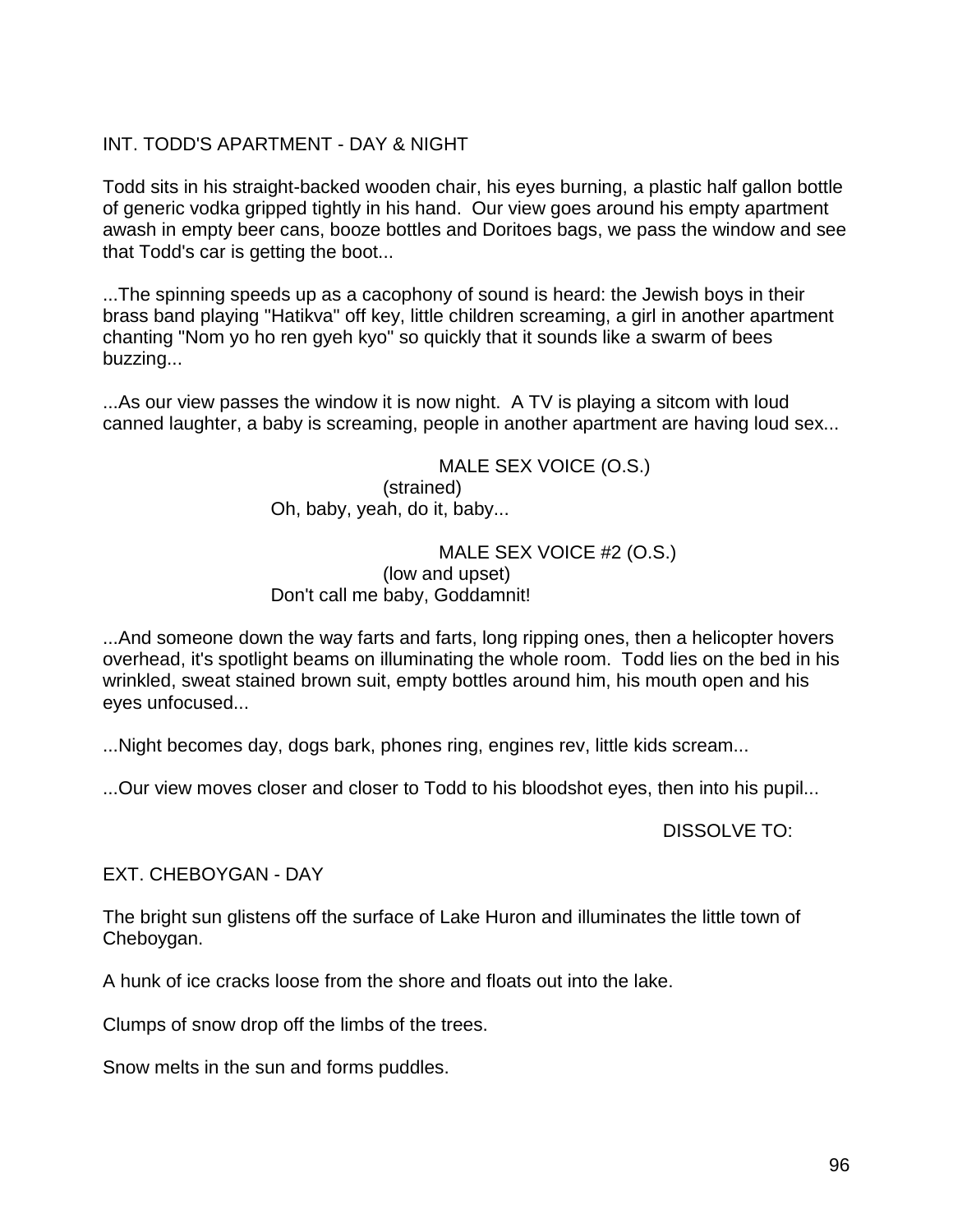Water runs out of gutters and drain pipes.

Time lapse: buds push their way through the soil and twist their way out from the ends of branches.

INT. THE BLIND PIG SALOON - NIGHT

We see the canoe hanging from the ceiling, then our view moves down to a small table off to the side where Laura and Aly are seated, drinks on the table, a cigarette burning in the ashtray.

#### LAURA

(depressed & a bit drunk) ...They were saying on the news that they used to believe that the highest suicide rate was over the Christmas holidays, but they now realize it's really right now, in the spring, and they were saying that they couldn't figure out why and I suddenly got so depressed. Why? I mean, it's so obvious. It's mating season. If you're not mating then you don't know why you exist. Don't you think?

Aly looks at Laura with a pissed off expression.

ALY

(angry) You know what? You're really an idiot.

This surprises Laura. She was expecting sympathy.

#### LAURA

What? Why?

ALY Because you sent Todd away, that's why.

### LAURA

I sent him away? He got a job.

### ALY

Bullshit. You sent him away. And he really liked you. And now you're sitting here bitching about it's mating season and you're depressed? I'm your friend, but, honestly, fuck you!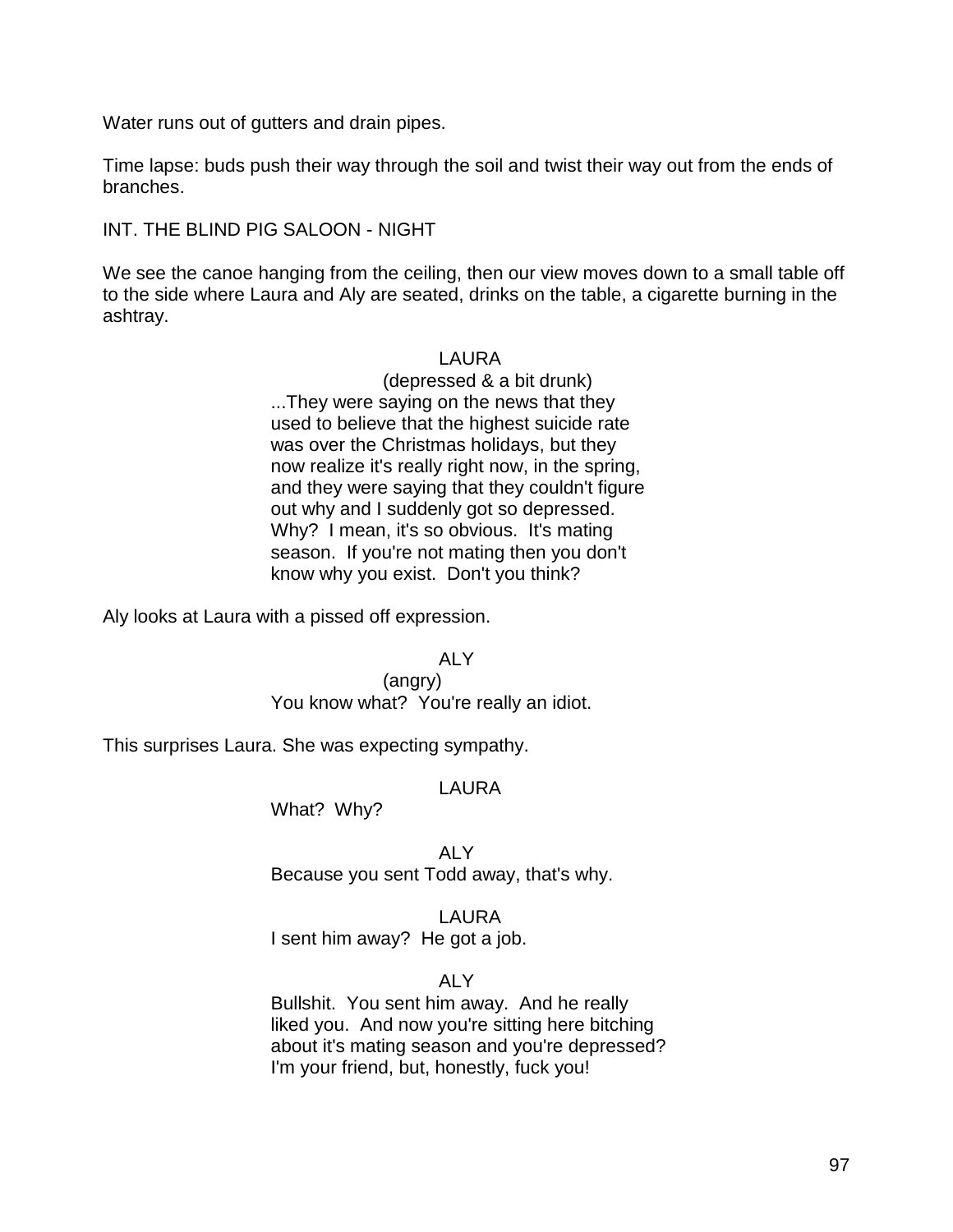Laura is really shocked.

### LAURA

I sent him away? I was just being careful.

#### ALY

I should've stolen him away from you when I had the chance. And there were a few. And anytime I mentioned your name he would just looked hurt.

Laura looks like she's going to cry.

### LAURA

Really? I didn't mean it. It's just that I was already married—

ALY

—For a year, when you were twenty-two.

### LAURA

Right. And it didn't work out.

#### ALY

But that's not fair. He didn't do that, someone else did. You're holding things against him that he didn't do.

### LAURA

(sighs) You're right.

ALY Are you any happier now that he's gone?

# LAURA

What?

ALY Are you happier with him or without him?

LAURA That's exactly how he put it.

ALY Well? Isn't that the point?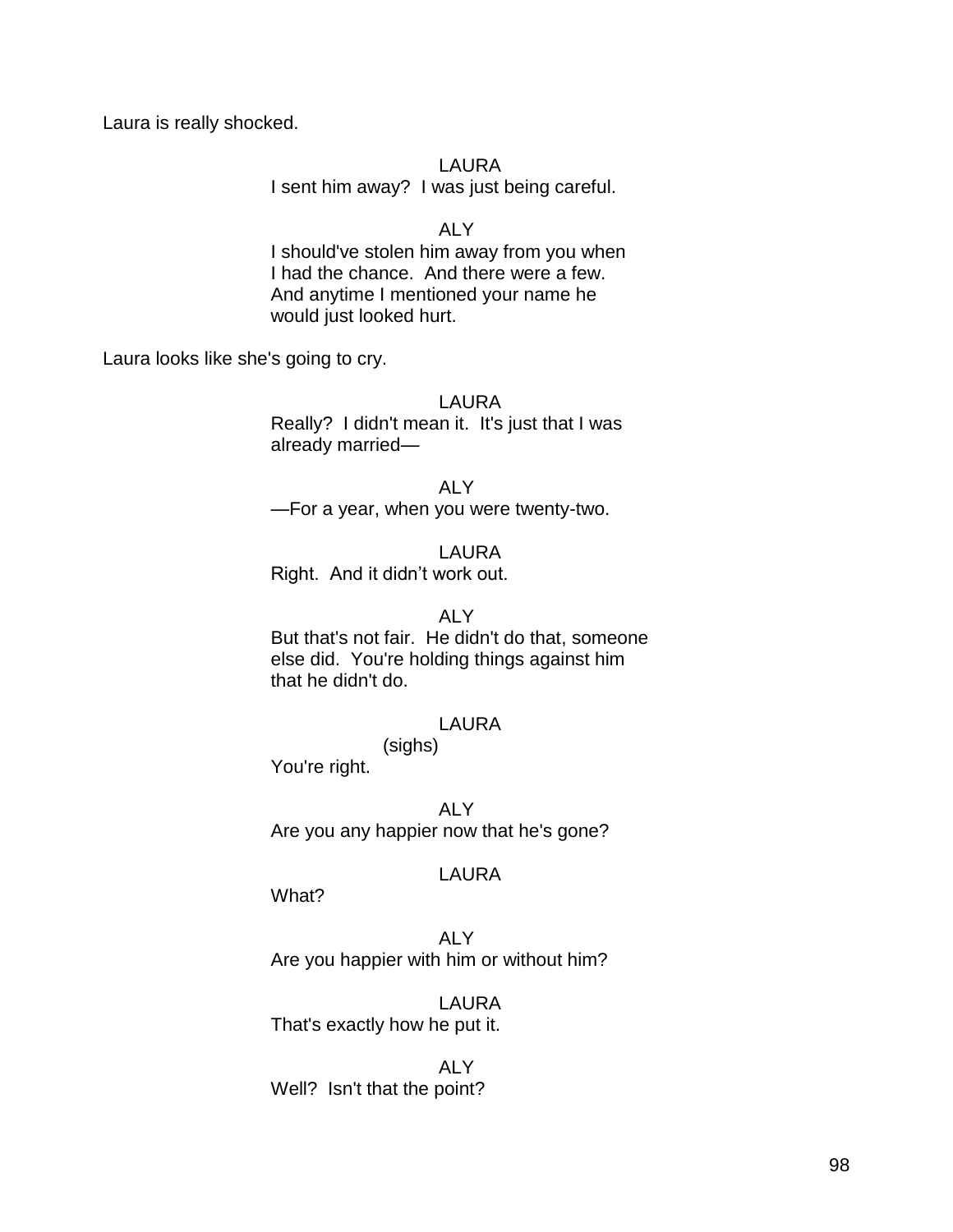# LAURA

I guess it is. I'm happier with him. No question about it.

### ALY

Then you're an idiot.

### LAURA

#### (realizing)

Yes, I am.

#### ALY

When was the last time you heard from him?

### LAURA

Not for a while. And the last time we talked he was as cold as I've ever heard him. It was like it wasn't him. He was mean.

ALY

Congratulations. You may have lost him forever.

### LAURA

What have I done?

# INT. TODD'S APARTMENT - DAY

The shades are pulled down so it's kind of dark inside. Someone's pounding at the door, followed by muffled voices. A key turns in the lock and the door opens letting in bright sunlight. A beam of light widens across Todd who is sitting on the floor wrapped in his dirty, yellow blanket. He has a beard and his eyes are bloodshot and squinting from the light. Two silhouettes stand in the doorway. They step inside.

It is George and the Marshal who holds a piece of paper in his hand.

# MARSHAL

Todd Holman?

# TODD

(croaks)

Huh?

# MARSHAL I have an eviction notice here issued by Judge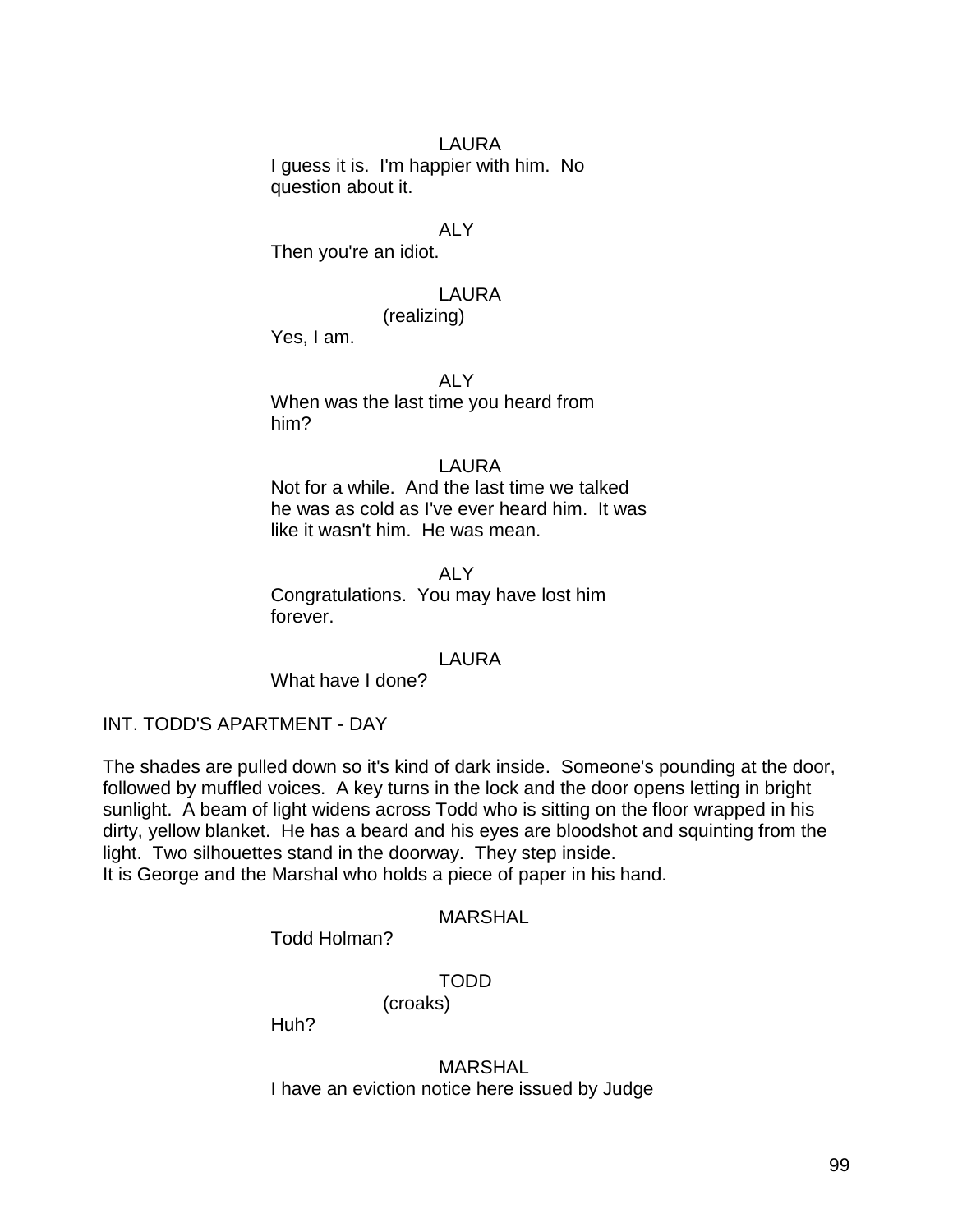O'Keefe in the county of Los Angeles. If you do not vacate these premises immediately of your own accord, I am empowered to evict you forcibly. Will you leave?

Todd slowly rises to his feet clutching the blanket, several beer cans clatter to the floor. He is wearing his wrinkled brown suit.

### MARSHAL If you return to these premises you will be trespassing and libel to arrest, a fine and possibly imprisonment. Do you understand?

Todd walks past them directly out the door.

# EXT. TODD'S EX-APARTMENT BUILDING - DAY

The Marshall accompanies Todd to the edge of the property at the sidewalk. The front of the building is now completely landscaped in bricks, not a hint of foliage anywhere. A tow truck has just finished hooking up to the front of Todd's car, then tows it away. Todd doesn't even blink. The Marshall looks at Todd and shakes his head sadly. He gets into his car and drives away. Todd sits down on the curb, the yellow blanket around his shoulders. He watches as George leads two Mexican workmen into the apartment.

A group of five, ten-year old Jewish boys with yamulkas walk past on the sidewalk holding a basketball. They all look at Todd, then keep talking and continue past.

The Mexican workers come out of the apartment carrying loaded trash bags which they toss on the curb beside Todd.

George returns leading a prospective TENANT, a twenty-five year old boy with dark hair holding a guitar case.

# GEORGE

It's a lovely area, central to everything. This is a nice, quiet street and the apartment, if I do say so myself, is very fairly priced at \$650 a month.

The prospective tenant simply glances inside then turns to George.

### **TFNANT**

I'll take it.

Todd rises to his feet. He pulls the yellow blanket tightly around his shoulders and walks slowly away.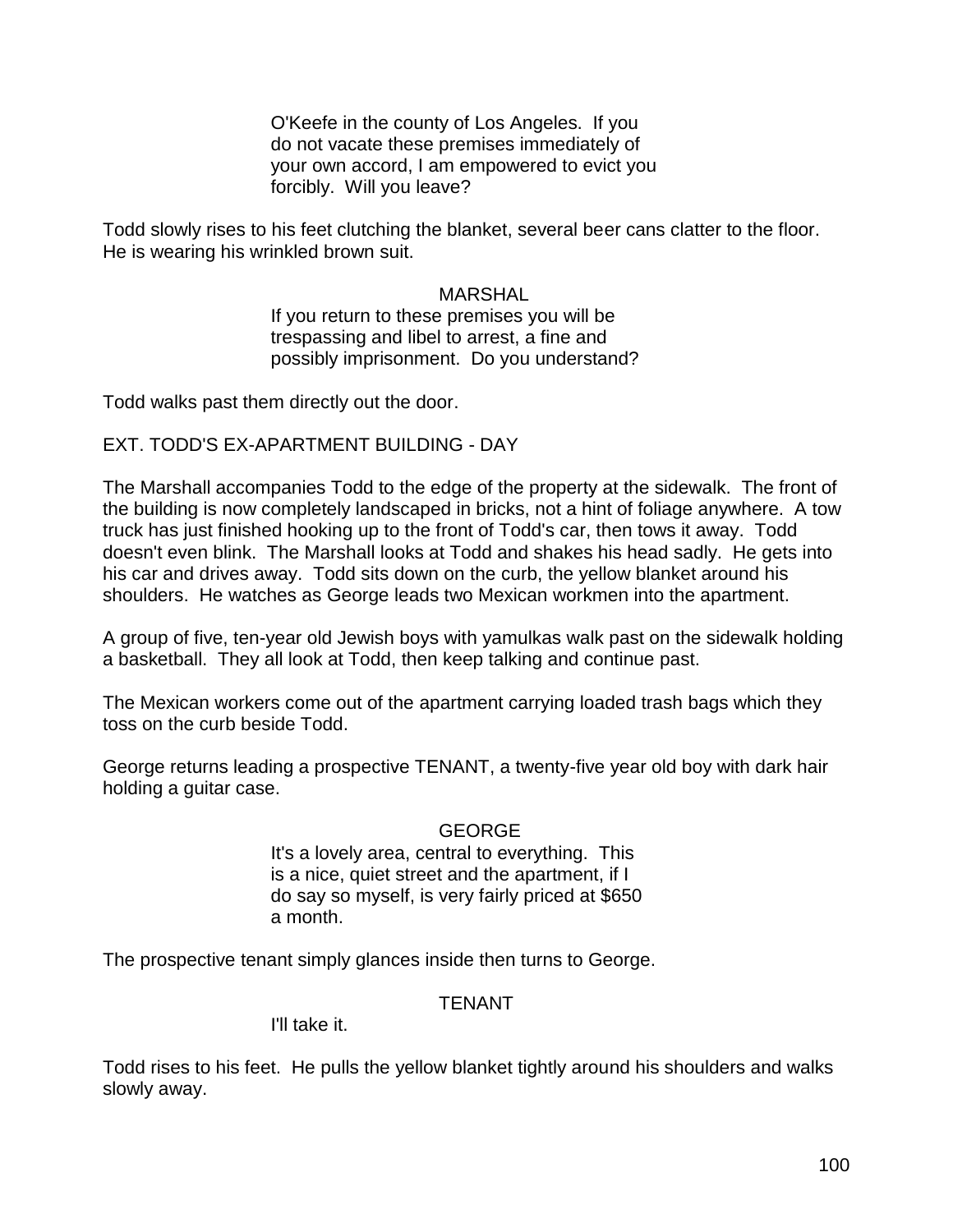EXT. LAURA'S HOUSE - DAY

The leaves on the trees around Laura's old house are all budding and green. We can hear the sound of a phone ringing from within the receiver.

INT. LAURA'S HOUSE - DAY

Laura stands in the living room with the phone to her ear. It finally connects with a prerecorded OPERATOR's voice.

### OPERATOR (V.O.) I'm sorry, the number you have dialed, 9-3-1- 0-8-2-5, has been disconnected. No new number is available. 9-3-1-0-8-2-5 has been dis—

Laura hangs up with a distraught expression. She thinks for a second, then pick up the phone and redials. She gets a live, INFORMATION OPERATOR.

INFO OP (O.S.)

What city, please?

### LAURA

Hollywood.

### INFO OP

Yes.

LAURA May I please have the number of Decade 31 Realty? The main office.

### INFO OP

Thank you.

(she is connected to a recording) The number is ...area code 2-1-3, 4-6-5-9-0-0-0...

Laura hangs up and redials. A DECADE 31 OPERATOR answers.

DECADE 31 OP (O.S.) Decade 31 Realty, may I help you?

### LAURA I'd like to speak to Todd Holman, please. He's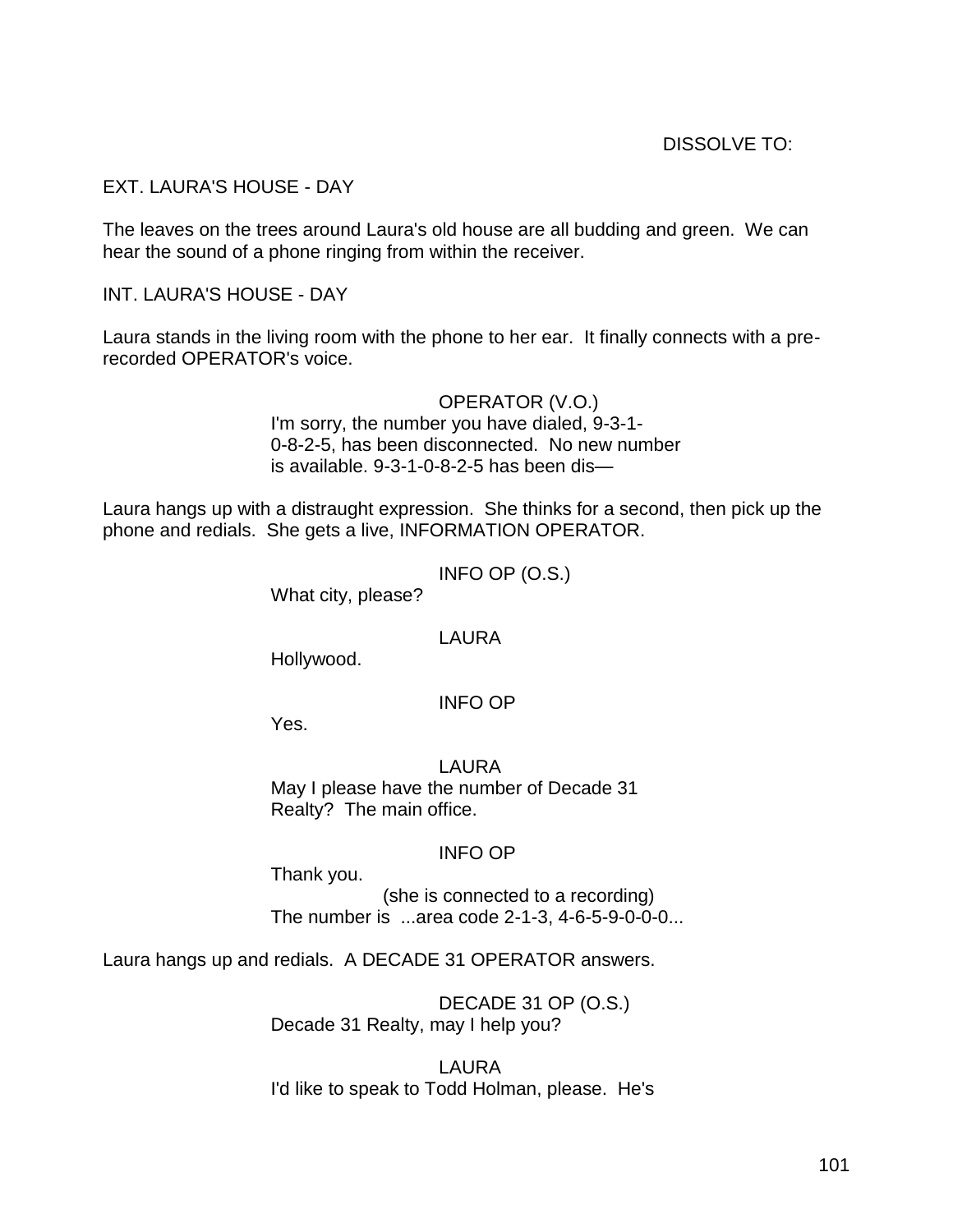a salesman.

# DECADE 31 OP

I'll connect you with the sales department.

The phone clicks, then rings and is answered by a salesman named JOHN BORASKI.

#### **JOHN**

Sales, John Boraski speaking.

LAURA Hi, I'm looking for Todd Holman. He's a salesman there.

### JOHN

(unsure) Todd Holman? Hold on. (he sets the phone down and we can hear him call out) Anybody know a Todd Holman? I got a lady that says he works here.

**VOICE** He used to be up at Golden Hills. He got shit-canned in January, if I'm not mistaken.

Laura is shocked.

JOHN

Say it louder, why don'tcha. (to Laura) I'm sorry, Ma'am, Todd Holman is no longer employed here.

### LAURA

(quietly)

Thank you.

She hangs up. She stands there looking disturbed.

# LAURA

(to herself) That's three months.

Laura goes to the closet and puts on her coat.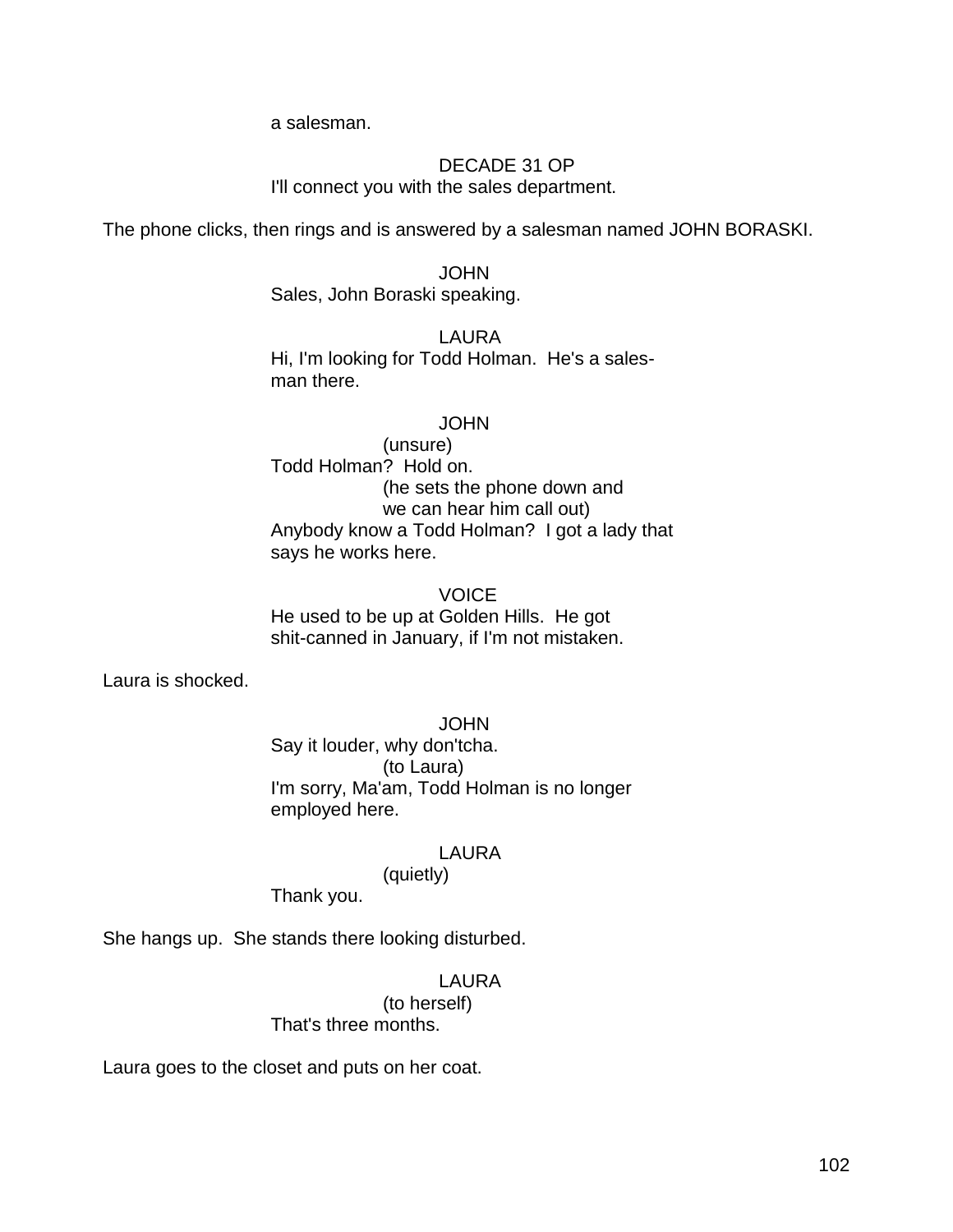EXT. HOLMAN'S BACKYARD - DAY

Mr. and Mrs. Holman are busy as bees in they're backyard ripping out dead plants, tilling the soil and replanting.

Laura walks up frowning. Mr. and Mrs. Holman get the vibes immediately and stop what they're doing.

### LAURA Have you spoken with Todd recently?

Mr. and Mrs. Holman look at each other and both shake their heads.

MRS. H No. Not for quite a while.

### LAURA

How long?

### MRS. H

(figuring) Uh... Maybe two months. Why?

### MR. H

Yeah, why?

# LAURA

Well, I just called his number and its been disconnected. (Mr. and Mrs. Holman both nod; very concerned) So I called Decade 31 in L.A. and he hasn't worked there since January.

Now Mr. and Mrs. Holman look as disturbed as Laura.

### MR. H

So then what did you do?

# LAURA

I came here.

# MR. H

(nods)

Right.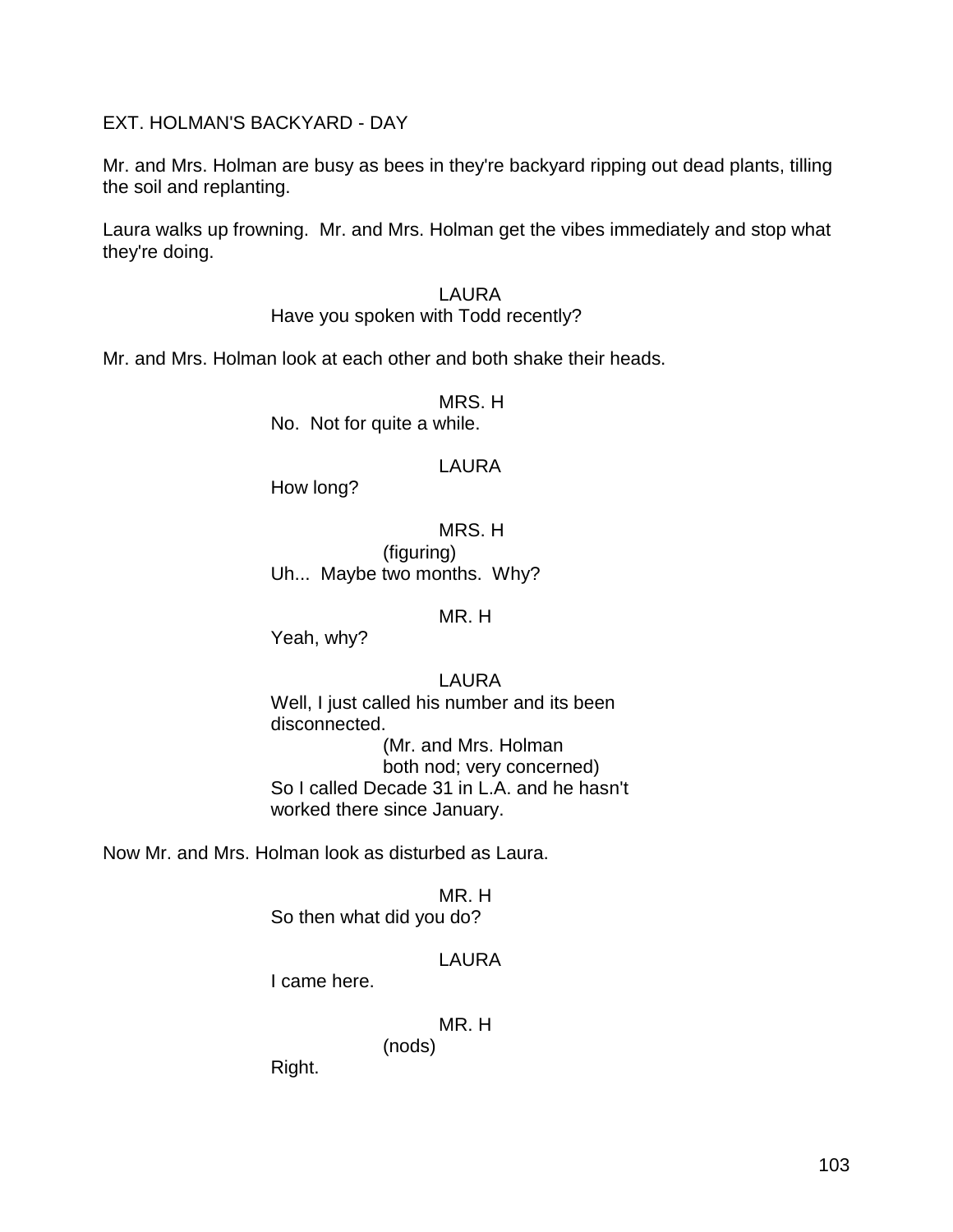### MRS. H

Well, who can we call? What can we do?

# LAURA

Maybe he left a forwarding address with his landlord. He hasn't gotten a new phone 'cause it didn't give a new number on the message, just that it's disconnected.

### MR. H

We've got his address, or his old address, we can talk to the landlord.

### LAURA

Right.

There's a beat as they all think.

#### LAURA

I'm gonna go there.

### MR. H.

Me, too.

(turns to his wife) Why don't you stay, these flights are gonna be really expensive since we're booking them so late.

# MRS. H

Okay. I'll call the airlines.

The all turn and walk rapidly toward the house.

### LAURA

I'll pay for my own flight.

### MR. H

Oh no you won't. And I don't want to hear anymore about it.

# DISSOLVE TO:

# EXT. HOLLYWOOD BOULEVARD - NIGHT

At the corner of Hollywood Blvd. and Orange St. is The Chinese Theater with its flashing lights and loads of tourists clogging the forecourt. Todd comes around the corner looking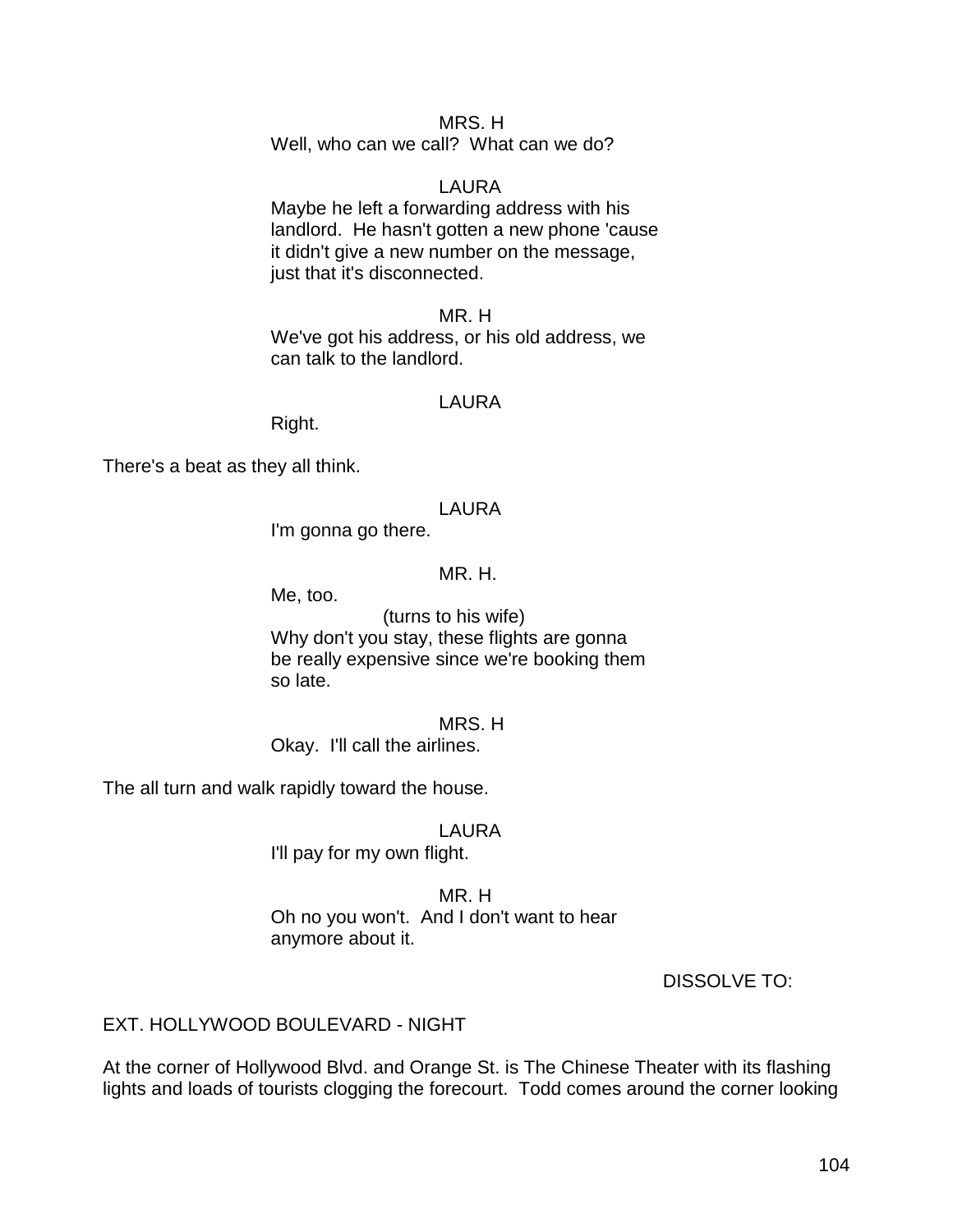a sight: he's long unshaven, his hair is messed up and dirty, his clothes are filthy and his eyes are glazed, bloodshot and unfocused. He's drinking a Miller Tall-Boy from the can. A black and white L.A. police cruiser pulls up beside him and keeps pace. The COP speaks to him through the open window.

#### **COP**

Hey, you!

Todd just keeps walking, totally oblivious. The Cop takes the portable spotlight and shines it in Todd's face. For a second Todd starts blinking, unsure of what's so bright. Finally, it gets his attention. He stops and turns.

**COP** 

Yeah, you.

(the Cop gets out of the car and steps up to Todd) No drinkin' in the street. It's gotta be in a bag.

The Cop takes Todd's beer and pours it into the gutter. Todd watches entirely unconcerned. The Cop sets the empty can on the curb.

> **COP** You got anything to say?

### TODD

(flatly)

That's littering.

The Cop looks Todd straight in the face and pokes him squarely in the chest.

COP

You makin' trouble? (Todd shakes his head) I didn't think so.

The Cop gets back in the car and drives away.

Todd goes over to the can, puts his foot on top and crushes it. He puts the crushed can in his pocket. He looks around, then steps up to a garbage can and digs around. He comes up with a McDonald's bag. He empties it out, reaches into his other pocket and takes out a pint of scotch. He puts the scotch in the bag, takes a sip and walks away.

DISSOLVE TO:

EXT. TRAVERSE CITY AIRPORT - NIGHT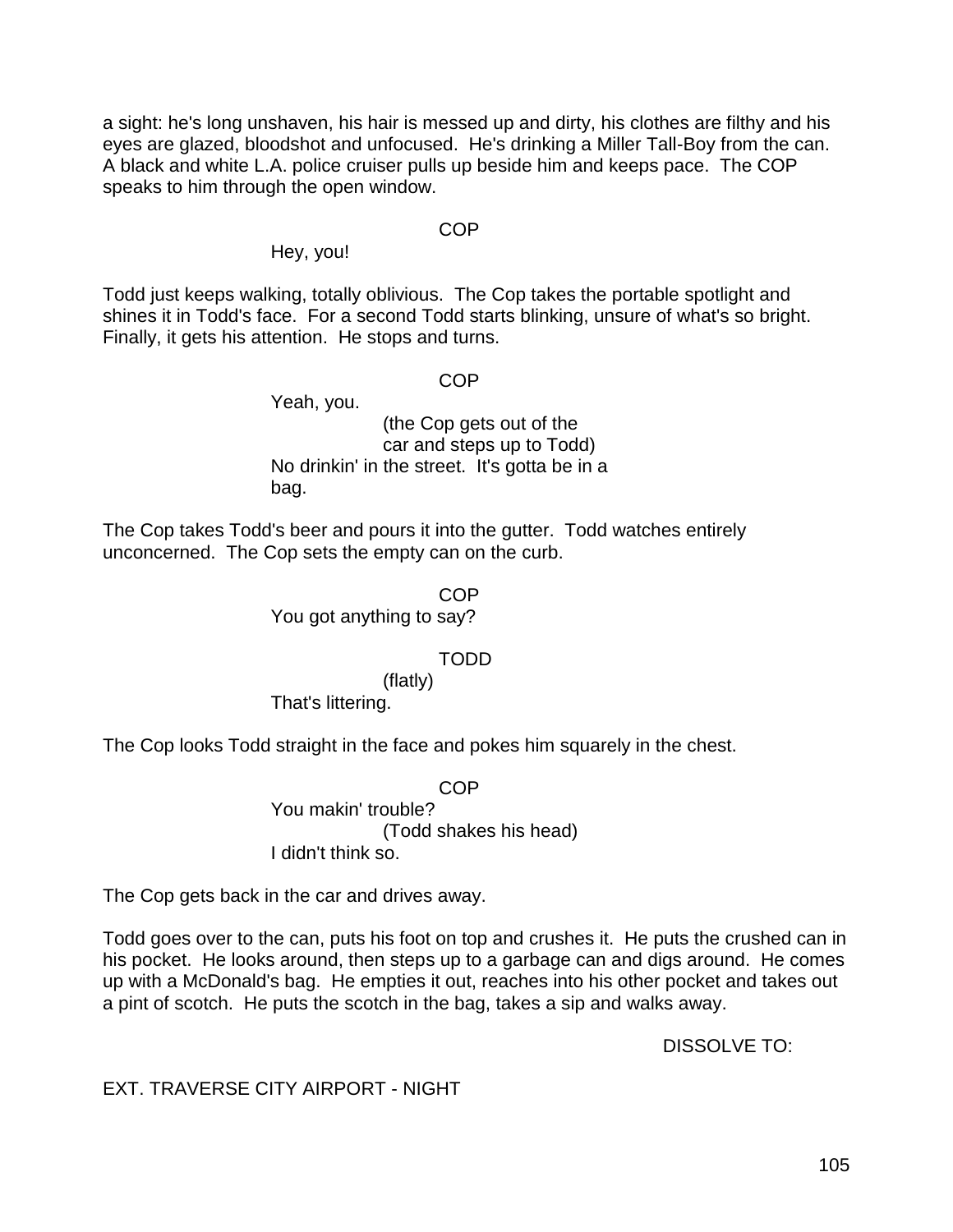A small, Northwest Airlines 20-seat prop plane revs it's rotors. It begins taxiing down the runway.

INT. NORTHWEST AIRLINES PLANE - NIGHT

Laura sits at the window looking out, Mr. Holman is beside her. As they build speed and a lot of vibration, Laura turns to Mr. Holman smiling weakly.

# LAURA

I've never been up in a plane before.

MR. H (surprised) Really? How'd you manage that in this day and age?

#### LAURA

I just never went anywhere.

The plane takes off. Laura's eyes widen and she gulps.

LAURA It's kind of like a big elevator.

### MR. H

Right.

(he looks away and sighs) You know, I've always expected something like this from Todd.

### LAURA

(confounded) You have? Why?

### MR. H

Well, he never got into any trouble at all. His older brother, Roger, was always in trouble. I think as a response Todd never did anything wrong. And he was always smiling and in a good mood. It's always made me a little nervous, like he was just storing everything up, waiting to blow.

# LAURA

(nods)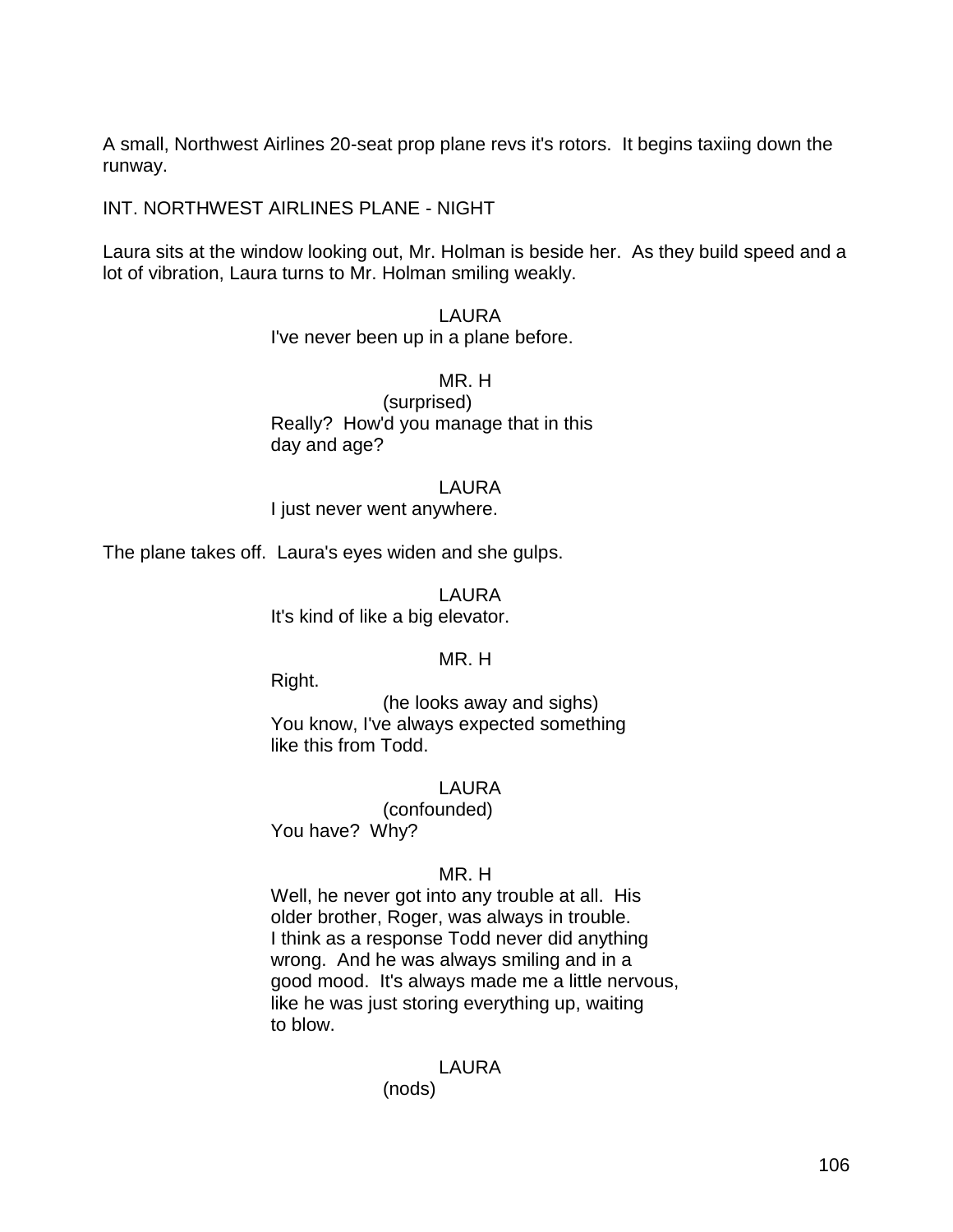I know what you mean.

MR. H Todd's never had any worries, or vices, or bad habits. It's unnatural.

#### LAURA

He drinks.

MR. H (astonished) What? What do you mean?

LAURA I mean, he drinks. Alcohol.

MR. H

(defensive) Well, so do I.

#### LAURA

So do I. But we drink out in the open. Todd hides it. And he'd drink in the morning.

#### MR. H

How do you know?

# LAURA

When I'd kiss him. He thought he was hiding it with mints. He also sleeps very badly. He gets up all night long. It's the alcohol.

Mr. Holman is really shocked by this information.

#### MR. H

For how long?

#### LAURA

At least since we started going out. That was almost two years ago.

# MR. H

I had no idea. Did you say something to him?

### LAURA

### (shakes her head)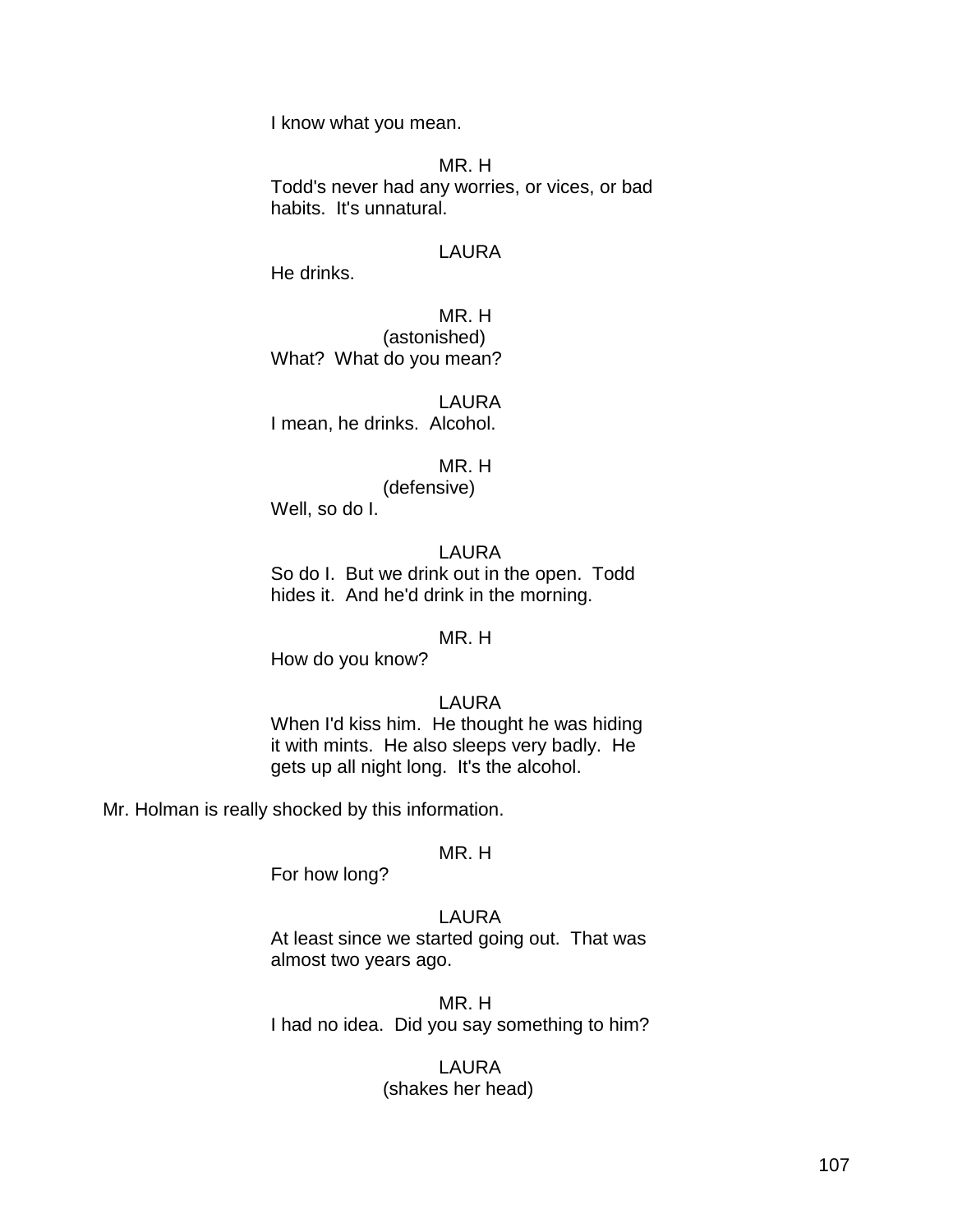No.

MR. H

Why not?

LAURA I didn't think it was my business.

MR. H (seriously) Whose business was it?

Laura turns and looks back out the window.

DISSOLVE TO:

EXT. ALLEY (COSMO ST.) - NIGHT

Cosmo St. is a dark, thin alley-like street lined with garbage dumpsters that runs one block between Hollywood Blvd. and Selma Ave. It is cold and raining. Between two dumsters sits a large, cardboard, washing machine box covered with garbage bags. Beside it sits a stuffed shopping cart.

INT. WASHING MACHINE BOX - NIGHT

Inside the box lies Todd, curled up in his yellow blanket, asleep and shaking. He is having a nightmare and mumbling to himself.

# TODD

(painfully) Uh...no...no...no, please. Dish it off to Dumars, don't take the shot... Oh no! You missed again... It'll never go in... Never, never, never...

Suddenly, the top of the box is ripped open and dirty hands reach in and grab Todd. He gasps as he is jolted awake and dragged out of the box. He clutches his blanket. The perpetrators are two, filthy, bearded BUMS.

> BUM #1 What the hell you doin' on Cosmo, ya bum?

 $BUM #2$ Yeah, no bums allowed! Lowers the property values.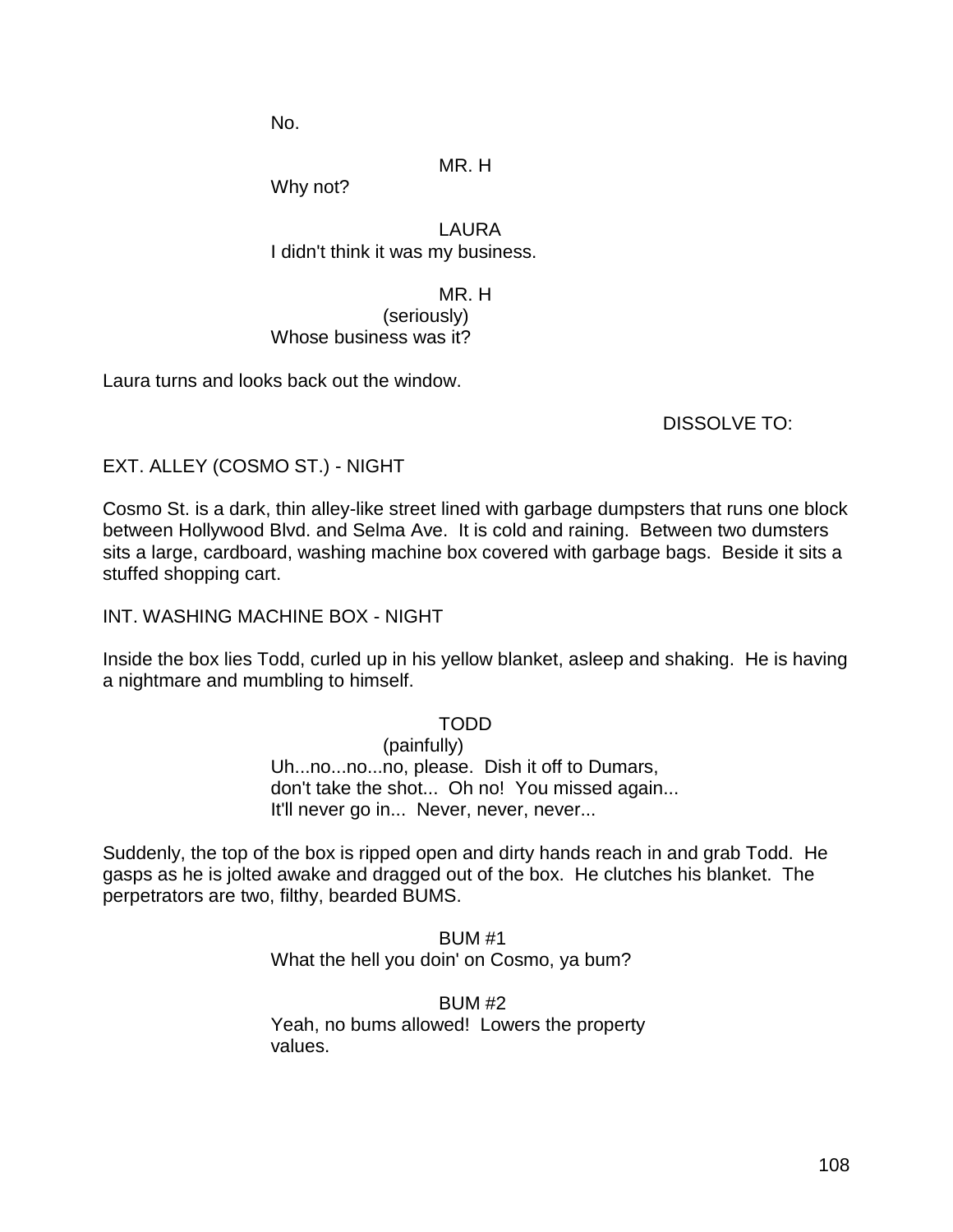They push Todd around, then punch him a several times. Todd falls to the wet pavement with a bloody nose. They pounce on him and rip through his pockets. They find a few dollars and some change, a pint bottle of scotch and Todd's disposable fountain pen. Bum #2 opens the cap and ink drips out. He sneers and whips the pen across the alley.

#### BUM #2

It leaks.

They stand Todd up and kick him in the ass. Todd stumbles, then trudges away up the alley, his faced smeared with blood. He wipes his face with his blanket.

EXT. TODD'S EX-APARTMENT BUILDING - DAY

A gray Buick LeMans with a Thrify Car Rental bumper sticker pulls up in front of Todd's old building. Laura and Mr. Holman get out of the car. As they approach they check the place out.

## MR. H

Not a bad place.

They step up to the door of apartment one and knock. Laura has a hopeful expression. The door is answered by dark-haired fellow wearing only gym shorts. He is the TENANT (formerly the PROSPECTIVE TENANT). The apartment behind him is now full of books.

#### **TFNANT**

(blinking)

Yes?

#### LAURA

We're looking for Todd Holman.

## TENANT

#### (holds up his finger)

Hold on.

He disappears into the apartment. Laura and Mr. Holman look at each other hopefully. The Tenant returns a moment later with about ten envelopes in his hand. He hands them to Laura.

> **TENANT** Here. I threw away all the junk mail, the rest looks like bills.

Mr. Holman and Laura look at the envelopes and they're all addressed to Todd Holman. Three from the Gas Company, three from Pacific Bell, three from the DWP.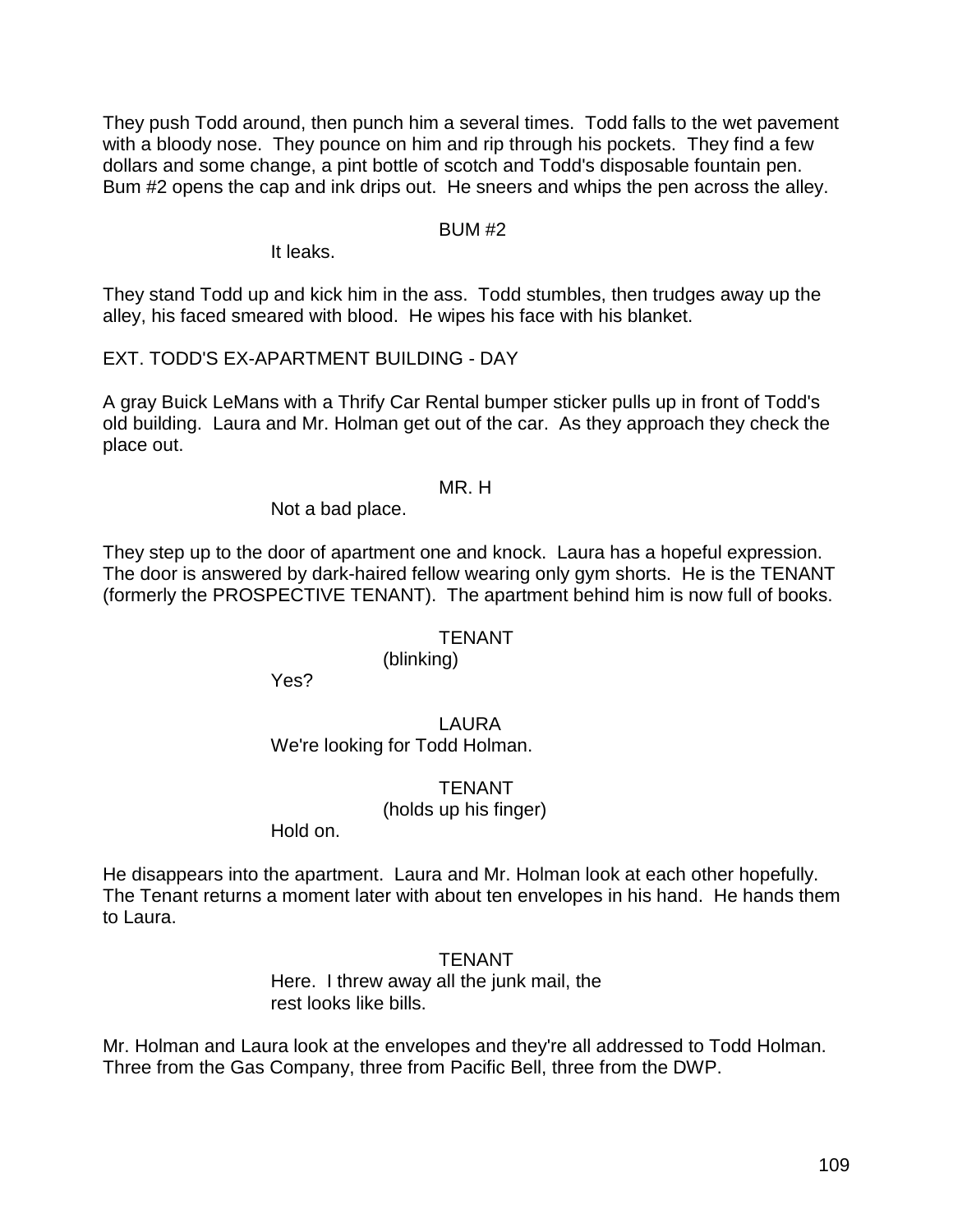# LAURA

(pointlessly) So then I guess you haven't seen him in a while, right?

## TENANT Well, I saw him the day he was evicted.

That word doesn't strike Laura or Mr. Holman well.

## MR. H

Evicted?

# TENANT

Yeah. By the Marshall.

#### LAURA

How'd he look?

#### **TENANT**

(thinks) Well... He didn't look like the happiest guy in town.

## MR. H Do you know where the police station is?

The Tenant points to his right.

### **TENANT**

The Hollywood police station is on Wilcox and DeLongpre.

Laura and Mr. Holman both look totally blank.

## MR H

Is that far?

## TENANT

Uh-uh. I'll show you, I have a Thomas Guide.

CLOSE-UP - PHOTO OF TODD

This is a pocket-sized photograph in a wallet of a smiling, happy Todd.

INT. HOLLYWOOD POLICE STATION - DAY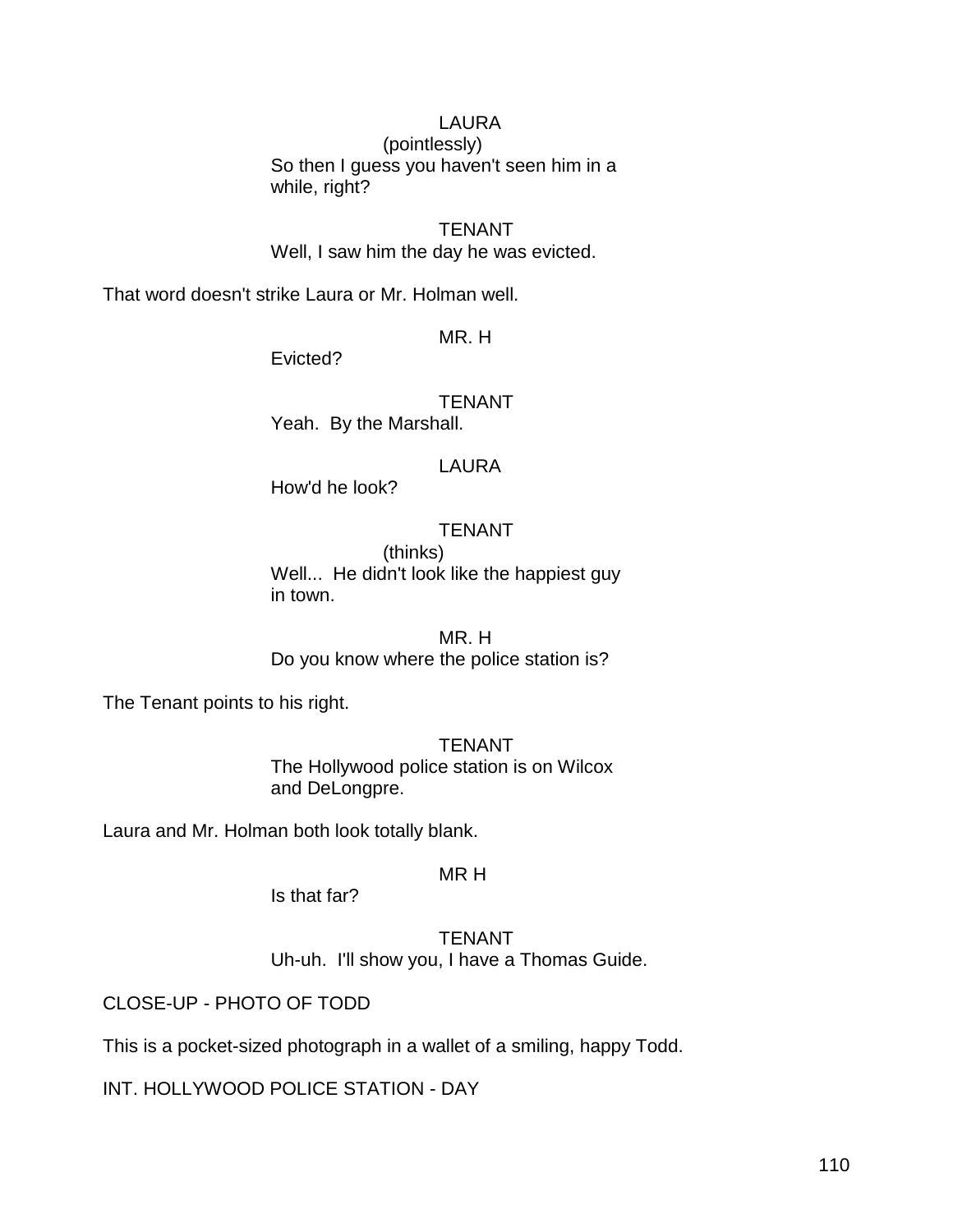Laura and Mr. Holman sit in front of a desk where a DETECTIVE is filling out a form on his keyboard.

## DETECTIVE

How recent is that picture.

LAURA Two years. That's just what he looks like.

**DETECTIVE** And what hotel are you staying at?

Mr. Holman reaches into his pocket and removes a hotel key. On the plastic tag it reads...

MR. H

The Park Plaza.

The Detective looks at the key and types in the information.

#### **DETECTIVE**

All right. And we've got your numbers in Michigan. If we find him and you've left L.A. we'll call you there.

#### MR. H

#### (annoyed)

You're acting like you don't think you're gonna find him very soon.

#### DETECTIVE

We probably won't. People come from all over the world to drop out of sight here. It happens everyday of the week. We've got homeless people clogging the streets. Personally, I think it's the biggest problem we have. Let me get this done and I'll get it into the system. And that's it. You can go.

Laura and Mr. Holman stand and shrug hopelessly.

## LAURA

Thank you.

#### MR. H

Yeah, thanks.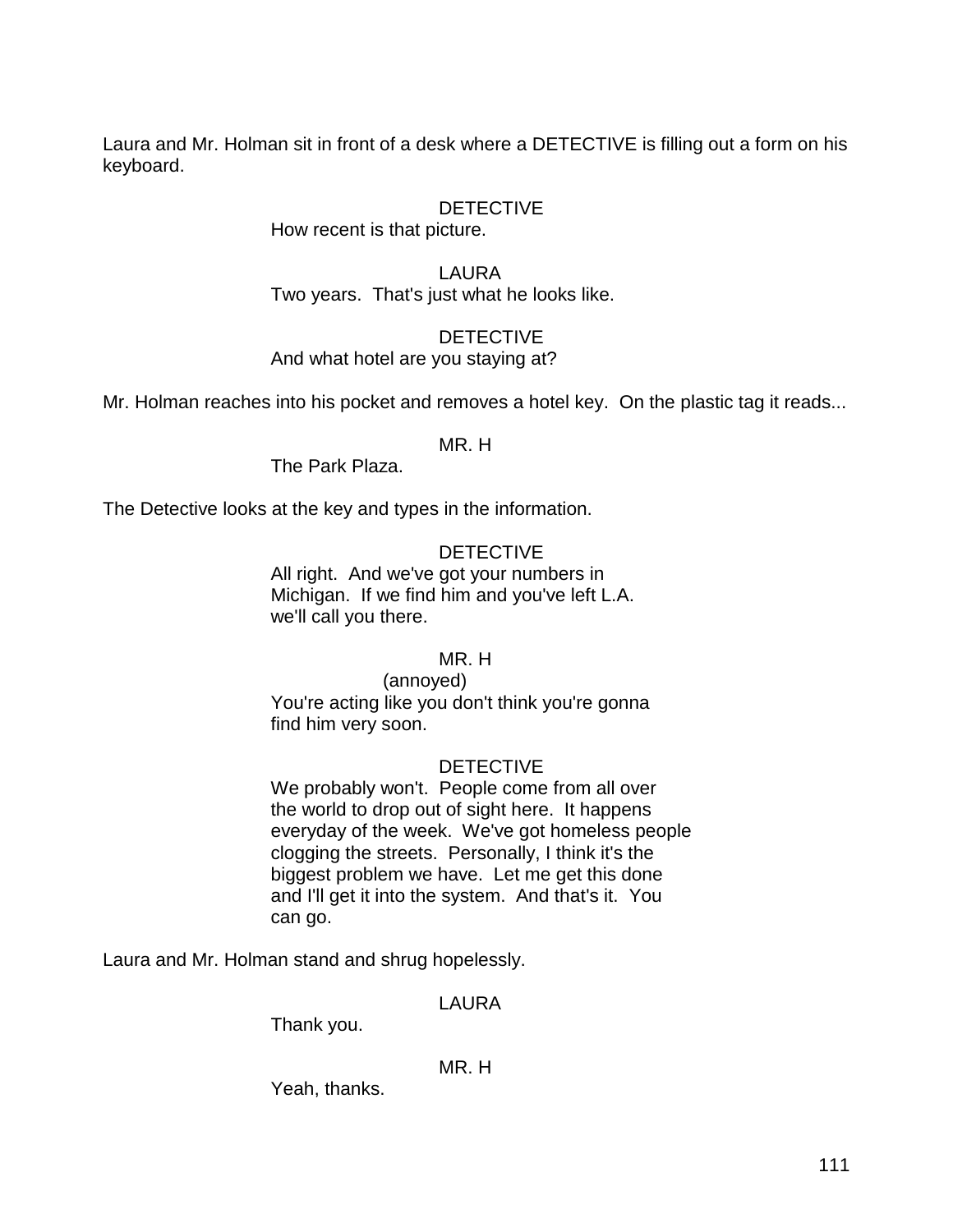## **DETECTIVE** (looks up) Ya know, you could try looking for him yourself. You'd recognize him a lot quicker than us.

Laura and Mr. Holman look at each other. A possibility.

## LAURA

Really? How?

The Detective reaches into his drawer and takes out a map of Hollywood.

DETECTIVE Leave you car here and walk up to, say, Santa Monica Boulevard...

EXT. WILCOX AT SANTA MONICA BLVD. - DAY

Laura and Mr. Holman step up to the corner of Wilcox and Santa Monica Blvd., look at each other, shrug and head off in different directions, Laura heading west, Mr. Holman heading east. They both have pictures of Todd in their hands.

> DETECTIVE (V.O.) ...Both of you head in different directions looking everywhere and asking everyone...

EXT. SANTA MONICA BLVD. AT BRONSON ST. - DAY

Mr. Holman stops and shows the picture to a black, homeless guy on a bus-stop bench. The guy shakes his head.

EXT. SANTA MONICA BLVD. AT HIGHLAND AVE. - DAY

Laura is in front of a doughnut shop on the corner of Santa Monica and Highland speaking to a group of six black and Latino guys and showing the picture. They all shake their heads.

EXT. SANTA MONICA BLVD. AT WESTERN AVE. - DAY

Mr. Holman gets to the busy corner of Santa Monica and Western and asks everybody around, which is a lot of black and Latino people. One and all either don't stop or shake their heads.

Mr. Holman walks north on Western, past crummy-looking furniture stores and pawn shops, then turns left on Lexington.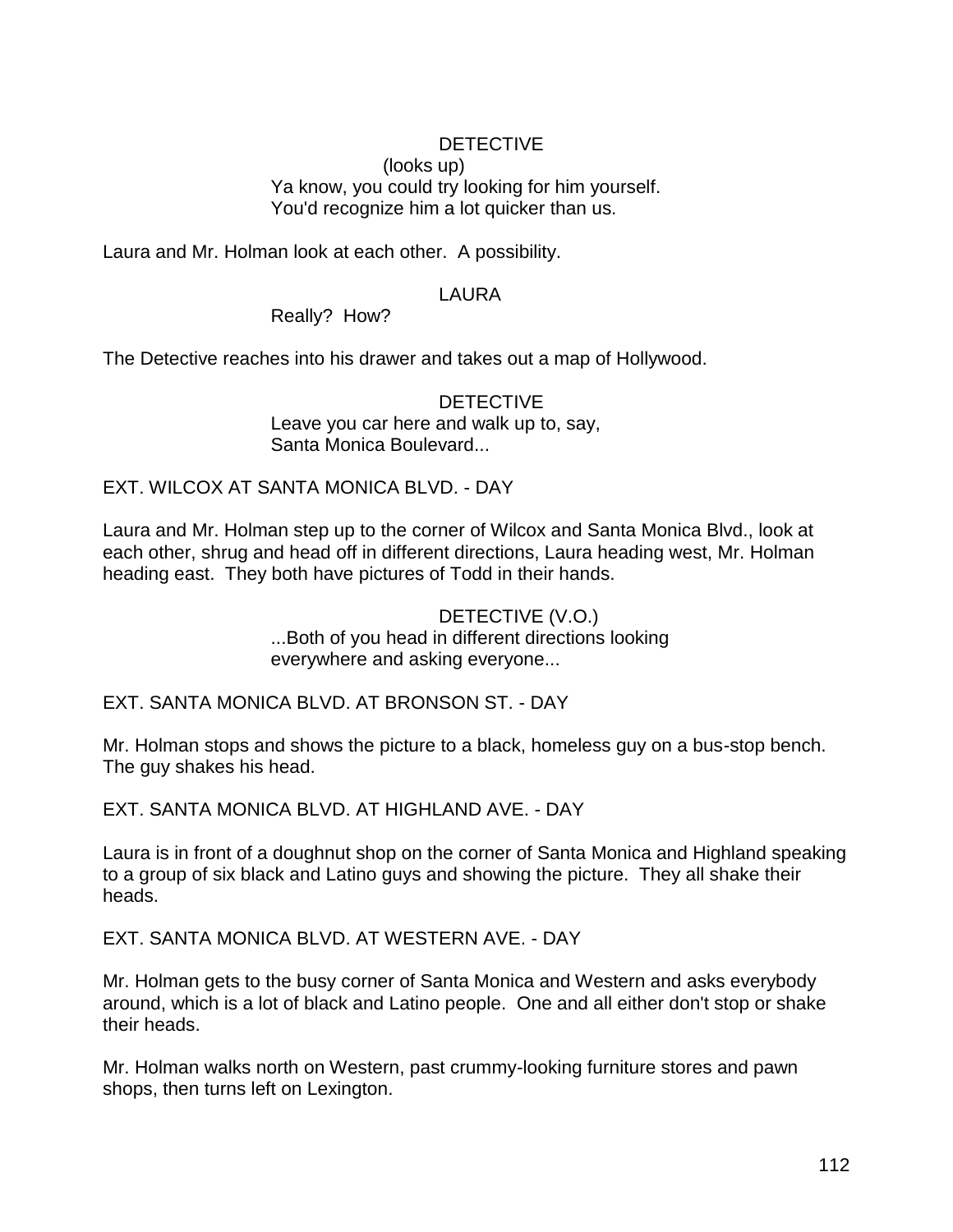# DETECTIVE (V.O.)

When you get to Western, move one block north and walk back…

## EXT. LABREA AND LEXINGTON AVE. - DAY

Laura turns off of LaBrea onto the side street of Lexington. There are few people on this street and Laura walks fast. The sweater she's wearing is starting to suffocate her.

> DETECTIVE (V.O.) …When you get to LaBrea, move one block north and head back. You'll meet up in the middle. At Franklin you'll hit the hills and have to stop. You can cover this whole area in a day if you start early. You do it thoroughly for a few days and you'll have a good idea whether he's here or not. And make sure to wear sneakers.

EXT. LEXINGTON AT SEWARD ST. - DAY

Laura and Mr. Holman meet up in front of the costume shop on the corner of Lexington and Seward. They both shake their heads. They walk a block north, then each head back in the direction that they just came from.

FADE OUT:

FADE IN:

## EXT. HOLLYWOOD SIGN (TIME LAPSE) - DAWN

We are looking east along the Hollywood sign with Griffith Park Observatory in front of us. The sun rises behind the mountains. Our view moves down to the streets of Hollywood.

EXT. HOLLYWOOD BLVD. AT CAHUENGA - MORNING

People wait for the bus, panhandlers ask for money, people step up to the display of magazines at the newsstand. Our view moves up Cahuenga Ave., past the newsstand, past the Tandoori Indian restaurant, past the nameless, shabby door fronts and stops at one deep door front that is filled with two feet of garbage.

The garbage pile begins to move, then someone sits up from beneath all the refuse. It's Todd clutching his blanket around his shoulders, dried blood smeared around his nose, his teeth chattering. He blinks his eyes at the morning sun, then sees a pedestrian walking past.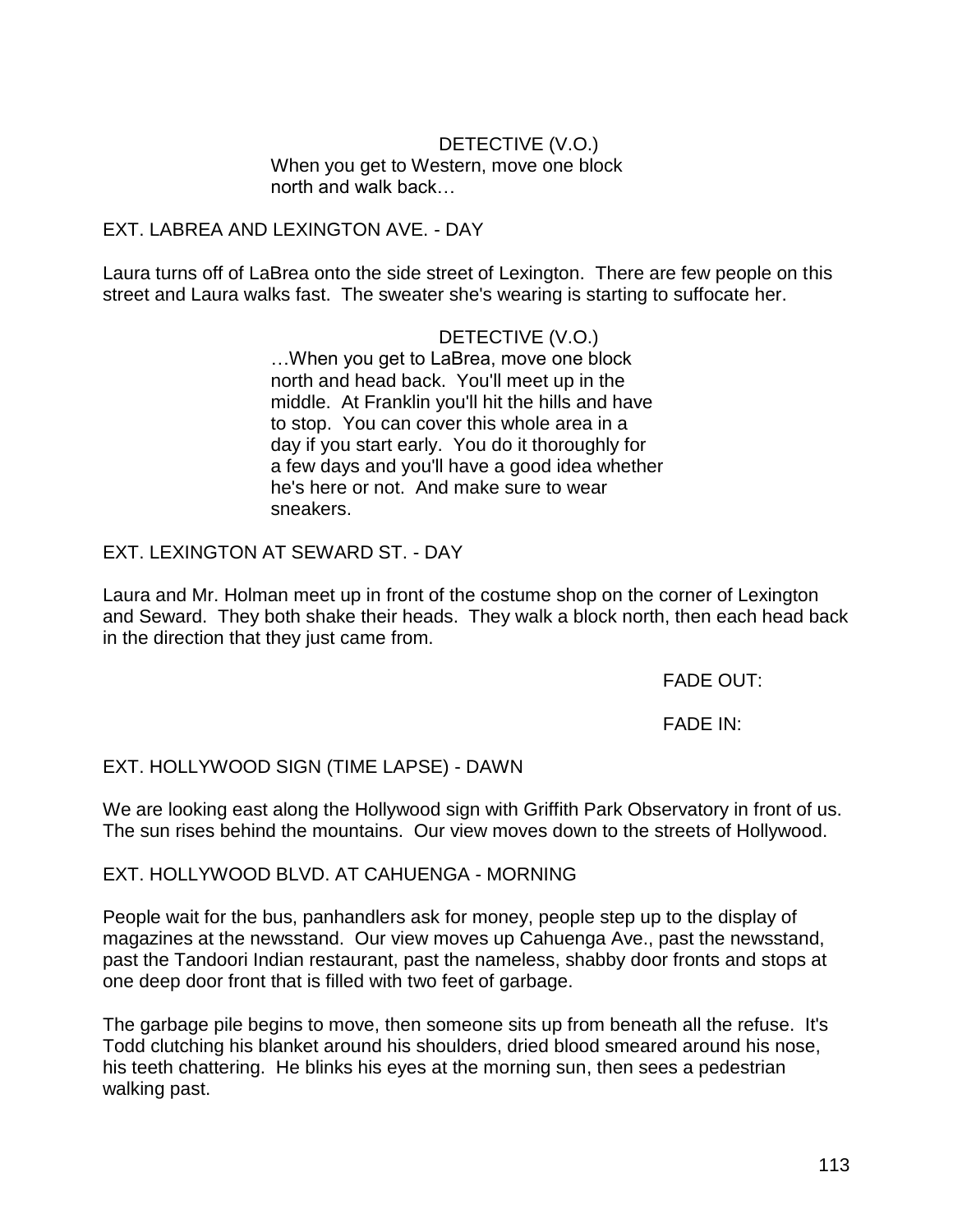## TODD

# (hoarsely)

Spare some change?

The pedestrian doesn't stop.

INT. PIZZA DELI - DAY

Mr. Holman and Laura sit at a white plastic table dismally eating slices of pizza on paper plates at the Pizza Deli on Hollywood and Cahuenga. The restuarant has a white, sanitary, hospital feel to it, although it's filled with Hollywood nutballs.

# LAURA

This isn't working.

## MR. H

This whole city isn't working. This is the ugliest big city I've ever seen. Pittsburgh's like Paris compared to this place.

## LAURA

And if we can't find him how can we expect the police to ever find him?

## MR. H

I don't know.

(stands) Let's keep trying.

> LAURA (stands and sighs)

Right.

# DISSOLVE TO:

# EXT. CINERAMA DOME - DUSK

There is a line forming around the Cinerama Dome for the first evening show. In the foreground across the street, Laura and Mr. Holman step up to each other. They both frown and shake their heads. Without a word they've now given up. They walk west up Sunset Blvd.

## LAURA (flatly; blinking) The air here is terrible. My eyes sting and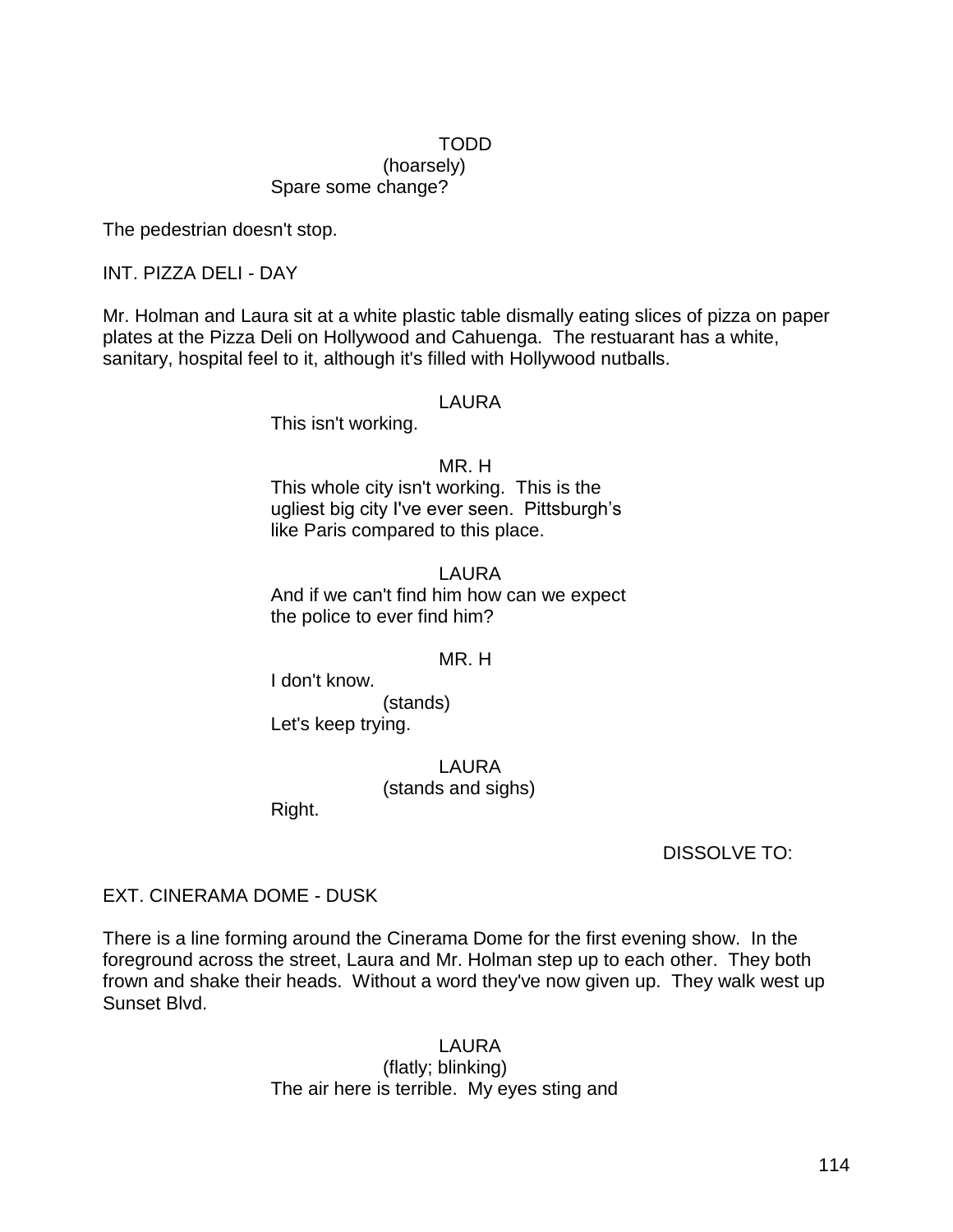my throat hurts.

MR. H Mine, too. I mean, the air is brown, for God's sake.

The arrive at the corner of Sunset and Wilcox. Laura points to her left, up Wilcox.

# LAURA

# The police station's this way.

Mr. Holman points to the right at the Wilcox Liquor store.

MR. H

Let's get a can of pop.

They cross Wilcox at the light.

INT. WILCOX LIQUOR STORE - DUSK

Laura and Mr. Holman enter the little liquor store. Behind the counter sits a middle-aged Korean CLERK. The small store is separated down the center by one aisle of food products. Laura and Mr. Holman go to the cooler in back and get cans of soda. At the counter Mr. Holman instinctively pulls out the photo of Todd and shows it to the Korean Clerk.

#### MR. H

Have you seen this guy?

## CLERK

(exasperated) You already ask me twice. No, I never seen him.

MR. H Okay, okay. How much?

## CLERK

(rings it up) Two dollar fifteen cent.

## MR. H

(shocked) A dollar for a can of pop?

# **CLERK**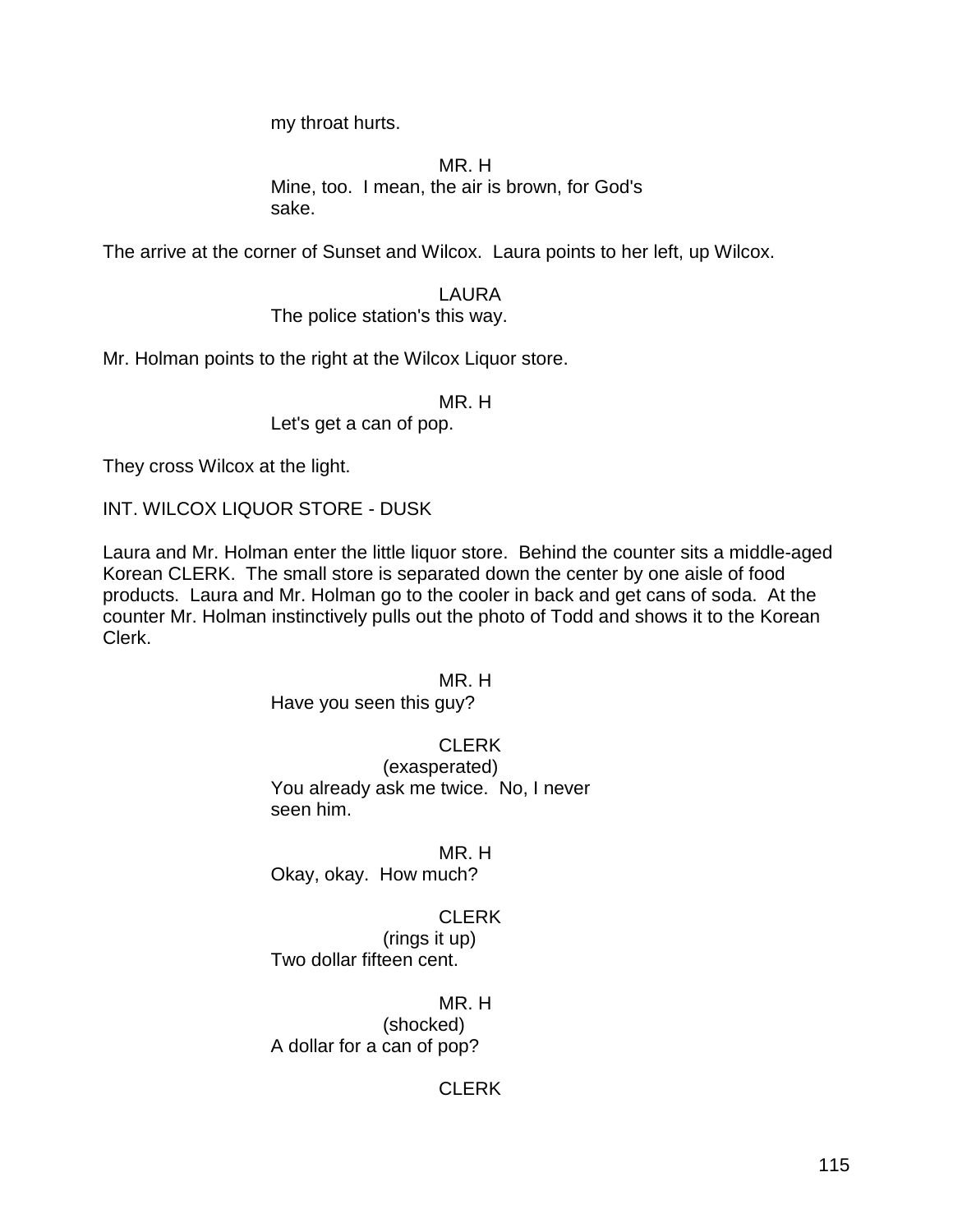Plus fifteen cent tax.

Mr. Holman pulls out three ones. The Korean Clerk makes change, then loudly snaps open a paper bag. He puts the two cans in the bag. Mr. Holman wearily removes the cans from the bag, hands one can to Laura and they leave.

A moment later Todd steps around the center aisle holding a Miller Tall-Boy and a package of bologna. He sets the items on the counter, then reaches into all his pockets and pulls out change. The Clerk quickly counts the money, then looks up at Todd.

# CLERK

You short again.

Todd pushes away the package of bologna. The Clerk pushes it back.

CLERK You take it, just don't come back here. Understand?

Todd nods, takes his stuff and leaves.

EXT. WILCOX LIQUOR STORE - DUSK

Todd steps outside, reaches down to the ground and picks up his ragged, filthy blanket. He cracks the beer, takes a big slug, then walks south up Wilcox mumbling to himself.

EXT. CORNER OF WILCOX AND SUNSET - DUSK

Todd walks up to the corner of Wilcox and Sunset and waits for the light to change. The store directly on the corner is a Good Time Ticket Service with neon signs in the window reading in various colors: "Kings, Raiders, Rams, Angels, Dodgers, Lakers, Clippers." The colorful neon catches Todds eye and he turns and looks. His brow furrows as an important realization occurs to him.

## TODD

(loud) I've got it. I'll just become a Lakers fan! That's it!

Mr. Holman and Laura, standing and waiting for the light, both recognize the voice at the same time. They turn and look right at Todd, but aren't quite sure it's him he's such a mess.

LAURA

Todd?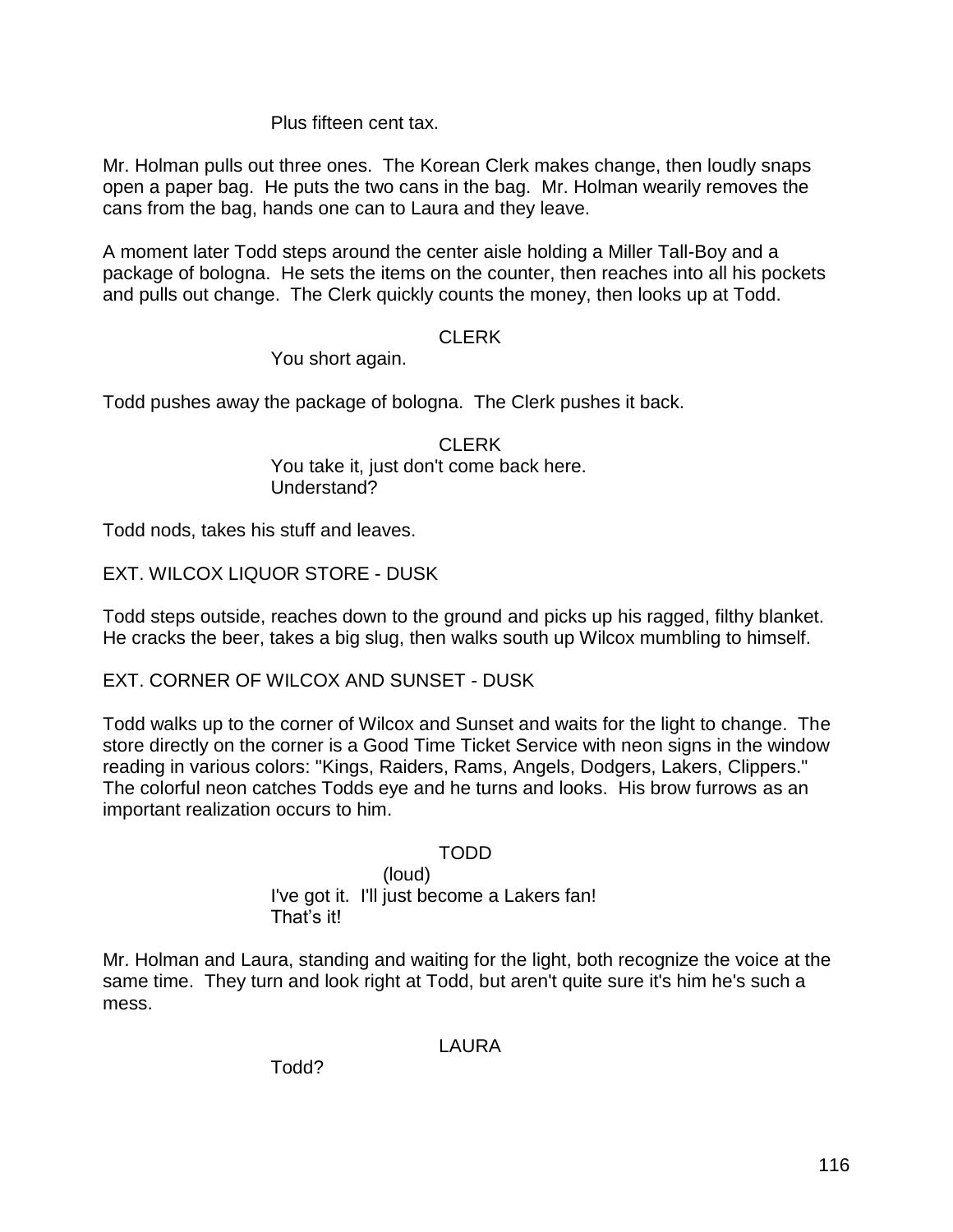## MR. H

Is that you?

# TODD

## (smiles)

# Hey, wait a minute. I know you guys. What're you doing here? Is this some kind of joke?

Todd looks around suspiciously. Laura and Mr. Holman both start to laugh, grab hold of Todd and hug him. Over Todd's shoulders both their faces can be seen smiling, then both simultaneously wince at the strong aroma. They each take an arm and lead Todd across the street. Tears run down Laura's smiling face.

> MR. H Come on, big guy. Let's get you a bath.

Todd goes along, his head wobbling and his eyes glazed.

DISSOLVE TO:

# INT. NORTHWEST AIRLINES JET - NIGHT

Todd's wearing some of his Dad's oversized clothes and sits in the seat on the plane between Laura and his Father. They both keep glancing at him with perturbed expressions. Todd is completely out of it. It's like he's had a lobotomy. Mr. Holman and Laura look at each other, neither knowing what to do.

DISSOLVE TO:

EXT. CHEBOYGAN - DAY

It's summer in Cheboygan. The trees are thick with leaves, motorboats pulls water-skiers on the lake, kids play on the beach.

EXT. HOLMAN HOUSE – DAY

Mr. Holman drives a riding lawn mower across the large green lawn. His face is caught in a deep frown.

INT. HOLMAN HOUSE - DAY

Mrs. Holman walks up the hallway wearing a straw sun hat and carrying a pair of work gloves. She stops at a closed bedroom door. She brings her hand to the knob, then stops. She looks very upset. She speaks to the door.

MRS. H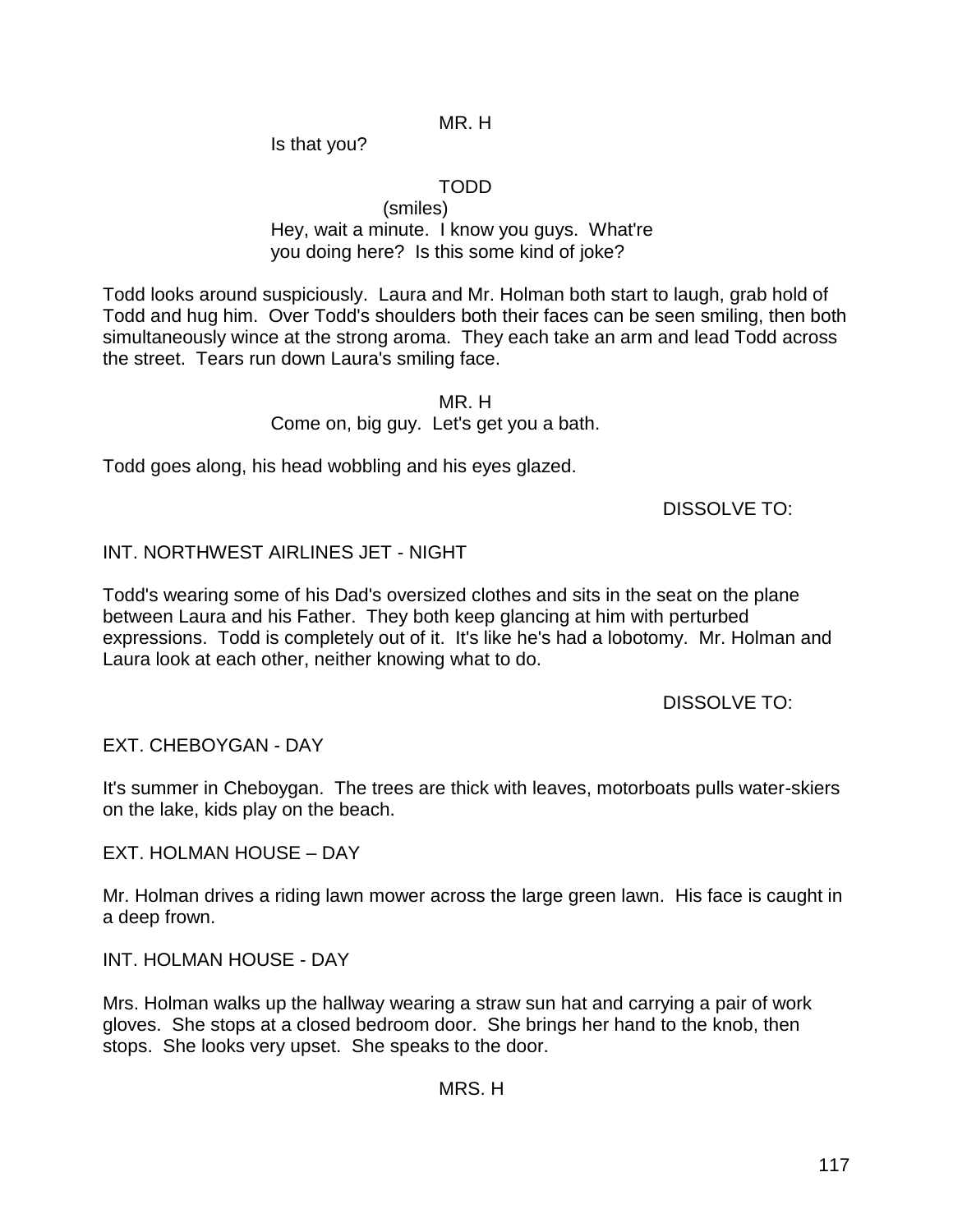Todd?

(no answer)

Todd...?

TODD (through the door)

Huh?

MRS. H You want to come help your Dad and me in the yard? (no answer)

Todd...?

TODD

Uh-uh.

MRS. H (starting to cry)

Okay.

She wipes her eyes with her knuckle and walks away.

INT. TODD'S BEDROOM - DAY

Todd's bedroom was last decorated during high school. There is a poster of Bob Lanier dribbling a basketball wearing a blue, red and white Pistons uniform. Todd sits on the bed wearing a T-shirt and jeans with no shoes staring blankly out the window. He is clean now, but still has a number of scabs on his face and arms. The sound of his Dad on the lawn mower can be heard approaching then receding.

EXT. HOLMAN HOUSE - DAY

An old, beat-up, blue Imperial pulls into the Holman's driveway. Mr. and Mrs. Holman both stop what they're doing and look. Chris and Dick get out of the car. They wave their hands as they walk across the lawn.

DICK

Hey, Mr. Holman.

**CHRIS** Mrs. Holman. Is Todd here?

MRS. H Yeah. He's inside. In his room. Go on in.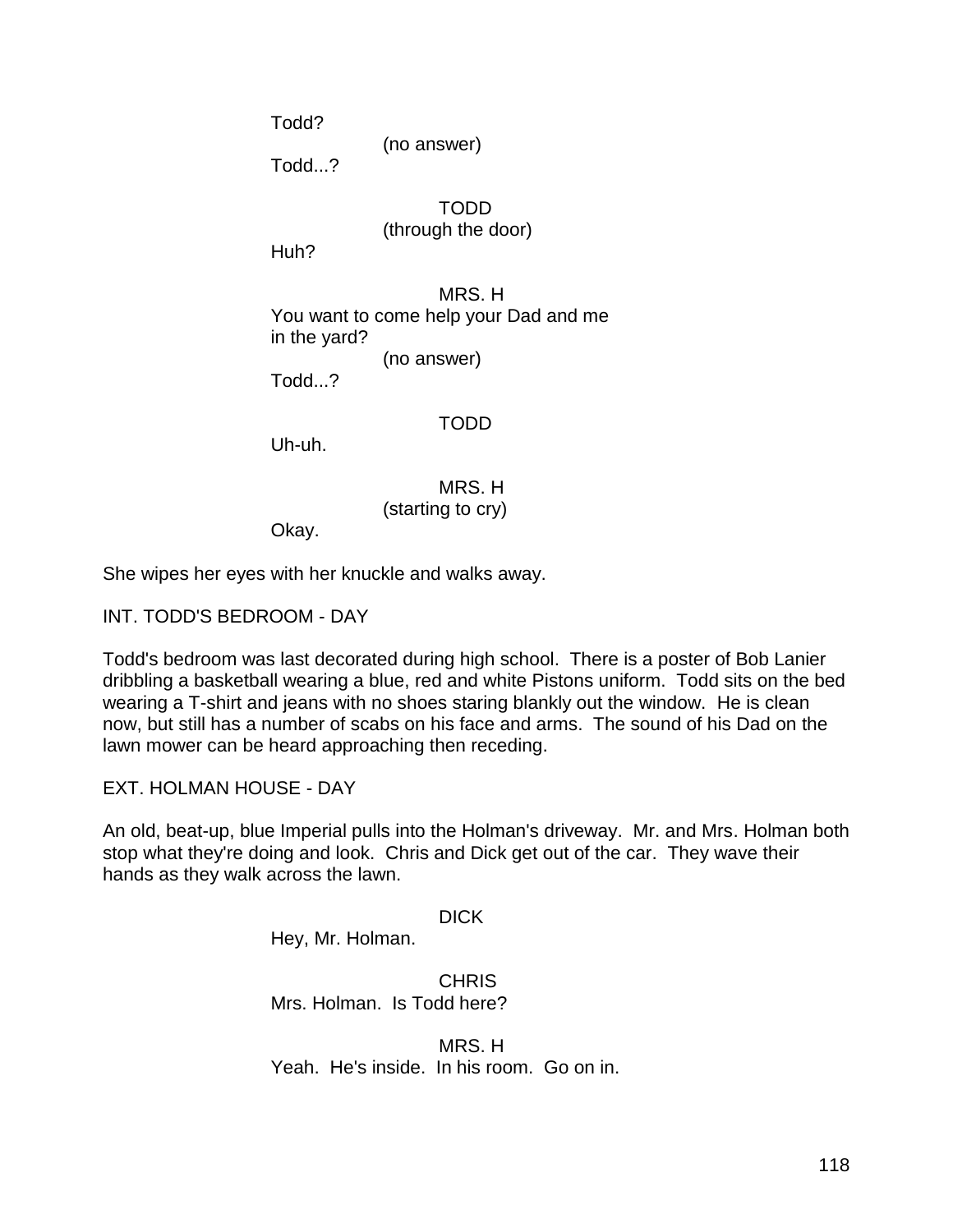**CHRIS** 

Thanks.

DICK

How is he?

Mr. and Mrs. Holman don't know how to answer.

MR. H

Go talk to him. See if you can't get him to say something.

Chris and Dick both nod and head inside. Mr. and Mrs. Holman turn back to what they were doing with pained expressions.

INT. TODD'S BEDROOM - DAY

There is a knock at the door, but Todd doesn't look up or answer. The door opens and Chris and Dick enter grinning.

DICK

(happily)

Hey, man. How's it goin'?

# **CHRIS**

Yeah, what's up?

Todd turns slowly toward them. He looks like he might say something, but doesn't. The wind is quickly knocked out of Chris and Dick's sails.

> DICK Uh, Todd. You know the Pistons made the Eastern Conference playoffs.

Todd shows no sign of response.

# **CHRIS**

Yeah. The first game's tonight. We're all gonna watch it down at the Blind Pig. Wanna go?

Todd turns back toward the window.

TODD

Uh-uh.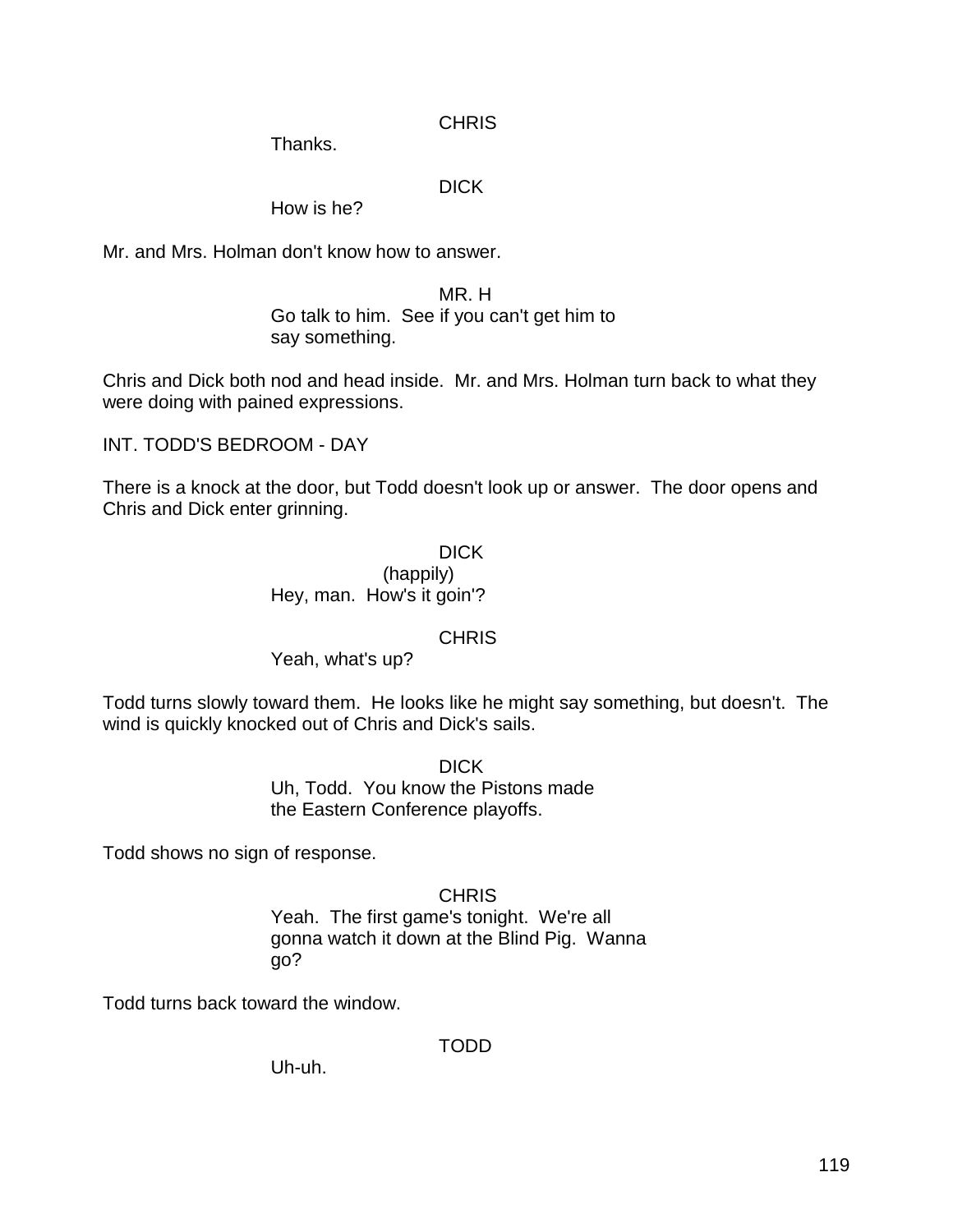## DICK

This is gonna be great, man. You can't miss it.

Todd could care less. Chris and Dick look defeated.

## **CHRIS**

Well, if, you change your mind it's at 7:30. I know you're not drinkin' anymore, but you can have a coke or something.

Dick gives Chris a dirty look.

## DICK

We're gonna split, OK? (remembers something) Oh, ya know, you oughta check out the new Batman, it's really supreme. I'll bring it by for you.

Todd turns and look at them with a really ugly expression.

TODD All my comics got ripped off.

## DICK

(shocked) Really? That sucks. You had some really cool, old ones, too, didn't you?

Todd looks back out the window.

#### TODD

(flatly) Fantastic Four, number one.

DICK Bummer. I'm sorry to hear that.

## **CHRIS**

Yeah. Me, too, man.

They all go silent. Chris and Dick look at each other and make faces of helplessness.

DICK OK, then, we're gonna split.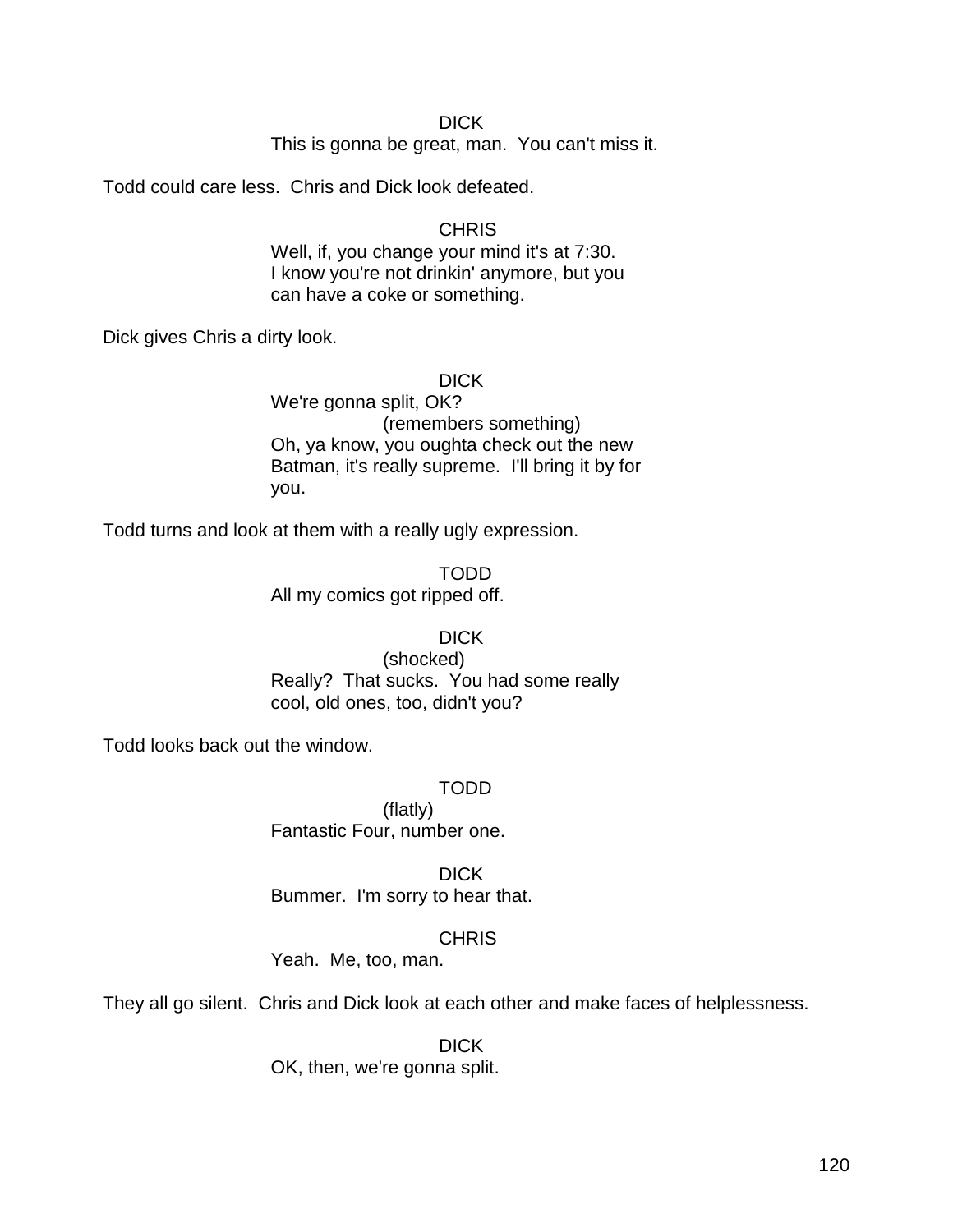## **CHRIS**

## Yeah. See you tonight, maybe.

Todd doesn't say anything or turn around. Chris and Dick leave and shut the door behind them.

## EXT. HOLMAN HOUSE - DAY

Chris and Dick come walking out. Mr. and Mrs. Holman step up to them looking a tiny bit hopeful.

#### MR. H

Did he say anything?

DICK Not much. He said his comic books got ripped off.

MR. H Really? Jesus, he loved those silly things.

DICK

I know. I'll see ya.

## **CHRIS**

Bye.

They get in their car and back out of the driveway. Mr. and Mrs. Holman don't move.

DISSOLVE TO:

## INT. HOLMAN HOUSE/DINING ROOM - NIGHT

At the dinner table sits Mr. Holman, Mrs. Holman, Laura and Todd. No one speaks. Todd stares down into his plate, not eating. They all glance at Todd then look away. Nobody's got much of an appetite.

DISSOLVE TO:

INT. HOLMAN HOUSE/LIVING ROOM - NIGHT

A cute, fat, six-month old baby crawls on the carpet in the living room. Ed sits on the floor with the baby. He glances at Todd who sits in the big easy chair staring at the floor. Ed turns and looks at Jeanine who stands in the doorway with Mr. and Mrs. Holman. Everybody looks uncomfortable.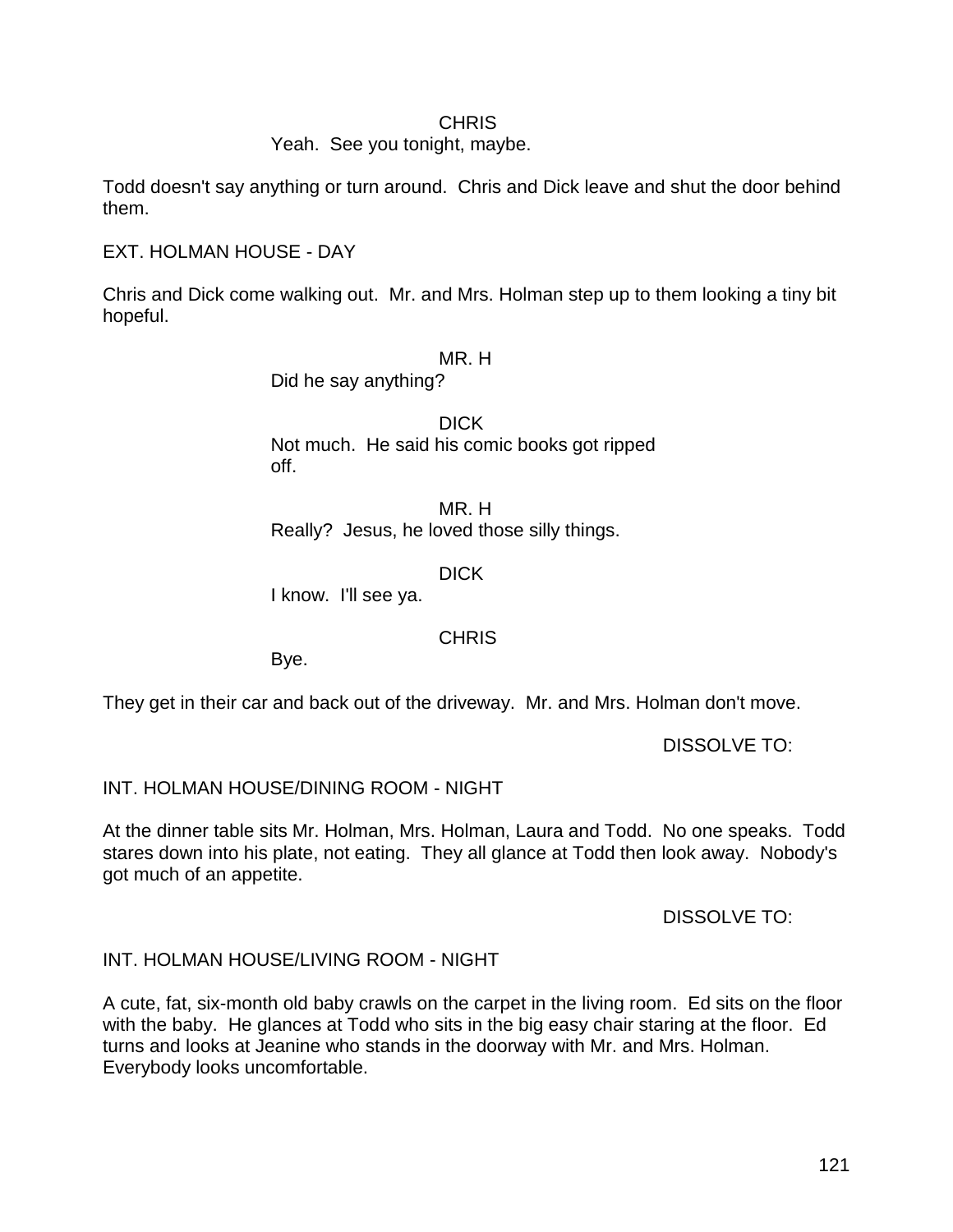# EXT. HOLMAN HOUSE/BACKYARD - DAY

Todd sits by himself on a lawn chair staring blankly into space. Laura comes walking around the side lawn and crosses the backyard to Todd. She is smiling.

## LAURA

### (brightly) Hi, Todd. How are you?

Todd slowly looks up at her, then looks away without speaking.

## LAURA (still chipper) Beautiful day, huh? (Todd still doesn't answer) What'dya say we go for a walk, huh? (Todd says nothing) It'll do you good. Stretch your legs.

Todd doesn't move a muscle. Laura takes hold of Todd's arm and hoists him out of the chair.

#### LAURA

Come on, lazybones. We're goin' for a walk, like it or not.

Laura keeps hold of Todd's arm and leads him across the yard. He walks in a lethargic manner with his head down.

EXT. WOODSY STREET - DAY

Laura and Todd walk up very wooded street, the sun beams through the leaves dappling the ground in moving patterns.

#### LAURA

It's nice to get out and move a little, huh?

Todd doesn't answer, but his head is up and he's breathing deeply. They turn off the paved street onto a dirt road.

EXT. DIRT ROAD - DAY

As they walk up a wooded dirt road the sound of the freeway can be heard in the distance. Todd's head is moving around as he looks from one side of the road to the other.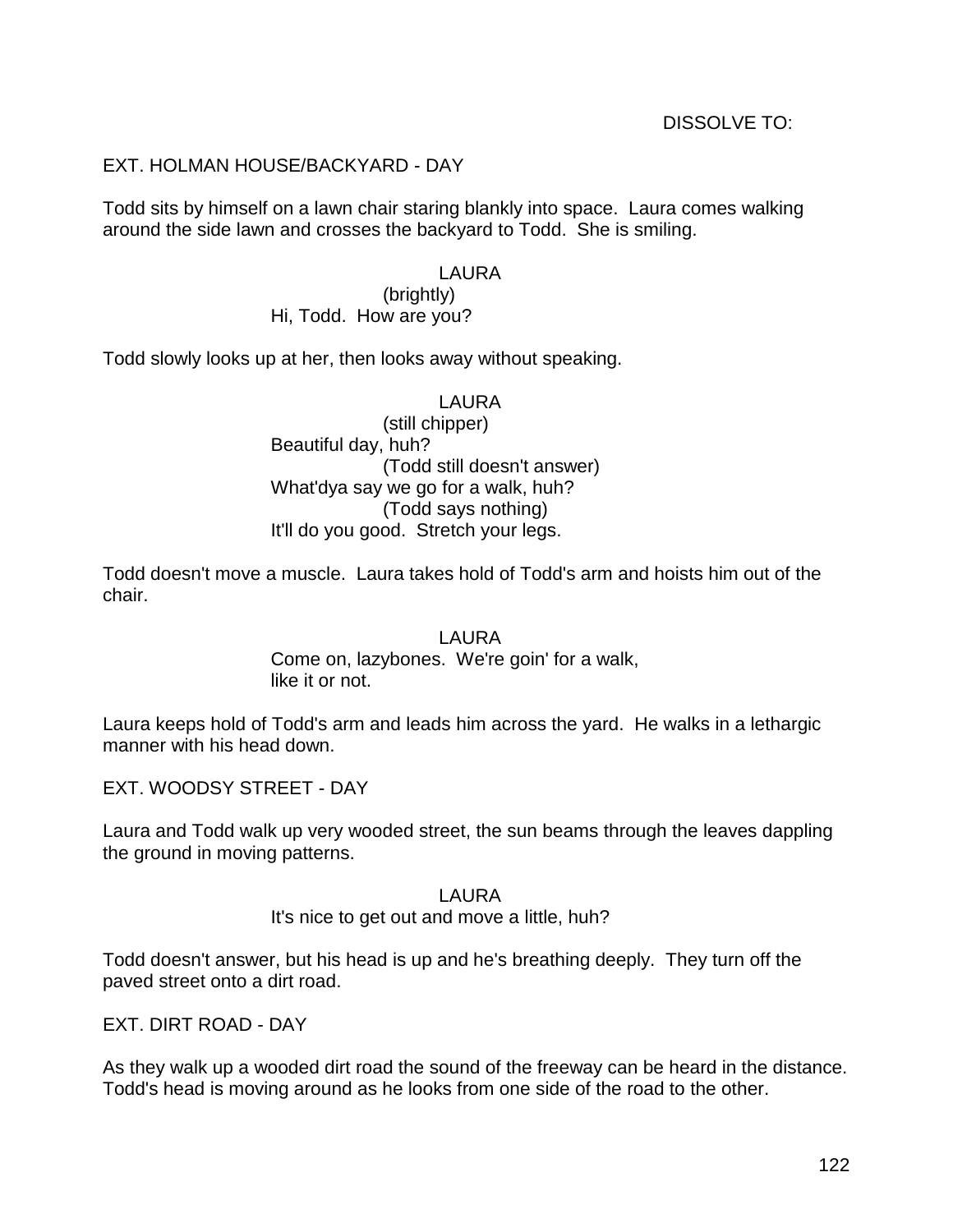EXT. VACANT LOT - DAY

They arrive at Todd's vacant lot. A good portion of the deadness has vanished from his eyes.

#### TODD

(mumbles) This is a good location.

## LAURA

(smiles)

So you've said.

As they get to the hill Todd furrows his brow. Something's different. He looks all around.

#### TODD

The sign's gone.

## LAURA

Which sign is that?

#### TODD

The for sale sign.

#### LAURA

Maybe it fell down.

Todd looks around.

#### TODD

I don't see it.

LAURA (shrugs) Or maybe somebody bought it.

#### TODD

Buy it? Why?

LAURA It's a good location, you said so yourself.

# TODD

(sourly) Yeah, but no one else ever thought so.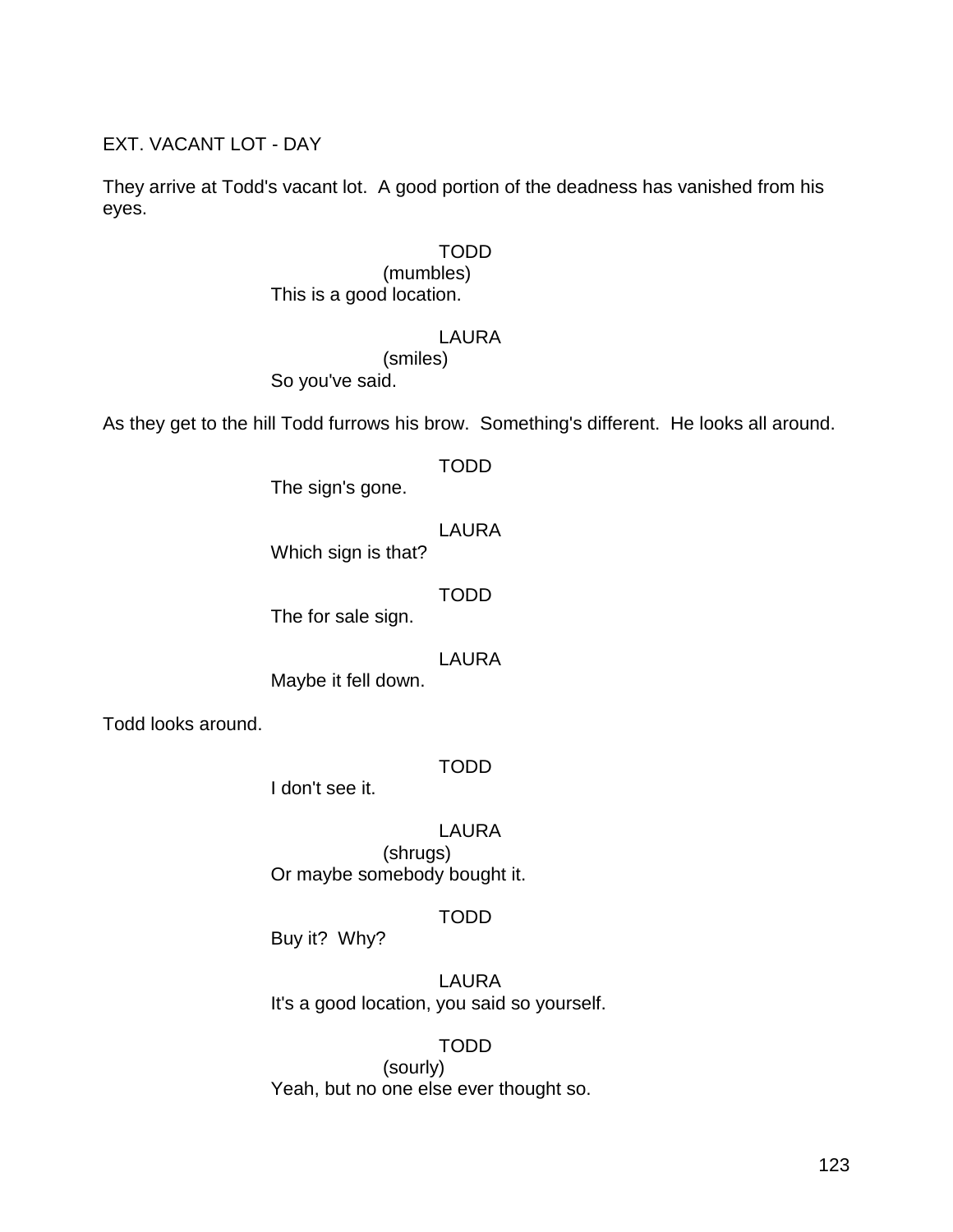Nobody would buy it.

## LAURA

I did.

# TODD

(confused) What? Why?

## LAURA

For you.

Todd's eyes widen in wonder.

#### TODD

For me? But how? You couldn't have possibly had enough money.

LAURA I didn't. I put up what I had and borrowed the rest.

## TODD

(concerned) You put up your family's house? (Laura nods) But that's all you've got in the world. What if you lose it? Then what have you got?

Laura looks into Todd's eyes.

## LAURA

I've got you.

Todd's feels light headed. Something hits him.

# TODD

But, but... Even still you couldn't have had enough money. The last time I checked they wanted a quarter of a million dollars. You're family's house isn't worth that much. I don't understand.

Laura grins and takes Todd's hand. She leads Todd up the dirt road. As they come around the corner they see a car parked on the side of the road. Then another, then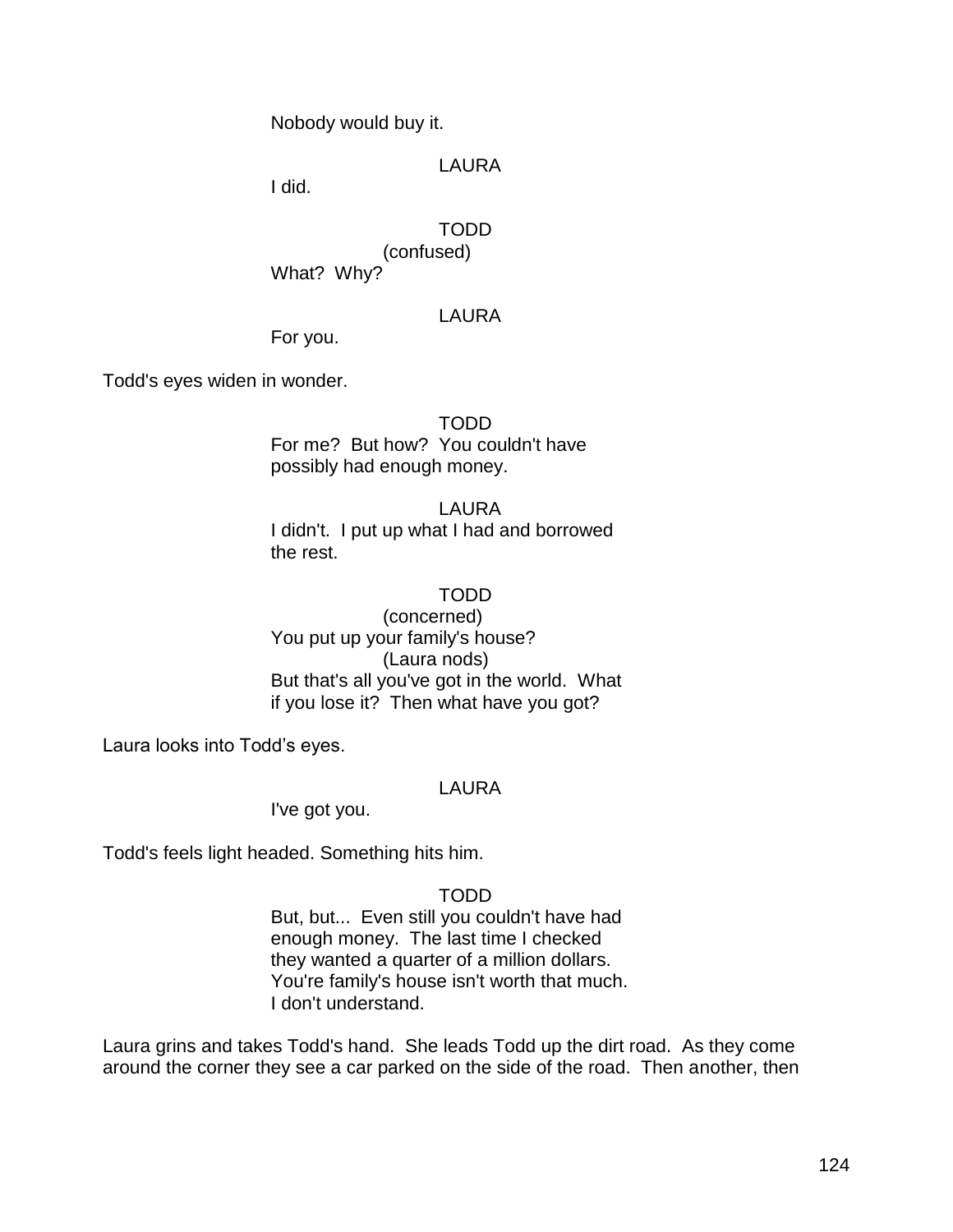another and another. A whole line of them. Todd looks confused. Laura watches his face with devious glee.

As they get past all of the cars they see a group of people seated in a clearing in the woods having a picnic. As they get closer Todd sees that he knows everyone: there's his Mom and Dad, Ed, Jeanine and the baby, Chris and Dick, Eileen, Aly, Sherry, Mrs. Gilhouley, Stan and Kelly Uplinger, Trudy and several others as well.

Todd looks very confused as Laura, a big grin on her face, leads him over. Todd is hailed with a chorus of hearty "Hi, Todds" and "How ya doin's." Everyone lifts paper cups toward him.

#### EVERYONE

Here's to your new business, Todd. Best of luck. Congratulations.

Laura puts her arm around him.

#### LAURA

This is where the rest of the money came from, Todd. From all your friends.

Todd's mouth opens, but he can't speak he's so choked up. Laura sits Todd down. Ed hands him a paper cup and fills it with Vernors ginger ale. Laura looks around at everybody's grinning faces, then turns to Todd.

#### LAURA

Between us we were able to buy the land and secure another three hundred thousand in financing. It's not enough for the whole thing, but it's a start.

Tears are streaming down Todd's face. He doesn't know what to say.

#### LAURA

What're you gonna do, Todd?

#### EVERYBODY

Yeah. What're your plans?

#### TODD

(gulps) Well... We could possibly start with a couple of houses. Big ones. Over there near the lake.

(he points)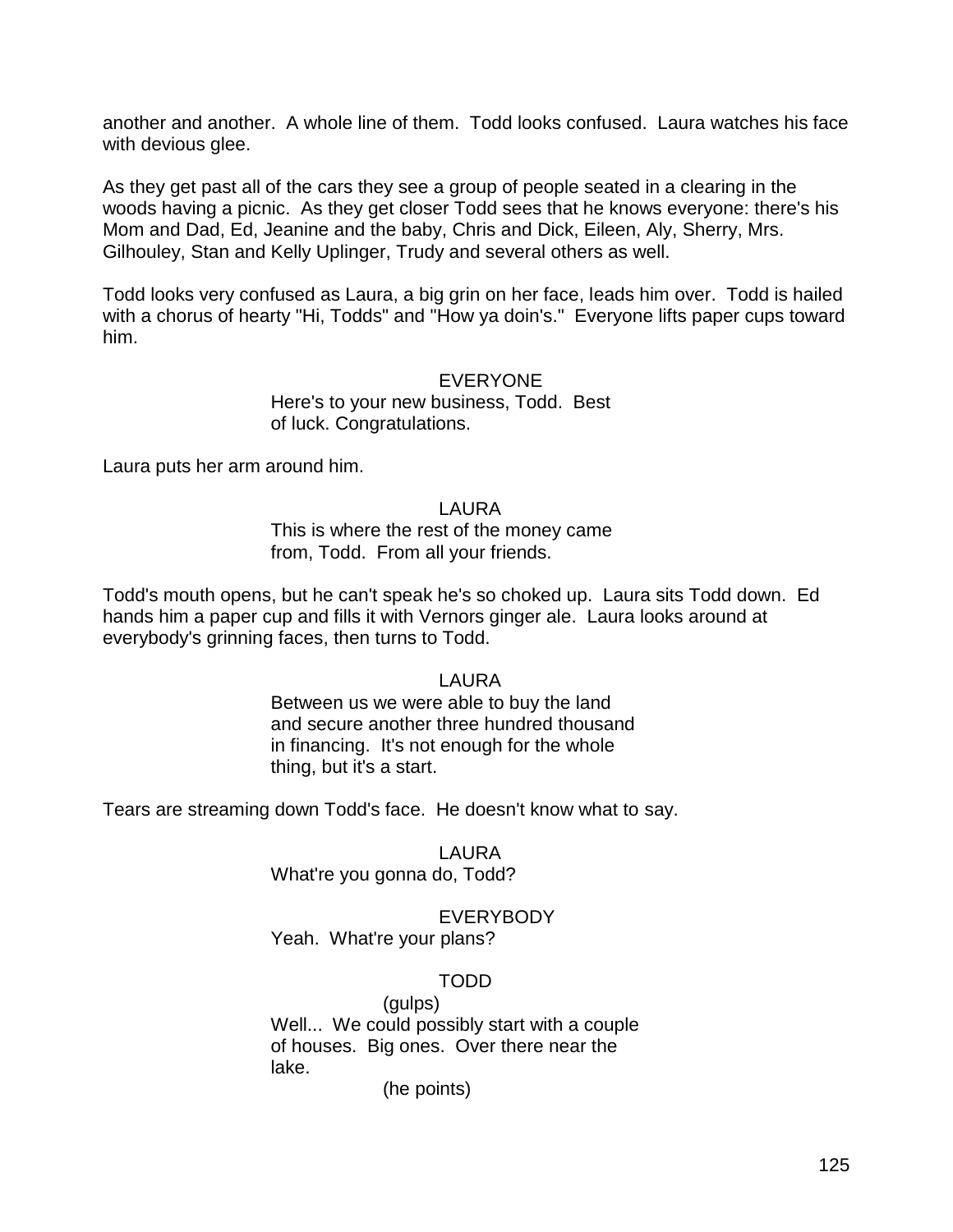I used to get calls all the time for big new houses near the lake that just weren't here.

#### LAURA

Yeah?

Everyone is smiling and listening intently.

#### TODD

We could probably build four of them, then turn around and sell them for \$150,00 each, which is a fair price for a big house. That's six hundred thousand dollars. Then we refinance the land and start to build the industrial park, a building at a time.

#### **CHRIS**

Where?

Todd stands.

## TODD

Here, I'll show you.

Todd begins to walk back toward the hill and everyone follows him, grinning and smiling. Todd uses his hands to indicate where things will go.

#### TODD

We'll keep all the trees 'cause there's more than enough open areas to build on. That's the new trend in industrial parks, anyway. Bury 'em in the woods. We'll start with the businesses near the freeway which will attract people to come in from at least Petosky and Rogers City...

> (the pitch of his voice rises as he gets excited)

...Then we'll put a subdivision over there. Nice, well-built, medium-priced houses for the new residents working at the industrial park to live in...

(Todd start up over the hill)

Then...